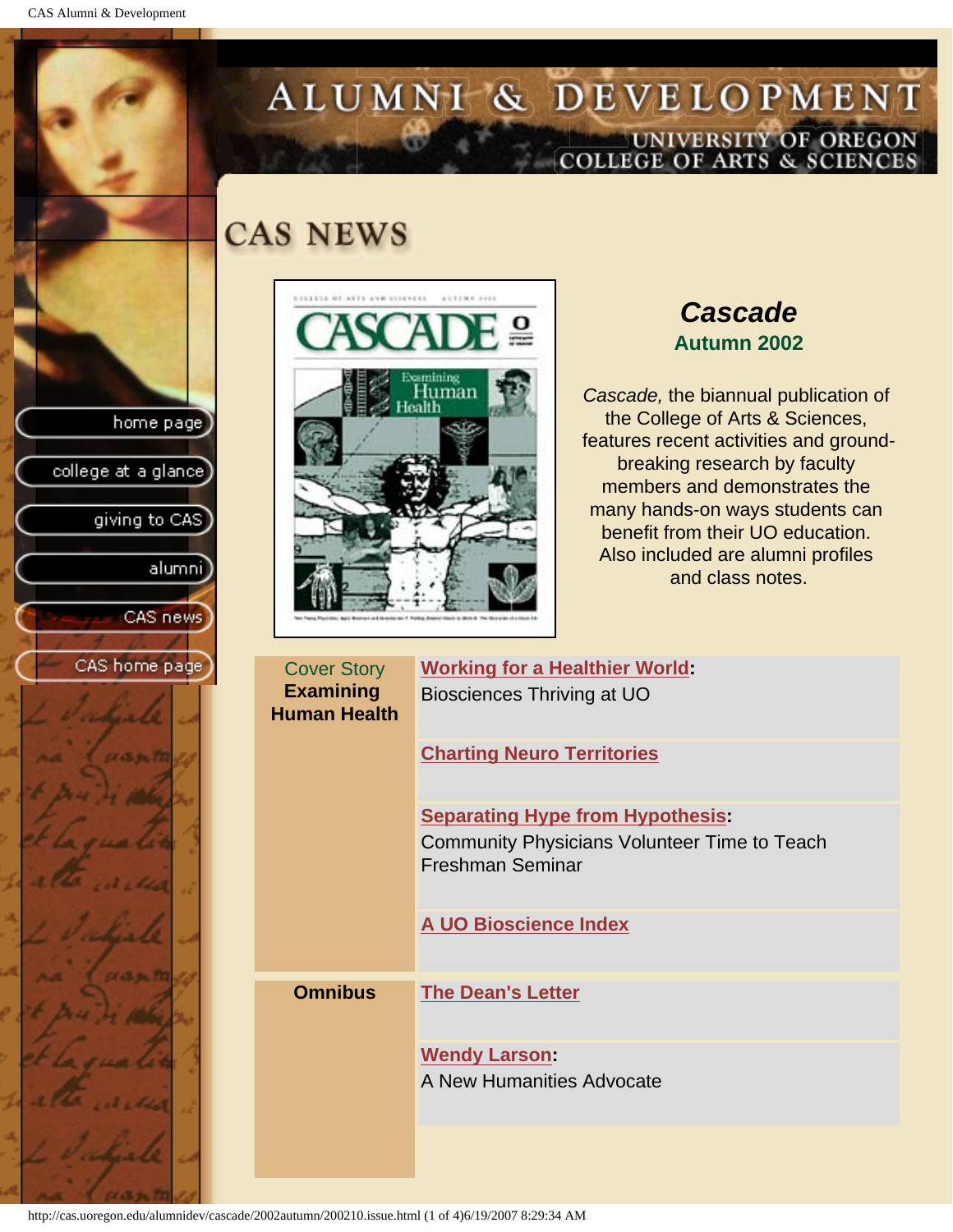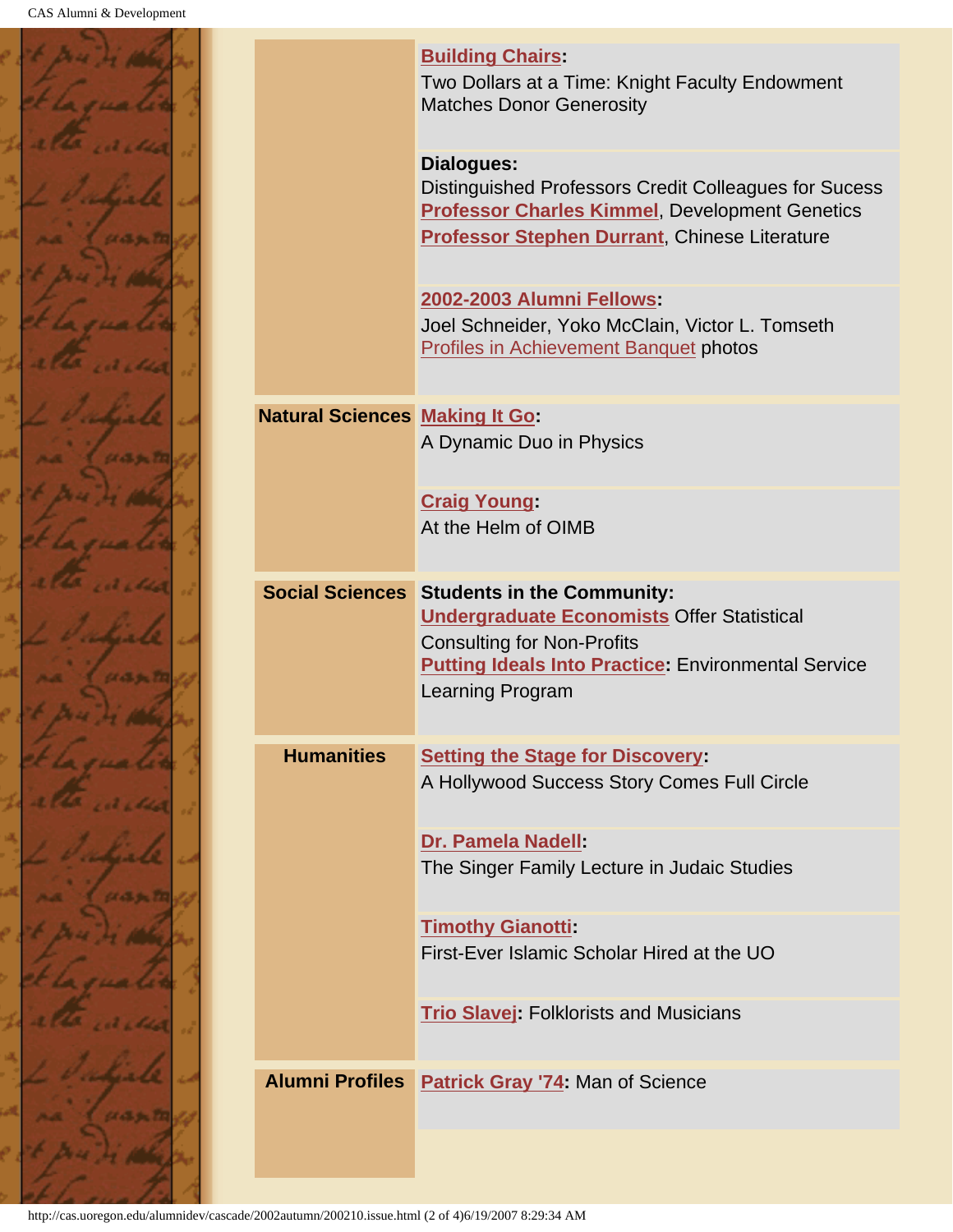

|                                                                                                                        | Chong-Chun Kim M.A. '84, Ph.D. '90:<br><b>Melding Economic and Environmental Policies</b> |  |
|------------------------------------------------------------------------------------------------------------------------|-------------------------------------------------------------------------------------------|--|
|                                                                                                                        | <b>Patty Boday '80</b><br>Growth and Family the Spice of Life                             |  |
|                                                                                                                        | <b>The Class of 1952 Reunion</b>                                                          |  |
|                                                                                                                        | A Letter to the Editor                                                                    |  |
|                                                                                                                        | <b>Online Class Notes</b>                                                                 |  |
| <b>Giving</b>                                                                                                          | Your Gifts, Our Thanks: July 2001-June 2002                                               |  |
|                                                                                                                        | 2002 Scholarship Awards                                                                   |  |
|                                                                                                                        | Ten Ways to Invest in the Future of Higher Education<br>at the University of Oregon       |  |
|                                                                                                                        | <b>Advisory Council:</b><br>Telling Our Oregon Stories, Paying Our Debts                  |  |
|                                                                                                                        | Gift Rap™:<br>Wise but not Wealthy: The Importance of Annual Gifts                        |  |
| <b>COLLEGE OF ARTS AND SCIENCES</b><br><b>University of Oregon</b><br><b>COMMUNICATE INNOVATE LEAD</b>                 |                                                                                           |  |
| 1245 University of Oregon • Eugene, OR • 97403-1245<br>(541) 346.3950 • FAX (541) 346.3282 • alumnidev@cas.uoregon.edu |                                                                                           |  |
| Copyright © 2002 University of Oregon                                                                                  |                                                                                           |  |
| Updated October 3, 2002                                                                                                |                                                                                           |  |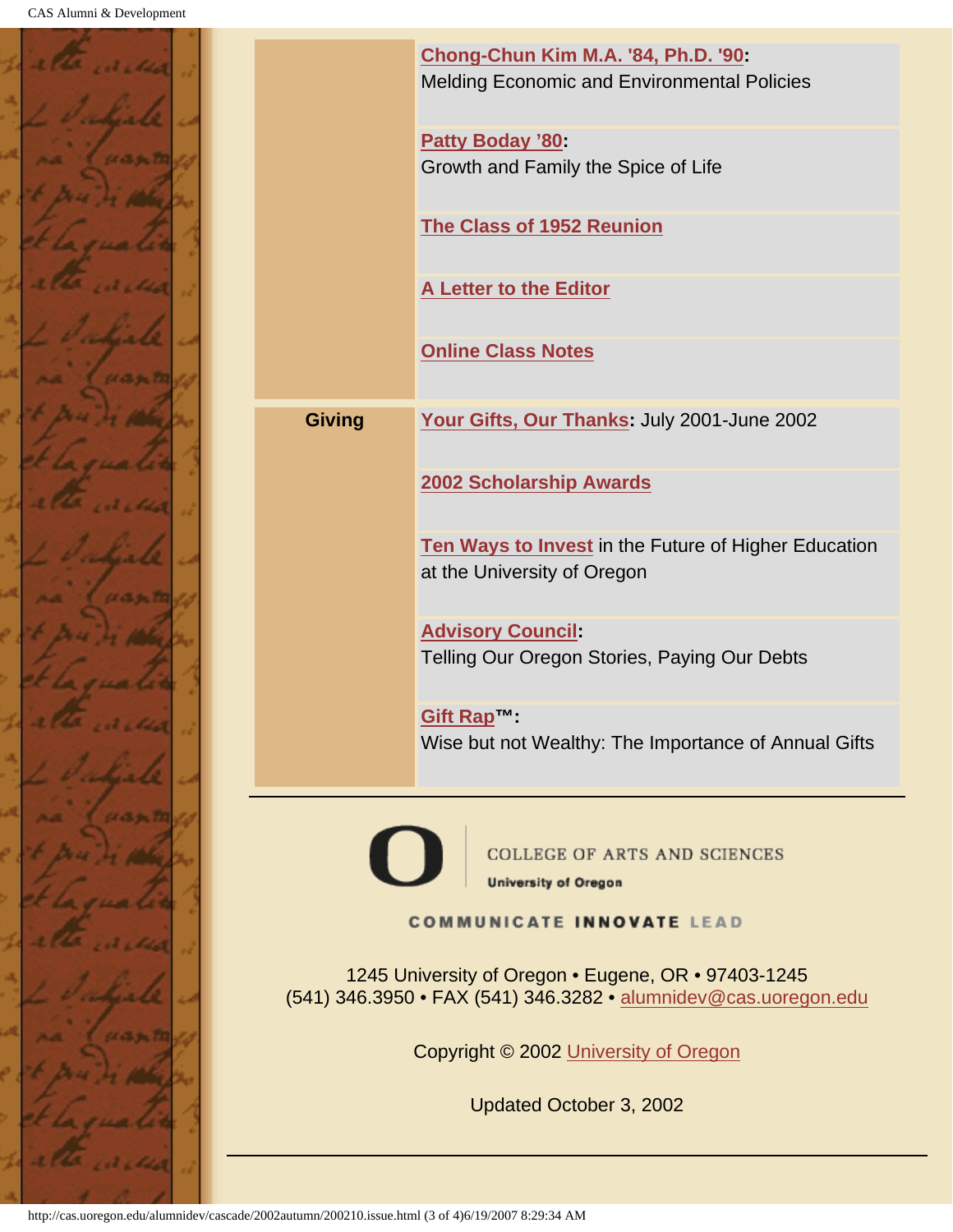college at a glance

giving to CAS

alumni

CAS news

CAS home page

# <span id="page-3-0"></span>ALUMNI & DEVELOPMENT UNIVERSITY OF OREGON<br>COLLEGE OF ARTS & SCIENCES

## **CAS NEWS**

## **Examining Human Health Biosciences Thriving at UO— Working for a Healthier World**



Professor Tom Stevens, director of the Institute of Molecular Biology

For several years headlines have trumpeted the work of DNA researchers as they have made one advance after another in the long march toward mapping and sequencing the 30,000 genes now believed to make up the human genome. Achieving that goal marked a milestone in the history of science. The next great advance in understanding how humans function—and how some of our most deadly diseases may be stopped—will likely be a natural extension of this work and take place in the closely related disciplines of genomics and proteomics.

"Genomics and proteomics are the yin and yang of twenty-first century

biomedical science," says Tom Stevens, a UO professor of chemistry and the director of the Institute of Molecular Biology. "Using our knowledge of both of them together we can come to a very advanced understanding of the whole organism."

Not only has the burst of research in the area of genomics yielded the genetic blueprint for humans, it has also led to the sequencing of genomes for important model species used extensively in biomedical research (for example yeast, fruit fly, worm, zebrafish, and mouse). The genomes of additional organisms are being sequenced at an increasing pace.

"Now we are exploring further, we are finding out how the elements detected in the genome of a given species affect the development and health of members of that species. That is the heart of genomics and proteomics," Stevens says. "And UO researchers are focusing a lot of attention on this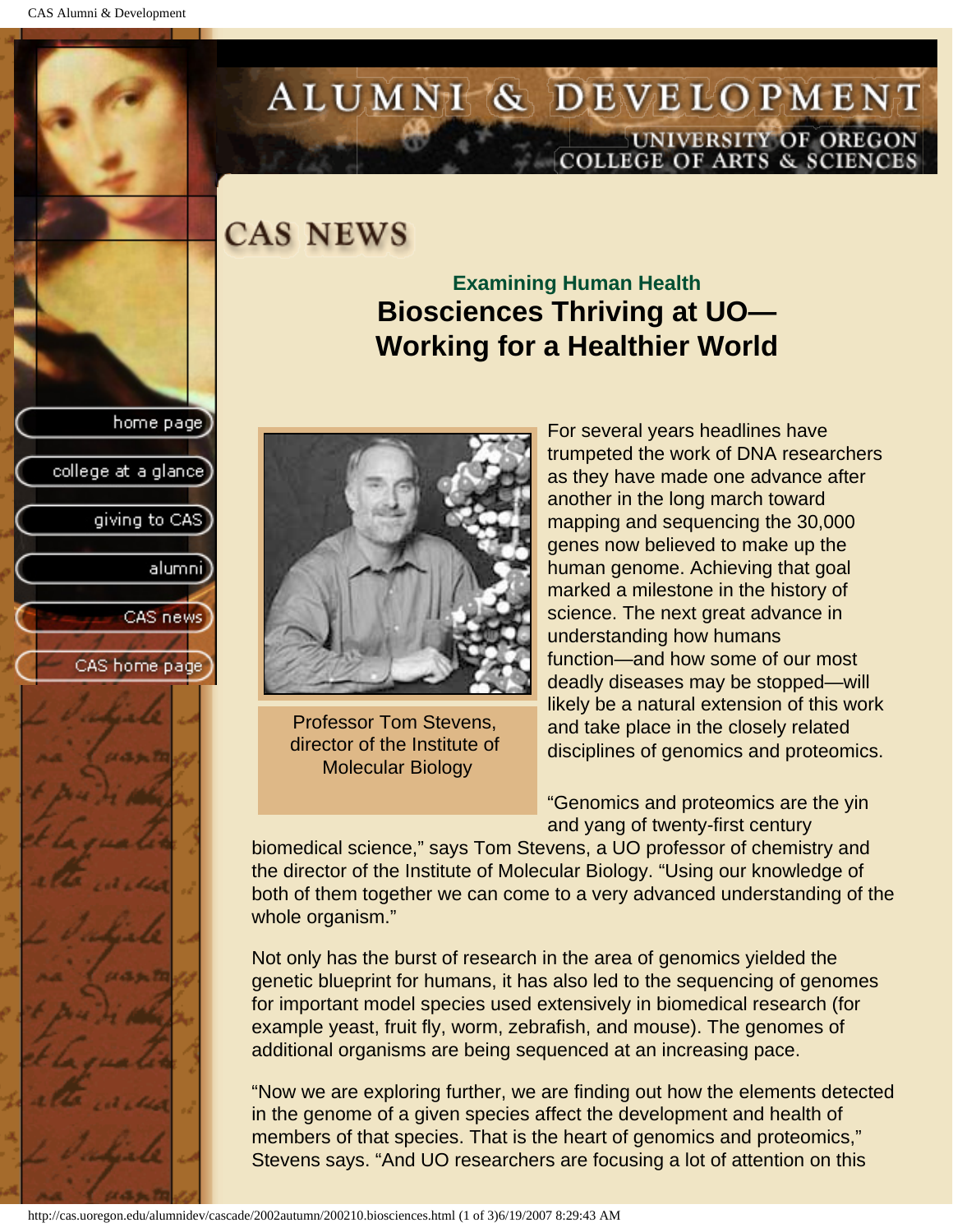

area. We're working hard to develop a first-class genomics and proteomics facility here on campus."

One of the key contributors to this research effort at UO is biologist Roderick Capaldi, whose laboratory is at the forefront of one promising and rapidly advancing frontier of biomedical research.

"Our work is focused on basic questions of how cells function—specifically, how they make energy and use it," Capaldi says.

The energy production powerhouses in cells are called mitochondria. Mutations of the DNA inside mitochondria are believed to cause a variety of severe ailments, such as neurodegenerative disease, Parkinson's, and Alzheimer's.

Doctors have long studied these devastating diseases, but only now are researchers discovering links between the maladies and mitochondrial malfunction. Advances made in Capaldi's laboratory have caught the attention of a San Diego-based pharmaceutical company, MitoKor, with which the university has entered into a licensing agreement. MitoKor will now develop clinical and therapeutic applications based on the discoveries made in Capaldi's laboratory together with the contributions of several other academic research groups.

Capaldi is one of about twenty professors who are members of the Institute of Molecular Biology, the area where much of the genomics and proteomics work at the UO is centered (another dozen researchers are conducting closely related genomic research). Stevens says that the group will likely benefit from the recent hiring of half a dozen extremely talented researchers.

"Our new faculty members are on the forefront of functional genomic and proteomic analysis and will be playing a central role as we make an increasingly large contribution to biomedical understanding," Stevens says.

He adds that the new faculty will complement the expertise of the existing faculty and help create a critical mass of research capability likely to lead to further advances.

"The level of complexity at which we are understanding development is truly amazing," he says. "We now have a 'whole organism' view of how the interconnections of life work out. I expect to see this result in a revolution in patient care in the treatment of cancer, AIDS, and other diseases. This is only the tip of the iceberg."

*—Ross West*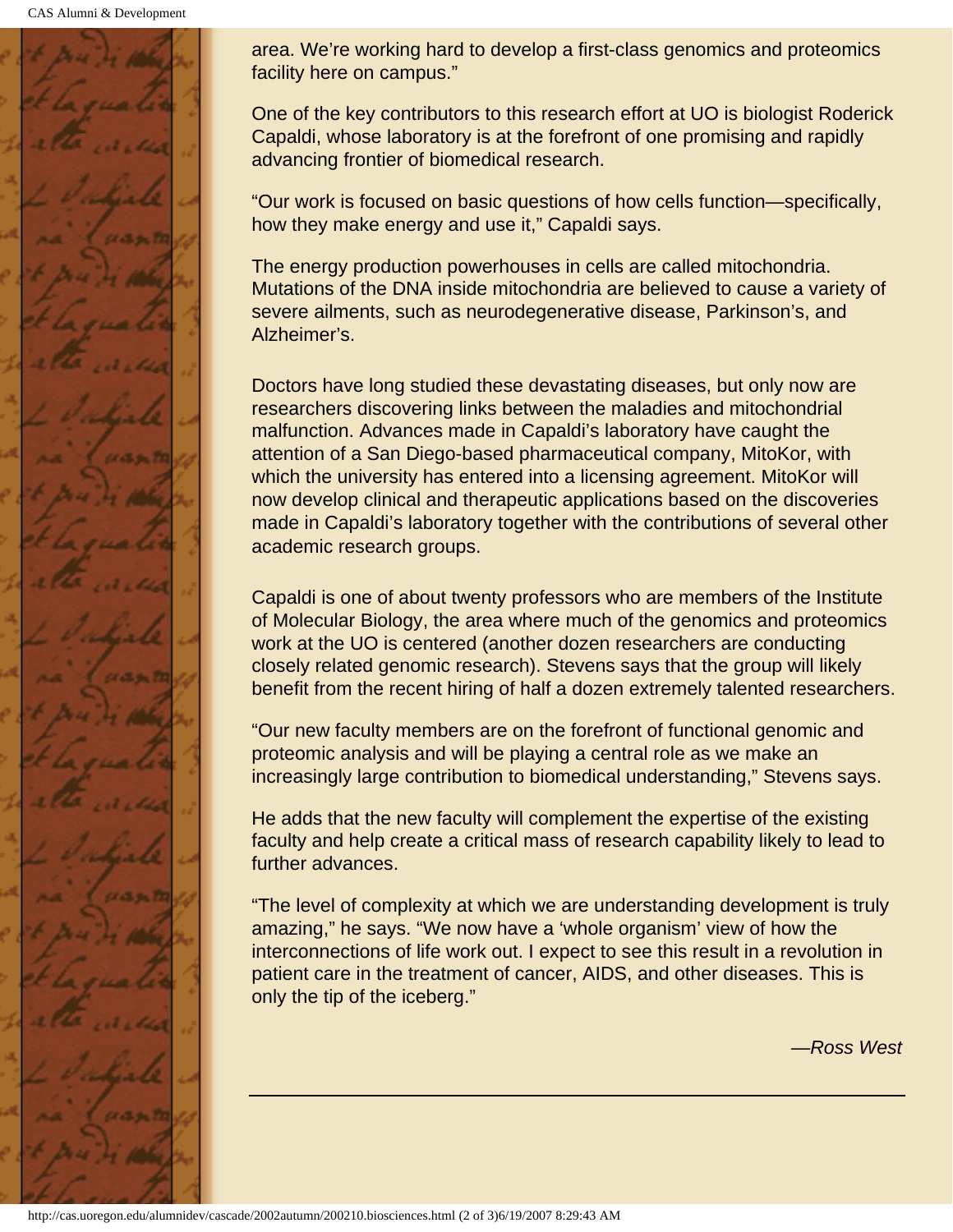college at a glance

giving to CAS

alumni

CAS news

CAS home page

# <span id="page-5-0"></span>ALUMNI & DEVELOPMENT UNIVERSITY OF OREGON<br>COLLEGE OF ARTS & SCIENCES

# **CAS NEWS**

### **Examining Human Health Charting Neuro Territories**

Empowered by a National Science Foundation (NSF) grant of more than \$47,000 and rare access to a powerful MRI-type imaging machine, Paul van Donkelaar, Ph.D., is turning an exciting corner with his sensorimotor adaptation research.

After earning his doctorate in clinical neuroscience at the University of Calgary in 1994, spending a year in France as a post-doctoral fellow, and completing two post-doctoral years of research at the University of Oxford, van Donkelaar traveled to the University of Oregon in 1997 to join the Department of Exercise and Movement Science (EMS) faculty.



Anatomy students examine a brain dissection

Since then, he has worked to advance both his research and his students' knowledge. "I think doing the research and being on the cutting edge forms your teaching, and the students appreciate when you can apply insight and up-to-date information in lecture," he says. Soon, "up-to-date" will include revelations from the next phase of his research into the brain's complicated control mechanisms and how sensory signals become appropriate motor responses.

Neurologically healthy sections of the brain that dictate motor and sensory functions communicate fluently with each other. However, when one or both of those sections suffer damage, that communication may be broken. In that case, simple tasks such as first visually locating an object and then touching it, or proprioception, become arduous. "You need those two systems talking to each other in order to match what you see with what you feel," says van Donkelaar.

Until recently, his primary tools for studying those relationships were prism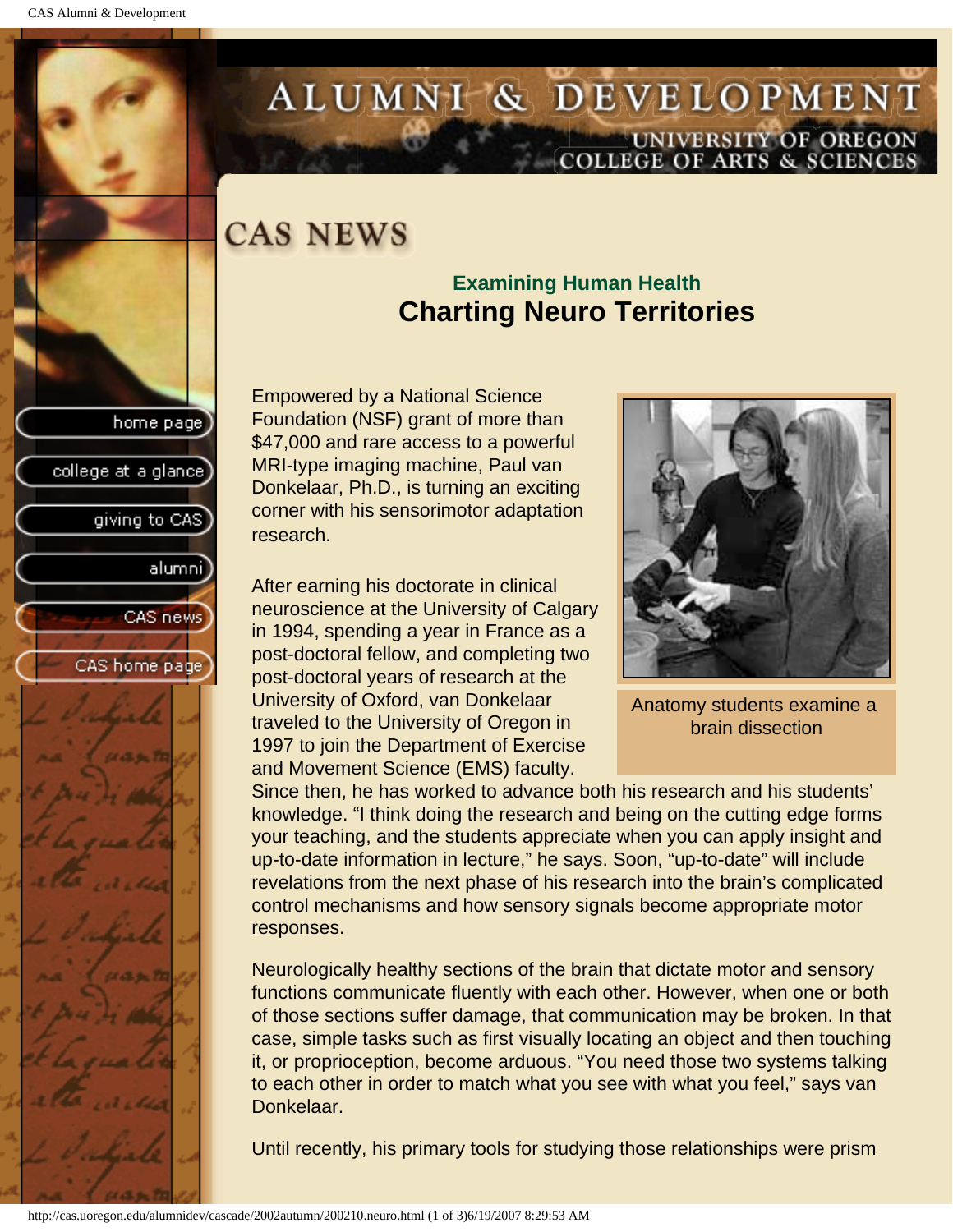

goggles and transcranial magnetic stimulation (TMS). Prism goggles contain one lens made up of multiple prisms and one blacked-out lens. By bending light and making objects appear to the side of their actual location, the goggles disassociate the wearer's visual and proprioceptive systems. TMS is a machine that creates a brief, intense magnetic pulse that, when applied to the scalp over specific parts of the brain, activates underlying neurons. Applied in research on healthy, normal subjects, TMS disrupts normal cellactivity patterns used when the prism goggle- wearing subject performs a task. If a specific area of the brain is making a necessary contribution to the task when neurons in that area are activated by TMS, the resulting disruption in performance indicates what that part of the brain does.

"We are really excited about Dr. van Donkelaar's research, since his is one of the first labs on the West Coast to be using TMS to study brain function," says Marjorie Woollacott, Ph.D., a professor in EMS. "This research will give us new information on neural mechanisms underlying visual spatial processing during reaching skills. Once we understand these mechanisms in healthy adults, we can apply the information to an understanding of dysfunction in patients with motor problems such as Parkinson's disease."

The newest tool in van Donkelaar's kit, the use of which is aided by the NSF grant, is UO's recently acquired, \$2.5 million functional magnetic resonance imaging machine, or fMRI. This

machine, housed at Straub Hall and used by several departments, is much more powerful than a conventional MRI and rare in the U.S. outside of medical facilities, according to Woollacott. For UO researchers, that means nearly unprecedented accessibility to an instrument that typically garners preferential use by medical personnel and leaves researchers to draw lots for wee hours and weekends. Like its MRI cousin, fMRI uses scanning technology to take anatomical pictures of the brain, but, in addition, measures blood flow and its accelerations in brain sections used during performance of a task.

"Sometimes we are limited in terms of generalization of the [TMS] findings. That's where fMRI can be a powerful additive," says Ji-Hang Lee, an EMS Ph.D. student who extensively used TMS in his research. "By combining the results from these two techniques, we can make strong inferences about the functional role of brain areas."

While the general goal of van Donkelaar's project is ultimately to discover new insights about the workings of the brain, he also sees a human-interest benefit. "The big way that it could be used is in the rehabilitation of people who have sensory or motor deficits," he says. "We won't find the cure and stop strokes from happening, but we will be able to help people who have



Paul van Donkelaar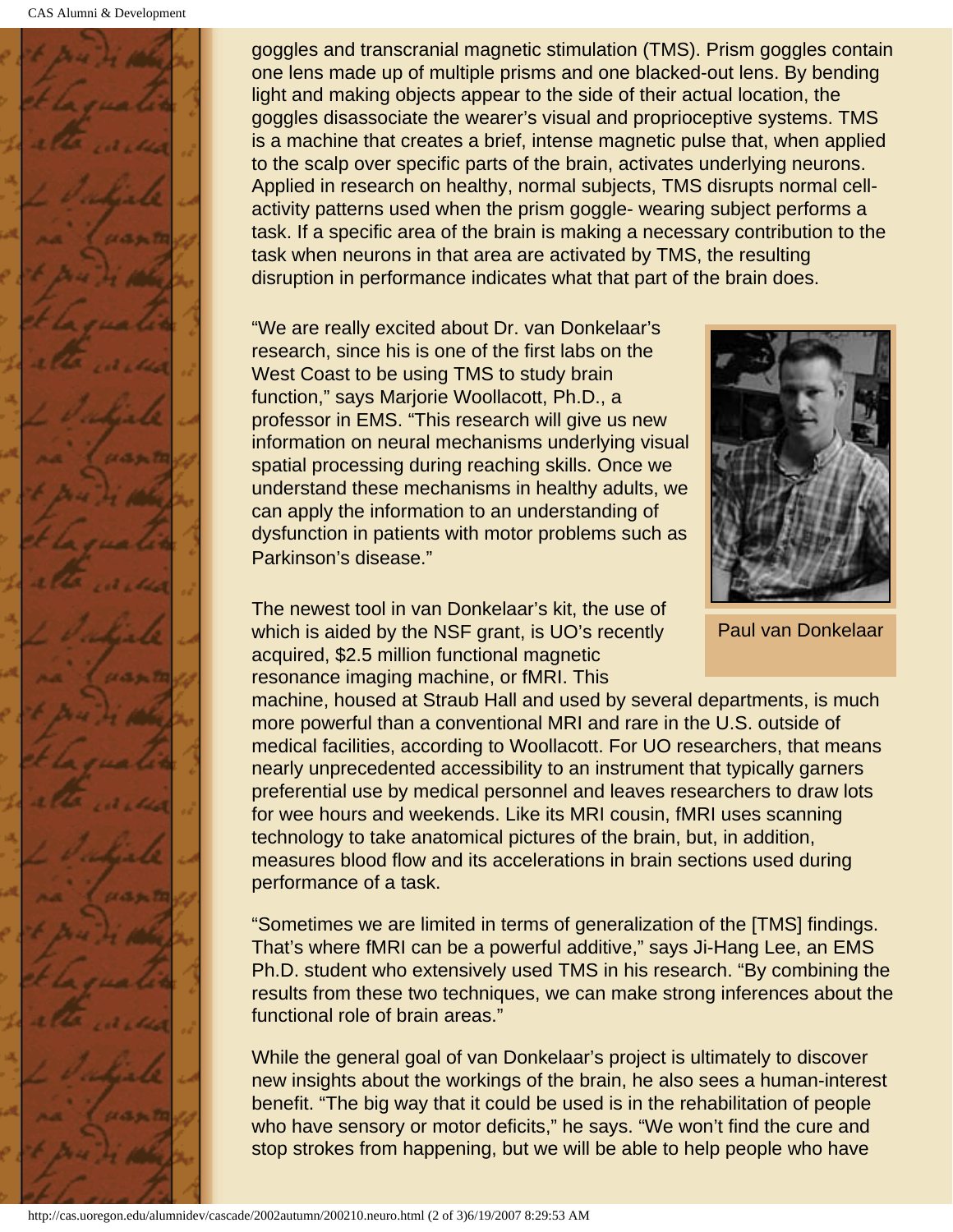

strokes function better by forming rehabilitative strategies."

*—Cindy Lundeen*



#### **COMMUNICATE INNOVATE LEAD**

1245 University of Oregon • Eugene, OR • 97403-1245 (541) 346.3950 • FAX (541) 346.3282 • alumnidev@cas.uoregon.edu

Copyright © 2002 University of Oregon

Updated October 2, 2002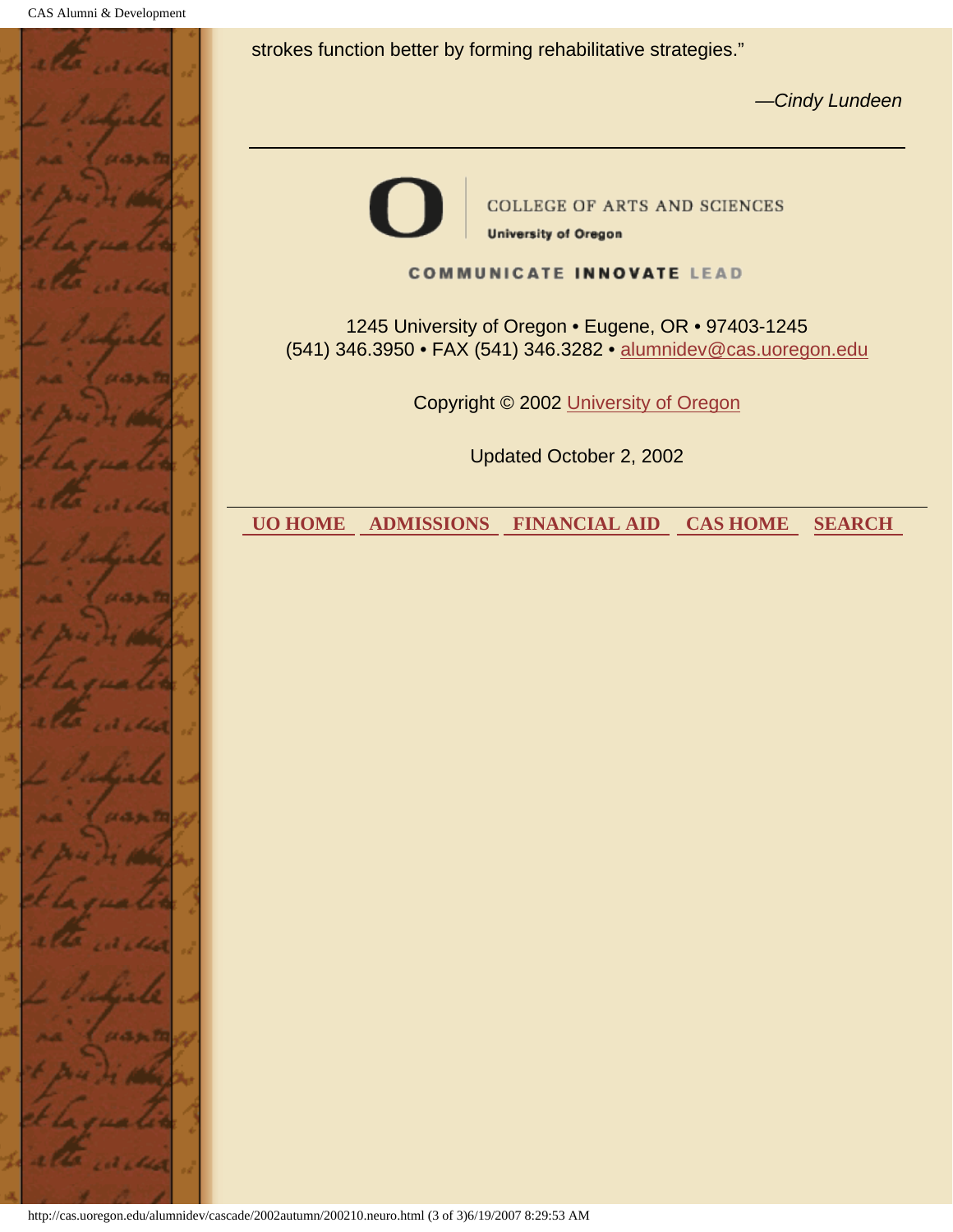college at a glance

giving to CAS

alumnil

CAS news

CAS home page

# <span id="page-8-0"></span>ALUMNI & DEVELOPMENT UNIVERSITY OF OREGON<br>COLLEGE OF ARTS & SCIENCES

## **CAS NEWS**

### **Examining Human Health Separating Hype from Hypothesis Community Physicians Volunteer Time**

**to Teach Freshman Seminar**

In our information age, and especially in a media culture, people tend to believe that the most recent medical research is the most valid. This may not be true. Health news is often incomplete, reporting only medical headlines without the appropriate perspective.

Do cellular phones increase the risk of brain cancer? Is stem cell research linked to abortion?

With so much news to absorb and the sound-bite quality of much media coverage, how should we respond, if at all, to medical controversies? For a small group of first-year students, these questions should become easier to answer.



Dr. Vern Katz and Dr. Leo Cytrynbaum

Dr. Vern Katz and Dr. Leo Cytrynbaum, two local physicians, will lead a freshman seminar to examine contemporary health issues. "We hope to stimulate students to look at things critically, to be able to say 'that's the most ridiculous thing I've ever heard'," says Katz.

The course will provide a forum for students to discuss the media's interpretation in comparison to the original medical studies. The overall goal is to develop critical reasoning, not only to analyze the way a health story is reported but also to teach entering students to critically approach all knowledge.

Like other freshman seminars, this course offers students an option beyond the university's general education curriculum. The small group size develops a sense of community among students with similar interests, while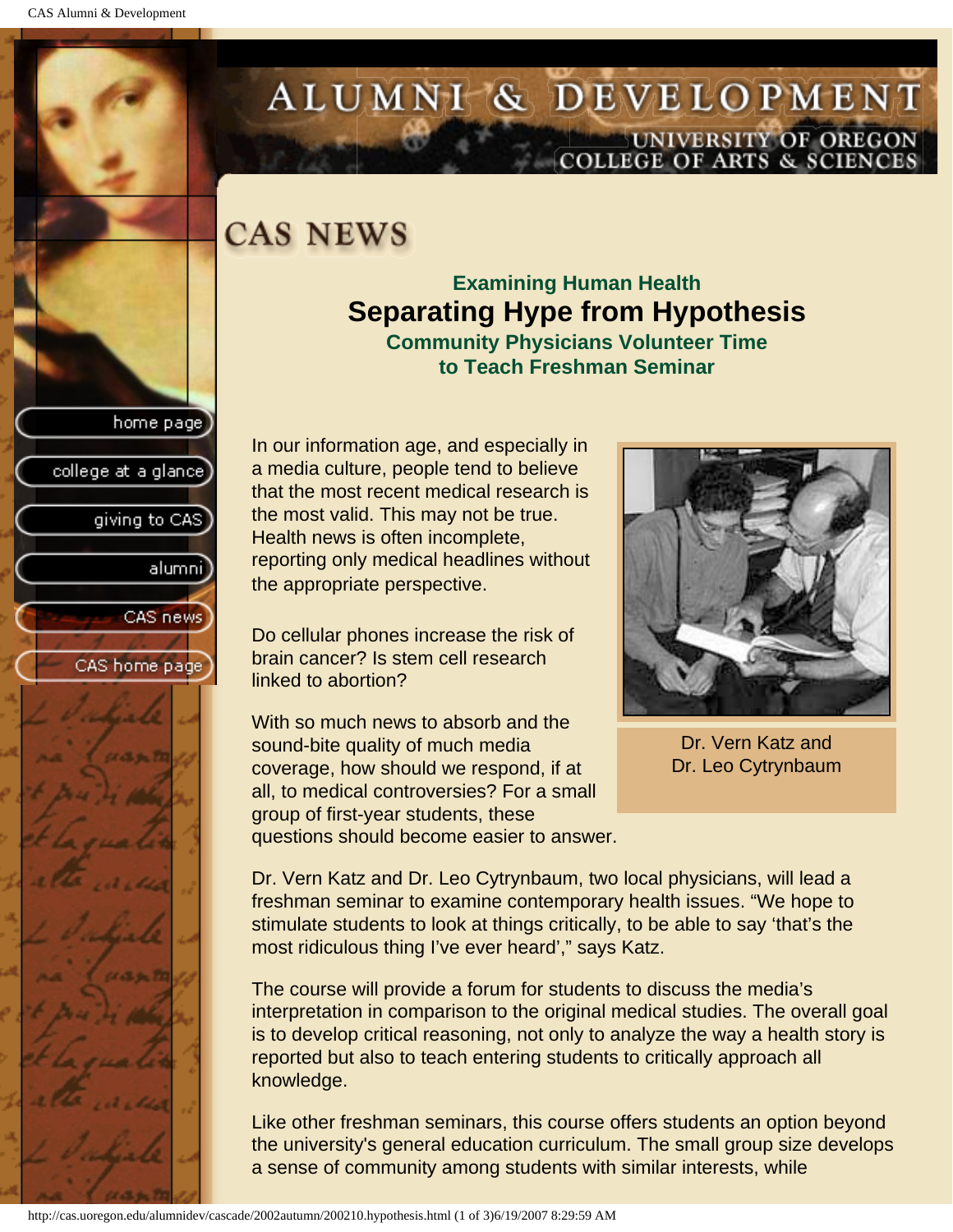

reinforcing the critical reading, writing, and speaking skills that will be vital to their success at the university.

"The seminar aims to give these students a glimpse into part of the university that they seldom encounter until they are juniors or seniors, when they engage in research projects and internships," says Amy Chinitz, freshman seminar coordinator for the university. It's about "experiencing the enthusiasm" of professionals and faculty in the fields that incoming students think they might pursue as careers.



Exercise and Movement **Science** 

In volunteering their time, doctors Katz and Cytrynbaum, give students an unusual chance to experience the enthusiastic leadership of two established professionals teaching what they know best. Dr. Katz himself has authored chapters in more than fifteen academic texts and published over 150 studies and articles. Together they have over twenty years experience in Maternal-Fetal and Internal Medicine.

But neither of these physicians are novices to the classroom. Dr. Katz has been

involved in academic medicine since completing his fellowship in Maternal-Fetal Medicine at the University of North Carolina in 1986. He remained there as faculty for twelve years, serving as chairman of the Department of Obstetrics and Gynecology before coming to Eugene as a distinguished perinatologist.

"Perinatologists do a lot of teaching; we teach other doctors, residency students," says Dr. Katz. "It's the most enjoyable thing I do."

Dr. Katz continues to follow his passion for teaching, volunteering his time and energy to assist professors with courses in the Department of Exercise and Movement Science throughout the year. He also continues to take on undergraduate students who are interested in learning more about obstetrics or working in a women's clinic.

*—Amicis Arvizu*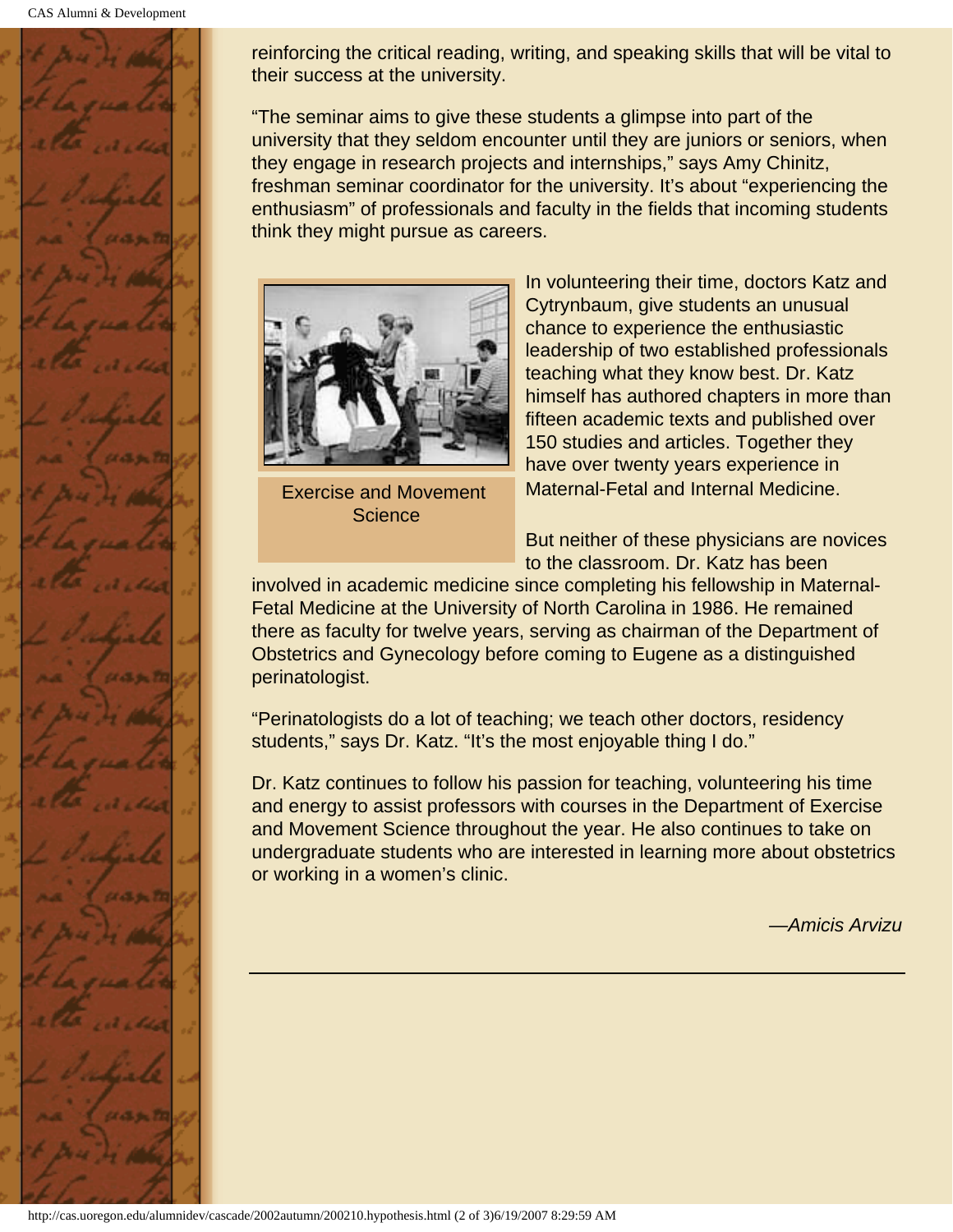<span id="page-10-0"></span>CAS Alumni & Development



UNIVERSITY OF OREGON<br>COLLEGE OF ARTS & SCIENCES

http://cas.uoregon.edu/alumnidev/cascade/2002autumn/200210.bioindex.html (1 of 2)6/19/2007 8:30:04 AM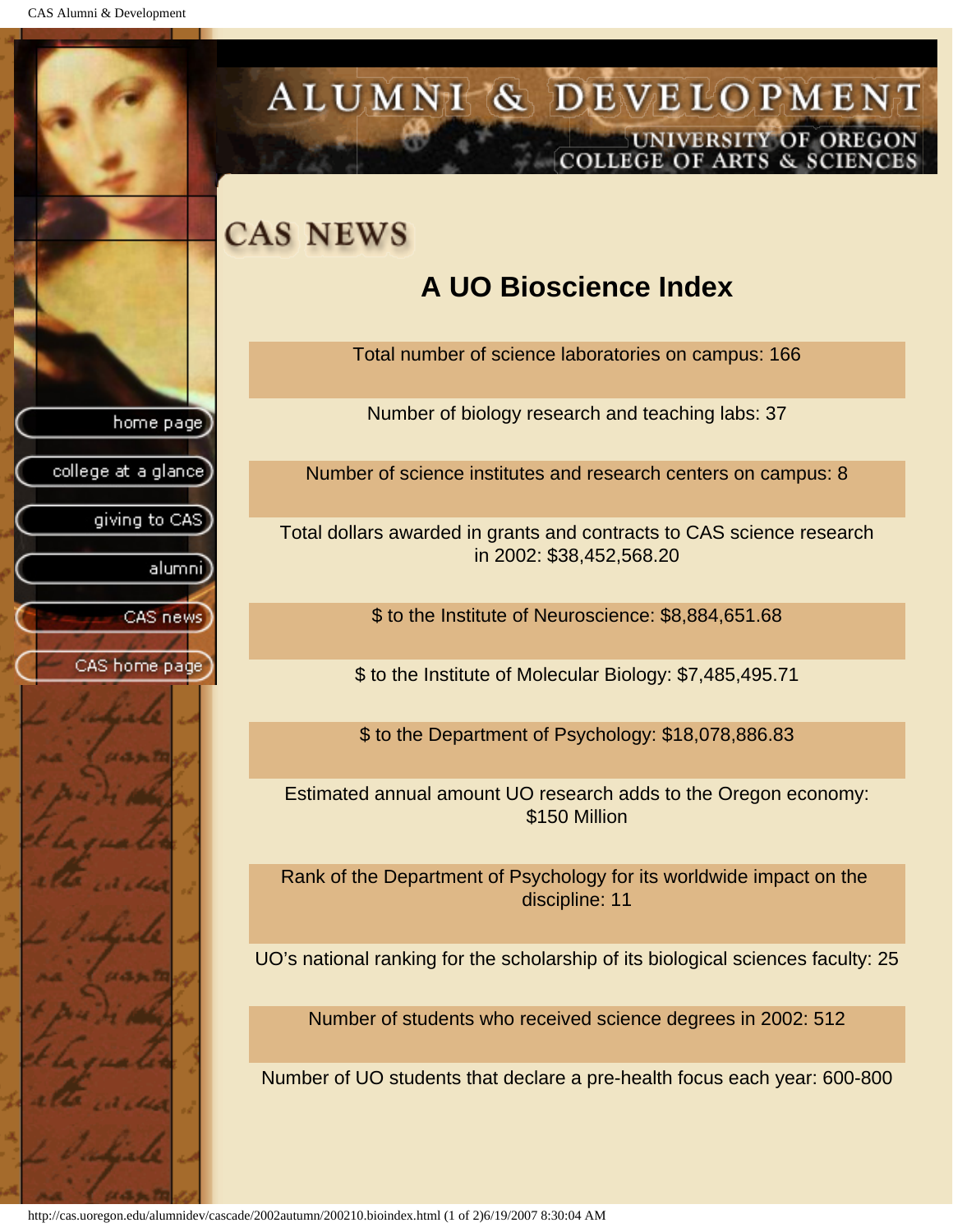

Number of pre-health student organizations on campus: 3

Number of drug patents Professor of Chemistry John Keana holds: 50

Times UO professor Frank Stahl has received an American Cancer Society professorship: 3

Number of faculty whose current research has potential applications for stroke rehabilitation: 5

Number of faculty whose current research has potential applications for the treatment of Parkinson's Disease: 6

Number of grants from the National Institutes of Health active in 2002: 81

Number from the National Science Foundation: 78

Current College of Arts & Sciences faculty members elected into the prestigious National Academy of Sciences: 6



**COLLEGE OF ARTS AND SCIENCES University of Oregon** 

**COMMUNICATE INNOVATE LEAD** 

1245 University of Oregon • Eugene, OR • 97403-1245 (541) 346.3950 • FAX (541) 346.3282 • alumnidev@cas.uoregon.edu

Copyright © 2002 University of Oregon

Updated October 2, 2002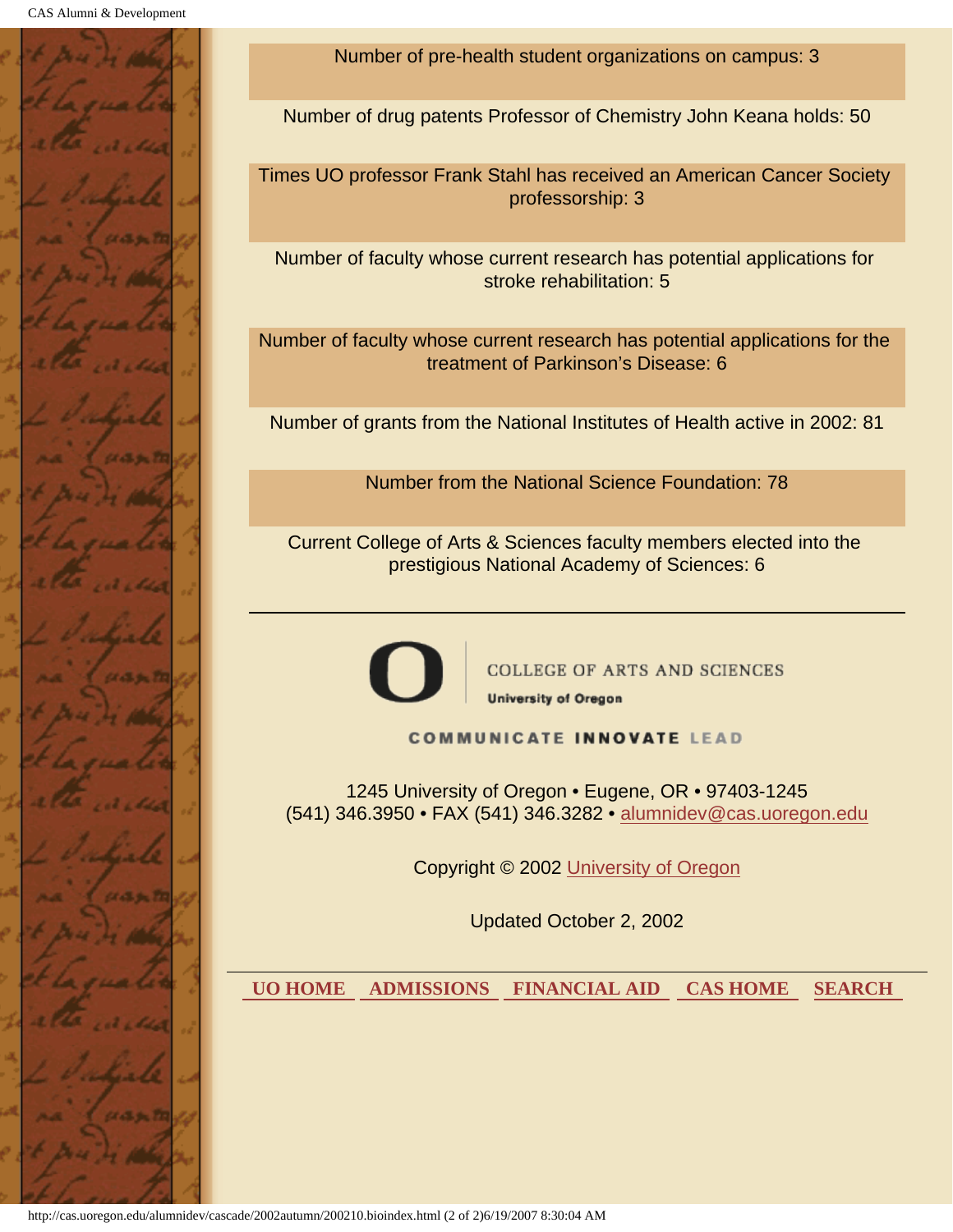college at a glance

giving to CAS

alumni

CAS news

CAS home page

# <span id="page-12-0"></span>ALUMNI & DEVELOPMENT UNIVERSITY OF OREGON<br>COLLEGE OF ARTS & SCIENCES

## **CAS NEWS**

### **The Dean's Letter Joe Stone, Dean of Arts and Sciences**

Last spring, I had the pleasure of watching four of the college's brightest students—in this case, science students—present their undergraduate research to a group of alumni visitors. In some cases they were publishing their findings in scientific journals, even as undergraduates. Their meticulous efforts, combined with their palpable enthusiasm for scientific discovery, clearly reflected similar qualities in their faculty mentors. Our research-active faculty reinforce and nurture an intellectual curiosity, integrity, and commitment in their students, qualities that will serve students in any career they choose. This is one of the most important goals of higher education.

But there was another thing that impressed me about these students. They were able not only to complete recognizably successful research projects, but also to articulate these very complicated ideas to a non-expert audience. Our 800 or so pre-health graduates this year will enter into the profession with a solid foundation of biological, chemical, and physiological knowledge and the ability to communicate that knowledge to their patients. This is a hallmark of a liberal arts education.

Literature and language courses will have broadened their world view and their understanding of our common humanity. Classes in political science and anthropology will have offered them opportunities to sharpen their critical reasoning abilities—crucial for all decision-makers, and particularly for medical personnel. Indeed, "Examining Human Health", our theme for this issue of *Cascade,* requires many sets of skills.

The knowledge and skills our graduates need are also enhanced by the symbiotic relationship between the university and the larger community, which is another theme of this issue. We see the development of two new courses in Environmental Studies and Economics that give students the opportunity to learn valuable job skills in local government, non-profit agencies, and firms. In previous issues we have highlighted some of the many other programs for student involvement in the community, including the Northwest Indigenous Languages Institute in Linguistics and the Community Literacy Program in English. Our students benefit from their involvement in the community—and the community wins, too.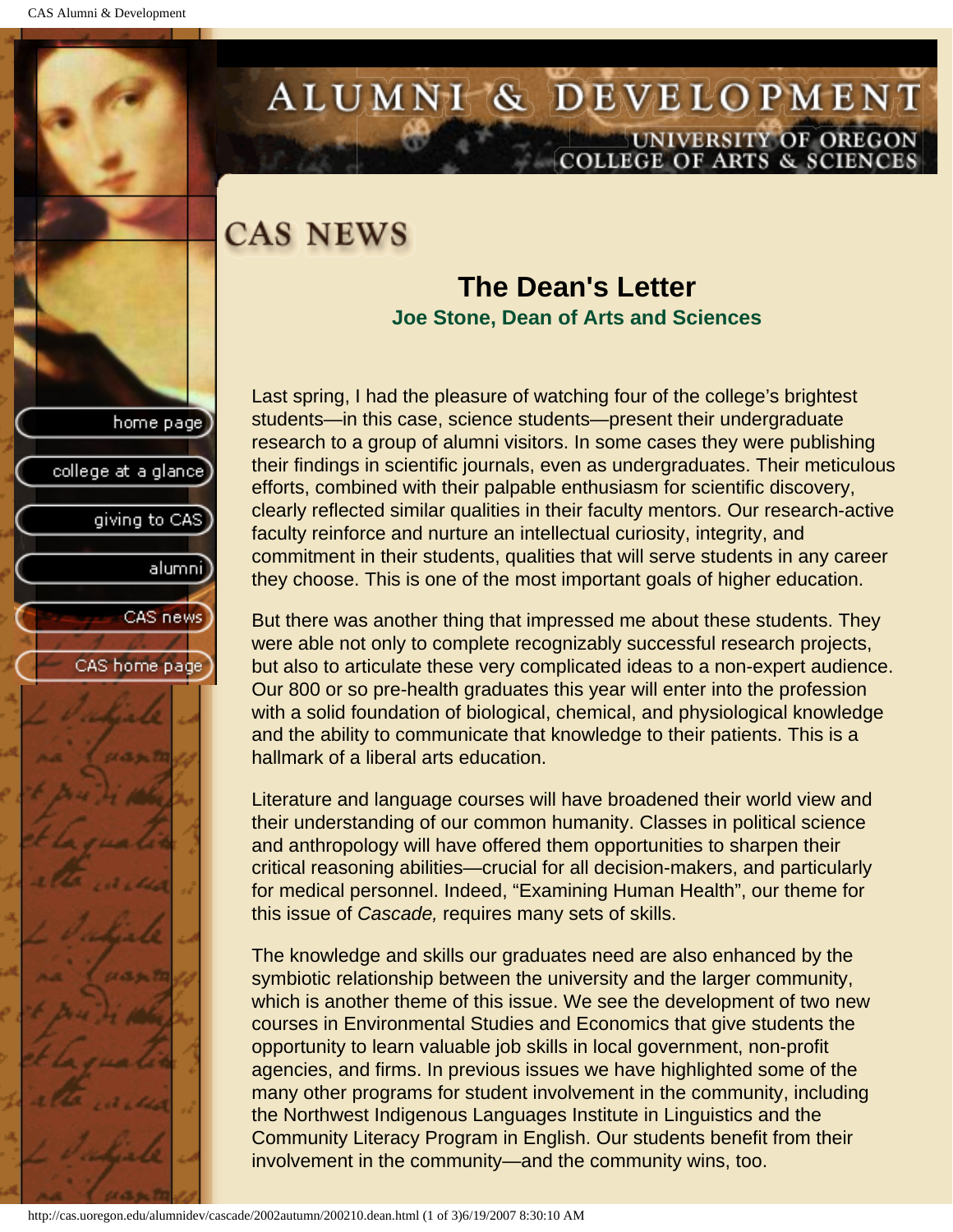

Conversely, professionals in the community often contribute in important ways to our instructional programs. Two local physicians, for example, are volunteering their time to teach health issues to first-year students; and screenwriter Larry Ferguson, one of our own graduates, has been doing the same for our English and Theatre departments the past three years. Beyond these commitments of time, many of our supporters also contribute funds to help attract and reward our most outstanding students with scholarships and the honor roll in this issue is a testament to the strong commitments that many of you have made.

I always appreciate the opportunity to thank our donors, and *Cascade* provides the vehicle for a more universal message of gratitude. The collective impact of your involvement at the university—whether it be an investment of your time or your money—truly helps to shape the education and the future of each of our students.

As a previous department head, I know that each program in the college depends upon your unrestricted gifts for the margin of excellence in their activities. As dean, I know that I do! State budget cuts will undoubtedly be felt by all our programs, but your unrestricted gifts this year will give us the flexibility to assist those who have the opportunity, but not necessarily the money, to achieve the wonderful things that we have come to expect from our Oregon programs. It will allow the college to support innovative new projects, and of course it will help us continue to support the faculty who serve as such outstanding mentors to our students.

The health of the university is good. While we are not insulated from the problems that the Oregon economy at large is facing, our student body is strong—experiencing yet another growth spurt this year to record numbers of students—and our minds are active with the plans and excitement of a new academic year.

Thank you for your support, and I hope you enjoy this issue of *Cascade*.



**COLLEGE OF ARTS AND SCIENCES University of Oregon** 

#### **COMMUNICATE INNOVATE LEAD**

1245 University of Oregon • Eugene, OR • 97403-1245 (541) 346.3950 • FAX (541) 346.3282 • alumnidev@cas.uoregon.edu

Copyright © 2002 University of Oregon

Updated October 2, 2002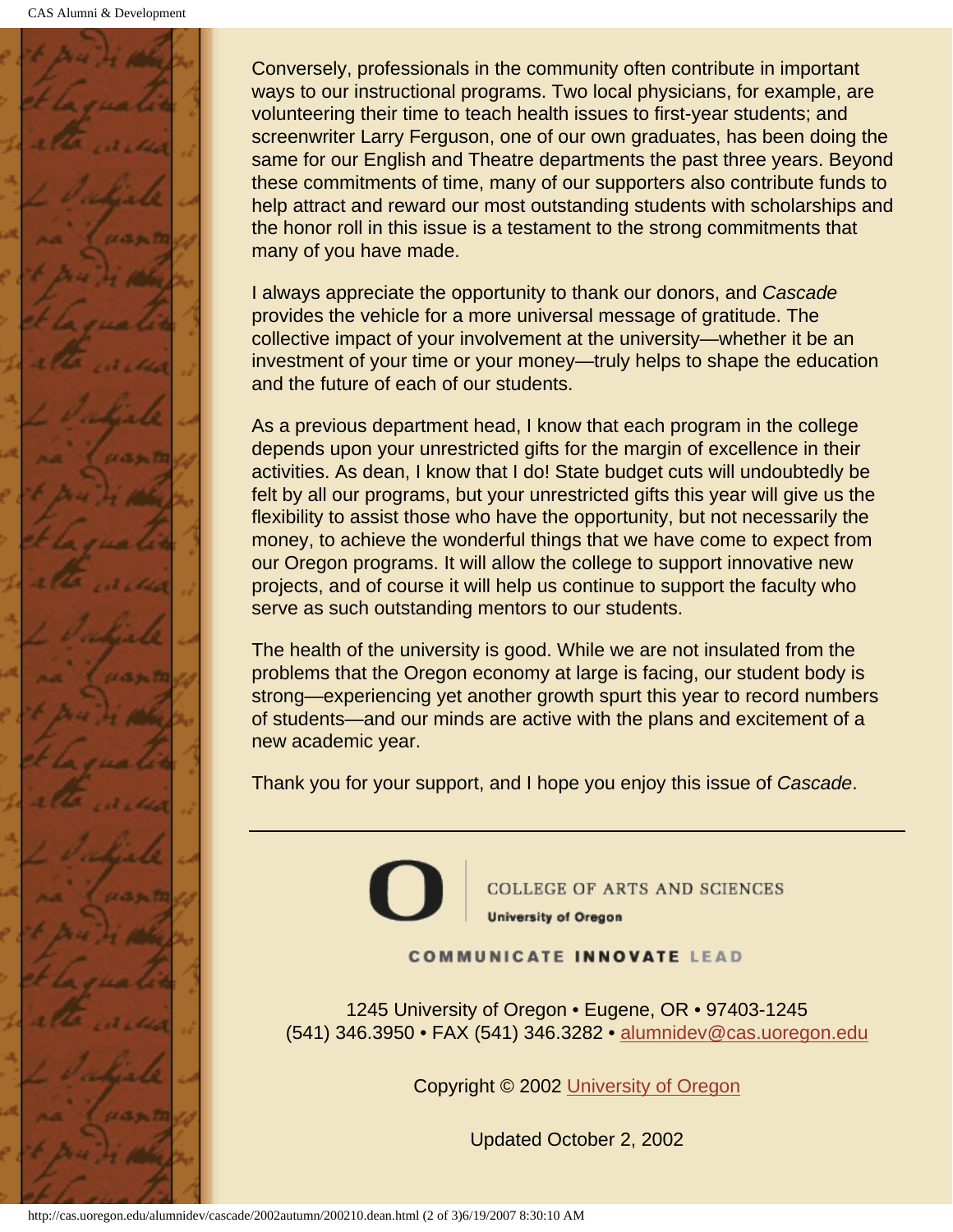college at a glance

giving to CAS

alumnil

CAS news

CAS home page

# <span id="page-14-0"></span>ALUMNI & DEVELOPMENT UNIVERSITY OF OREGON<br>COLLEGE OF ARTS & SCIENCES

## **CAS NEWS**

### **Wendy Larson A New Humanities Advocate**



Wendy Larson with Joe Stone

Wendy Larson, professor of East Asian Languages and Literatures, was recently appointed to a threeyear term as associate dean of the humanities for the College of Arts and Sciences.

Dr. Larson replaces Professor Russ Tomlin, who served in the position from 1996 to 2002 and will return to the linguistics classroom after a research sabbatical. Larson has been teaching modern Chinese language, literature, and film at the university for

over sixteen years, a tenure which includes research leaves in Denmark, Beijing, and Berkeley.

Educated at UO and UC Berkeley, she has published many articles, books and translations on topics ranging from the modernist Chinese novel to the concubine in literature. Her most recent book, *Women and Writing in Modern China,* was published by Stanford University Press in 1998.

"Wendy has been a prominent member of the UO faculty since 1985," says Dean Joe Stone. "She's served the university in a variety of capacities, as an advisor and board member to the Humanities Center, the Women's Studies Program, the Center for Asian and Pacific Studies, and the Asian Studies Program, among other groups on campus. The college and the humanities are fortunate to have her leadership."

Though Larson says that her undergraduate days at the university seem "like a lifetime ago," she believes the campus has become a home to her continued academic and professional growth. "I'm happy to have the opportunity to dedicate my energies to this new role," she says.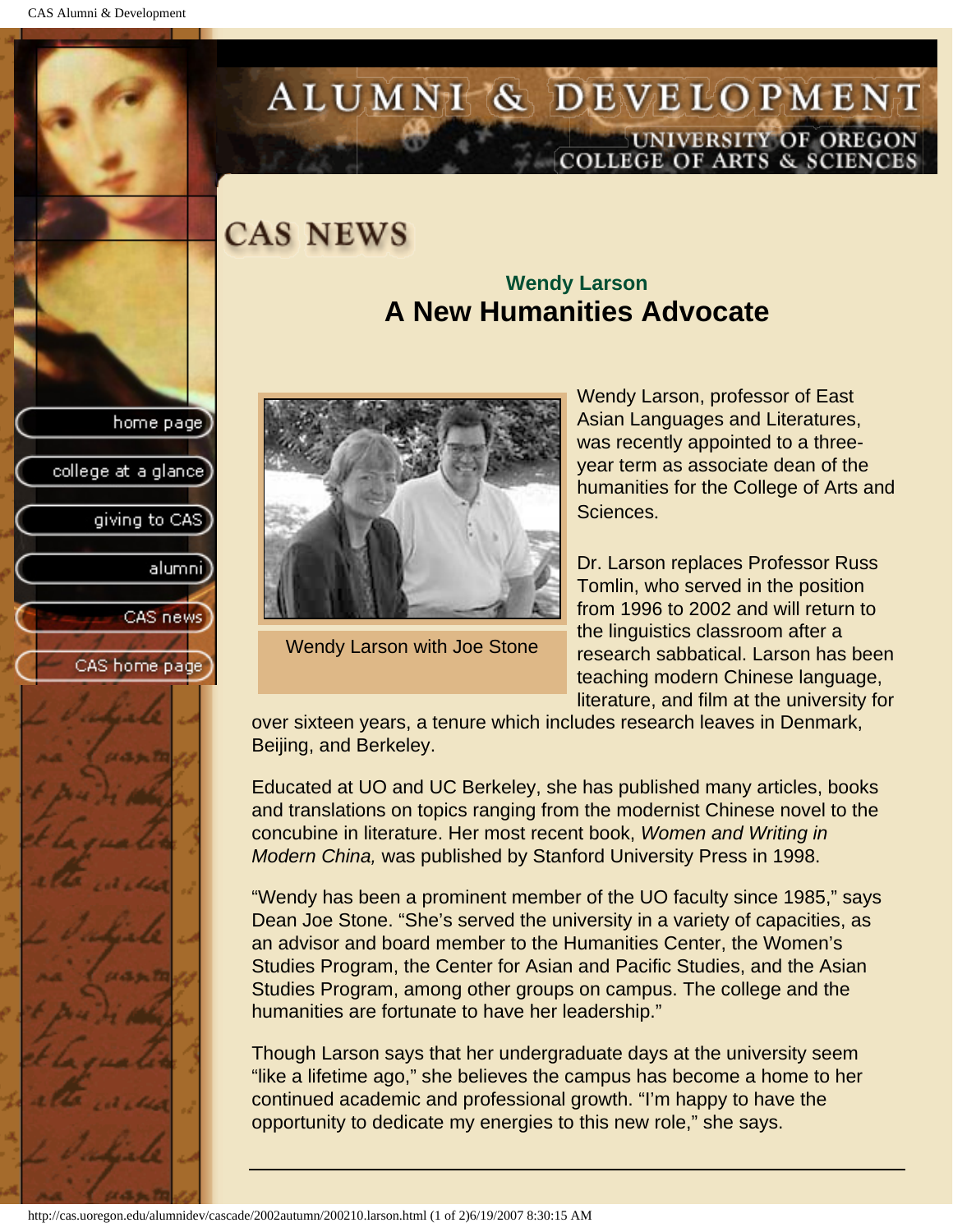college at a glance]

giving to CAS

alumnil

CAS news

CAS home page

# <span id="page-15-0"></span>ALUMNI & DEVELOPMENT UNIVERSITY OF OREGON<br>COLLEGE OF ARTS & SCIENCES

## **CAS NEWS**

### **Building Chairs Two Dollars at a Time: Knight Faculty Endowment Matches Donor Generosity**



This "building boom" at the university has nothing to do with bricks. And while there hasn't been any dedication fanfare, it has everything to do with dedication—that of the UO's best faculty to the highest ideals of teaching and research.

Since Nike Chairman Phil Knight made his \$15 million pitch to support UO faculty, College of Arts and Science donors have stepped up to the plate—to more than triple the number of endowed chairs and professorships in just six years.

"It's amazing that five years ago all the arts and science professors with endowed

positions would have fit comfortably in my office. In five more, I expect that they will have a hard time fitting in a classroom!" says Dean Joe Stone. This year, the college announces nine new appointments; including positions yet to be filled, there are almost thirty endowed chairs and professorships in all.

"The generosity of our donors has and will continue to improve our ability to recruit and retain the strongest faculty," says Stone. Indeed, the three R's of a good liberal arts education stand for the recruitment, retention, and recognition of the faculty who inspire excellence in its students and programs.

For this reason, many endowed positions aim to reward teaching as well as research accomplishment. Mark Johnson, a Knight Professor of the Liberal Arts and Sciences, says that this is what he valued most about the award. "You have to stay extremely vital and on the edge of things with undergraduates and present the material in a way that makes sense in their lives," he says. "It keeps you intellectually honest."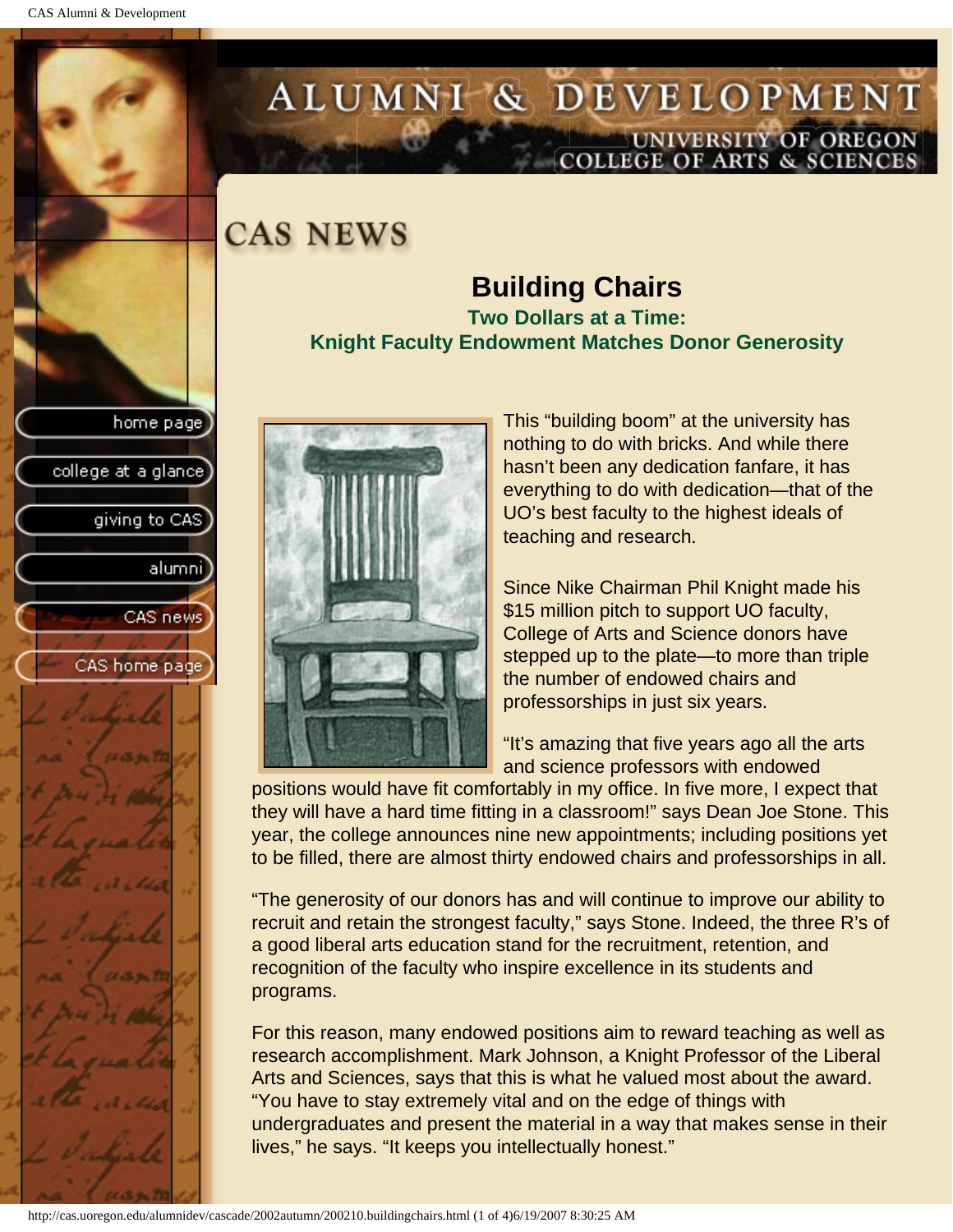

### **HOW IT WORKS**

To qualify for a Knight Chair (or two Knight Professorships), a school or college must raise at least \$1.2 million for a faculty endowment. Once that fund is established, equal funds are allocated to that school from the Knight endowment.

Senior Instructor Emerita Sylvia Giustina established the Giustina Family Professorship to support Italian studies and honor their family's heritage. "The fact that the Knight matching fund will do likewise in an area akin to Romance Languages doubles our satisfaction," she says, "especially since outside sources of funding for the humanities are somewhat limited."



Jim '53 and Shirley Rippey '53 agree. "It has really been a pleasure for us to be able to participate in this way. We are even more appreciative that Phil Knight's generosity has broadened the impact of our endowment and that of so many other donors." The Rippey Chair in Liberal Arts and Sciences was extraordinary in that it released three Knight Professorships to the college. All three of those positions were filled this year, one each in the humanities, sciences and social sciences.

One of the recent appointees, Jon Erlandson from the Department of Anthropology, says that it's donors like the Rippeys that keep him committed to the UO: "At times, it has been frustrating to watch state support of higher education erode during the twelve years I've been here. We have great leadership, however, and our alumni and supporters have really stepped up."

As a Knight professor, Erlandson receives an annual allocation from the endowment's investment earnings, which he can use to supplement his salary, hire graduate assistants and interns, or spend on travel, research, or teaching supplies. Rod Capaldi, molecular biologist and also a Knight Professor in Liberal Arts and Sciences, says his professorship will help support additional students who'd like to work in his lab. There, they'll have an opportunity to learn about human genetics and mitochondrial dysfunction

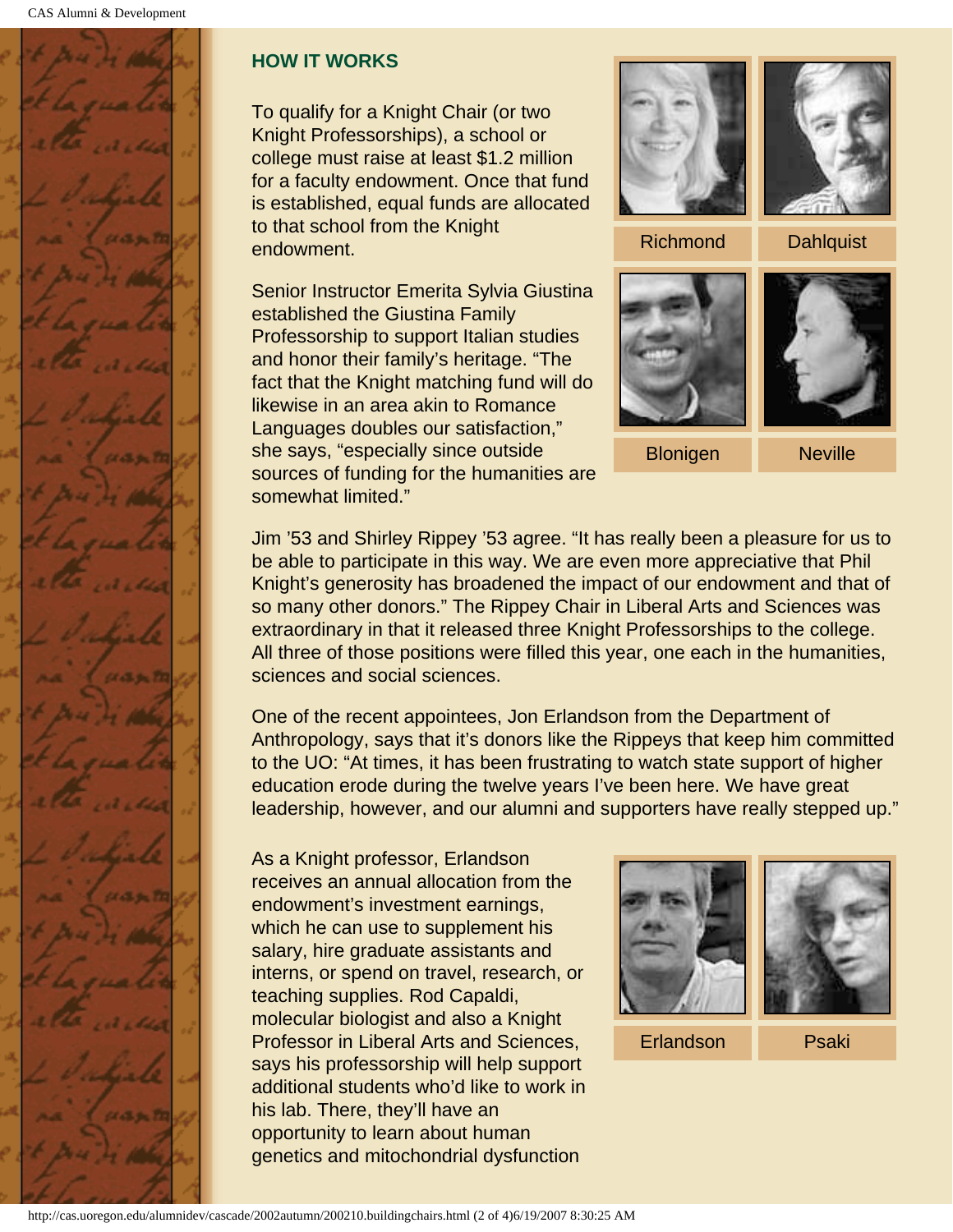

(as is found in early onset Parkinson's and Alzheimer's disease). "It means that I can run a first-rate research program," Capaldi says of the award.

Also newly appointed in the sciences, Chemistry Professor Rick Dahlquist will also use the extra money to further his own research. Though he's received several prestigious honors and grants,



including an American Cancer Society Faculty Research Award, he says " [The Knight award] is more flexible than grant money. With this, you can try to do something that is significantly more adventurous."

### **THE CASE FOR FACULTY SUPPORT**

If anyone knows the value of dedicating oneself to "a life of the mind," it's the faculty who have already spent a lifetime doing so.

In the past five years, no less than four CAS professors emeriti have chosen to support endowed positions in their retirement, which gives testimony not only to the importance of the funding but also the lifetime investment many UO faculty have in making the university a better place.

The appointees say they consider this recognition—coming from both their peers and their predecessors—to be especially meaningful.

"I feel very gratified to have this expression of confidence in my contributions to the university," says Judith Baskin, director of the Schnitzer Family Program in Judaic Studies and professor of Religious Studies. Bruce Blonigen, Knight Professor of Social Science, says the award came as an unexpected and appreciated surprise: "It is a very substantial indication by the university that they appreciate what I do."

Most of the appointments have recognized the faculty who have already made a considerable contribution to their departments at the UO. "I've been here 29 years," says Capaldi, "and I've had many, many opportunities for higher



Cameron Murphy



salaries and greater prestige all over the world. But the sciences in Oregon are unique. They allow chemists, biologists and physicists to work together in a way that is very unusual in academia." The financial award and public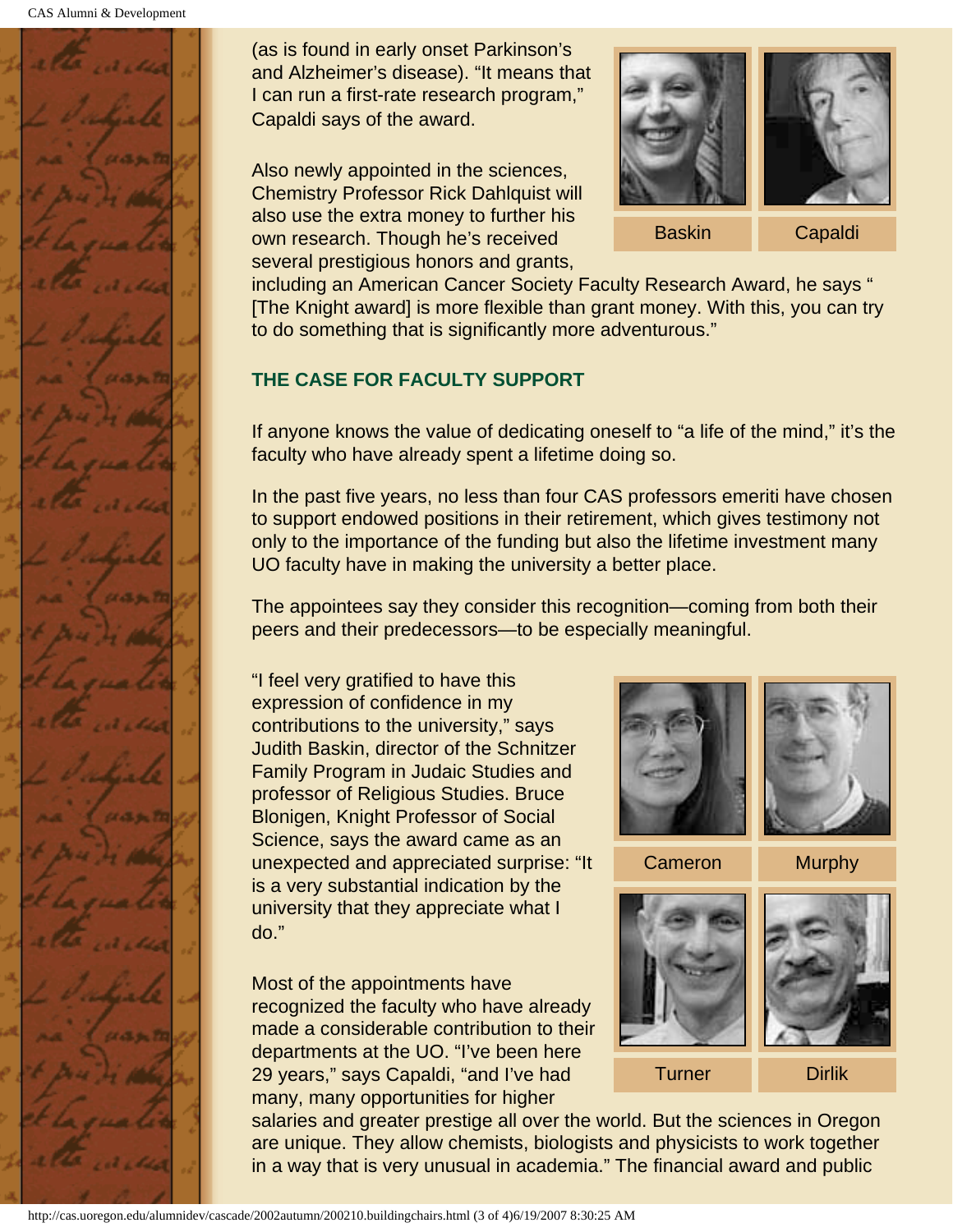CAS Alumni & Development



recognition of the chairs and professorships are efforts to retain such committed and essential members of the faculty.

Endowed chairs have also given administrators the flexibility to offer the competitive salaries that are necessary to draw well-established professors from schools such as Duke and UCLA, as was the case last year with Arif Dirlik and Trudy Cameron (respectively). "A single endowed chair or professorship—when the chair holder is a top person in the field and a leader in the department—can transform a department from average to outstanding," says UO Provost John Moseley.

"Looking ahead, we'll continue to work with our programs on specific strategies for recruiting and retaining faculty who will have the deepest and broadest influence," says Dean Stone. "There will be continuing opportunities for making these kinds of appointments in the coming years—appointments that can build even greater excellence and visibility for our programs in the humanities, sciences and social sciences."

*Not pictured: David Li, Collins Professor in the Humanities.*



**COLLEGE OF ARTS AND SCIENCES University of Oregon** 

#### **COMMUNICATE INNOVATE LEAD**

1245 University of Oregon • Eugene, OR • 97403-1245 (541) 346.3950 • FAX (541) 346.3282 • alumnidev@cas.uoregon.edu

Copyright © 2002 University of Oregon

Updated October 2, 2002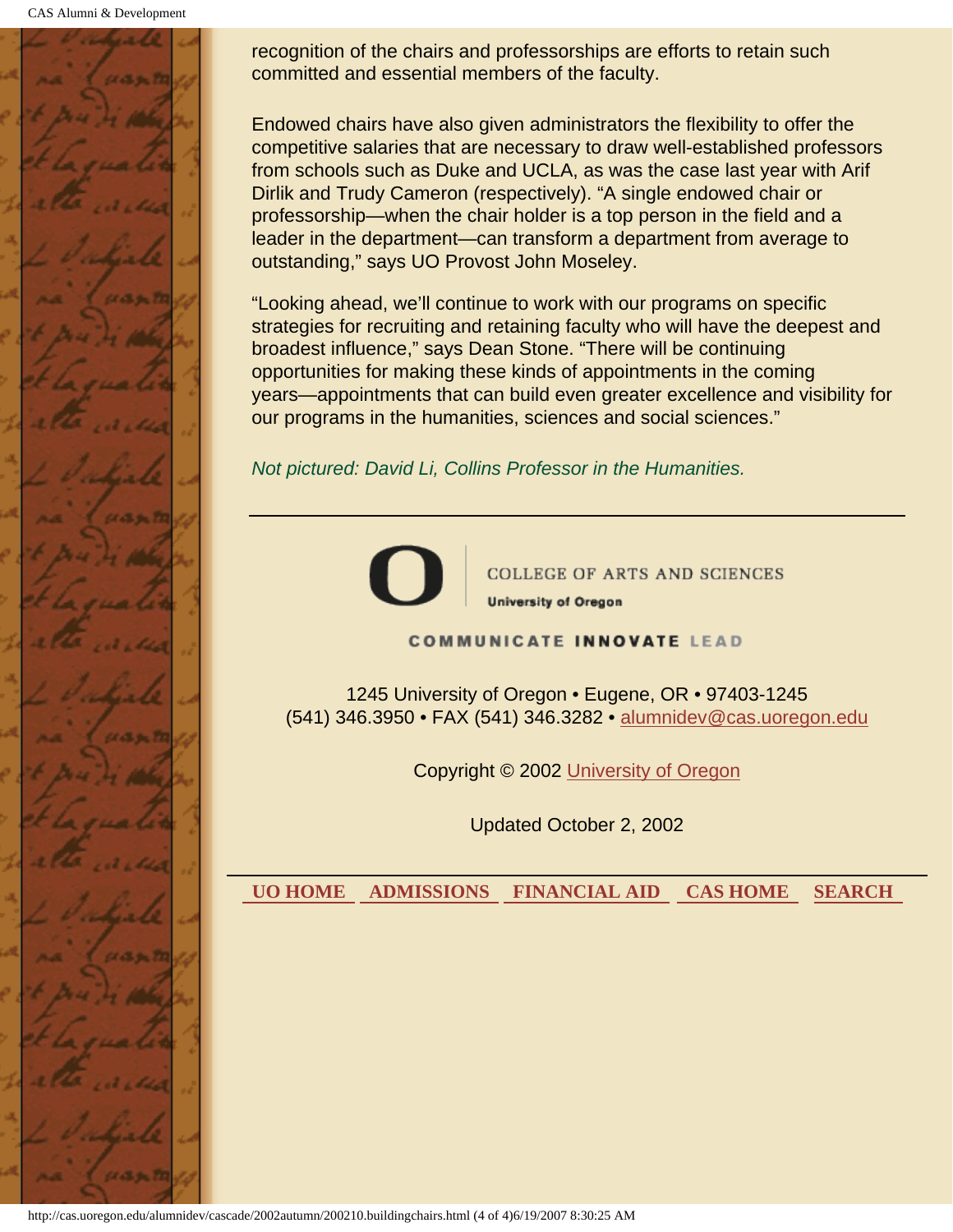college at a glance

giving to CAS

alumni

CAS news

CAS home page

# <span id="page-19-0"></span>ALUMNI & DEVELOPMENT UNIVERSITY OF OREGON<br>COLLEGE OF ARTS & SCIENCES

# **CAS NEWS**

### **Professor Charles Kimmel Dialogues in Development Genetics**

Studying early development of vertebrates got a lot easier thanks to Chuck Kimmel. But he'll be the first to tell you he didn't do it alone.

About 30 years ago in the University of Oregon's Institute of Molecular Biology, Dr. George Streisinger recognized that genetic analysis of the zebrafish could be very useful for the study of vertebrates. The zebrafish provided an alternative to the mouse, the species of choice for studies of vertebrate developmental genetics, because the small, transparent tropical fish made it easier to see what was going on within the mother's uterus.

Dr. Streisinger passed away in 1984 and Chuck, with the inspiration of his colleague, picked up the study and established his international reputation as a developmental biologist in the process. Today, more than 130 laboratories, including several Nobel Laureates, in 28 countries use zebrafish for a wide range of studies. "This progress stems largely from Chuck," says Dr. Monte Westerfield, professor of Biology at the Institute of Neuroscience at the University of Oregon and Director of the Zebrafish International Resource Center. "He continued and expanded these (Streisinger's) initial studies and was the first to demonstrate the power of using zebrafish to study the molecular mechanisms that regulate vertebrate development." The UO houses the Zebrafish National Stock Center, making the campus the central distribution point for zebrafish worldwide.

While his reputation as one of Oregon's finest scientists has been firmly established since arriving at the UO in 1969, his status as a first-rate teacher is no less well known. "Chuck Kimmel has been an outstanding mentor of junior scientists at the graduate student and postdoctoral level," says Dr. Igor Dawid, Chief, Laboratory of Molecular Genetics, National Institute of Child Health and Human Development, National Institutes of Health. "He is not only kind, thoughtful, considerate, and fair, but has a balanced, steady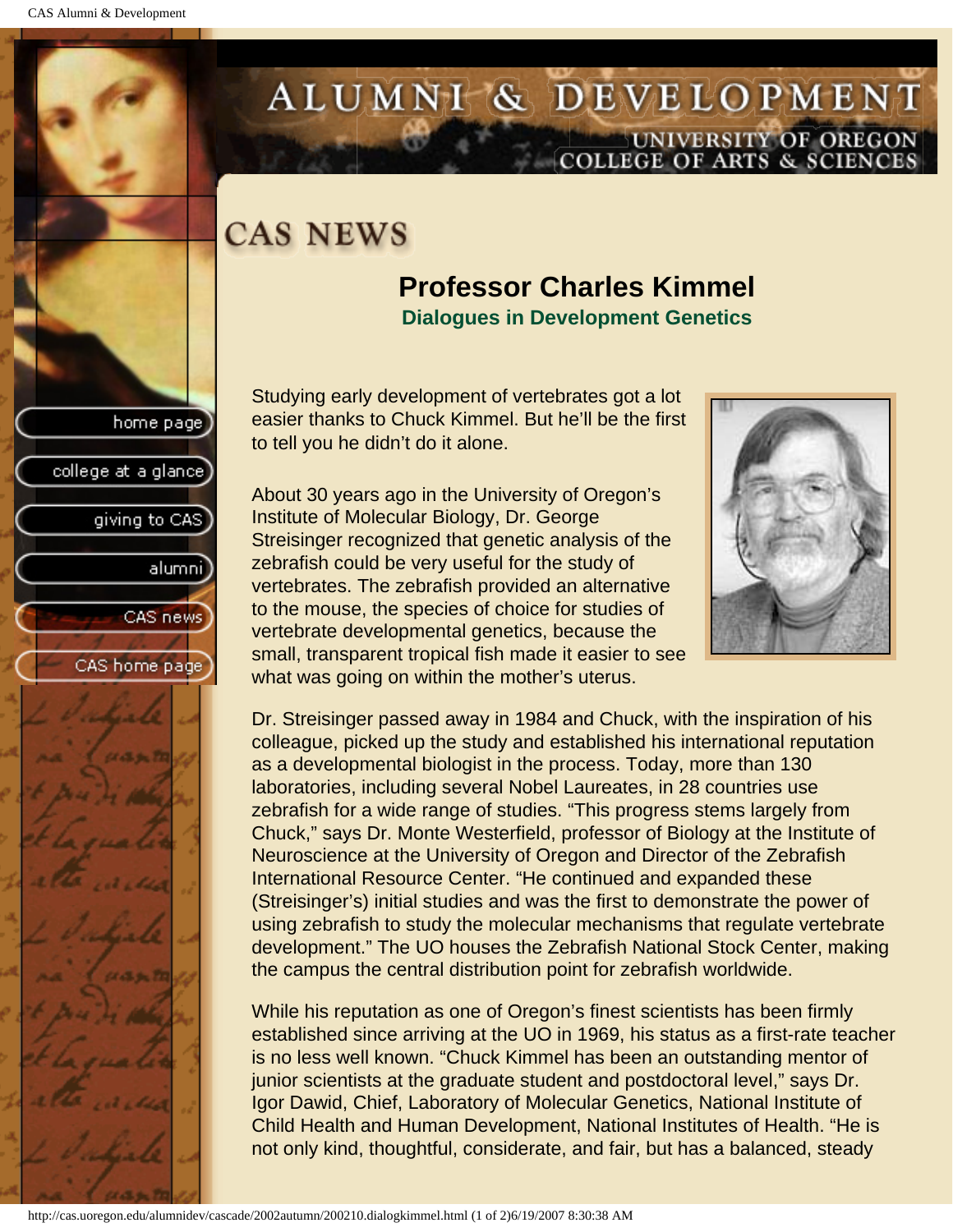

center that is the main basis for the trust and affection felt towards him by everyone who knows him well."

Professor Kimmel is pleased to have his work recognized, but quick to share the credit. "I think that a huge reason that I got the appointment is because I'm sitting in a wonderful Institute of Neuroscience with great colleagues, and that makes it easy to do good things."

*Distinguished professors receive an annual research account of \$5,000 for the first three years of their appointment and deliver an inaugural lecture during the first year. For more information on the Distinguished Professorship Lectures, please call 541-346-3950 or email alumnidev@cas. uoregon.edu.*



**COLLEGE OF ARTS AND SCIENCES University of Oregon** 

**COMMUNICATE INNOVATE LEAD** 

1245 University of Oregon • Eugene, OR • 97403-1245 (541) 346.3950 • FAX (541) 346.3282 • alumnidev@cas.uoregon.edu

Copyright © 2002 University of Oregon

Updated October 2, 2002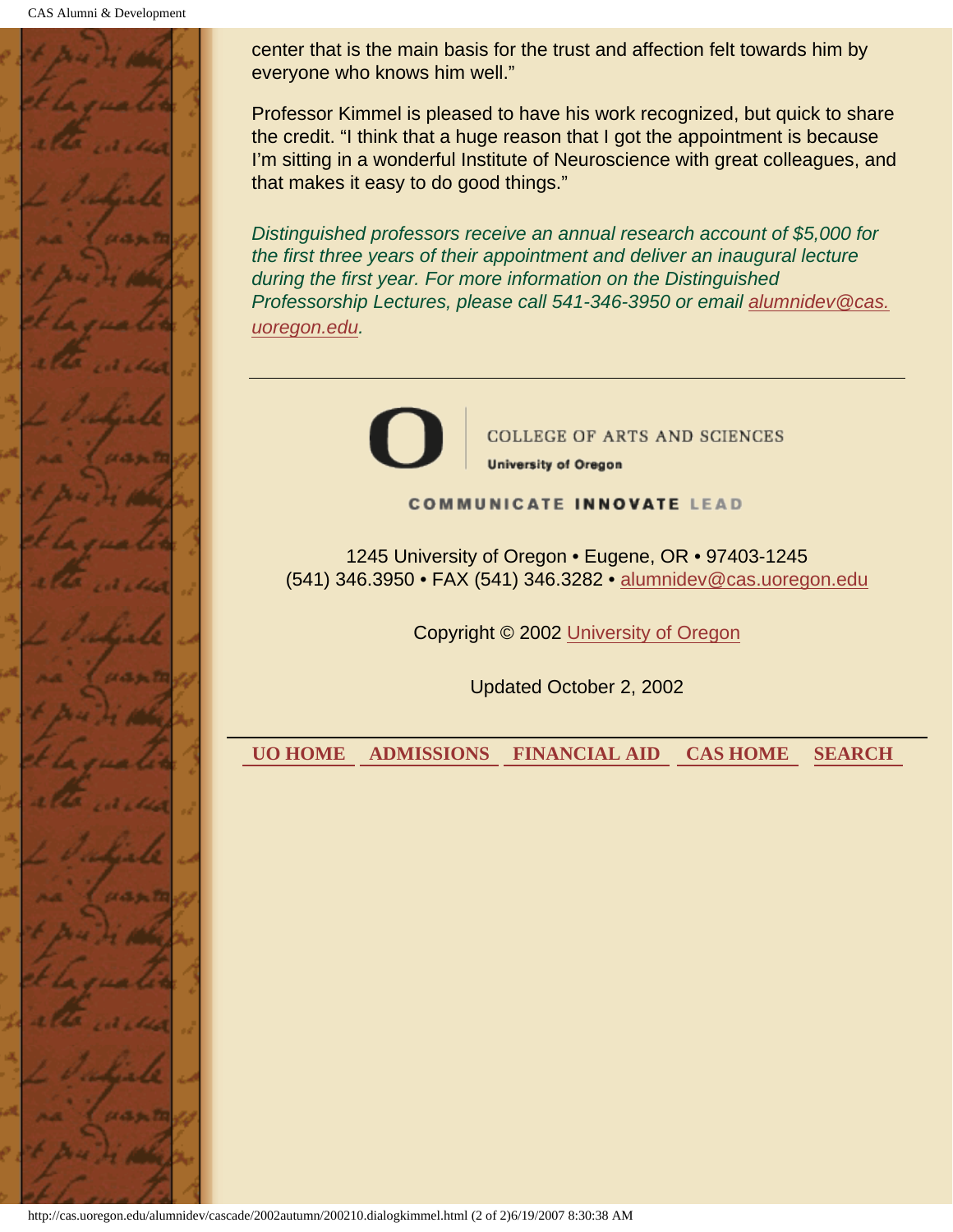college at a glance

giving to CAS

alumnil

CAS news

CAS home page

# <span id="page-21-0"></span>ALUMNI & DEVELOPMENT UNIVERSITY OF OREGON<br>COLLEGE OF ARTS & SCIENCES

# **CAS NEWS**

## **Professor Stephen Durrant Dialogues in Chinese Literature**

The scholarly work of Professor Stephen Durrant is both highly meticulous and remarkably humane. A scholar of ancient Chinese and Manchu studies, Durrant has been honored this year as one of the college's most distinguished professors. "His research is not only masterful and precise, but also always imbued with the broad knowledge that comes from extensive learning," says Michael Puett, John L. Loeb associate professor of humanities at Harvard.



Durrant, who teaches in East Asian Languages and

Literatures Department, is widely known as one of the most imaginative contemporary scholars of the great Han historian, Sima Qian, and of early Chinese historiography in general.

"He has the respect of the very best people in the field," says Professor Steve Shankman, one of Durrant's most frequent scholarly collaborators.

Durrant is now engaged in what he considers the most important project of his career, a new translation of one of the major works of early Chinese literature, the *Zuo Commentary.* This work is part of a ground-breaking new series published by Yale University Press. In this volume, the translations will be printed opposite the original text, enabling those who have some knowledge of the original Chinese to locate passages and words with relative ease, and bringing Chinese literature to a much broader audience of Western readers.

"One of Professor Durrant's remarkable gifts is his ability to share his erudition with non-specialized audiences. As a CAS Distinguished Professor, he will be a marvelous ambassador for the humanities," says Shankman.

With the research funds he receives as part of his appointment, Professor Durrant will travel to China to consult with scholars about the translation, and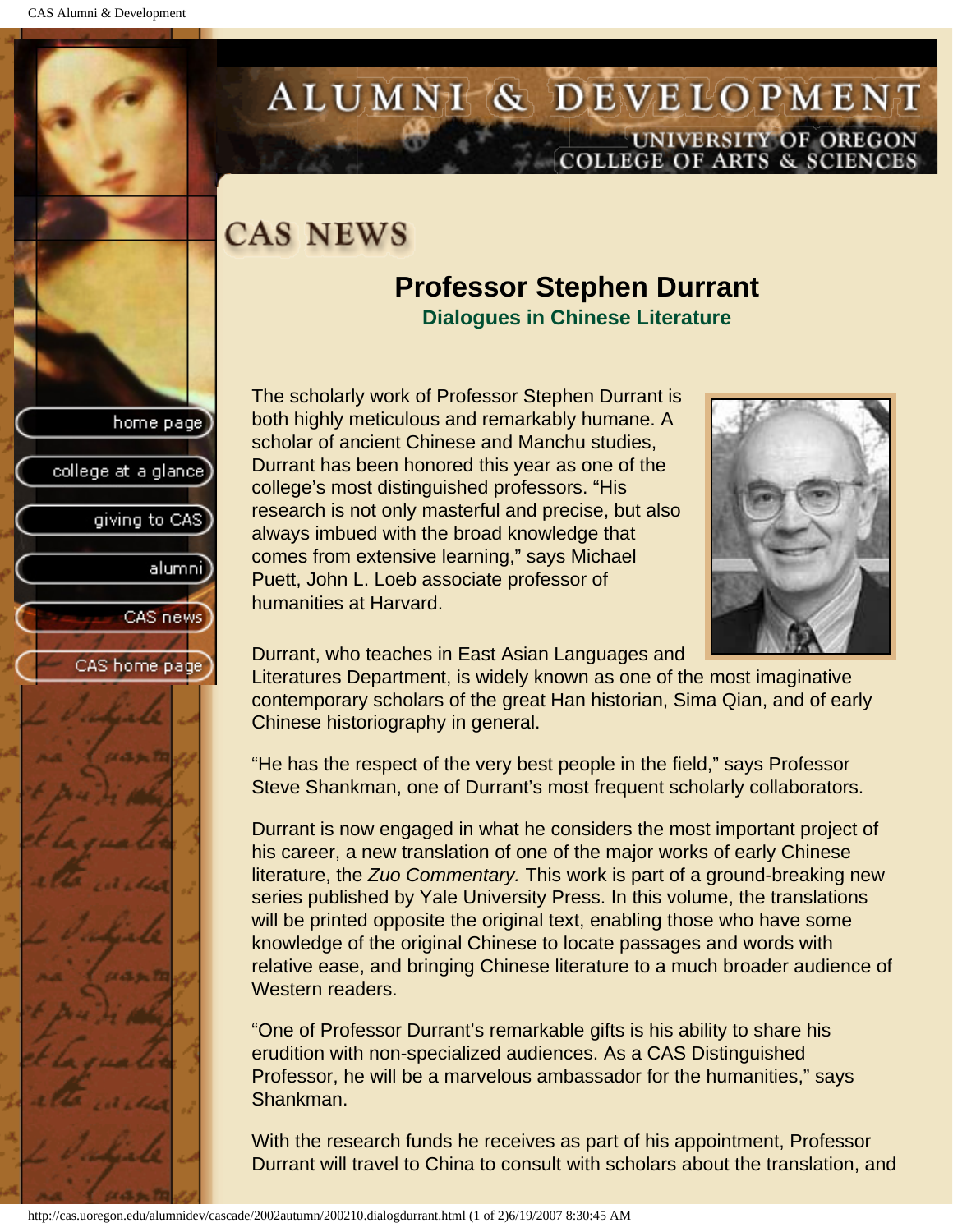CAS Alumni & Development



also bring his collaborators from Harvard and UCLA to Eugene for a work session. Their visit may also include a workshop for students and the public.

Professor Durrant is honored to receive the appointment, but his study of the past colors his attitude about the importance of his work, especially when it is singled out from that of his colleagues.

"I honestly don't feel that I'm more deserving than many of them. One of the things we always have to remember in the humanities is that we really never know what kind of impact our work is going to have. One scholar might publish a lot but be entirely forgotten fifty years from now, while another might publish just one article and have a major influence far into the future. I'm grateful, and I accept the appointment happily, but I'm not sure it's deserved. Only time will tell."

*Distinguished professors receive an annual research account of \$5,000 for the first three years of their appointment and deliver an inaugural lecture during the first year. For more information on the Distinguished Professorship Lectures, please call 541-346-3950 or email alumnidev@cas. uoregon.edu.*



**COLLEGE OF ARTS AND SCIENCES University of Oregon** 

#### **COMMUNICATE INNOVATE LEAD**

1245 University of Oregon • Eugene, OR • 97403-1245 (541) 346.3950 • FAX (541) 346.3282 • alumnidev@cas.uoregon.edu

Copyright © 2002 University of Oregon

Updated October 2, 2002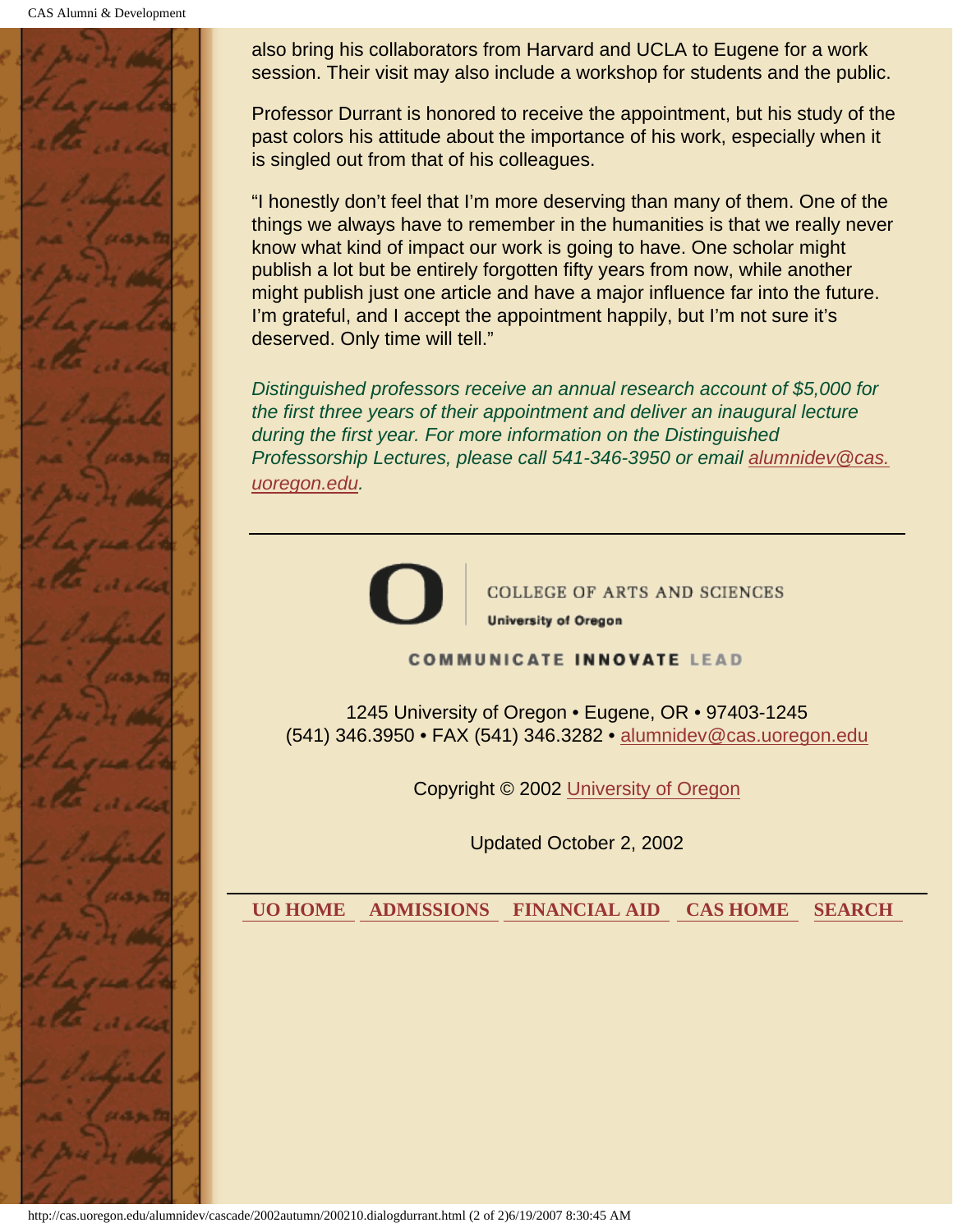<span id="page-23-0"></span>CAS Alumni & Development

home page

college at a glance]

giving to CAS

alumnil

CAS news

CAS home page



## **ALUMNI**

### **2002-2003 College of Arts and Sciences Alumni Fellows**

Joel Schneider • Yoko McClain • Victor L. Tomseth

[Profiles in Achievement Banquet](#page-26-0)

#### [Latest Alumni Fellows](#page-28-0)



#### **Joel Schneider M.A. '65, Ph.D. '68**

is vice president of education and research at Sesame Workshop (formerly Children's Television Workshop). He leads the group that outlines the sound educational philosophies underlying the workshop's wide range of products and services. Schneider has also directed the content for a variety of specific programs, including *Square One TV* and *Risky Numbers,* and he continues to participate in new show development with projects such as a binational Chinese/English planetarium show and an international program of public service campaigns for children on health and nutrition.

Schneider distinguished himself early at the UO by earning a Woodrow Wilson Fellowship in 1964. Gary Seitz, associate dean of the natural sciences, remembers Schneider as a former graduate school classmate in the Department of Mathematics and says that he is delighted Joel is being honored with this award. "Joel's contributions to mathematics span an enormous range, from his early research work in abstract algebra, an area of pure mathematics, to his ongoing work in mathematics education."

Schneider has taught mathematics at all school levels and is co-author of an innovative elementary school mathematics curriculum. He currently serves as an adjunct professor in Mathematics, Science and Technology for the Teachers College of Columbia University and remains active as a lecturer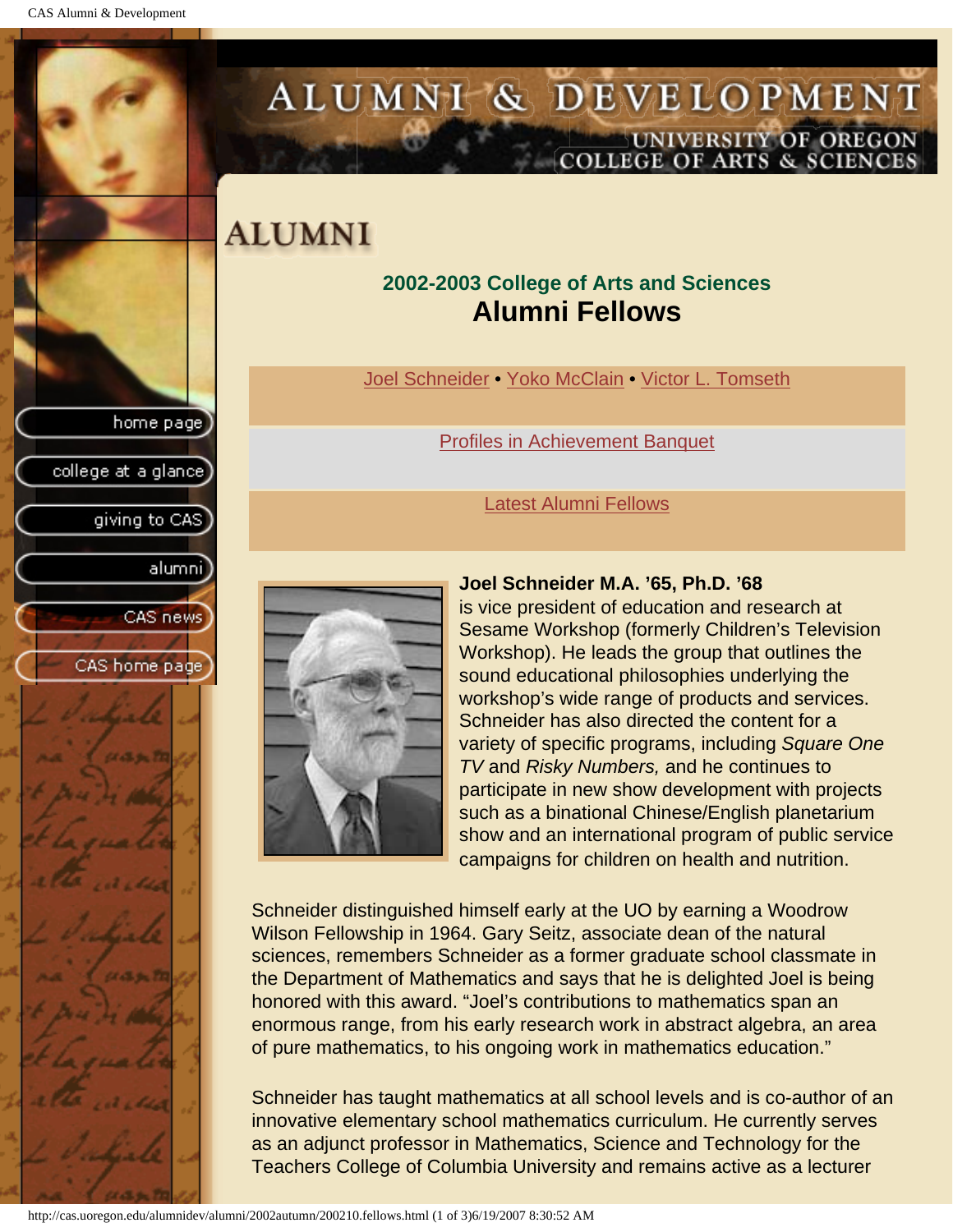

and scholar in his field with memberships in the American Mathematical Society, the New York Academy of Sciences, and the Mathematical Association of America. The Joint Policy Board for Mathematics, representing the three major professional societies for mathematics, recognized Schneider's work with their annual *Communications Award* in 1993.



#### **Yoko McClain '56, M.A. '67**

is the first professor emerita of the University of Oregon to also receive a College of Arts and Sciences alumni fellowship. A native to Tokyo, she came to Eugene to attend the university in 1952 as a recipient of the FARIOA (Government Aid for Relief in Occupied Areas), which is now called the Fulbright Commission. She earned a B.A. in French and an M.A. in Comparative Literature and promptly joined the faculty to teach Japanese after earning her degree.

Wendy Larson, associate dean of the humanities and professor of East Asian languages and literature, studied under McClain as an undergraduate in the early seventies. She says that, as a teacher and colleague, McClain has directed and inspired her throughout her career: "Yoko has provided a model of gentle perseverance, warm intelligence, and calm reason that often has sprung to my mind and guided me."

McClain's teaching career in the Department of East Asian Language and Literature spanned thirty years (1964-1994). During that time, she distinguished herself with her many publications on Japanese language, literature and culture. Interestingly, some of her studies have investigated the work of novelist Natsume Soseki, who was McClain's maternal grandfather and whose literary fame earned him a place on Japan's 1000 yen bill.

#### **Victor L. Tomseth '63**,

former ambassador to Laos, began his career as a Peace Corps volunteer in Nepal after he graduated with his degree in history from the university. Upon his return, he earned a masters degree in history at the University of Michigan and later joined the United States Foreign Service in August 1966. Fluent in French, Thai, Lao and Farsi, Tomseth has served at U.S. consulates and embassies in over six countries throughout his career—Thailand, Iran, India, Sri Lanka, Nepal, and Laos—as well as with the department of State in Washington, D.C.



In 1979, he was one of fifty-two Americans held hostage for 444 days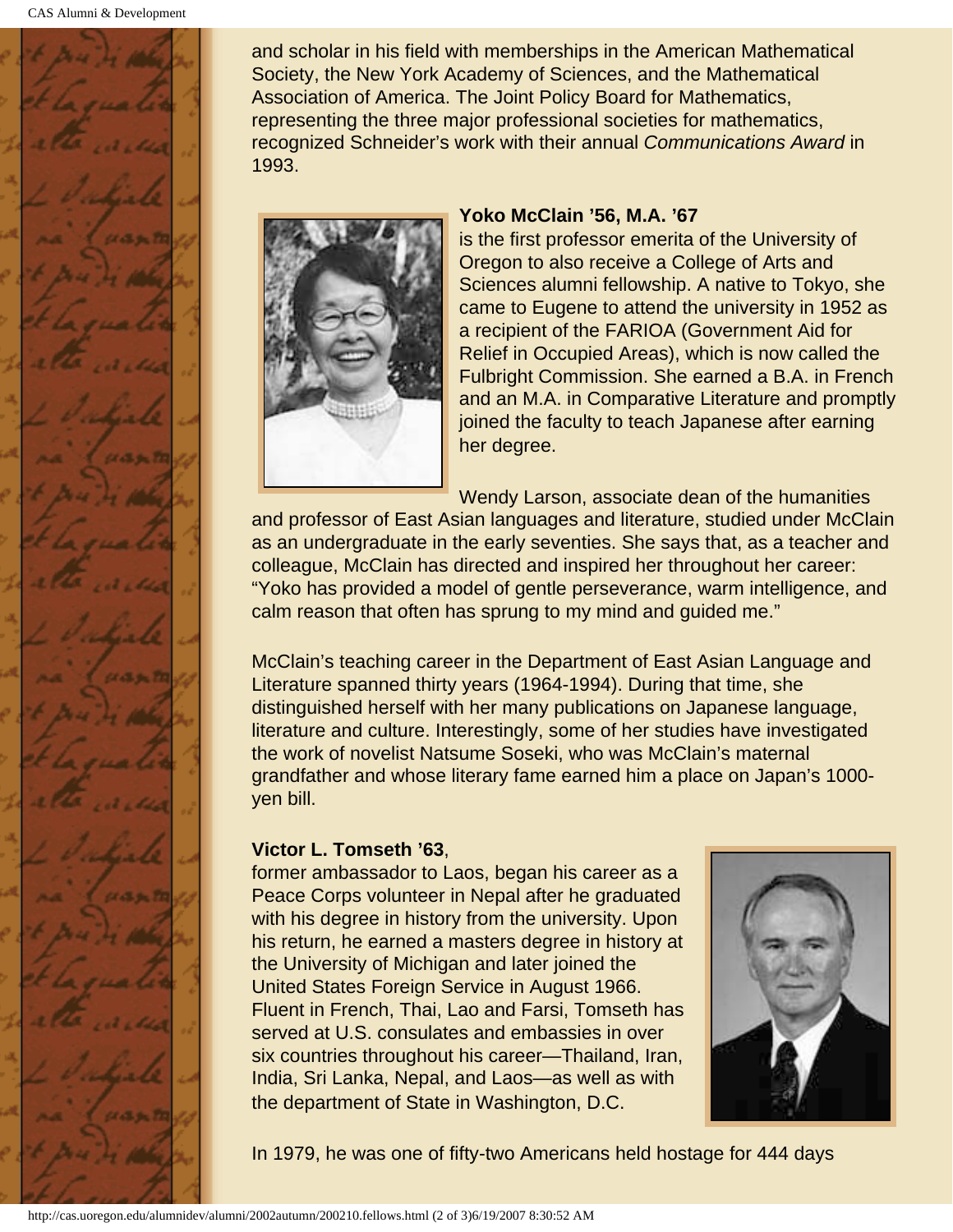

following the seizure of the U.S. Embassy by Islamic militants. After his release, Tomseth continued to pursue a distinguished career in foreign diplomacy, receiving a number of awards for his service. They include: the Department of State's Award for Valor, the Wilbur J. Carr Award, and the American Foreign Service Association's Award for outstanding contributions in the field of diplomacy. In 1993, he was nominated by President Clinton to be the United States Ambassador to Laos. Ambassador Tomseth also received the President's Award for Meritorious Service and the Most Noble Order of the Crown of Thailand, which was presented by the King of Thailand for his contributions to U.S.-Thai relations.

Since retiring in 1996, Ambassador Tomseth has remained active in international affairs. He has served on task forces for the Organization for Security and Cooperation in Europe; advised the U.S. Mission to the United Nations on East Asian and Pacific Affairs; and consulted with Booz Allen Hamilton, Inc., supporting the U.S. Pacific Command's military exercise program.

*The nominations of your distinguished classmates are welcome! Please send your notes of support to alumnidev@cas.uoregon.edu, or forward materials to the Development Office, UO College of Arts and Sciences, 1245 University of Oregon, Eugene, OR 97403-1245.*



COLLEGE OF ARTS AND SCIENCES **University of Oregon** 

**COMMUNICATE INNOVATE LEAD** 

1245 University of Oregon • Eugene, OR • 97403-1245 (541) 346.3950 • FAX (541) 346.3282 • alumnidev@cas.uoregon.edu

Copyright © 2002 University of Oregon

Updated October 2, 2002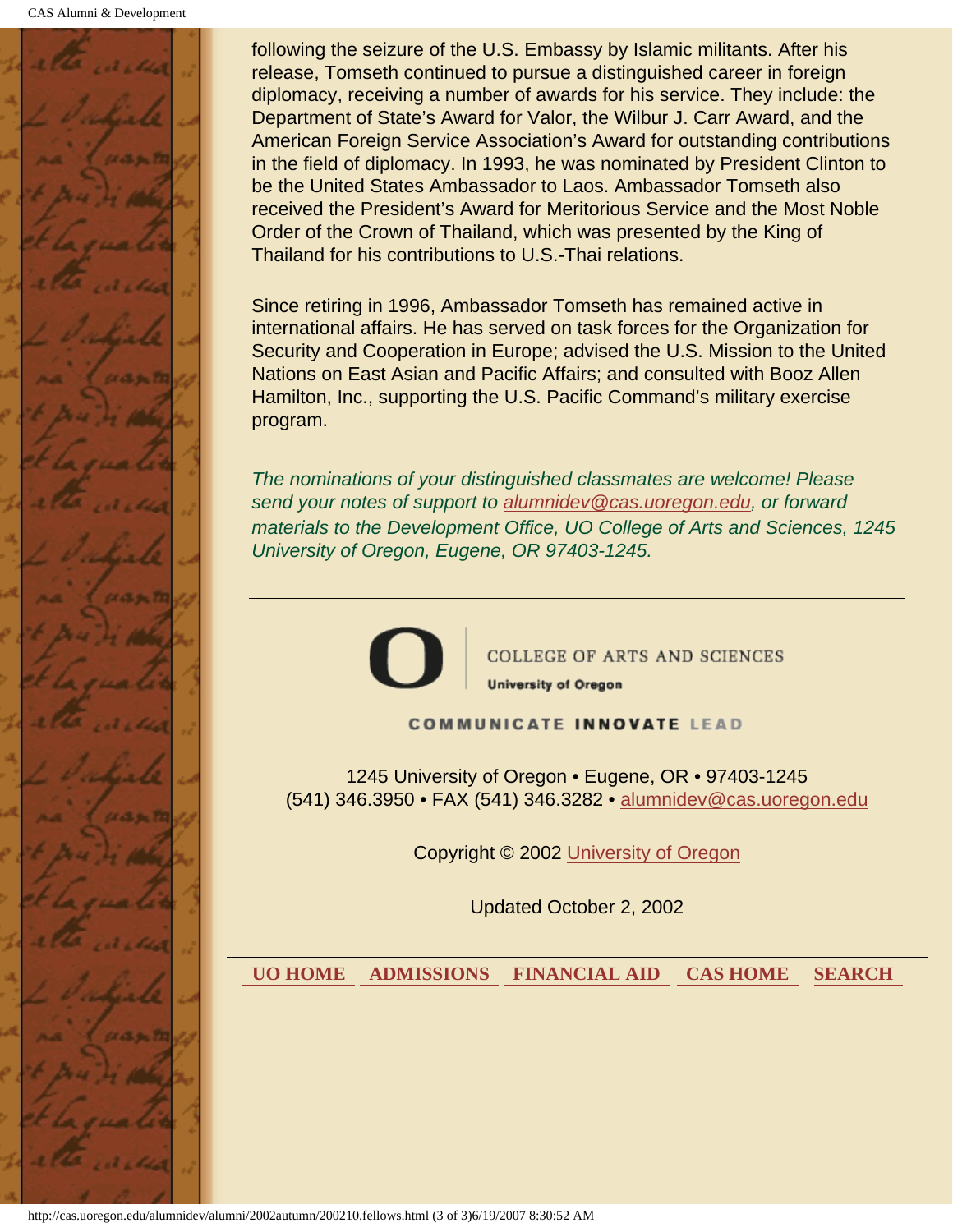college at a glance]

giving to CAS

alumni

CAS news

CAS home page

# <span id="page-26-0"></span>ALUMNI & DEVELOPMENT UNIVERSITY OF OREGON<br>COLLEGE OF ARTS & SCIENCES

# **ALUMNI**

### **Alumni Fellows Profiles in Achievement Banquet**

[2002-2003 Alumni Fellows](#page-23-0)



The annual College of Arts and Sciences Profiles in Achievement Banquet, celebrating the careers of our distinguished alumni fellows, will be held in the Paul Olum Atrium of Willamette Hall on October 18, 2002. For further information, please call (541)346-3950.



Alumni Advisory Council Chair Gary Feldman congratulates 2001-02 alumni fellow in the humanities, William Sullivan '79.



Alumni gather at a reception before the banquet.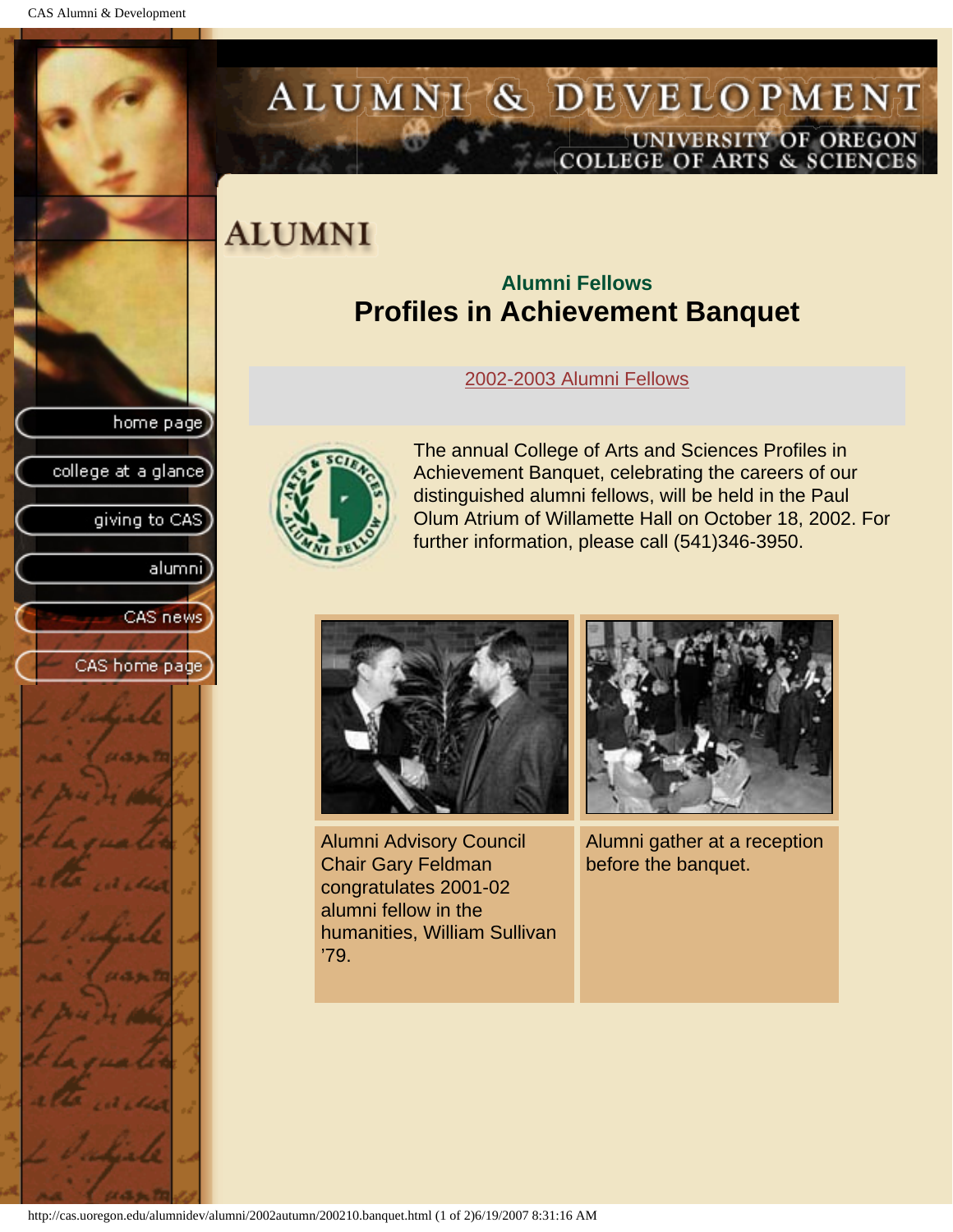



2001-02 Fellow Gail Fullerton '54 laughs with President Emeritus Robert Clark.



Lyle Hohnke '67 Ph.D. '70 accepts his award with a few words of thanks to the biology department.



**COLLEGE OF ARTS AND SCIENCES University of Oregon** 

#### **COMMUNICATE INNOVATE LEAD**

1245 University of Oregon • Eugene, OR • 97403-1245 (541) 346.3950 • FAX (541) 346.3282 • alumnidev@cas.uoregon.edu

Copyright © 2002 University of Oregon

Updated October 4, 2002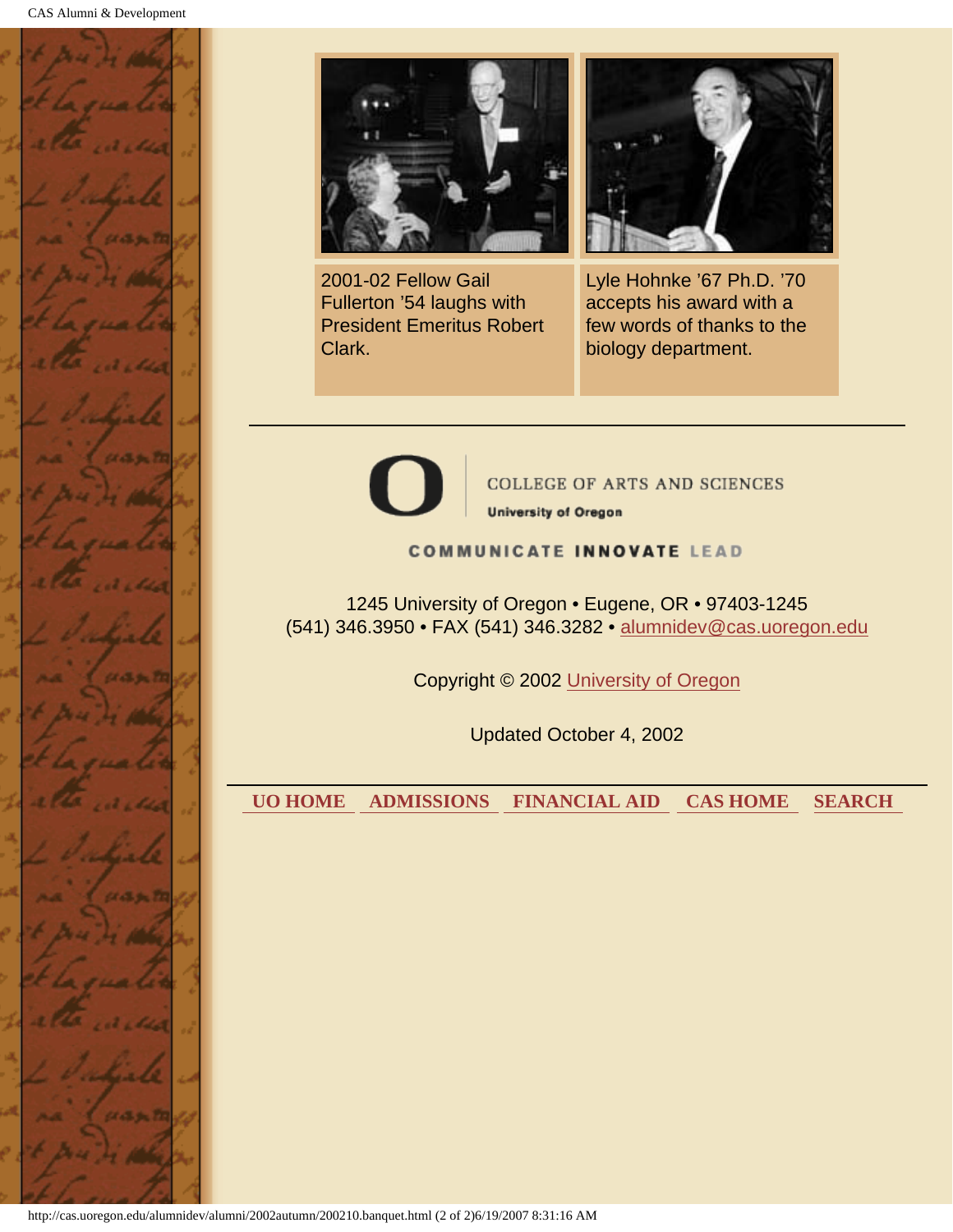<span id="page-28-1"></span>college at a glance

giving to CAS

alumnil

CAS news

CAS home page

# <span id="page-28-0"></span>ALUMNI & DEVELOPMENT UNIVERSITY OF OREGON<br>COLLEGE OF ARTS & SCIENCES

## **ALUMNI**

### **Alumni Fellows**

[Pam Coats](#page-28-1) • [Robert Miller](#page-29-0) • [Jack Borsting](#page-31-0)

The College of Arts and Sciences is pleased to announce the 2004-2005 Alumni Fellow Awards. The following recipients will be honored the weekend of November 12, 2004, and will connect with students in an informal seminar while on campus to discuss their career paths and offer advice relevant to emerging graduates.

#### **Seeing Success: Pam Coats**

In the almost sixteen years she has worked for the Walt Disney Company, Pam Coats (M.F.A '84, Theatre Arts) has worked on over a dozen movies in a variety of capacities, including *Tarzan, Toy Story 2, Lilo and Stitch, Brother Bear,* and *Finding Nemo.* But the animated film closest to her heart is the 1998 release *Mulan,* which she spent five years producing. Based on one of the most famous legends in China, *Mulan* tells the tale of young girl who masquerades as a boy so she can go to war in her injured father's place. Coats says she takes pride in the empowering message "Mulan" sends to



Pam Coats '84

young girls: "They can do anything they want and succeed at it."

A large international audience responded to *Mulan's* message. While less than 5 percent of movies break \$100 million, *Mulan* grossed more than \$236 million worldwide. At the time of its release, *Mulan* had the fourth largest debut of any animated film in history, grossing nearly \$23 million during its opening weekend.

Coats says she still receives comments on the power of the film, particularly from fathers: "Dads like movies that send messages to their daughters telling them they can be anything they want to be."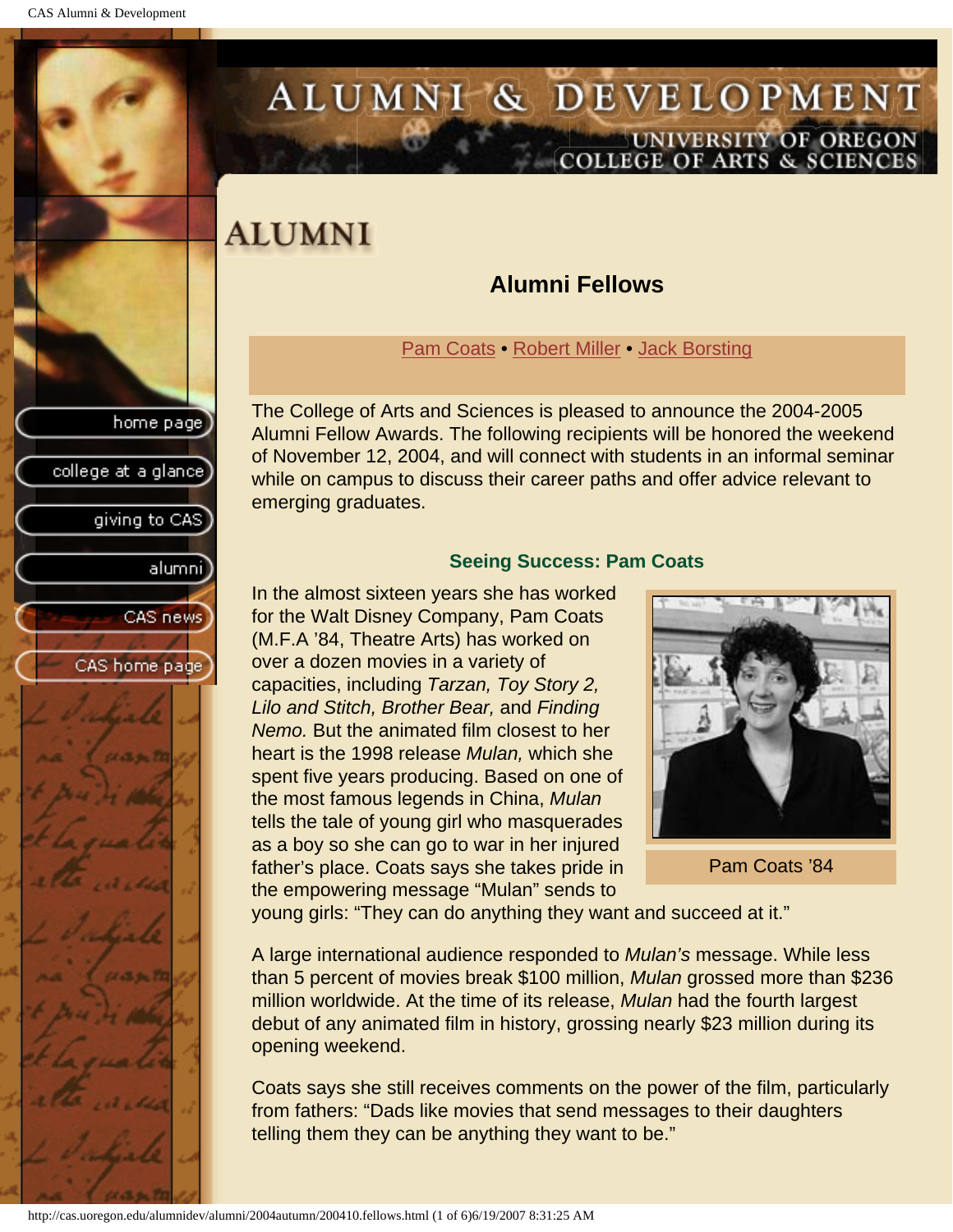

Aside from the personal satisfaction of seeing *Mulan's* message take hold with her audience, Coats' work earned industry honors as well. Her tenure on *Mulan* earned her the Annie Award for "Most Outstanding Individual Achievement for Producing in an Animated Feature Production." The Annie Awards are the highest honor given for excellence in animation.

Now Vice President of Creative Affairs for Walt Disney Feature Animation, Coats supervises the creative development of animated movies in production and pre-production. From finding new material to picking and mentoring the creative artists and story artists who are actually drawing the film, Coats says the directing skills she developed at the UO are put to use everyday.

Coats came to Oregon from the Utah State University, where she received her B.F.A. in Theatre Arts, because there was a "fabulous theater department [that] was well-known for its directing and acting."

Coats' parents thought that she would "never get a real job" by pursuing theater. But, after graduating from the USU, Coats says she did what she had to do to stay connected with the arts — for the simple reason that she loved theater. She started off in Los Angeles working as a real-estate office assistant while doing odd theatre jobs during the evening. Her "evening work" ultimately led to full time theatre work, running box offices and managing a small theatre company.

Eventually, while working for the Los Angeles Arts Festival, Coats was recruited to Disney, beginning in an entry level position on *The Rescuers Down Under* in 1989. However, Coats' talent was soon recognized with promotions to Associate Production Manager and then Production Manager for Development in 1991.

Her initial adventures as a full-fledged producer landed her in Florida, where she worked on the Roger Rabbit short, "Trail Mix-Up." She also executive produced "Runaway Brain," which was nominated for an Academy Award in 1996 for best animated short feature.

Coats moved from the production world to the executive ranks in 1998, when she returned to California to assume the position she currently holds. One of the few women in the leadership position at Disney Feature Animation, Coats' own personal story is in some ways like the story of a young warrior Mulan, a woman whose extraordinary devotion to the people and things she cared about forged a unique path to success. . .

<span id="page-29-0"></span>"It's important to hang on to your passion," says Coats. "That's what led me here."

*—KY*

**Trailblazing Robert Miller**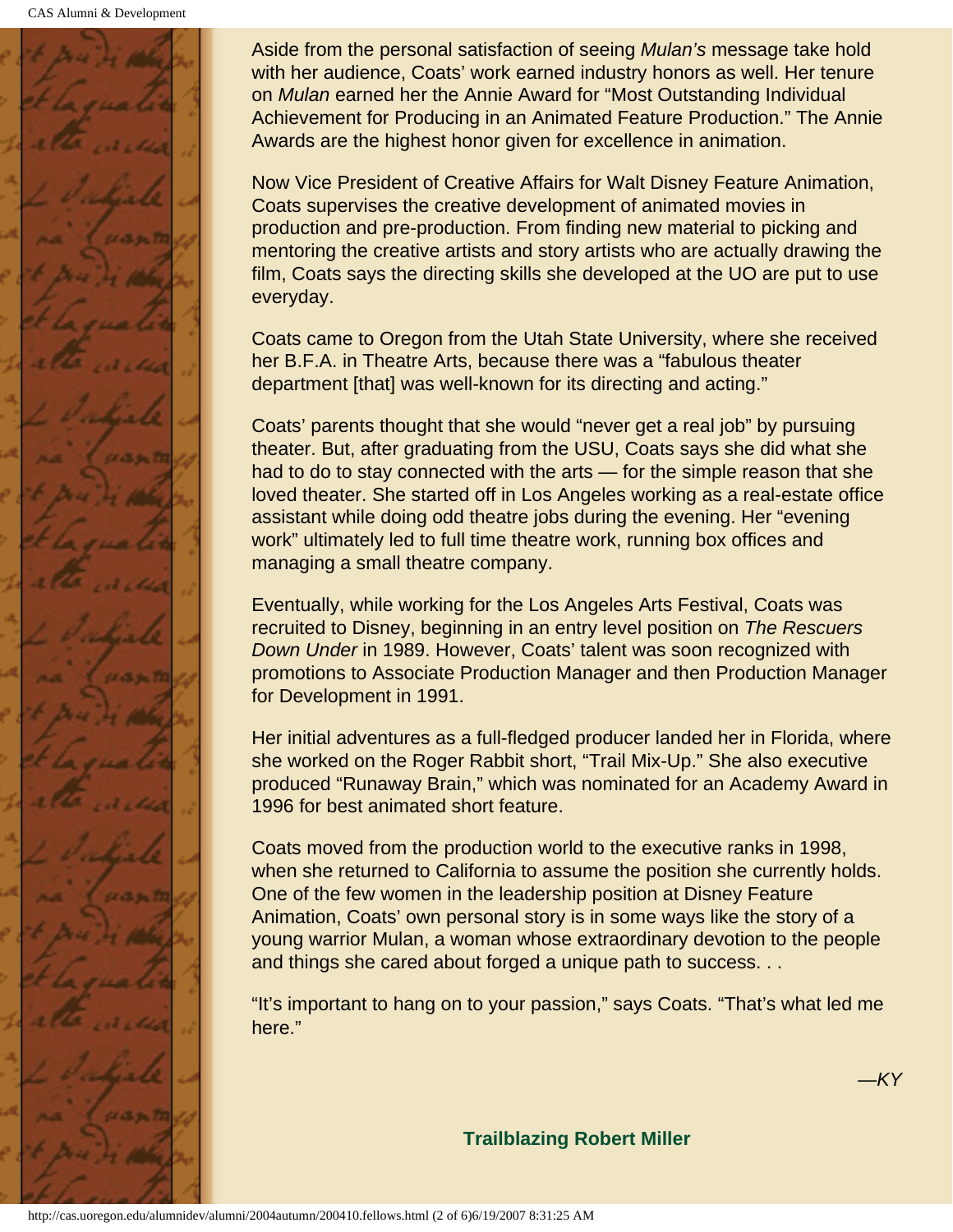



Bob Miller '64 (Photo: Jim Block)

Ten years after graduating from the UO with a degree in sociology, F. Robert Miller '64 began work with British Petroleum Scicon computing services, where he eventually became CEO. How does a sociologist find his way into business? The same way he finds his way from business into public service: through a fascination with systems and organizations, and an interest in people.

Miller's schooling started out with a broad base at the UO, taking a lot of science classes and then being "drawn in" to social science through sociology. "The good thing about exploring in that way," says Miller, "is that your education teaches you to think

critically, to communicate effectively." He adds that progressing in business means you also need to be able to work in diverse environments with diverse people, a fact to which Miller's own resume — and zeal for travel attests.

A couple years after graduating, Miller earned a competitive grant for study in Europe while he was enrolled in the International Business program at University of California, Berkeley. Miller says he was also fortunate enough to be supported by PacBell through grad school, then hired by them upon graduation.

"At that time in my life, I was trying to divine what I was interested in," says Miller. Both his social interests and business prowess led him to work for the Rand Corporation a think tank in Santa Monica. His UO studies about urban problems weren't all that unrelated to the human services programs — such as fire and police operations — that he ended up working with at Rand.

"Throughout my career, I've tried to improve the effectiveness of organizations by bringing them a systems approach." So, it wasn't a difficult leap to make, to go from studying social organization to analyzing corporate and government ones.

However, Miller ended up spending the bulk of his career thinking about a completely different system — computers. While working for Scicon, he helped to develop the systems integration techniques for environmental testing, refining the automotive "smog check" process that is now being implemented in twenty states.

After Scicon, Miller worked at the helm of two other environmental services companies. Though he and his staff were continually developing and implementing profitable new hardware and software technologies, Miller emphasizes that "a lot of the detailed technological skills learned are somewhat transitory. It's comes down to effective problem solving, effective communication, and knowing how to motivate and work with and through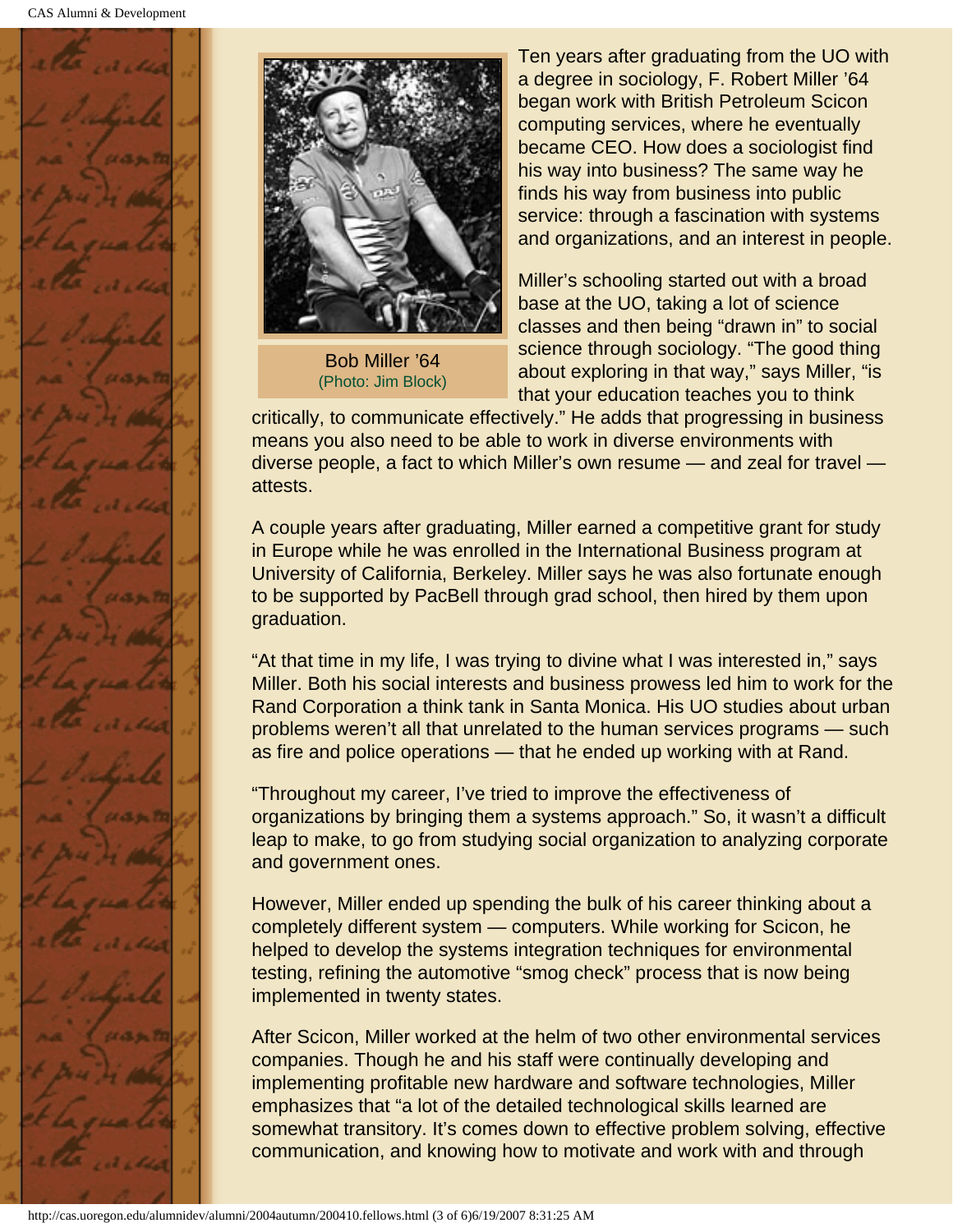

#### people."

Envirotest became the leading provider of emission inspection services and saw its market capitalization increase from \$30 million to \$275 million under Miller's leadership.

Now, Miller is blazing a new trail. Though he continues to consult with environmental services companies in his retirement, he's put his entrepreneurial skills to work for the non-profit sector.

In 2000, he traded his CEO position at Envirotest for one at Entrepreneurs Foundation (EF), a non-profit organization that works with Bay Area technology and life sciences companies to develop community involvement and philanthropic programs as part of their corporate culture.

"It's about harnessing the talent and the financial resources of the entrepreneurial sector for the good of the community," says Miller.

Though sometimes newer companies are "scrambling to make their business plan, to stay alive, and get to the next funding milestone," Miller says that EF has made it appealing for them to get involved in the community.

"CEOs are not myopic. They know that a strong community will be more supportive of their companies. Corporate community involvement can also be successful in retaining employees."

Just as he helped build the growth of the environmental services company, Miller's "systems approach" to the social sector has also caught on. EF currently works with over 100 Bay Area companies and has spawned affiliate organizations in seven other cities, including Portland.

#### **Mathematician Jack Borsting Reflects on the Values and Variables of Success**

<span id="page-31-0"></span>When Jack Borsting, M.A. '52, Ph.D. '60, was asked for advice to students who look to follow his career path, he responded, "My career path has been challenging and diverse with unique opportunities. It is not easy to follow someone else's career path. Each individual has to structure their career based on their goals and what makes them enjoy their work."

Since receiving his doctorate degree in mathematics in 1960, Jack Borsting's career has taken him many places, from the Air Force to the Pentagon to the University of



*—JL*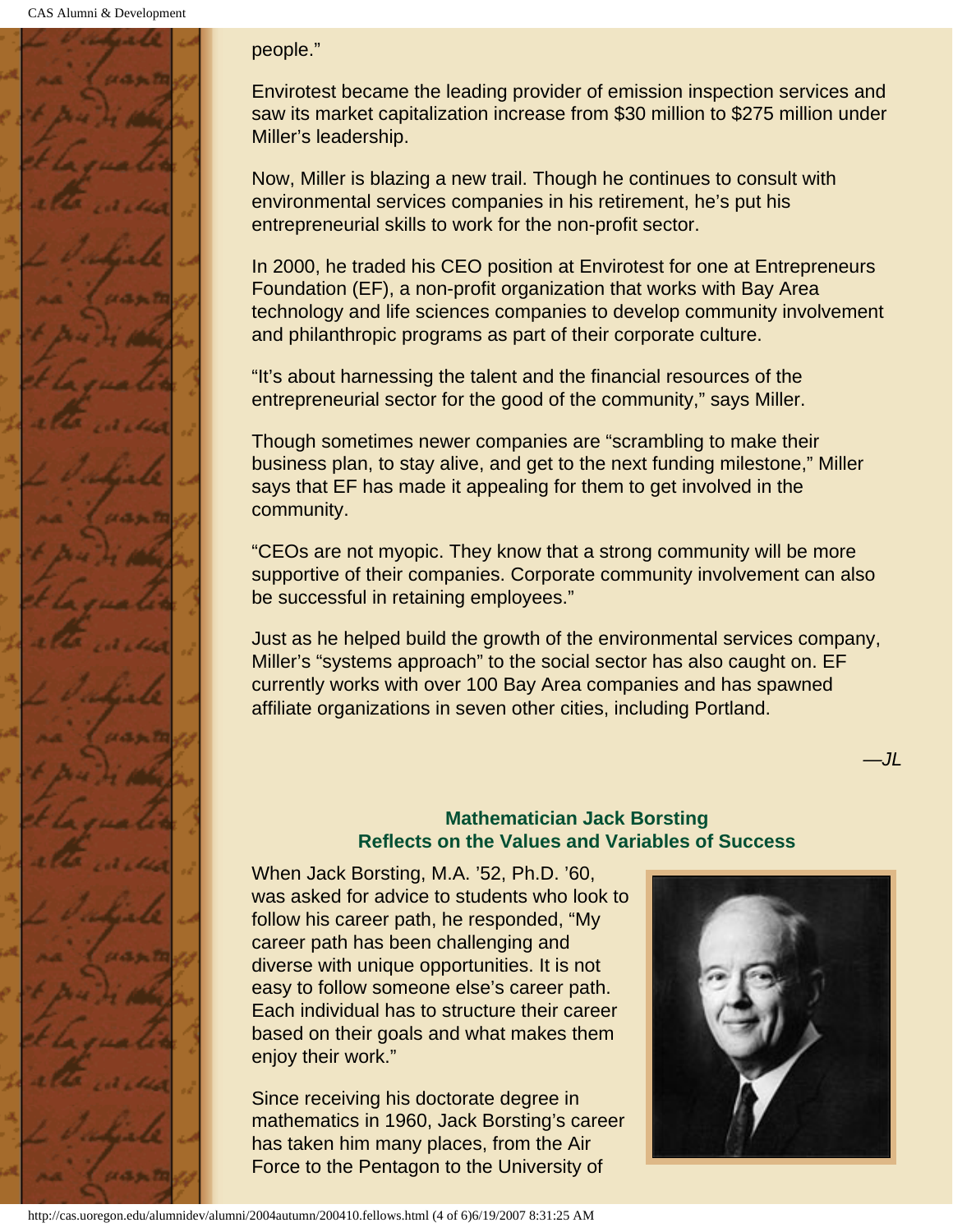CAS Alumni & Development



**Southern California.** Southern California.

Originally from Portland, Borsting received

his bachelor degree from Oregon State University (OSU) before coming to the University of Oregon (UO) for graduate work. An OSU professor recommended the UO due to its strength in statistics.

Though Borsting says he's enjoyed every position he's had, he takes the most pride in his time at the United States Department of Defense. In the early 1980s, he was appointed Assistant Secretary of Defense by Presidents Jimmy Carter and Ronald Reagan. In this position, he served as Chief Financial Officer, running the Defense Department's information and budgeting systems. The Department of Defense has twice honored his work with its Medal for Distinguished Public Service.

Before he was appointed to the Department of Defense, Borsting served as Provost and Academic Dean at the Naval Postgraduate School in Monterey, California. After the Pentagon experience, Borsting returned to his academic roots as Dean of the School of Business Administration at the University of Miami.

A few years later, Borsting became Dean and Robert Dockson Professor of Business Administration of the University of Southern California's School of Business Administration. After leaving the Dean's position, Borsting became Executive Director of USC's Center for Telecom Management. Now Dean Emeritus, Borsting continues to follow a passion for teaching at USC's Marshall School of Business.

In addition to his academic position, Borsting has made significant contributions to professional organizations in his field. He is a Fellow of the American Association for the Advancement of Science (AAAS), Institute for Operations Research & the Management Sciences (INFORMS), the Military Operations Research Society (MORS), and the International Engineering Consortium (IEC). He also has served as past president of the Operations Research Society of America (ORSA) and MORS. Both ORSA and MORS have honored Borsting with their distinguished service award.

He has also been awarded OSU's distinguished service award and he has served on eight public company boards and also several non-profit boards.

Though his career path may be too diverse for future generations to follow, Borsting offered advice for recent college graduates: "Set goals, but look for opportunities. Always be willing to change."

Borsting also suggested that students should strive to stay in contact with their classmates after graduation: "Establishing a long term network of people is very important."

One classmate that Borsting has maintained contact with over the years is Mary Alice Wetzel, a member of the College of Arts and Sciences Advisory Council. "The life long contact that I have had with Jack and his wife, Peggy,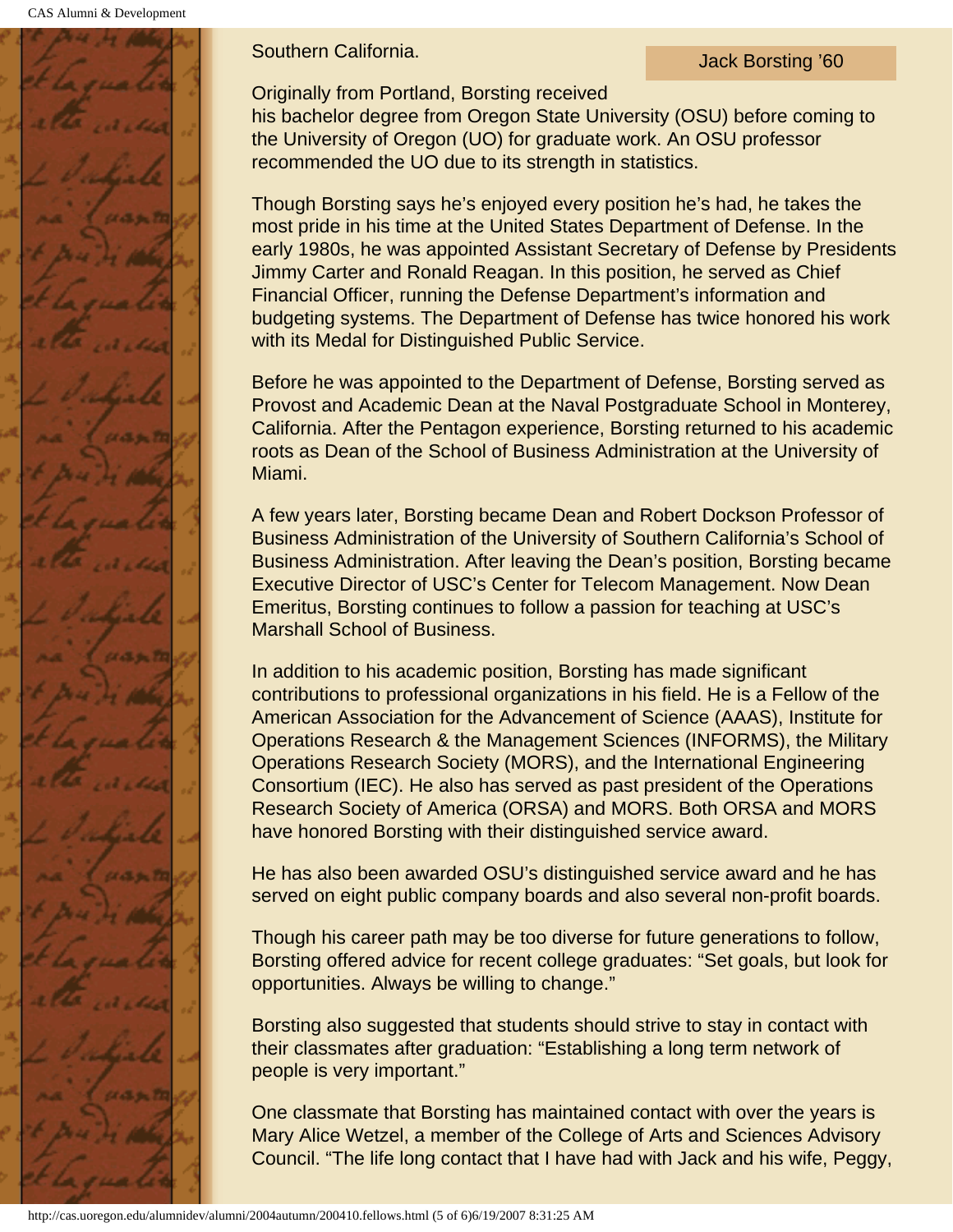

has allowed me to follow Jack's outstanding and varied career," Wetzel said. "He is a great person to honor with this distinguished award because he has used his education to develop not only a varied career but also to participate in many forms of public service."

*—KWM with KY*

*The nominations of your distinguished classmates are welcome! Please send your notes of support to alumnidev@cas.uoregon.edu, or forward materials to the Development Office, UO College of Arts and Sciences, 1245 University of Oregon, Eugene, OR 97403-1245.*



**COLLEGE OF ARTS AND SCIENCES University of Oregon** 

**COMMUNICATE INNOVATE LEAD** 

1245 University of Oregon • Eugene, OR • 97403-1245 (541) 346.3950 • FAX (541) 346.3282 • alumnidev@cas.uoregon.edu

Copyright © 2004 University of Oregon

Updated October 28, 2004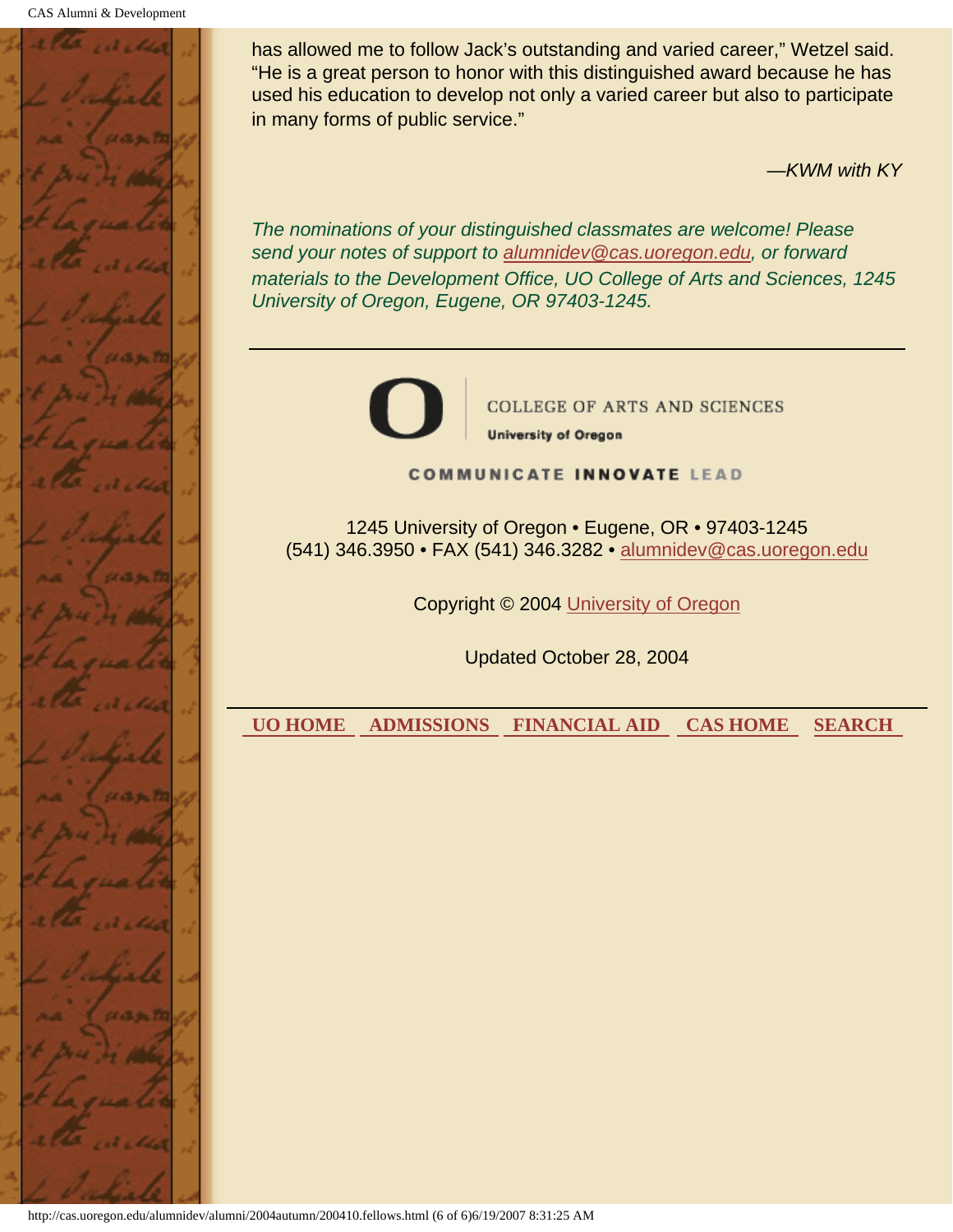college at a glance

giving to CAS

alumnil

CAS news

CAS home page

# <span id="page-34-0"></span>ALUMNI & DEVELOPMENT UNIVERSITY OF OREGON<br>COLLEGE OF ARTS & SCIENCES

# **CAS NEWS**

### **Making It Go: A Dynamic Duo in Physics**

A master of quantum mechanics, Professor Russell Donnelly's office seems like a complicated equation in and of itself. Though not untidy, it casually collects a history of ideas and reveals them to be an intricate network of personal relationships.

One factor of the equation includes: a 1976 picture of Donnelly's two thesis advisors at Yale hanging above his computer; behind them, one of "Johnny" Bardeen's equations on the chalkboard; Bardeen worked with UO alumnus Walter Brattain '26 on the invention of the transistor and received the Nobel prize for his work; a portion of that prize was donated to establish the London Prize in Low Temperature Physics, which Russell Donnelly will accept this year.



Professor Russell Donnelly, 2002

But when asked what he sees when he looks at the picture, Donnelly's answer is not nearly so complicated: "Love," he says. "They took a poor Canadian immigrant boy and made him famous. That's what a place like Yale does—and Oregon too, for that matter."

Indeed, Donnelly himself has factored into many student success stories—and he continues to do so through collaborative research and mentorship. Showing off an envelope of "prodigious work" he received recently from Carlo Barenghi '80, now a professor of mathematics at the University of Newcastle in England, Donnelly jokes: "I guess he still considers me his thesis advisor."

Barenghi is the one responsible for nominating his UO professor to the International Union of Pure and Applied Physics for the London Prize. "Russ has a great intuition for what is important in physics," he says.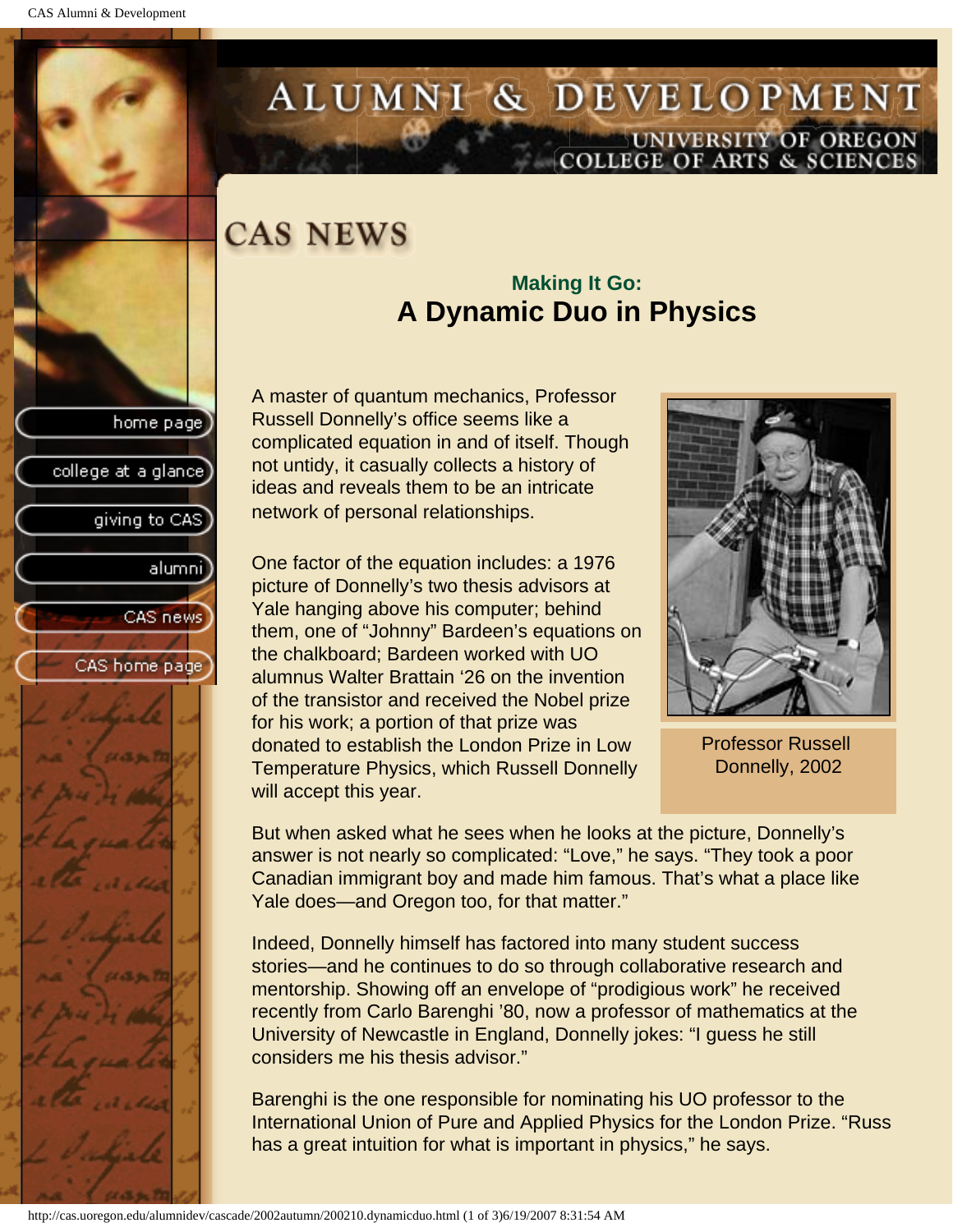



Professor Russell Donnelly, 1962

A retiree with the energy of an undergraduate, Donnelly says his work still feels like play, which is why he continues to cycle along the Willamette to campus—seven miles, seven days a week. "That's where I get all my ideas," he says, nodding to the Schwinn roadster propped in his office.

"What a physicist does is to reach into space and bring ideas onto earth that weren't there before... It's great pleasure. To be able to do

creative research is really a societal privilege."

Donnelly's career has also given him the opportunity to "play" as a consultant to General Motors, DuPont, the National Science Foundation, and NASA. Those appointments, along with numerous grants, have taught him that in addition to a sense of play, a good scientist should also have a sense of deep responsibility.

"You have to know when to push, when to break off and get out, when to hang on like a dog. Basically, you have to be aware that you're spending resources…You do things in the lab and they don't work most of the time. But the good researchers know how to fix things and make them work." Donnelly recognizes this instinct and intellect in Ian Sullivan, a UO senior selected from a national pool of undergraduate scientists to receive the Goldwater Scholarship this year.

"I've learned from Donnelly to cut down on wasted time in the lab, which is one of the most frustrating aspects of research," says Sullivan. In the Cryogenic Helium Turbulence Laboratory, Sullivan has written computer programs and helped redesign and rebuild an oscillating sphere, enabling his team to discover new phenomena related to fluid flow which will be published in the journal *Physics of Fluids* later this year. "I may have come up with the idea," says Donnelly, "but he's the one that made it go."



Ian Sullivan, Goldwater Scholar 2002-03, in the Donnelly Lab

Though Ian's parents tease him about living his life "underground"—splitting much of his time between a basement apartment and the basement laboratory of Willamette Hall—it's the outdoors that have inspired Ian's research in physics. His father, Bill Sullivan '79 (CAS Alumni Fellow 2001-2002), is a well-known author of Oregon hiking guides, and Ian says his father's research has definitely encouraged his own. "My extensive exposure to the natural world has fueled my desire to understand it and uncover its secrets, and this, I believe, is how I first became interested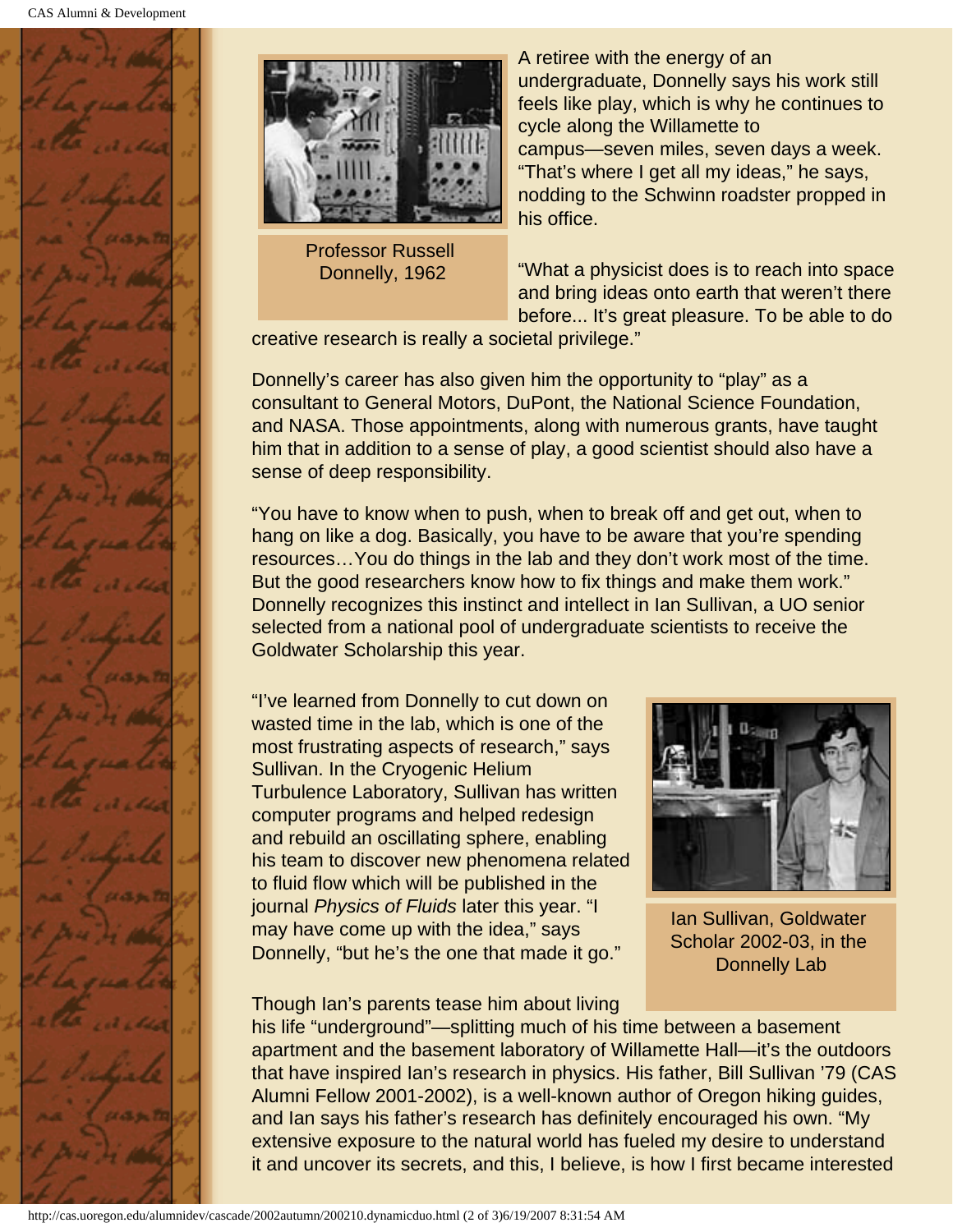

#### in physics."

"Ian is the most brilliant undergraduate researcher I have ever worked with," Donnelly beams. Even more remarkable is that Ian was only seventeen when he began research with the Donnelly group, and only sixteen when he entered college.

When asked if Sullivan reminds him of himself as a young researcher, Donnelly simply points to the door of his office, to the photo of himself as a young physicist in 1962 at the James Franck Institute in Chicago. Franck, he explains, was the grandfather of UO colleague Peter von Hippel, but then he just points—as if the connections explain themselves.

*—Jill Leininger*



**COLLEGE OF ARTS AND SCIENCES University of Oregon** 

#### **COMMUNICATE INNOVATE LEAD**

1245 University of Oregon • Eugene, OR • 97403-1245 (541) 346.3950 • FAX (541) 346.3282 • alumnidev@cas.uoregon.edu

Copyright © 2002 University of Oregon

Updated October 3, 2002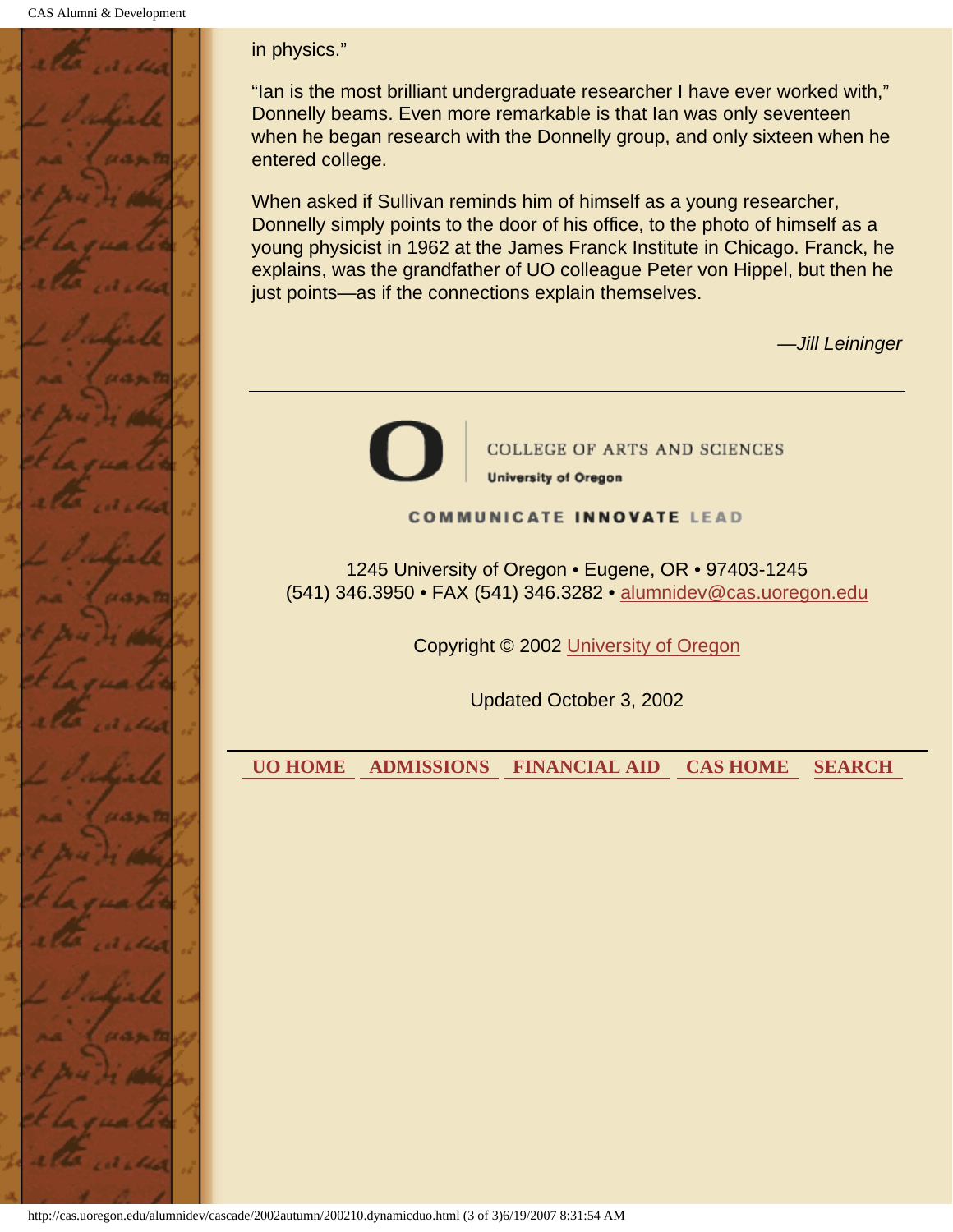college at a glance

giving to CAS

alumnil

CAS news

CAS home page

# ALUMNI & DEVELOPMENT UNIVERSITY OF OREGON<br>COLLEGE OF ARTS & SCIENCES

**CAS NEWS** 

### **Craig Young At the Helm of OIMB**



Using modern submersibles and underwater robots, the newly appointed director of the Oregon Institute of Marine Biology, Craig Young, studies the mysterious life of deepsea marine animals. These creatures include a bewildering array of marine life: giant gutless worms living near underwater volcanoes; galloping sea urchins with poisonous hypodermic spines; and other poorly understood invertebrates. They exist beyond the reach of sunlight and live at

extreme pressures and temperatures.

Interested in the reproduction and early life stages of such animals, Dr. Young has been exploring deep-sea floors worldwide for the past twenty-five years—in the Bahamas, the Arabian Sea, Scotland, and the tropical Pacific. For the past seventeen years of his work, Young's research base has been the Harbor Branch Oceanographic Institution in Florida but, beginning this summer, he has joined the team of UO researchers in Charleston, OR.

Young is enthusiastic about his move to the West coast. The institute's location—strategically placed near pristine marine environments and just a short steam from hydrothermal vents off the Pacific Northwest—makes OIMB a desired destination for top researchers who are interested in early life-history ecology and evolution.

"OIMB is a great facility," he says, "but, more importantly, it has great people. I have known every member

of the OIMB faculty either personally or by reputation for many years and have always regarded their scientific contributions with great respect."

An active member of the scientific community himself, Young edits a number of books and journals and speaks at many scientific meetings, symposia, and workshops. Currently, Dr. Young serves as an honorary fellow at the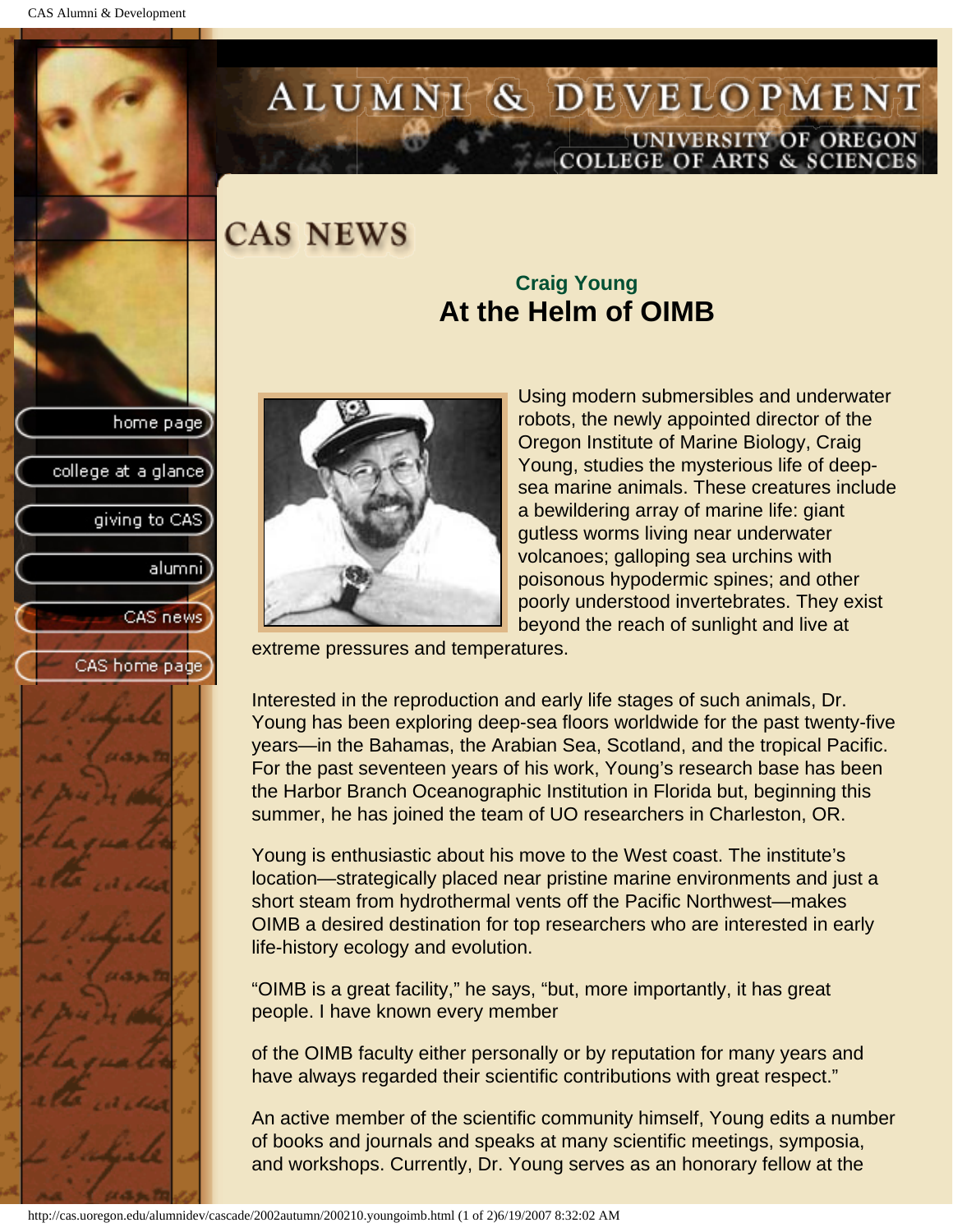

Southampton Oceanography Center in the U.K., visiting professor of biology at Kings College London, and a member of the National Science Foundation Ridge-2000 Steering Committee.

Young says that his research interests complement those of other OIMB faculty well. Colleague Richard Emlet, who served as the institute's interim director last year, agrees: "Dr. Young's arrival expands on our strengths and adds a new dimension to research and teaching opportunities here at OIMB… The institute has gained another world-class scientist."



**COLLEGE OF ARTS AND SCIENCES University of Oregon** 

#### **COMMUNICATE INNOVATE LEAD**

1245 University of Oregon • Eugene, OR • 97403-1245 (541) 346.3950 • FAX (541) 346.3282 • alumnidev@cas.uoregon.edu

Copyright © 2002 University of Oregon

Updated October 2, 2002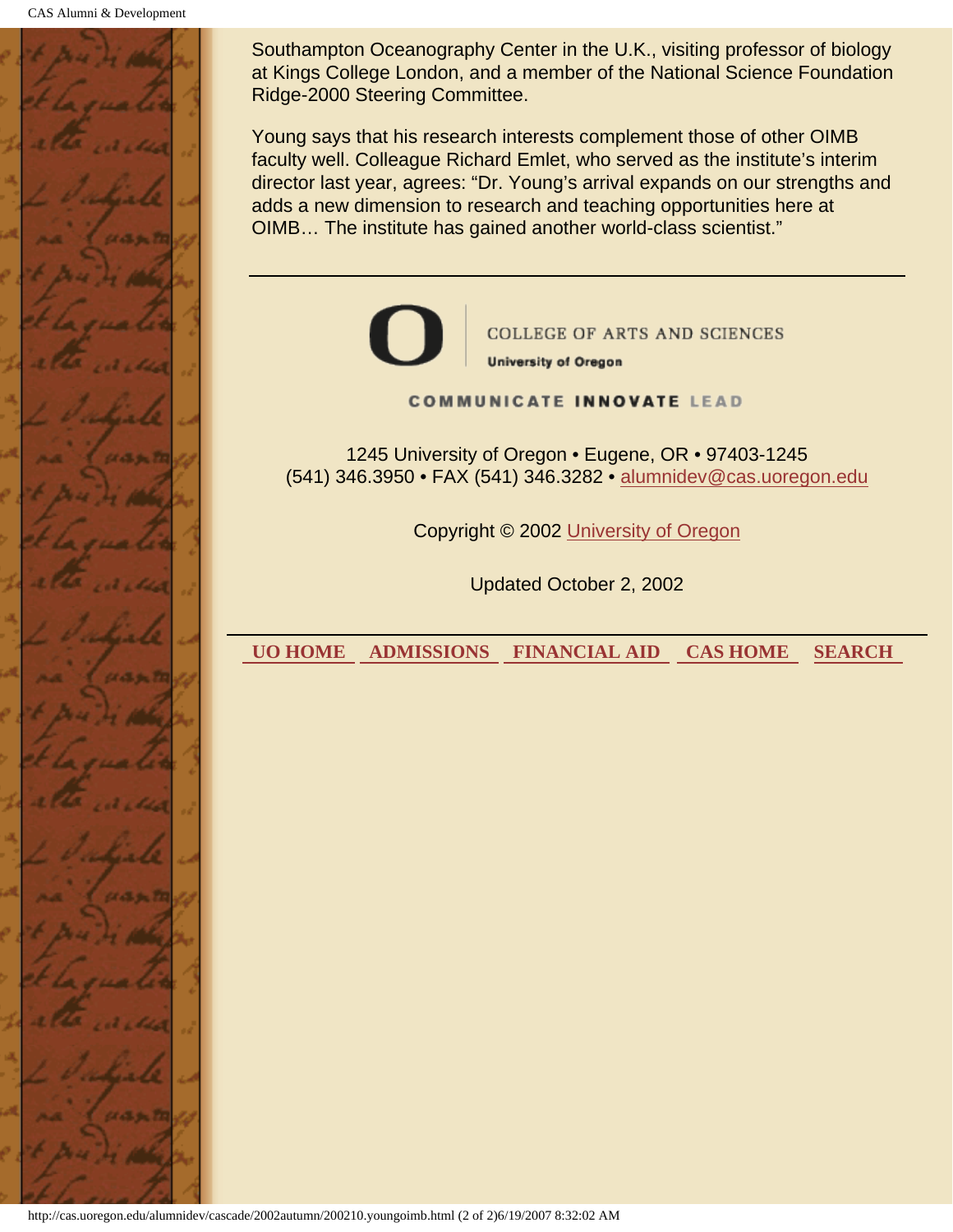college at a glance]

giving to CAS

alumni

CAS news

CAS home page

# ALUMNI & DEVELOPMENT UNIVERSITY OF OREGON<br>COLLEGE OF ARTS & SCIENCES

### **CAS NEWS**

#### **Students in the Community Undergraduate Economists Offer Statistical Consulting for Local Non-Profits**



Graduating seniors Hope Siler and Kristen Walker

Universities have always been engaged in community service—by educating many of the people who will help sustain and improve communities with productive careers. But at Oregon, professors and undergraduate honors students in Economics are showing that the university can also provide valuable service to the community in more immediate ways.

Under the direction of Economics Professors Bruce Blonigen and Bill Harbaugh, and in cooperation with representatives of the United Way, seniors Hope Siler and Kristen Walker have collaborated on an honors

project that gives the United Way a statistical model for evaluating a new project intended to reduce child abuse in Lane County. The three-year project, currently called Rapid Response and scheduled to start this fall, will make a well-advertised "parenting warm line" available to provide information, guidance, and immediate problem-solving strategies for parents with children between the ages of zero and six.

The model Siler and Walker created uses a technique called multiple regression analysis. It attempts to isolate the impact of each of the quantifiable factors that significantly affect the number of child abuse incidents in the county, such as poverty, unemployment, substance abuse, and availability of social services. Completion of the Rapid Response project will involve determining the expected number of child abuse incidents due to each of the contributing factors based on how they change over the course of the project. Then United Way workers will be able to measure the success of the warm line by comparing the number predicted by the model with the actual number of incidents and consequently make a more informed decision about devoting further resources to it.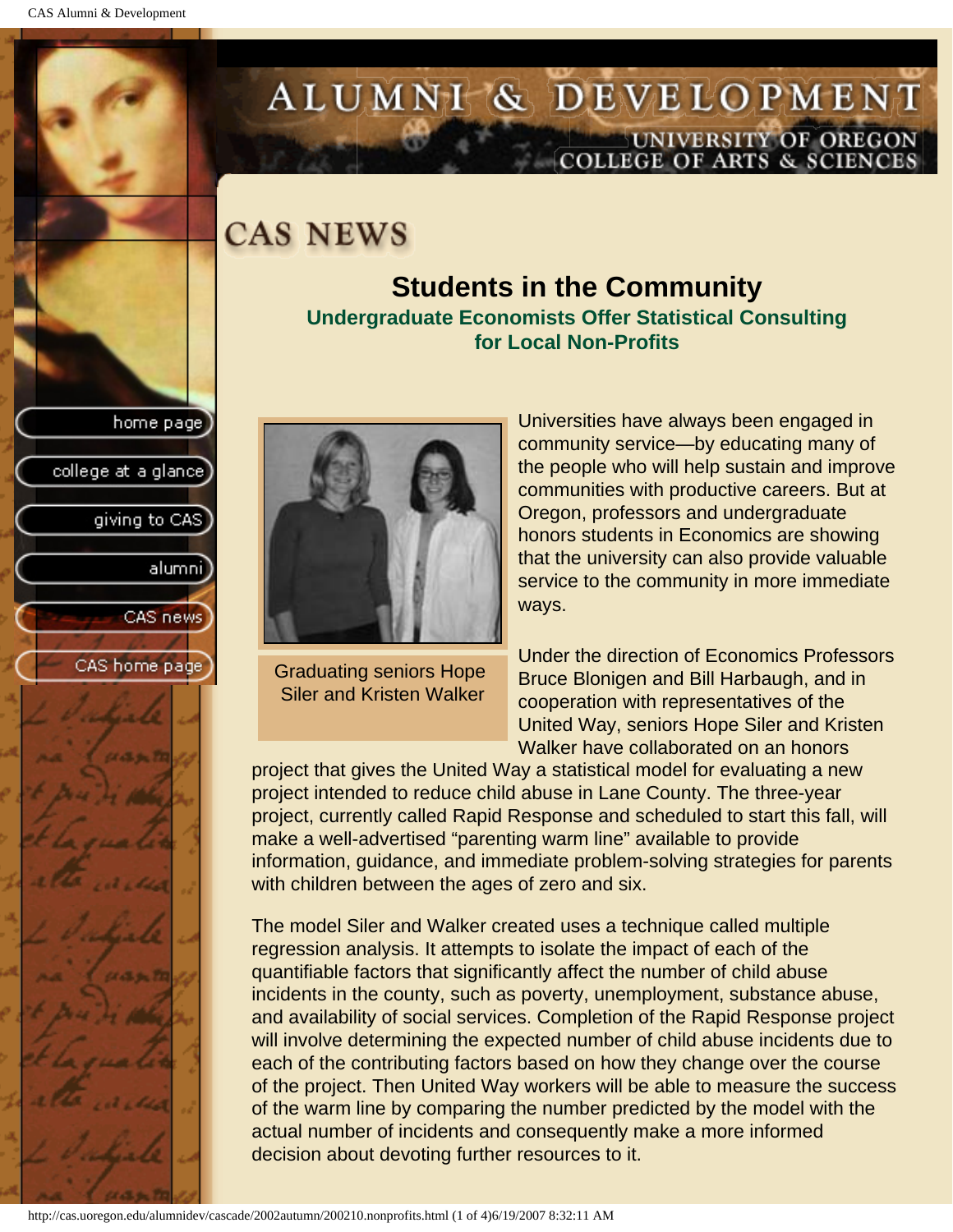

Beginning this winter, Harbaugh and Blonigen will offer a two-term course called "Applying Economic Analysis to Community Problems." The idea was generated when an alumnus donated scholarship money for excellent economics students who have significant records of community service. Harbaugh says, "We were embarrassed at how hard it was to find a student who had done much community service, which got us thinking this would be a good thing to encourage in them." Another prompt was the need to give economics majors some experience in using their newly acquired statistical skills on real-world problems. "When businesses need analysis," says Blonigen, "they generally turn to private consulting firms, but we thought it was likely that non-profits wouldn't have the resources for that, so there might be an opportunity for our students to go in and help them out."

Initial contacts with several local non-profits confirmed their hunch, and the experience of Siler and Walker has shown that the idea is practicable. "So," as Harbaugh summarizes it, "we think we can combine the nobler motive of helping our students become better, more altruistic people with the more practical motive of helping them become better economists." The Tom and Carol Williams Fund for Excellence in Undergraduate Education is providing support for course development in the first year. After that, it will be a regular part of the economics curriculum.

Blonigen, director of undergraduate studies for the department, notes that many students have a rough time finding a suitable problem to work on for an honors thesis. When Siler and Walker told him that they lacked a topic, he steered them to the non-profits. After two meetings with representatives of the United Way and other local organizations concerned about the increasing child abuse in Lane County, the two students were surprised and excited that as economists they could contribute to the process of solving a serious community problem. "I saw that there's a use for statistical analysis in helping to solve the problems of individuals," says Siler. Walker adds, "What kept me in the computer lab every



Economics professors Bill Harbaugh and Bruce **Blonigen** 

night till midnight was the thought that this wasn't just for me, but for the whole community and especially for children who might be at risk."

Siler and Walker, both graduating seniors, worked on the project during their final two terms. Harbaugh and Blonigen directed them to the relevant literature about non-profits and tutored them in the computer programs they would need in order to do their analysis. Then came the hard part—finding usable data on factors they knew or believed contributed to child abuse and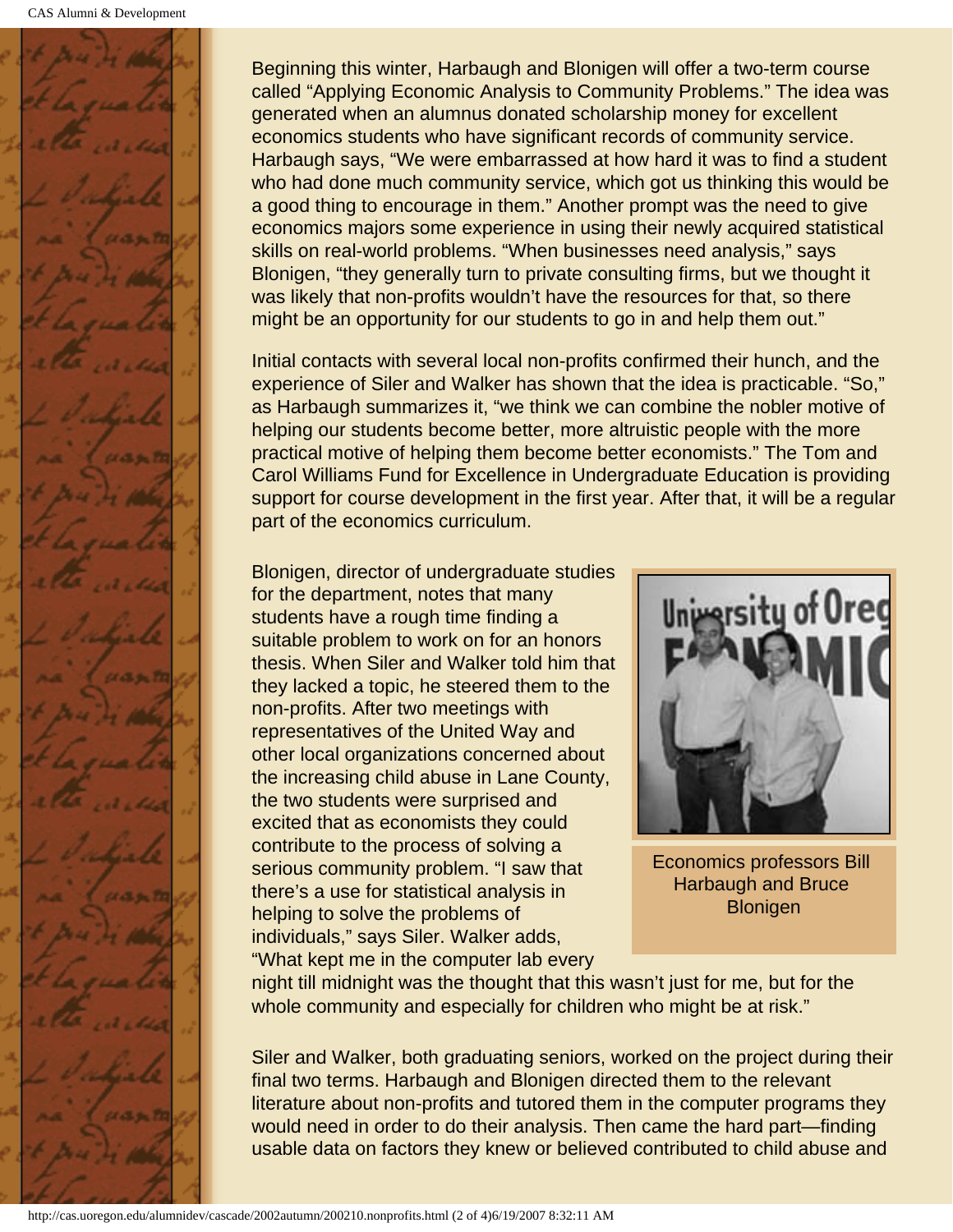

creating a statistical model showing the relative impact of each. At the end they found they could account for 36 percent of the incidents of child abuse in Lane County, which is an accomplishment given the short time they had for their research. Walker says that "One of the ideas behind this is that someone else can pick this project up where we left off and go more indepth and explain more child abuse with it." And Siler remarks, "Just collecting enough data for this kind of study can take years. A library is a swamp of information, and you can only find a little of what is relevant in six months, but we hope this will allow other students to have a framework for future research."

Neither Blonigen nor Harbaugh foresees any difficulty in finding interested students. Harbaugh says, "This has the potential to make students realize what they can do for other people, and I think it's natural for that to provoke a lot of enthusiasm."

Both professors are unaware of any similar project at other schools. "We don't have a model for this," says Harbaugh. "Economists aren't known for concentrating on non-profits, so this is probably a little unusual." Blonigen agrees: "This kind of project is a very uncommon thing. We thought it was innovative. As the charitable fund coordinator for the department, I've gone to places like the Relief Nursery and FOOD for Lane County and seen how economic analysis could inform a lot of the policy decisions they face."

Walker and Siler, who both plan to attend graduate school in economics, are happy that this will be their final achievement at Oregon. "This honors project is the best thing I've done in my college career," says Siler. "I never expected to be so excited about something I could do with my skills as an economist."

*—Donald Laird*

**COLLEGE OF ARTS AND SCIENCES University of Oregon** 

#### **COMMUNICATE INNOVATE LEAD**

1245 University of Oregon • Eugene, OR • 97403-1245 (541) 346.3950 • FAX (541) 346.3282 • alumnidev@cas.uoregon.edu

Copyright © 2002 University of Oregon

Updated October 3, 2002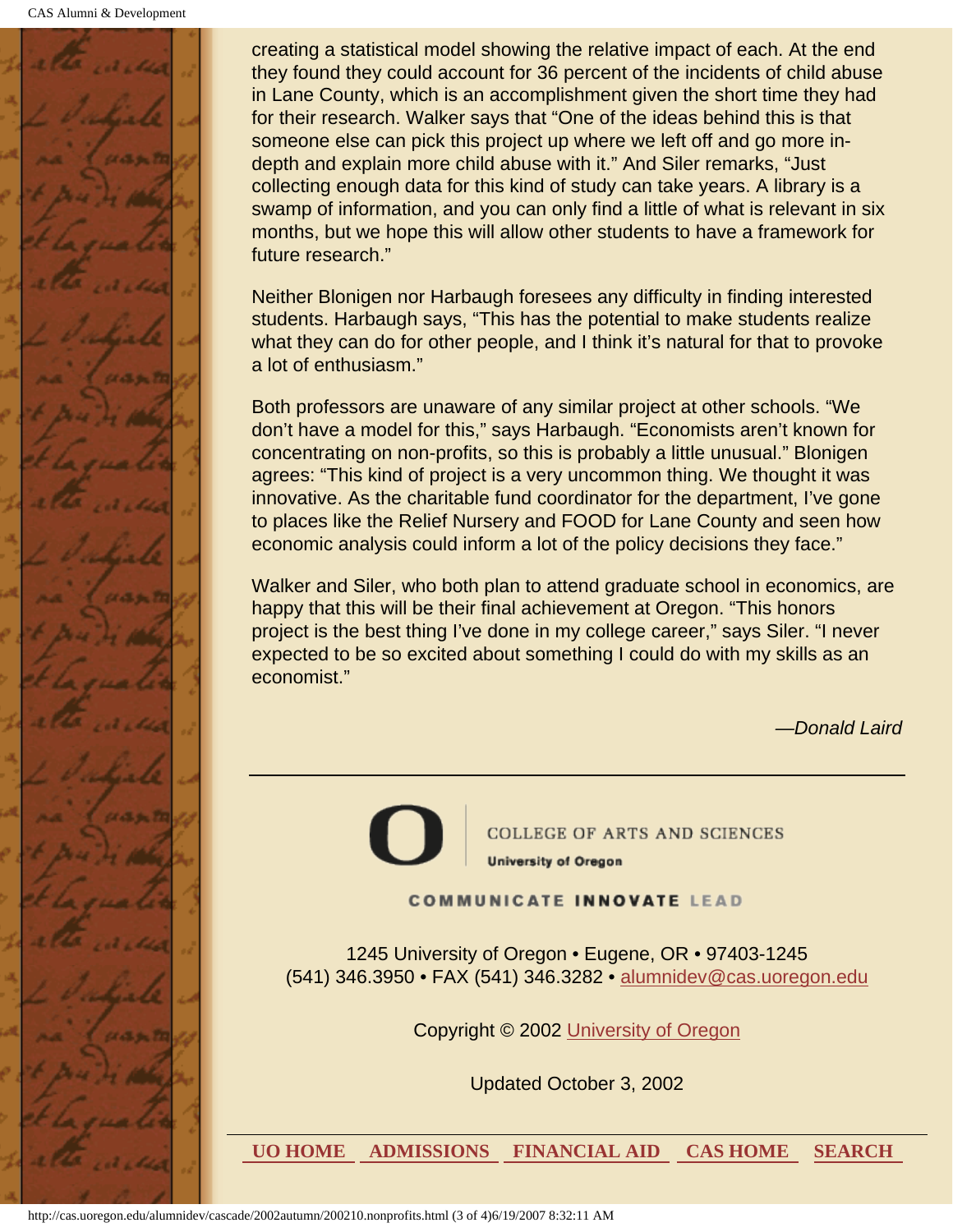college at a glance]

giving to CAS

alumni

CAS news

CAS home page

# ALUMNI & DEVELOPMENT UNIVERSITY OF OREGON<br>COLLEGE OF ARTS & SCIENCES

## **CAS NEWS**

#### **Students in the Community Putting Ideals Into Practice: Environmental Service Learning Program**



Darren Aboulafia and Corinne Johnson survey a local grocery store to determine whether their nonsalable foods benefit FOOD for Lane County.

Their interests run the gamut from climatology to economics and their opinions diverge widely, but Environmental Studies students share one ultimate goal: to make a difference. Despite this passion for action, most budding environmentalists are likely to complete their degree without ever having put their ideals to practice.

"In my mind, you should not graduate from the undergraduate environmental studies program and not know what environmental work is, not know what your own skill set is, not have confidence in your ability to make a difference," says Steve Mital '01, a former master's candidate in both environmental studies and community and regional planning.

Mital designed a proposal in 2000 to add a Service Learning Program (SLP) to the Environmental Studies (ENVS) Program.

According to Sara Leininger, ENVS program manager, Mital's timing was perfect. The program was going through its standard ten-year review and the department had been contacting alumni for feedback. "One of the recurring comments," Leininger says, "was that the one thing lacking was a directed, practical learning experience."

The ENVS department introduced the SLP this past fall as an option for fulfilling its Practical Learning Experience requirement. Unlike an internship, the SLP is instructor-led. Mital feels this control will assure that students are exposed to the skills they need and the issues they are going to be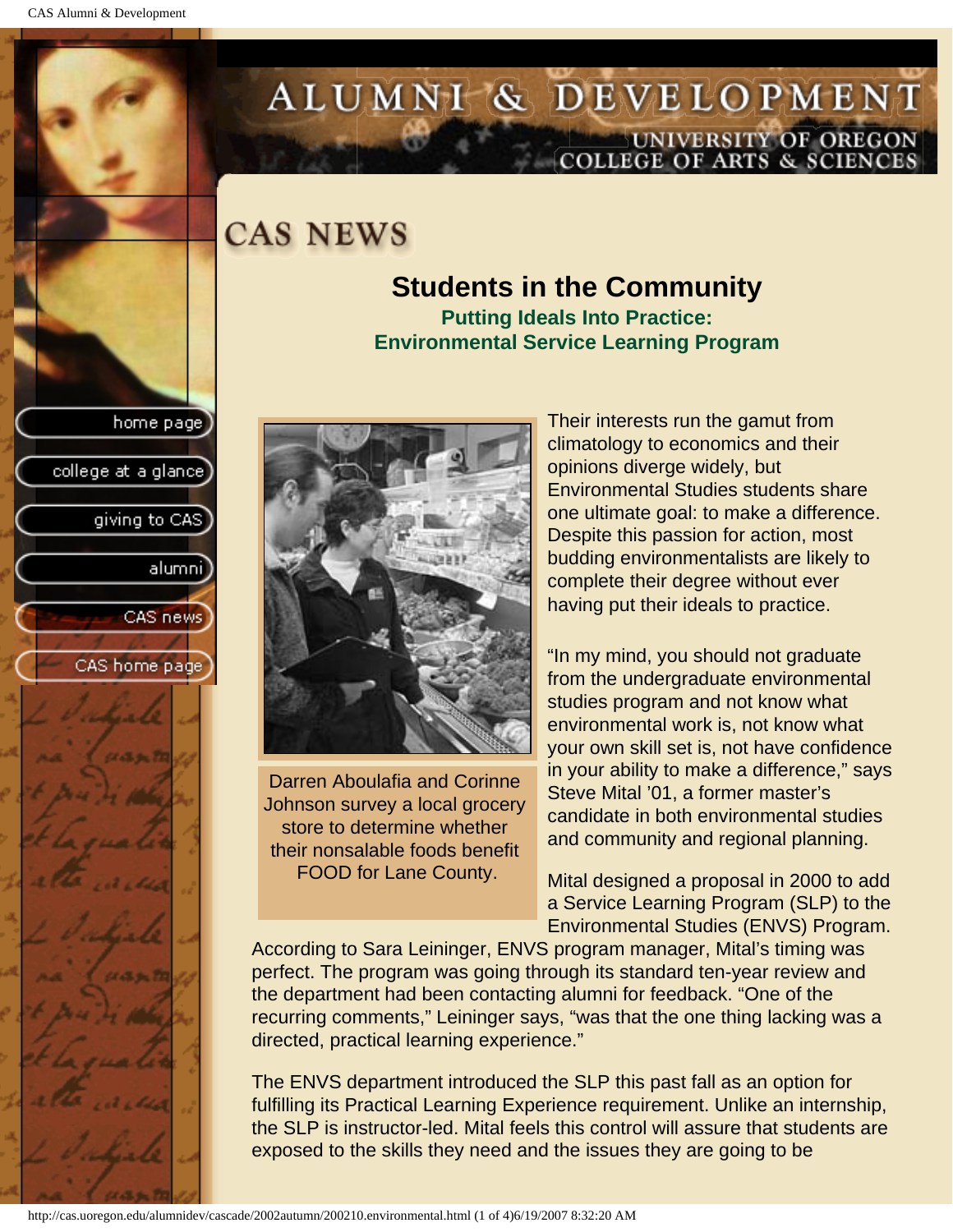CAS Alumni & Development



confronted with in the working world.

The course requires that students sign on for the full academic year and provides a total of ten credits. Two credits are earned in the fall term—during which time students become familiar with their project and their partner organizations—and four credits each of the following two terms.

"It's a big commitment," Mital acknowledges. That's why enrollment is restricted to juniors and seniors and involves an application process, whereby students are screened for dedication and ability. ENVS students are given priority, but others with applicable skills or experience are considered."

Projects, which are arranged by Mital and undertaken in partnership with organizations or agencies in the Eugene area, address either environmental restoration, materials or resource conservation, or environmental education. They also include a research element and an opportunity for students to develop presentation skills.

In formulating the SLP course, Mital drew on his strong belief in learning-bydoing, a philosophy strengthened by years of experience as an Outward Bound instructor. "I never knew exactly what they were going to get out of a trip," he says, "but I knew it was going to be a valuable experience." Similarly, he expects all participants in the SLP will take away something different and apply it to their lives in their own way.

That's exactly what happened for Kristin Snyder, a senior in the ENVS program. "I wanted to get involved with a community project where I could apply my background in environmental studies and geography," she says. "This project definitely met my expectations. I am more confident in my abilities to accomplish anything that I will be asked to do in the future."

Erin Hannelly, also a senior, joined the SLP to explore her employment options as an Environmental Science major. She was one of four students who worked with BRING Recycling to educate the public on the toxicity of discarded televisions and computer monitors. "In no other class was I able to see my hard work come to life this way," Hannelly says.

Her team's outreach program ended with a collection drive that brought in nearly 1600 electrical devices to be sent away for recycling —more than three times their goal. "It was an extremely successful collaboration for both sides," says Julie Daniel, executive director of BRING. "In terms of how students make that transition from theoretical knowledge to real world applications, it is the most valuable service the university can provide."

This is the main goal of the SLP program, Mital says—to give undergraduates an opportunity to make a genuine contribution to their community while gaining hands-on experience with real environmental issues.

Jessica Chanay, assistant director of FOOD for Lane County (FFLC),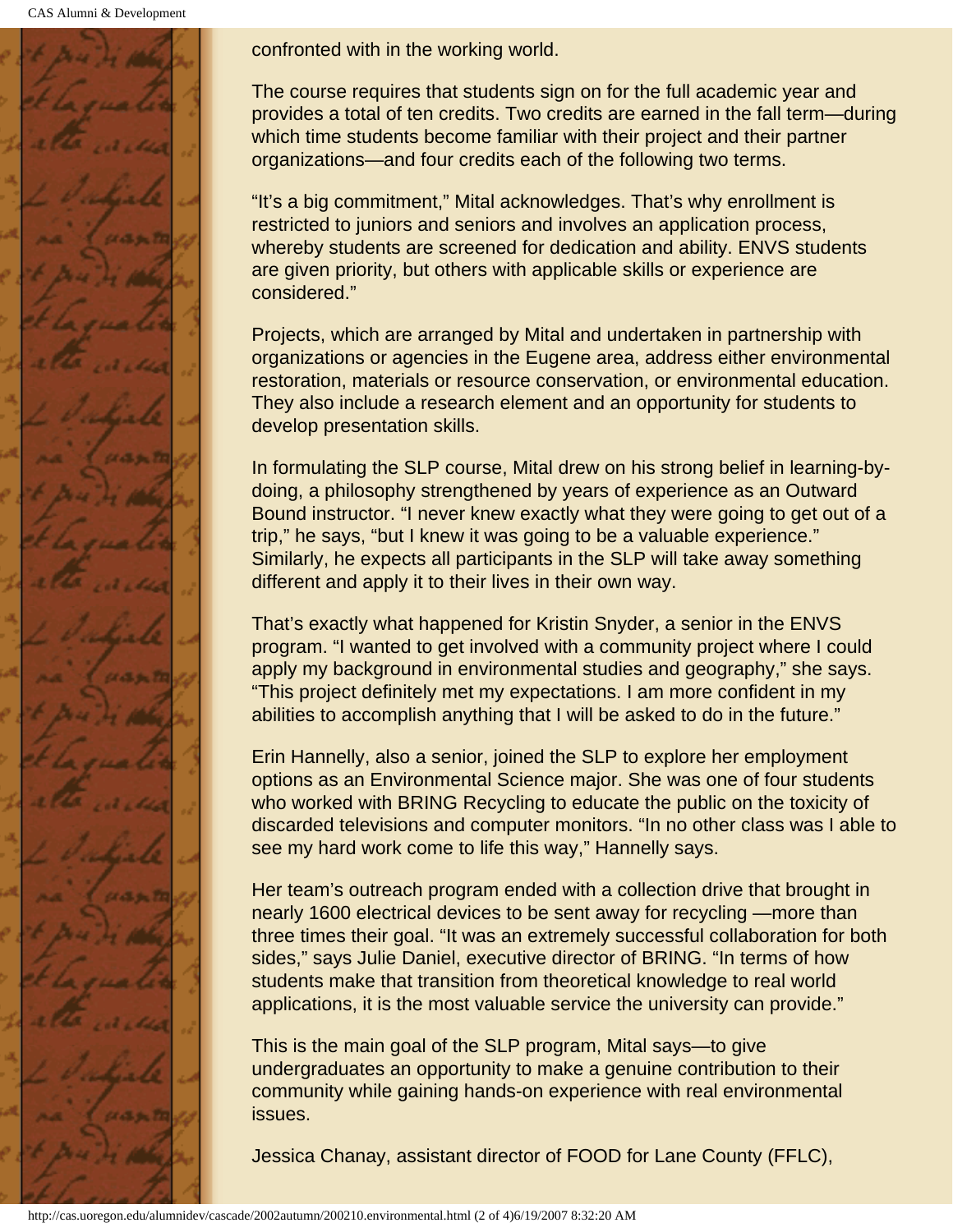

another of the program's charter community partners, says the SLP is "definitely something needed in the community." FFLC had a team of four students survey Eugene grocery stores, restaurants, and produce warehouses over the course of the academic year to discover how much food is thrown away by these businesses and why. Their mission was to determine whether any of the discards might be diverted from the landfill to the food bank's hunger relief programs.

The students' level of commitment and quality of work far exceeded Chanay's expectations. She also says that having Mital in charge of coordinating the project saved her nonprofit organization countless hours in training and supervision.

Trevor Taylor, the natural resources operations coordinator for Eugene's Parks and Open Spaces, found that having the same students for the whole year, versus a one-term internship, made a big difference on the city's Spencer's Butte Trail Project. "They were able to be trained and to learn a lot about the project, and still had two terms to work on it," he says.

The city plans to use the data gathered through the SLP students' surveys and observations to devise a plan to protect the rare native plants and fragile habitat on Spencer's Butte currently being damaged by hikers who stray offtrail. Many of the remedies under consideration are those proposed by the students. "It's a very, very valuable product," Taylor says of the final report they presented to his department. In fact, the city was so impressed by the students' work that they've hired them to continue their Spencer's Butte study through the summer.

Already the program is growing. This first year, only twelve students were accepted, but Mital hopes to add a fourth team of four in 2002-03—and he has no shortage of ideas for projects. Next year will include a waste reduction study of the EMU, development of an invasive species management plan for Hendricks Park for the city of Eugene, and a survey to help the Mohawk Watershed Council determine how best to allocate their efforts and resources. The fourth endeavor has yet to be decided upon.

"The projects are only going to get better," says Mital, "as we start to figure out specifically what we're good at and what students can do…Eugene is just a fantastic laboratory to experiment with a program like this."

*Corinne Johnson is a double major in Environmental Studies and Journalism who worked with FOOD for Lane County through the Environmental Service Learning Program.*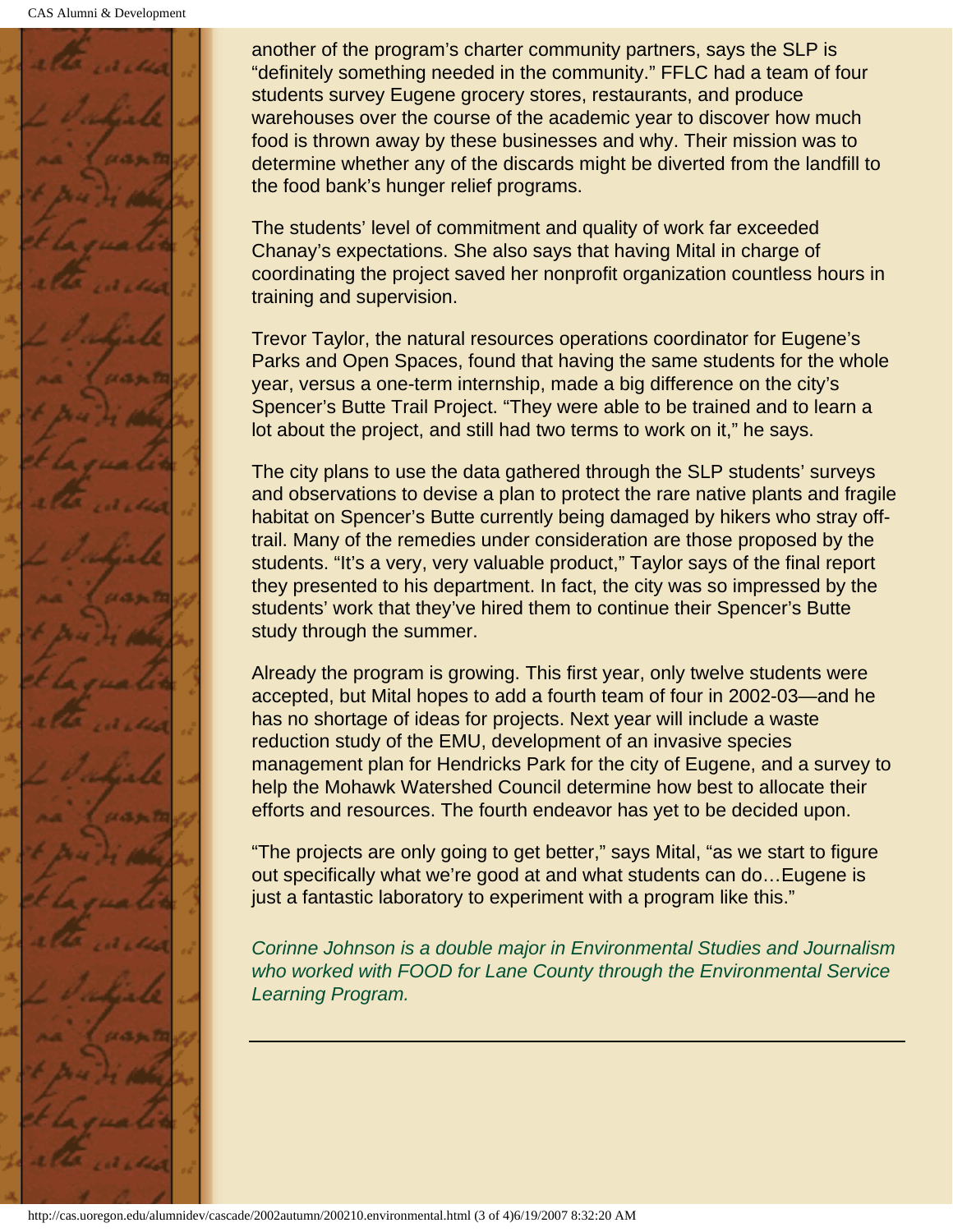college at a glance

giving to CAS

alumnil

CAS news

CAS home page

# ALUMNI & DEVELOPMENT UNIVERSITY OF OREGON<br>COLLEGE OF ARTS & SCIENCES

## **CAS NEWS**

#### **Setting the Stage for Discovery A Hollywood Success Story**



Larry Ferguson

"If you throw something hard enough, it'll hit you in the back of the head," says Larry Ferguson '63, his cowboy boots perched on the table as he describes his return to the Villard Hall classroom where he'd once sat as a "nutty kid from way east of Klamath Falls."

"I was unprepared for the emotional impact of it…My eye kept drifting to the chair, probably the same wooden chair I'd sat in years before, and in it I saw a kid who looked just like me—with tattoos and a big bolt in his nose—but with the same fierce, hungry look in his eyes."

Ferguson says it was like watching the past

collide with the present, right there in front of him. And the shy Klamath kid that "nobody paid attention to" now had all eyes on him at the front of the room.

He was hooked.

So, after achieving notable success in the movie business—acting in over 173 productions and writing for over thirteen films—Larry Ferguson now comes back to the UO each spring to teach students a bit about both talents.

Despite the fact he's "played this part" for three consecutive years, Ferguson still doesn't see himself in a professorial role. "I am a professional craftsman," he says. "I come to share the knowledge gained from practical experience—and, at times, success."

His casual manner understates what has been a truly blockbuster career. Earning credits on such films as *The Hunt for Red October, Presidio, Aliens 3,* and *Beverly Hills Cop II,* it's clear that Ferguson has become a formidable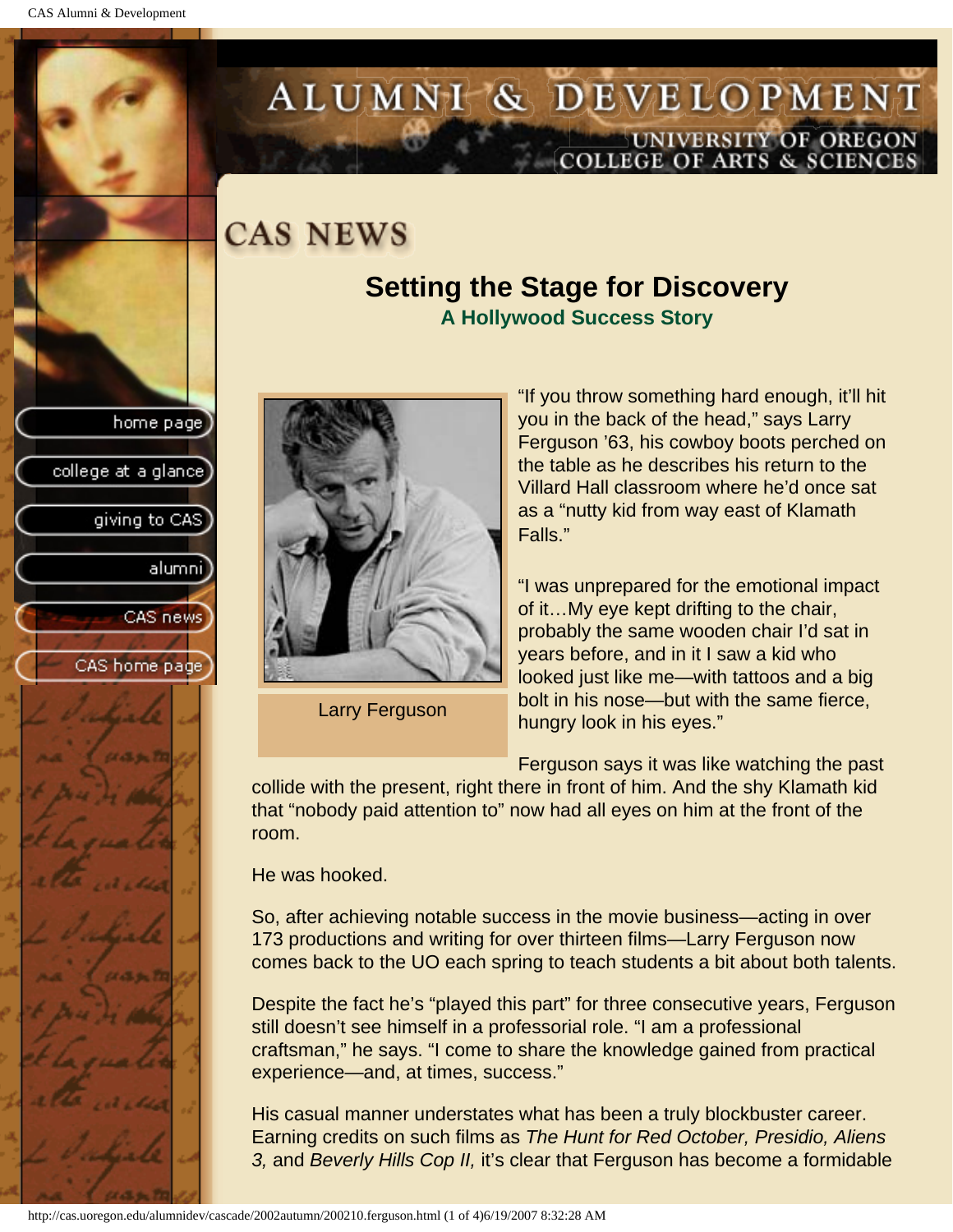CAS Alumni & Development



presence in the action film industry.

"Larry is an incredible resource for our students," says John Gage, head of the English department, who initiated the Advanced Screenwriting course with Ferguson three years ago. "Not only can he charm them with stories about working with famous stars, but he also has the insight to be able to teach them, and with great sensitivity, about the craft."

Lesli Larson, Ferguson's co-instructor for the course, prepares the class for the one-week intensive seminar by performing a close reading of Larry's script, *The Hunt for Red October,* and comparing it to the film version. "In general, we look at the overarching structure of the film and script: its threeact structure, character arcs, uses of subplots and motifs, and the relationships between verbal and visual action."

Concurrent with this more theoretical study, students are also developing their own creative material to present to Larry and to the rest of the group during his visit. Leigh Cook, a junior who has her sights set on Hollywood, pitched her story about a murder in a small Texas town. It was an idea she'd been developing for over seven years, she recalls, so it felt a bit like "throwing a baby to the lions." She says that Larry's "gruff but articulate" response to her work challenged her to reshape her characters substantially.

"It usually takes a while for me to soften to critique, at least a week to realize 'okay, maybe this person has a point, maybe this character is weaker than the rest.' But we didn't have that luxury in this course," Cook says. "We brought in something new or revised every day of that week, which actually ended up being very good for me."

Ferguson explains that he prefers for the students to come to their own conclusions about the depths and complications of their own characters. "It's about teaching them to own what they create," he says. "Say a student has built a structure without enough doors. A good teacher will lead him into that room and walk him around in it until he discovers that, hey, it might be nice to have another exit!"

"He likes to hear everyone's ideas," says Lauren Ridgely, a senior journalism major who's recently decided she'd like to write for television. Ferguson says that he sets the classroom stage this way because "the first and most important thing a writer has to learn is that what he or she has to say is vital."

While he wants them to own what they create, he also warns them of the creative reality: ownership can be a fleeting experience. "There's a brief moment after you finish creating a movie when it's yours," he says. Then he laughs. "You should pet it, and then let it go… As moviemakers, we work in a collaborative medium; *everything* is a negotiation." It's the nature of the industry, he says, one that often seems like a swimming pool full of sharks.

On the other hand, artistic collaboration also produces the most interesting dramatic work. He speaks about Shakespeare and Bill Kemp with as much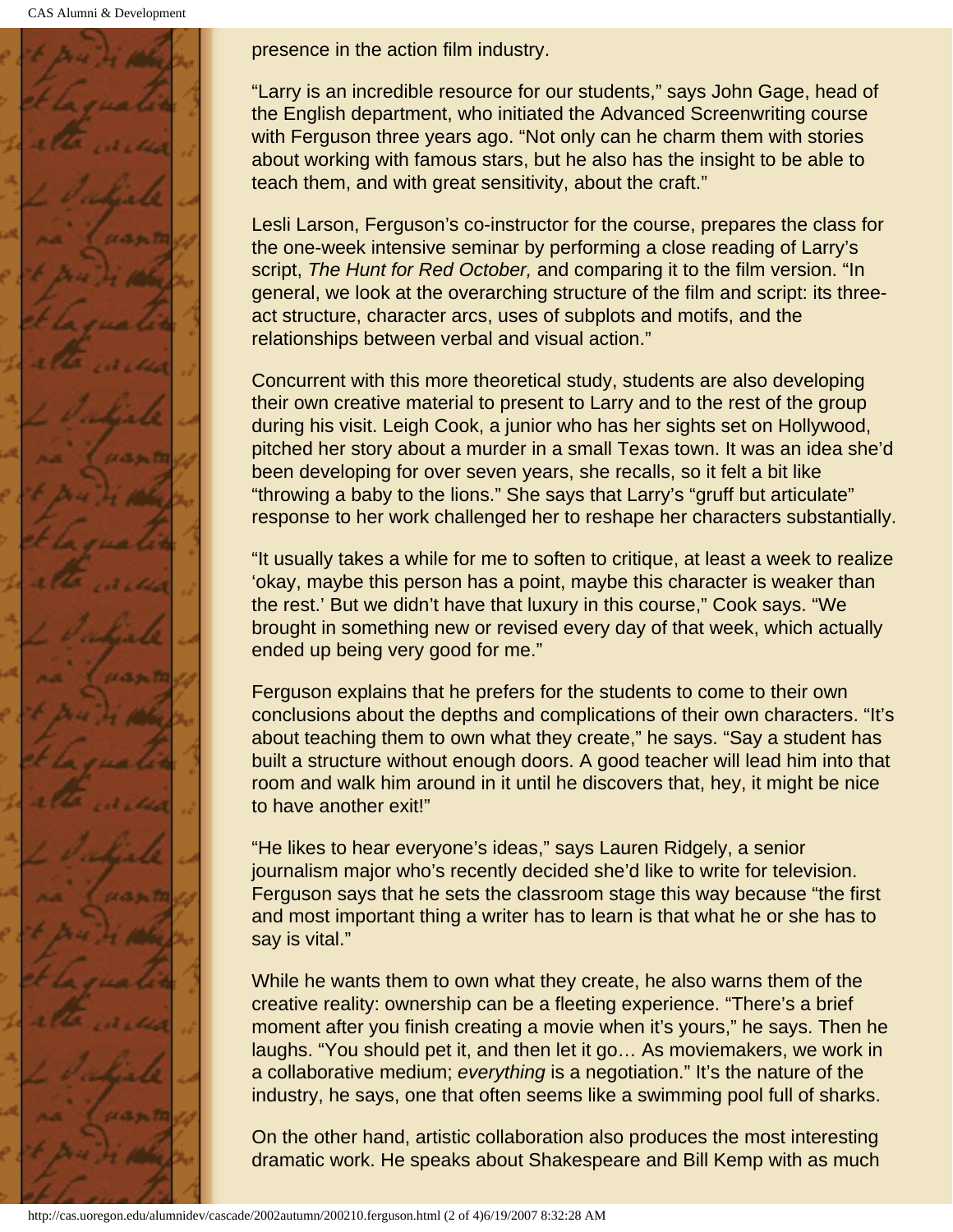CAS Alumni & Development



familiarity as he does John Travolta and Jim Carey, saying that actor/writer collaboration is crucial. "The reality is that it's an actor-driven business," he says. "If John Travolta wants to do it, it's a movie." For this reason, the class spends most of its time on character development, though plot structure in the movie business is equally important.

Margaret Maffai, an honors student majoring in philosophy, says that Ferguson's experience and perspective was an invaluable resource. "He helped us in learning about the business, the people side of getting a contract, getting our movie made."

Ridgley agrees, "It is very daunting to think about approaching the Hollywood crowd but Larry made us feel like we had every right to interact with guys like Spielberg and Connery... It is nice to have at least one voice that isn't saying, 'it's an impossible dream!'"

Larson says Ferguson is definitely a charismatic figure in the classroom, but he is one who also sets an example of discipline for his students. He wakes at five each morning to write.

But this seasoned screenwriter still has a streak of the renegade in him.

"I have very few rules. The ones that I do have I'm always looking for ways to break."

He soars through classes without lesson plans, letting students' questions guide their mutual discovery. Articulating the process for his students has taught him a great deal, says Ferguson. "I believe teaching and learning are the same moment. They're not different activities, one antecedent to the other. They are simultaneous moments."

*—Jill Leininger*

COLLEGE OF ARTS AND SCIENCES **University of Oregon** 

**COMMUNICATE INNOVATE LEAD** 

1245 University of Oregon • Eugene, OR • 97403-1245 (541) 346.3950 • FAX (541) 346.3282 • alumnidev@cas.uoregon.edu

Copyright © 2002 University of Oregon

Updated October 3, 2002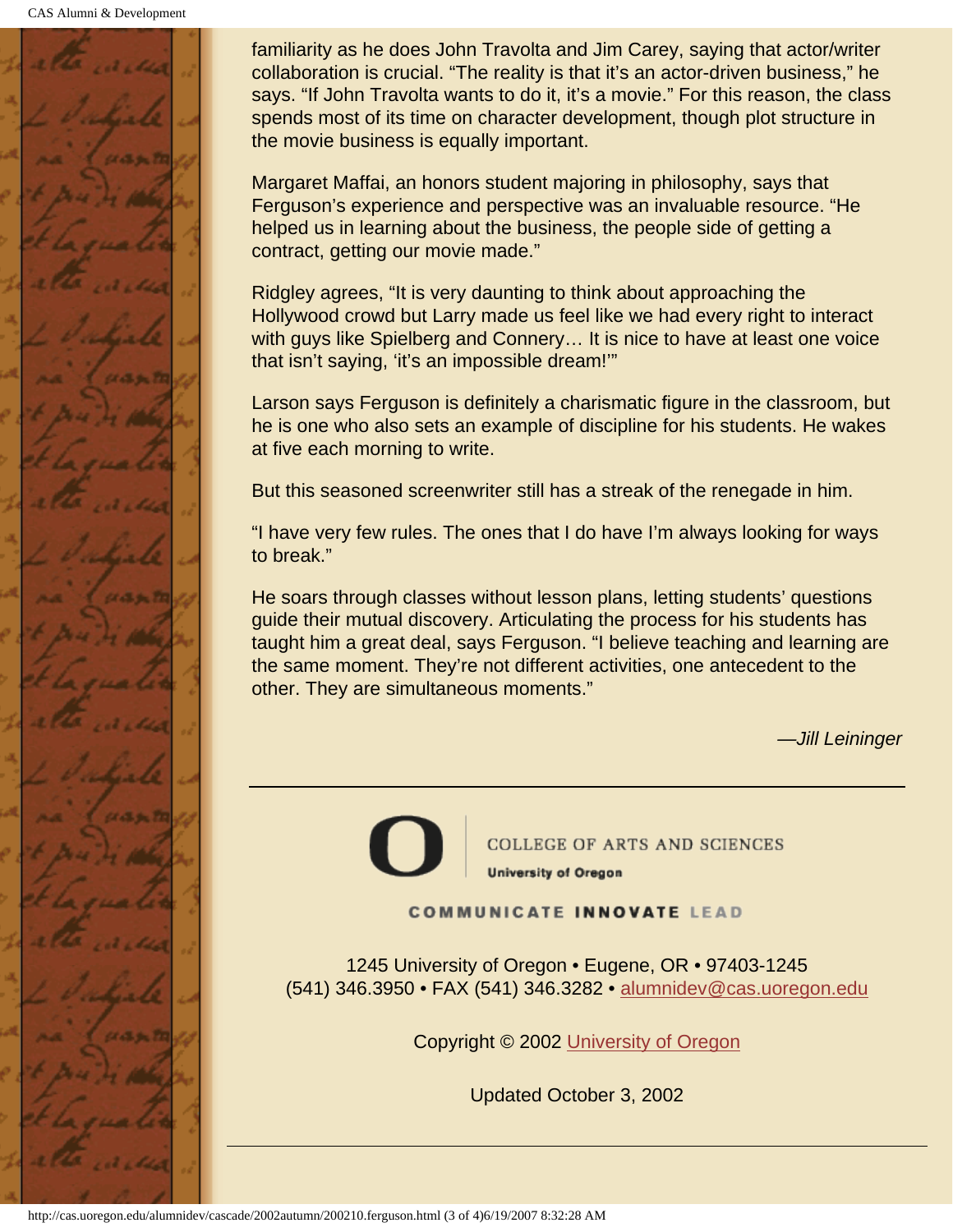college at a glance

giving to CAS

alumnil

CAS news

CAS home page

# ALUMNI & DEVELOPMENT UNIVERSITY OF OREGON<br>COLLEGE OF ARTS & SCIENCES

## **CAS NEWS**

#### **Dr. Pamela Nadell Delivers the Singer Family Lecture in Judaic Studies**



Pamela Nadell

How did women play a role in shaping the history of Judaism? How do Jewish food traditions vary in the South? How has gender and consumer culture shaped Jewish suburban communities? Dr. Pamela Nadell, the director of the Jewish Studies Program at American University in Washington, D.C., is brimming with questions. "There's so much more to be done," she says. "That's why Judaic Studies is such an exciting field."

For the Singer Family Lecture last spring, Dr. Nadell focused her comments on American Jewry at the beginning of the 1900s,

highlighting three challenges then that still face American Jews today: anti-Semitism, immigration and sustaining Jewish life in America.

Examining how these issues were handled within the Jewish community a century ago can be very instructive, Nadell says. But not only for the Jewish community. "Studying one minority and how they have functioned in a variety of different cultures and religious settings can be valuable in a world that is concerned with diversity and the role of minority cultures," she says.

As an academic discipline, Judaic Studies has a lot to offer to all students, regardless of their personal, ethnic or religious backgrounds, says Judith Baskin, director of The Harold Schnitzer Family Program in Judaic Studies at the UO. "In modern Jewish history, [the Holocaust] has many ramifications ethically and philosophically in late-20th and 21st century art, literature and architecture, and has elicited enormous student interest," she says.

Currently, several hundred students take courses offered through the department each year.

Among the students who attended the spring lecture and seminar, junior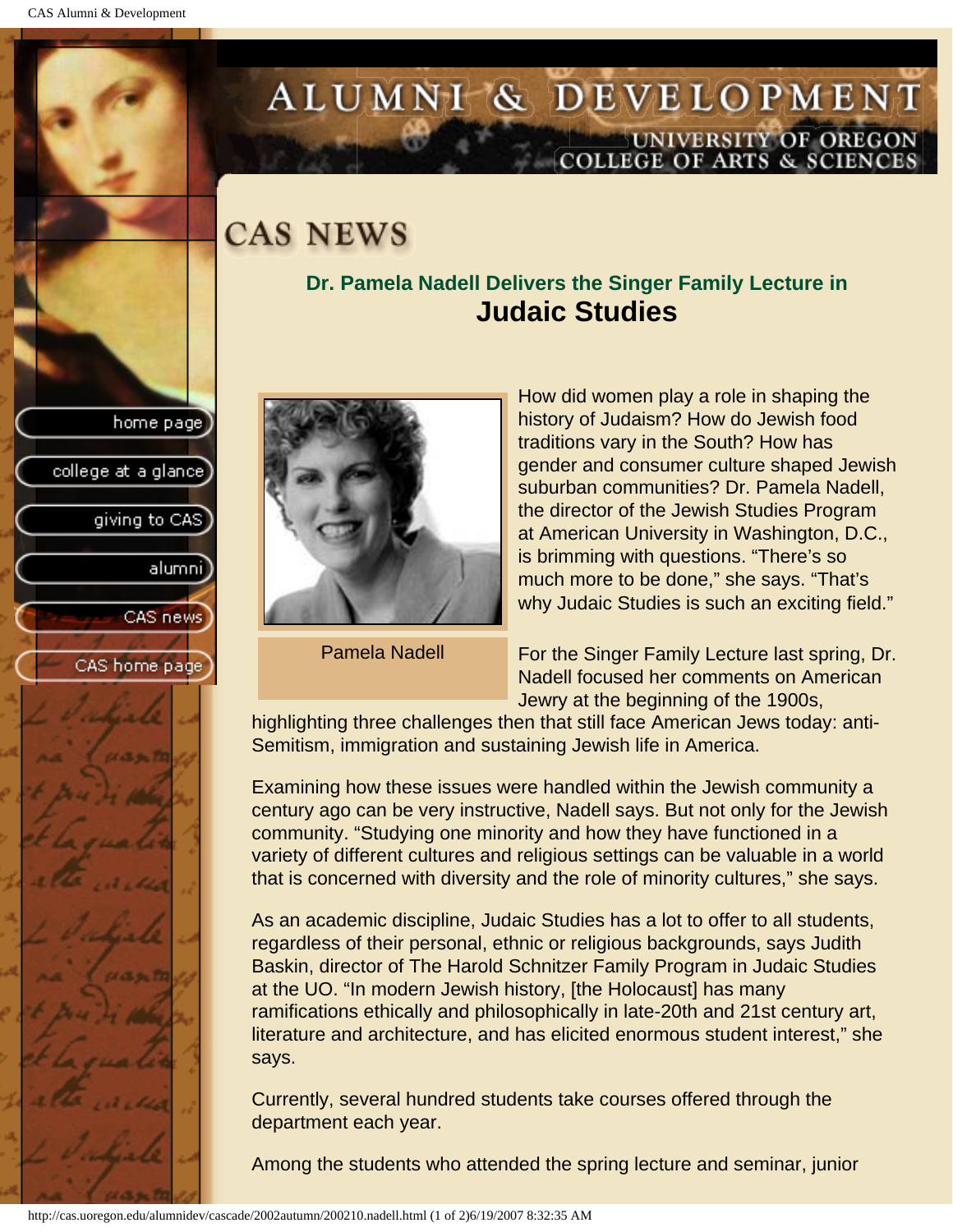

Kathryn Kinports paid close attention to the discussion and the many questions it generated. Kinports, a Judaic Studies major, said that, while the program is small enough for her to receive plenty of advice and information from professors about fields she is interested in, she hasn't yet settled on a particular focus. "I have so many interests that it's hard to pick one area," she said.

It may get even harder as the program grows. Student interest is high, which means an expanding list of class offerings. This year, new classes include "Biblical Hebrew" and "Jewish Mysticism", among others. Students in the program have an opportunity to participate in internships in the community, at the synagogue or with Jewish youth groups, and are encouraged to take advantage of the university's study-abroad program by attending the Hebrew University of Jerusalem.

The program offers a series of lectures throughout the year and will host the annual meeting of the Western Jewish Studies Association next March. For more information on the program and upcoming events, visit the program web site at http://darkwing.uoregon.edu/~jdst/index.shtml.

*—Patricia Marshall*



**COLLEGE OF ARTS AND SCIENCES University of Oregon** 

#### **COMMUNICATE INNOVATE LEAD**

1245 University of Oregon • Eugene, OR • 97403-1245 (541) 346.3950 • FAX (541) 346.3282 • alumnidev@cas.uoregon.edu

Copyright © 2002 University of Oregon

Updated October 3, 2002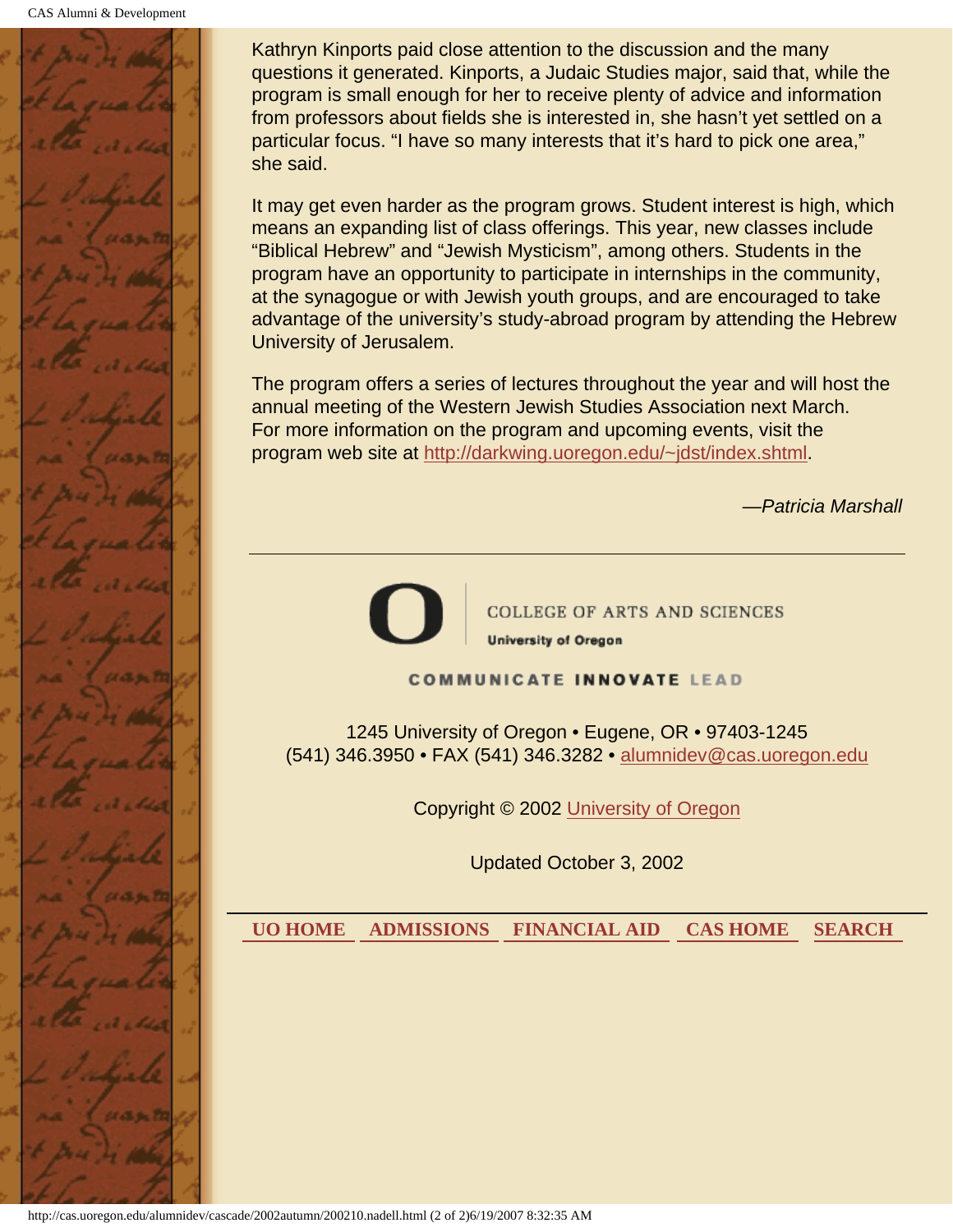college at a glance]

giving to CAS

alumnil

CAS news

CAS home page

### ALUMNI & DEVELOPMENT UNIVERSITY OF OREGON **COLLEGE OF ARTS & SCIENCE**

## **CAS NEWS**

### **First-ever Islamic Scholar Hired at the UO**

The Department of Religious Studies welcomes to its faculty Timothy Gianotti, who will round out the talented group of religious historians, philosophers, and translators with his expertise in classical Islam.

Formerly an assistant professor of religious studies and history at Pennsylvania State University, Gianotti will begin his teaching at the University of Oregon this fall. His first courses, "Introduction to Islam" and "Islamic Mystical Thought," are expected to generate wide student interest. Andrew Goble, head of the Department of Religious Studies, says that Gianotti is an exciting addition to their faculty.

Educated at the University of Notre Dame and the University of Toronto, Gianotti's studies also included several periods of residence in the West Bank and Jordan. On a Fulbright scholarship, Gianotti studied literary Arabic at the University of Jordan, where he returned on a second grant to conduct further research. His first book, published in 2001, is on the medieval thinker al-Ghazali's *Unspeakable Doctrine of the Soul.* A second book, *Walking the Way of the Afterlife,* will also focus on the ideas of al-Ghazali, who is, according to Gianotti, one of the most influential scholars of Islam's 1,400 year history.

In addition to Arabic, Gianotti is also fluent in French and Cantonese and proficient in Medieval Latin and Ancient Greek. This classical religious scholar is eager to explore the many connections he sees emerging between his own interests and those of his new colleagues, he says.

With additional academic interests in geography, philosophy, history, Judaic studies, and medieval studies, Gianotti says the "sense of scholarly community" is what drew him to the UO. "There is clear evidence of a lively interdisciplinary conversation on campus," he says, "and I feel privileged to be joining that conversation."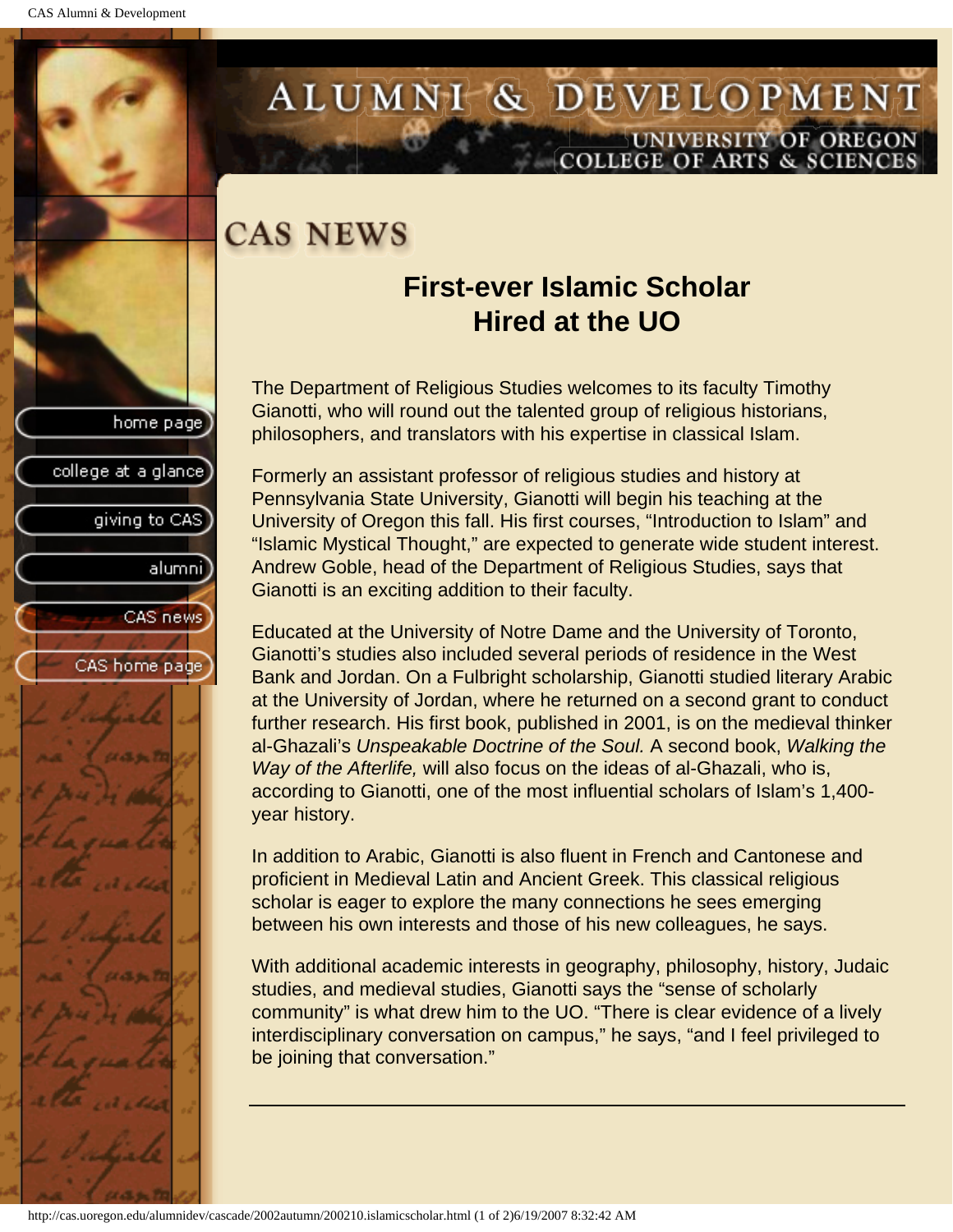college at a glance

giving to CAS

alumnil

CAS news

CAS home page

# ALUMNI & DEVELOPMENT UNIVERSITY OF OREGON<br>COLLEGE OF ARTS & SCIENCES

## **CAS NEWS**

#### **Trio Slavej Folklorists and Musicians**

Professors often learn from students as well as teach them, but rarely is the exchange of knowledge as balanced as it is between anthropology professor Carol Silverman, music professor Mark Levy, and folklore graduate student Kalin Kirilov. The relationship is an exemplary instance of what Silverman calls "reciprocal mentoring."



Levy, Kirilov, Silverman

Both Levy and Silverman, who are participating faculty in the Folklore

Program, discovered Bulgarian folk music thirty years ago when international folk dance was popular on college campuses. Their curiosity developed into a scholarly passion, and they have traveled to Bulgaria to pursue their research and improve their musical skills.

Kirilov, a native of Bulgaria, is recognized there as a musical prodigy. Beginning his musical training at age four, he attended schools for music and eventually enrolled in the Bulgarian National Academy of Music and Dance, majoring in music pedagogy. In his young life, he has mastered more than fifteen wind, string, and keyboard instruments.

Kirilov says he came to Oregon to study music in an interdisciplinary environment. At Oregon, Levy and Silverman have taught him to think critically about music in a wider cultural-historical context. "In Bulgaria, Kalin's training was performance-focused," says Levy. "Scholars there tend to concentrate on collecting, classifying, and preserving music, while we are more interested in questions like 'why do people make music.'"

Bulgarians tend to narrowly define folk music and the acceptable styles for playing it, Silverman adds, but American folklorists would rather look at the variations of the music and ask why the musicians made the decisions they did. "The kind of questioning attitude we foster is hard for people coming from another educational system to learn," she says.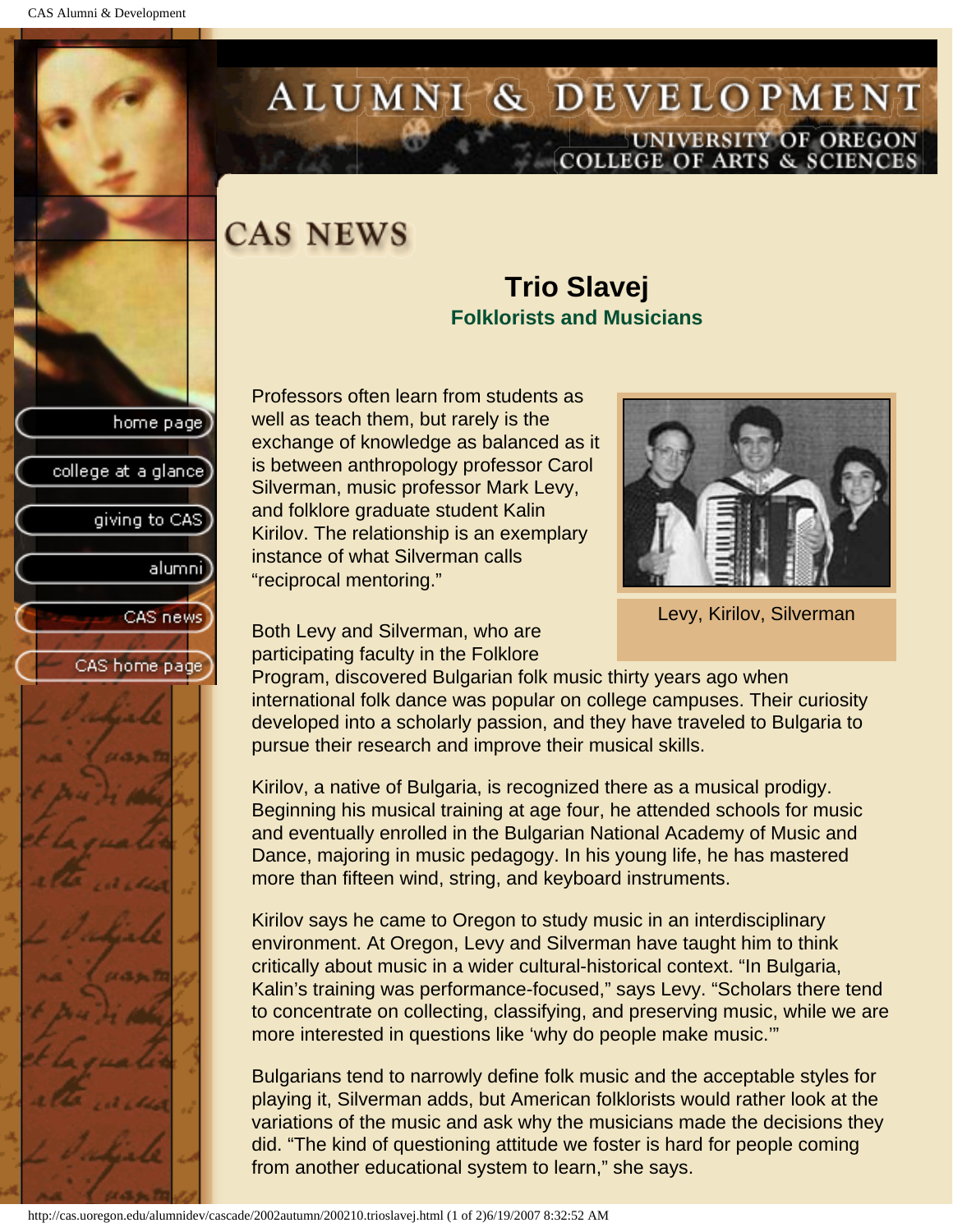

Kirilov has revised his ideas about folk music and performance to include this critical perspective. He says that "studying the cultural and historical processes which lead to changes in musical tradition has helped me to know better what I am performing. I can now distinguish styles that, in Bulgaria, were deliberately mixed for ideological reasons."

Kirilov is thankful for this new knowledge about his music, and the professors feel equally fortunate to be learning from Kirilov. *Trio Slavej,* the ensemble that the three have formed through this partnership, includes Levy playing wind instruments and Silverman as vocalist. "For years," Silverman says, "we sought out Bulgarian musicians, either by going to Bulgaria or by locating visitors from Bulgaria in the U.S., so it's amazing to have someone here who can teach us."

*—Donald Laird*



**COLLEGE OF ARTS AND SCIENCES** 

**University of Oregon** 

**COMMUNICATE INNOVATE LEAD** 

1245 University of Oregon • Eugene, OR • 97403-1245 (541) 346.3950 • FAX (541) 346.3282 • alumnidev@cas.uoregon.edu

Copyright © 2002 University of Oregon

Updated October 3, 2002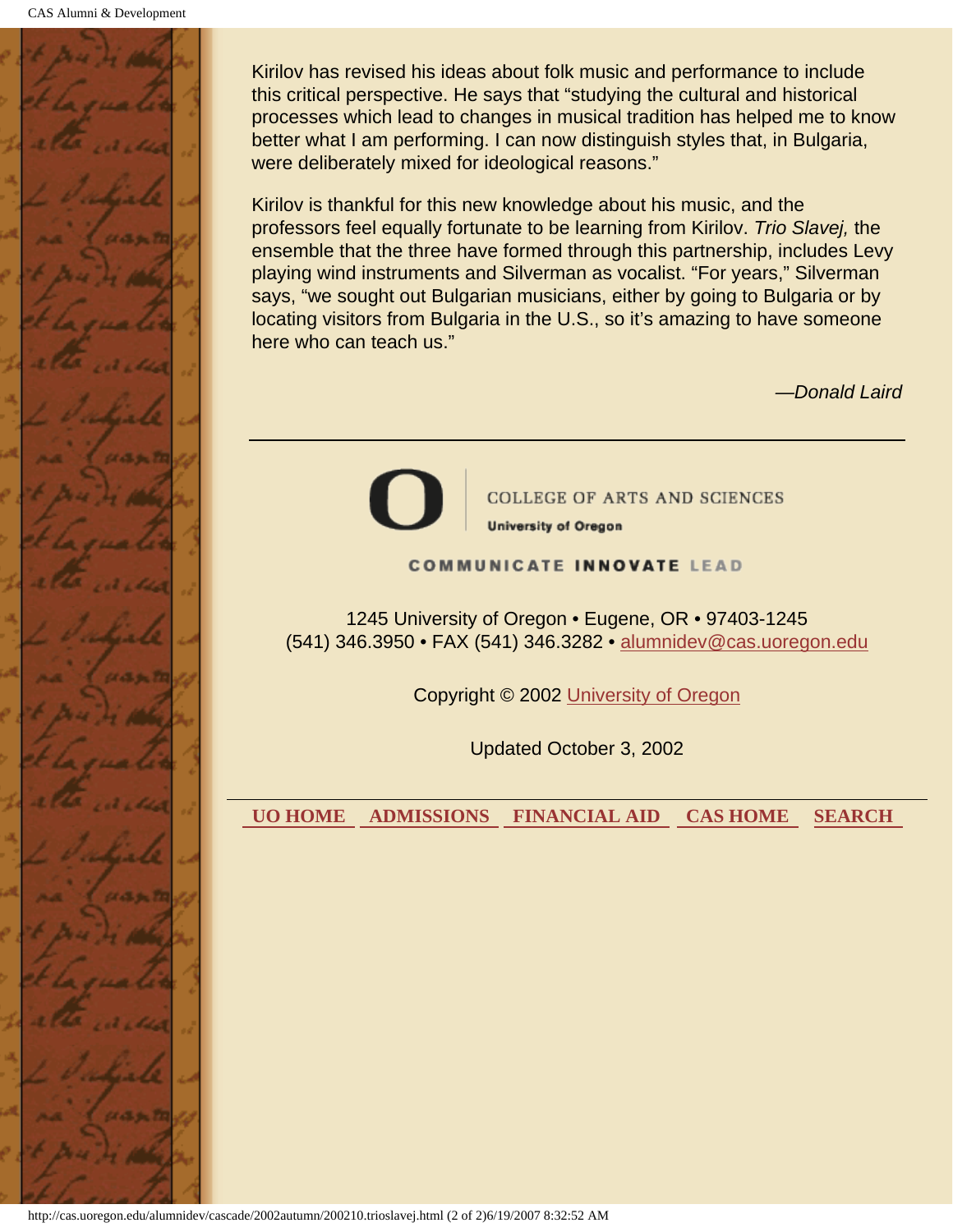CAS Alumni & Development

home page

college at a glance

giving to CAS

alumni

CAS news

CAS home page

# ALUMNI & DEVELOPMENT UNIVERSITY OF OREGON<br>COLLEGE OF ARTS & SCIENCES

**ALUMNI** 

#### **Patrick Gray Man of Science**



*An undergraduate genetics class guided Dr. Patrick Gray '74 to a career in scientific reasearch.*

Just up the shoreline from Tom Hanks' fictional houseboat in "Sleepless in Seattle," on the northern shores of Seattle's Lake Union, more than 170 scientists gather daily in the labs and offices of a 64,000 square-foot abode that is the Institute for Systems Biology (ISB).

Here on the second floor, in a cramped, paper-strewn office that he shares with another, a visiting scientist is hunched over his laptop, tapping out emails and equations and various *Einstein-speak.* Talking about his twenty years in the business of science, he runs his hands through his hair like a high-strung teenager. His demeanor and dress code belie his age.

He is Patrick William Gray, fifty-one. Semi-retired, he is a groundbreaking researcher from Roseburg, Oregon, who consults for a venture capital firm and spends three days each week at ISB, a two-year-old nonprofit research organization co-founded by a trio of high-profile scientists, including Gray's good friend.

Since 1974 when he packed up from Eugene with a B.S. in Biology, Gray has studied fresh water algae in graduate school (University of Colorado), delved into British academia at a London research center and researched at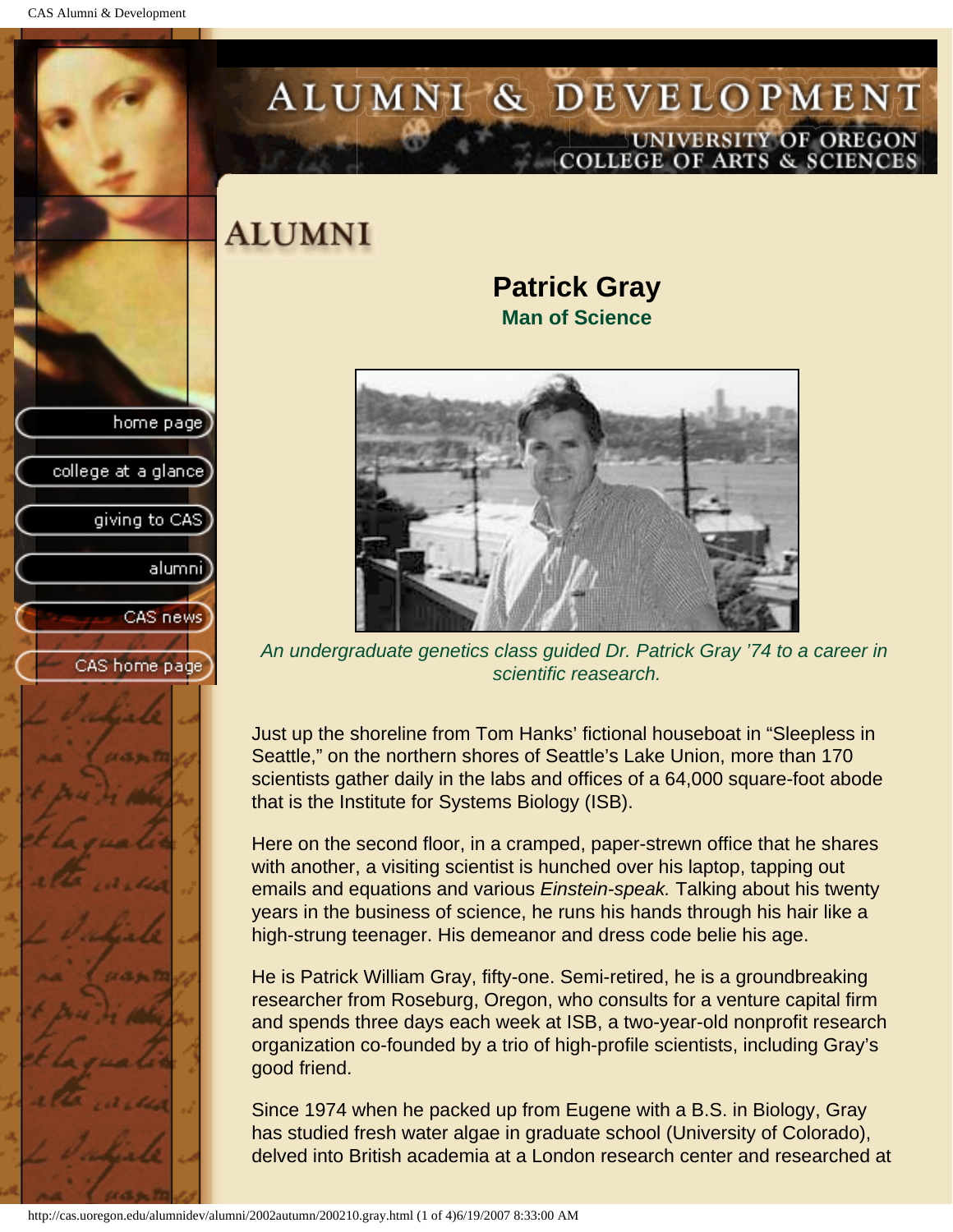CAS Alumni & Development



two of the most prominent biotech companies on the West Coast.

"I like the early stages of a company when research is the most important part," says Gray, formerly vice president of science for Seattle biotech firm ICOS. "Any biotech company that's successful starts where research is all you have going. But when the products have success, you must develop them. That's when the focus shifts to marketing and commercialization."

Choosing to leave marketing to the *marketeers,* Gray resigned in March 2001 after a decade with ICOS—sixty employees when he began, 500 when he left—to enter what he slyly refers to as a "sort-of retirement." His wife of twenty-eight years, a high school sweetheart, runs her own Seattle antique shop. Two children, both sons, attend college. And Gray figured he'd dabble in consulting work to pass the time.

"I found retirement to be boring," he says. "It was time to get involved in something again."

It takes more than fifteen pages of a curriculum vita to comprehend the volumes of study and discovery that have come from Pat Gray—in all, more than thirty U.S. patents on twenty various technologies. Yet perhaps his monumental achievement occurred prior to joining the professional ranks of scientists.

While on a post-doctorate fellowship at the University of California-San Francisco in 1979, Gray and a team of researchers discovered and patented a vaccine for Hepatitis B, the potentially ravaging liver disease.

"We were the first group to characterize the genes of Hepatitis B and determine the structure of the surface *antigen,* which is the major protein on the virus that causes an immune reaction," Gray says. "Using that gene, we collaborated with Merck scientists to make a protein used to develop a vaccine that prevents infection.

"Finally," he continues, "I had discovered something that was relevant enough that my mother could relate to it."

Manufactured by Merck, *RecombiVax* hit the market in 1986. Gray estimates it has been administered to more than one million people worldwide, including in some third world countries where liver cancer (often brought on by Hepatitis B) is the deadliest cancer among males.

Twenty percent of the world's population is infected with Hepatitis B (only about 1 percent in the U.S.). Infections cover a wide spectrum: some have symptoms so mild they are not aware they have the disease, while others can die within weeks of being infected.

"The drug really caught on in the early nineties when the Center for Disease Control recommended all health personnel and children in their teens and below get the vaccine," says Gray, who finally succumbed to the series of three shots in 2001 prior to climbing Mount Kilimanjaro. "It takes a while to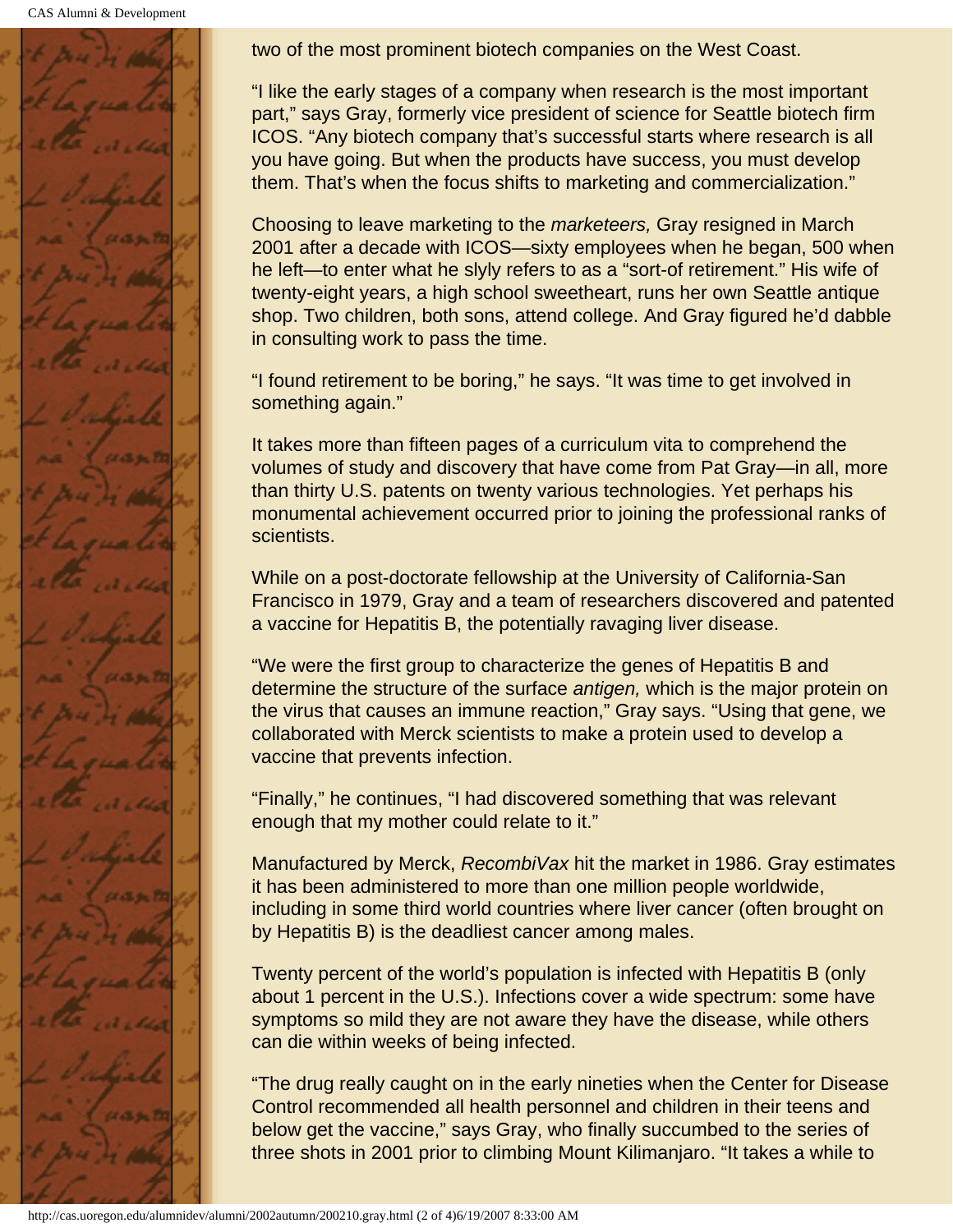CAS Alumni & Development



get the vaccine into third world countries. But eventually we hope it will eliminate the virus."

Twenty-three years later, Gray continues to draw royalties from the discovery. Yet even in his so-called retirement, his active mind cannot rest. Midway through 2001, he dialed up his former UO undergraduate professor John Postlethwaite, whom Gray hadn't seen in twenty years, then drove down from Seattle to learn about Postlethwaite's work with zebrafish through UO's world-renowned Zebrafish International Research Center.

As a member of Postlethwaite's genetics class in 1974, Gray and his professor investigated the genetic and endocrine regulation of an enzyme *(acid phosphatase)* in the ovaries of the fruit fly *drosophila melanogaster.* They learned how genes and hormones regulate development of the insect, publishing their findings in the journal *Developmental Biology* in 1975.

"I've had thousands of students at the UO over the last thirty-one years, but Pat Gray stands out because of his attitude and enthusiasm for science and for life," says Postlethwaite, who Gray, in return, calls "the best teacher I ever had."

Due to its lightning quick life cycle the zebrafish is a magnificent organism to study in terms of development. "After fertilization," Gray says, "the egg becomes an embryo in twenty-four hours. In forty-eight hours you basically have a fish. They become sexually mature in two months, so they can be rapidly bred. You can do all kinds of genetic tricks, and because the embryo can withstand zero oxygen up to twenty-four hours, the hope is to be able to revive people who have gone through near-drowning events."

Gray credits Postlethwaite for getting him interested in research in the first place. The son of a former county health officer in Roseburg, Gray aspired to go to medical school. But two years of work in Postethwaite's *drosphilia* lab made him decide to go in a different direction.

"That lab work helped me get an honors degree," Gray says, "and it got me even more enamored with science. John had such an enthusiasm for what he does, it rubbed off on me. It certainly was a better path to follow. I've always enjoyed exploring new roads that people haven't yet been down."

*—Scott Holter*

*Editor's note: Since the writing of this article, Gray was appointed Vice President of Research at MacroGenics, Inc., a private biotechnology company developing immunotherapeutics for cancer, autoimmune, and infetious diseases.*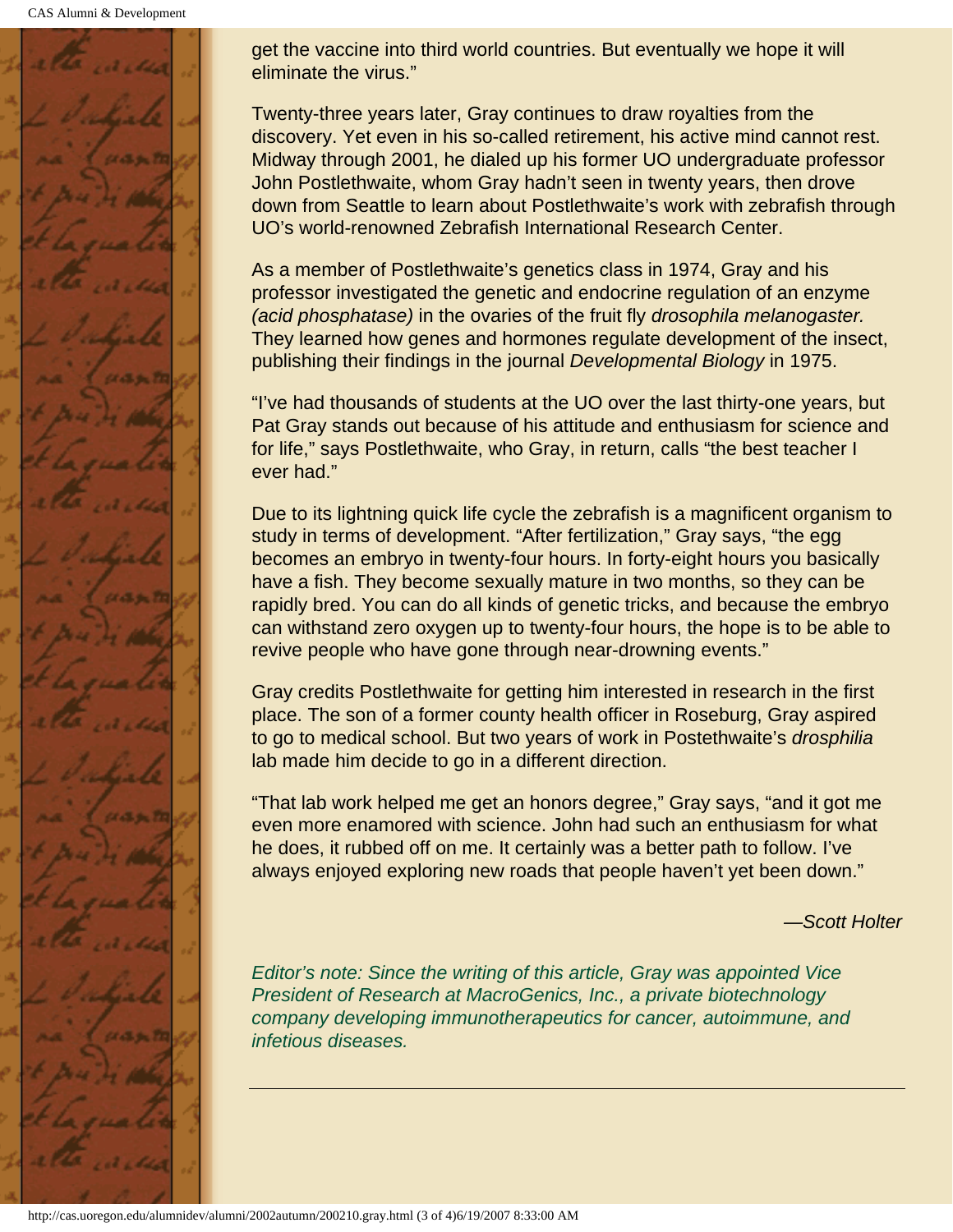college at a glance

giving to CAS

alumnil

CAS news

CAS home page

# ALUMNI & DEVELOPMENT UNIVERSITY OF OREGON<br>COLLEGE OF ARTS & SCIENCES

## **ALUMNI**

### **Global Partnerships Kim '90 Melds Economic and Environmental Policies**

Chong-Chun Kim (M.A. '84, Ph.D. '90) stands quietly, hands clasped lightly behind his back, intently listening to a questioning student. But his quiet exterior is quickly betrayed by his impassioned response, which addresses the issues at the very heart of his work: how to guide developing countries in the creation and implementation of economic policies to the betterment of the environment.

Last May, Kim returned to the University of Oregon for the third time in his life to deliver his lecture, "New Paradigms of Environmental Policies in Korea: Challenges and Opportunities." His goal was to share the insights gained through his experience as Director General for the International Cooperation in the Korean Ministry of Environment (KMOE) and also through his present appointment—"on loan" from KMOE—as Senior Environmental Specialist with The World Bank Group, a Washington, D. C.-based organization that provides countries with various forms of development assistance.



Dr. Kim returns to the UO to discuss international alliances and environmental sustainability.

Kim feels that information sharing is key to the goal of overall environmental maintenance. "One of the things I'd like to convey to students is what the global society is now doing in order to cooperate on common issues, to preserve and to protect our environment, and also show them what Korea is doing in terms of sustainability," says Kim.

He and his wife first traveled to Eugene in 1983 by way of an overseas trade program sponsored by the Korean government. The subsequent experience of studying economics at UO propelled his desire to apply his knowledge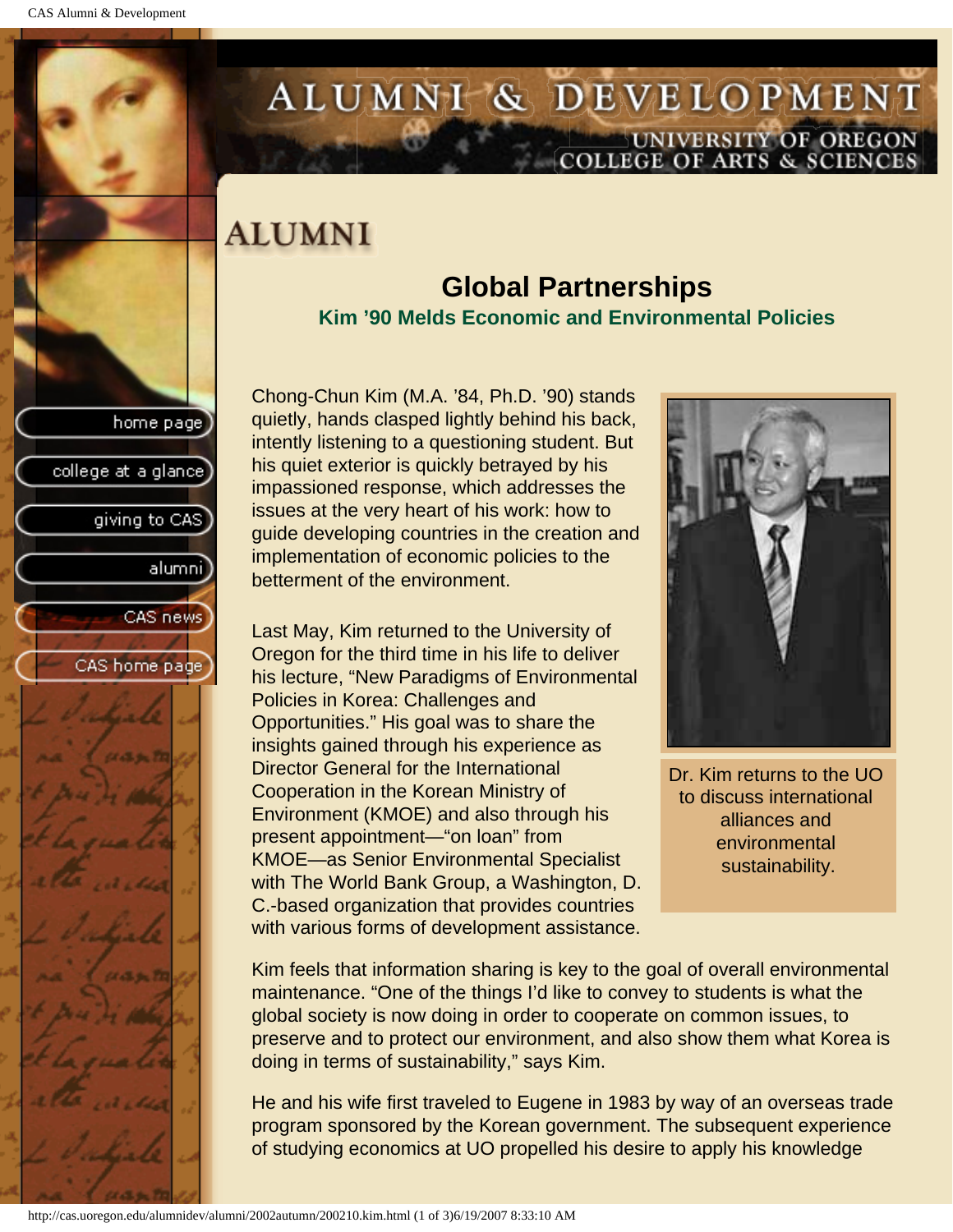CAS Alumni & Development



and abilities to a greater cause.

Kim remembers his time at the UO as one of the best in his life. "It helped nurture myself and my family to be full of vision, hope, and dreams," he says. He returned to Korea in 1984 having simultaneously completed a master's degree in economics and the first year of his Ph.D. study.

In 1988, he embarked on a two-year leave of absence from his position as director at KMOE to complete his doctoral work. His dissertation project culminated in a World Bank-commissioned research project involving India's drinking water issues.

Kim is quick to credit his academic successes to those faculty members who were most involved. "I felt great achievements and confidence in my learning through continuous, warm encouragement by Professors Stone [Joe Stone, Dean, College of Arts & Sciences] and Griffin [Charles Griffin, now with The World Bank]," says Kim.

In the twelve years since Kim first adjusted himself to Oregon life, his focus and quiet energy have advanced many groundbreaking economic and environmental policies, both in and out of Korea. At home, he has been the backbone of a project that has refined emission charging systems. He also arranged the first international workshop between Korea and the United States, which resulted in the exchange of an environmental policies memorandum of understanding—a significant event.

On a global level, Kim enforces his belief in the power and necessity of forging strong partnerships by piloting the Environmental Knowledge Partnership—a World Bank-sponsored consortium project created to share Korea's knowledge and experiences with economic and environmental policies with other East Asian and Pacific-area countries. Currently, project members have identified China, Vietnam, and the Philippines as countries that are caught in the complicated weave of rapid economic growth and the subsequent negative impact on the environment. "I cannot overemphasize the importance of international cooperation," says Kim of the project's potential in improving the course of development for such countries.

His involvement in the project caught the eye of Dean Stone and led to his third and most recent return to the UO campus, this time to participate in the Environmental Studies department's lectureship series. Students who attended were impressed with Korea's progressive environmental policies, says Van Kolpin, professor and head of the Economics department. "[Kim] is one of our own Ph.D. alumni, so it was a special treat to visit with him and become acquainted with his recent work. The department is very proud of his professional accomplishments," says Kolpin.

Returning to Eugene is a pleasure for Kim as well. "I feel like I'm coming home to family," he says.

*—Cindy Lundeen*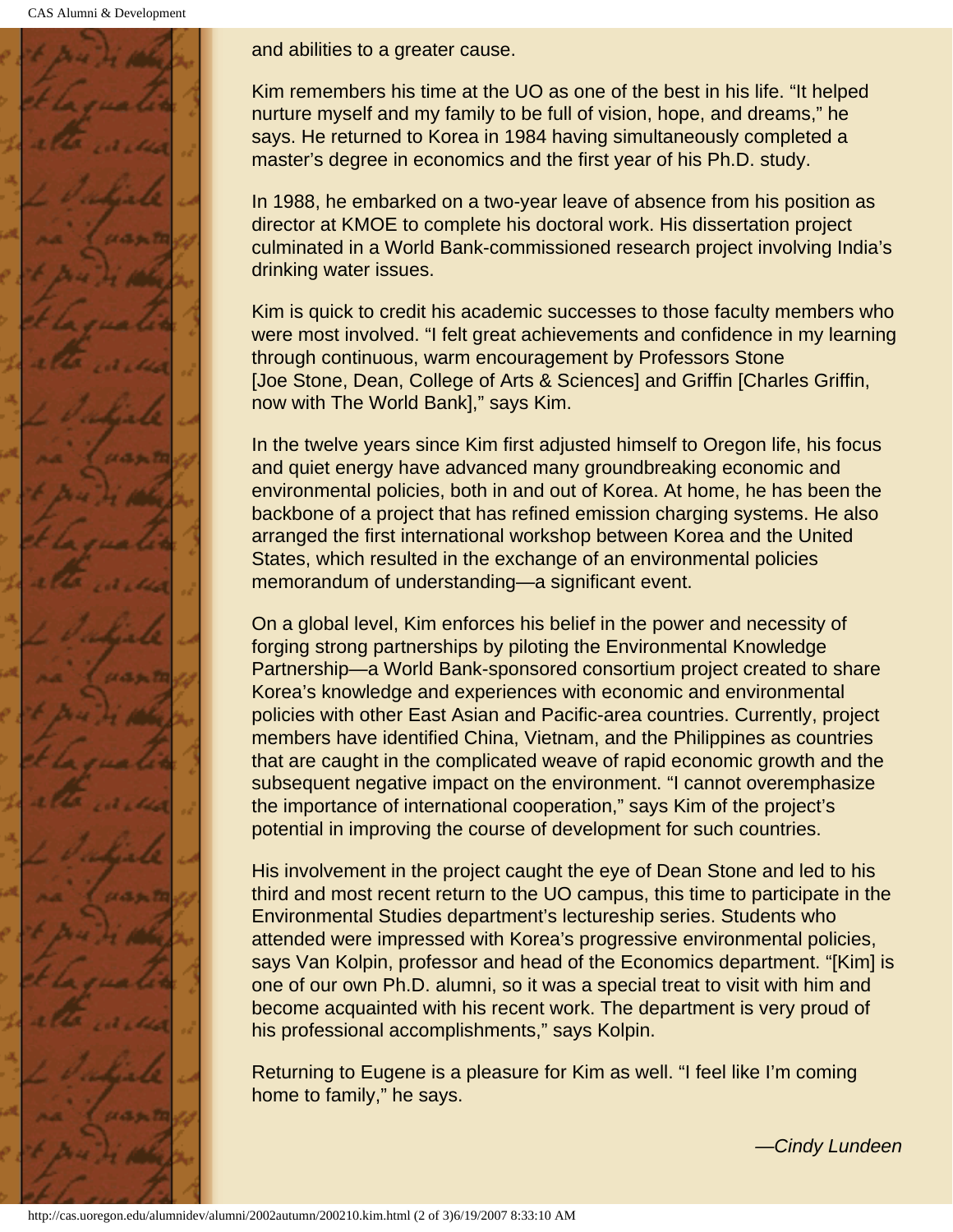college at a glance

giving to CAS

alumni

CAS news

CAS home page

# ALUMNI & DEVELOPMENT UNIVERSITY OF OREGON<br>COLLEGE OF ARTS & SCIENCES

## **ALUMNI**

**Patty Boday '80 Growth and Family the Spice of Life**



*Patty Boday '80 in the warehouse of the Oregon Spice Company.*

The Brooklyn neighborhood in Southeast Portland is quintessential Oregon: large turn-of-the-century homes surrounded by the typical and almost unavoidably abundant northwest gardens. But the blooming roses are not the only thing residents get a whiff of now and then; the seductive aroma of oregano, rosemary, garlic, sage, or basil might overcome any unsuspecting pedestrian.

The smell is nearly intoxicating when you enter the Oregon Spice Company's retail shop or warehouse at the edge of this residential neighborhood. While the neighbors have probably not noticed much change in the company since it opened twenty-one years ago, Patty Boday '80 (Romance Languages) has been at the helm as the new company president since she and her father Larry Black '52 (Business) purchased it in February of 1998.

Oregon Spice distributes spice mixes as well as straight spices to local food processors and manufacturers such as Yoshida's, Harry's Fresh Foods, Piazza Pizza, and Sattwa Chai, as well as to a few international clients. "People come to us because they want their product pre-blended. It gives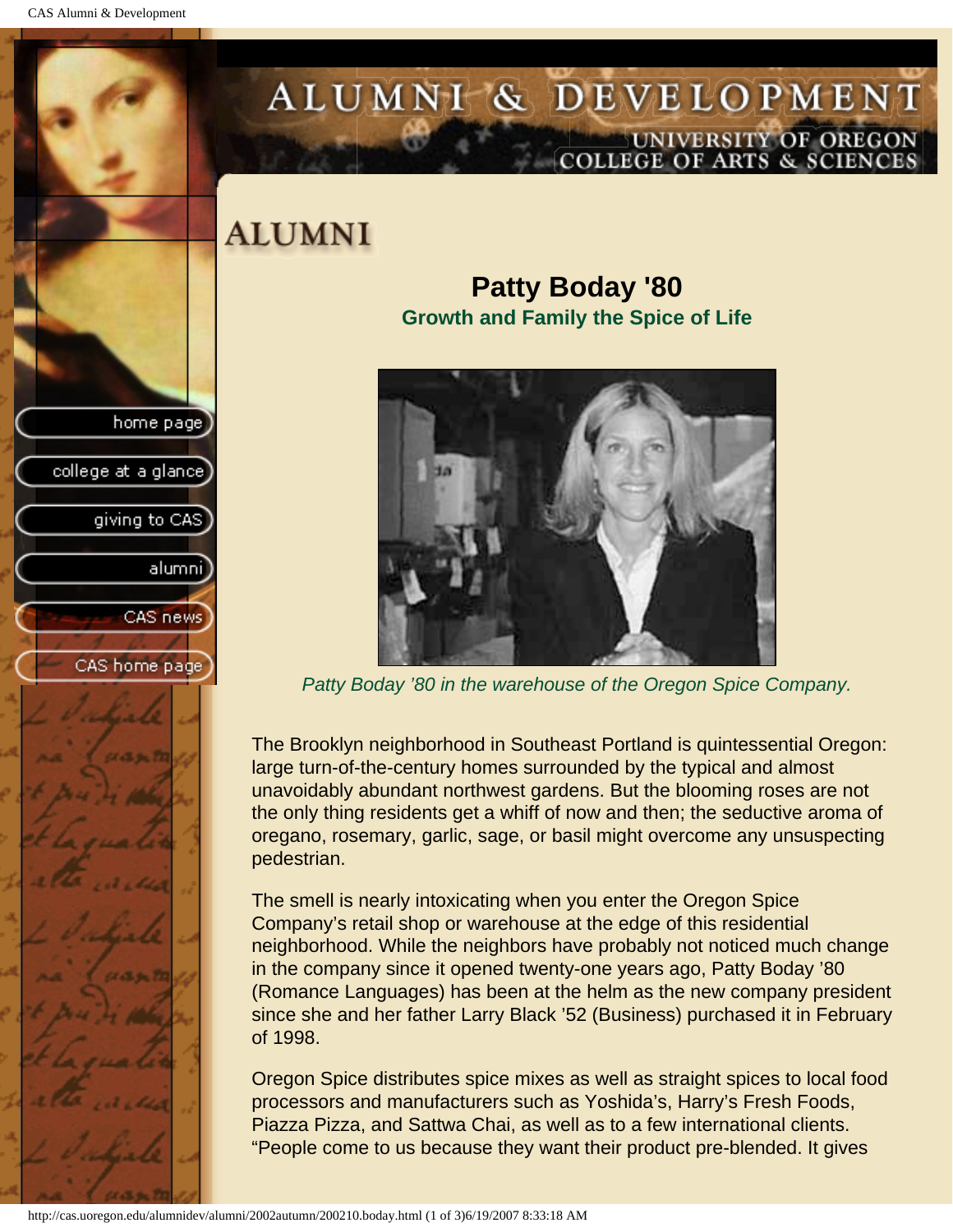

consistency, it saves them on labor, and, therefore, it facilitates them being able to do what they do well," says Boday.

But Boday never studied business in college, leaning more towards the arts. After one year studying drama at Whittier in Southern California, the campus felt too small and life in that part of the state isolating without a car. As an alternative, her parents presented an opportunity that had not entered the eighteen-year-old's mind: to study abroad. She spent the following year in France studying the language and culture, after which she continued her study of romance languages at the University of Oregon.

"Languages came a lot easier than computer science," says Boday. Maybe it's in the family genes, considering both her mother and grandmother also studied French in college. Boday focused primarily on French Language and literature but also Spanish.

"I really enjoyed the University of Oregon," says Boday. "I found it to be a school where anybody could find something that they like and find their niche." She remembers Professor Desroches as someone who helped her find a home in the romance languages—a thread that now weaves through a career which maintains a worldly flavor.

Instead of entering the travel industry as she had envisioned, she joined a friend who was opening a food distribution center. "I ended up working in outside sales which led me into the food arena for the majority of my career." Subsequent career moves took her to Kraft and, most recently, Nabisco, where she worked for almost ten years.

"My father has a real passion for cooking and for food. So when he read an article about the Oregon Spice Company, he explored the opportunity," says Boday, "He also saw it as a growth opportunity, both personally and professionally, for me."

With no formal background in business, Boday found she had a lot to learn from the very beginning. But she draws on her prior experience working with large companies, taking the good and leaving the bad. "My personal philosophy does not necessarily mesh with that of corporate America and yet I learned a lot from having that experience," she says. "I was fortunate enough to work for companies in which we had a lot of training opportunities. It's really important that people continue to grow."

Boday encourages this element of growth and development in her employees now, too. By the end of her time with Nabisco, Boday felt expendable and anonymous. So with her own employees, she takes a particular pride in recognizing their capabilities and treating them as individuals. "It's helping promote them personally and professionally that is really exciting," she says. "As our business grows, we'll watch them grow as well. Nothing can be more gratifying."

Boday continues to grow into her role as president by drawing heavily on the resources around her, especially the experience of her colleagues. But, in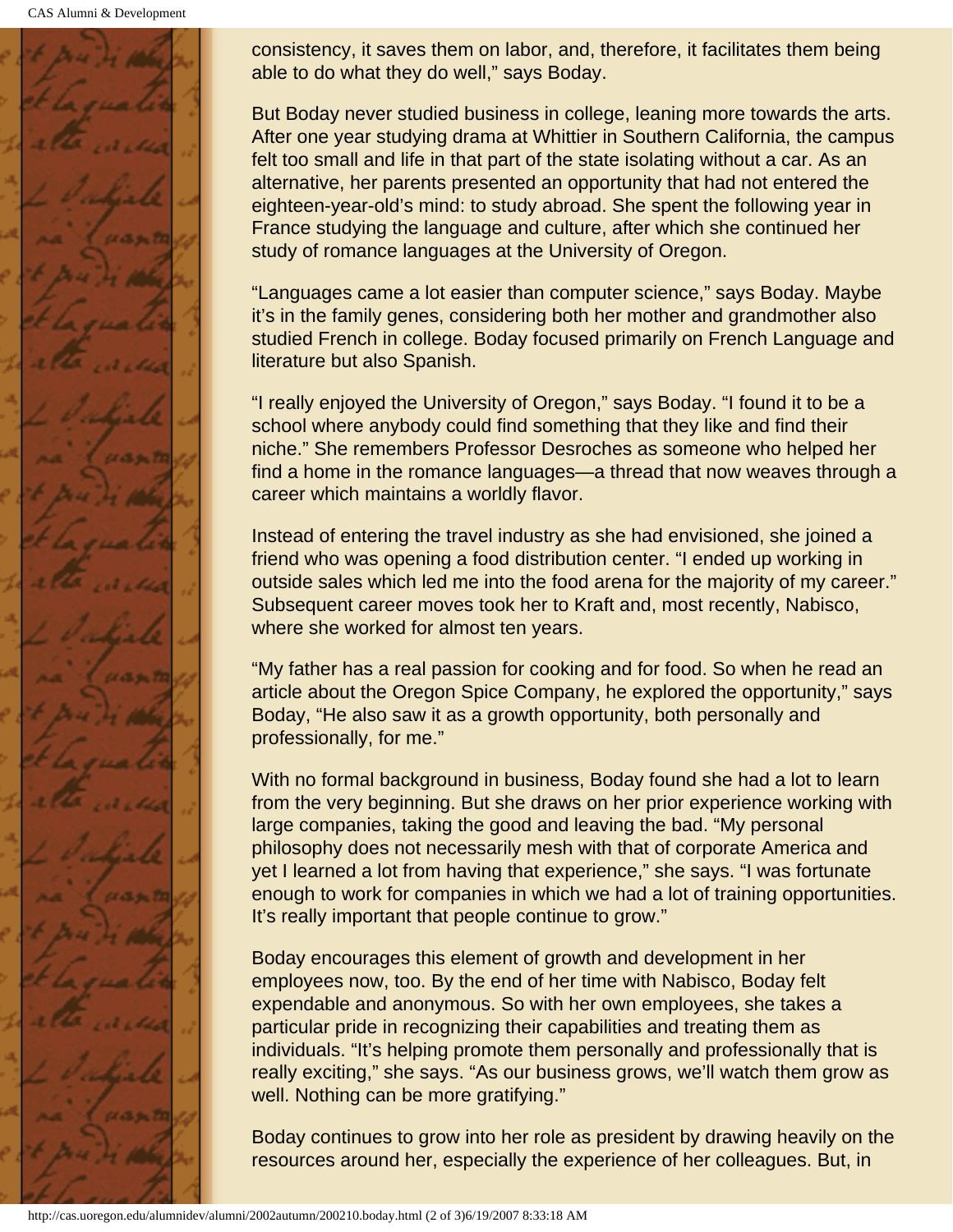

an office scattered with books, Boday recognizes the need to look outside for support as well, acknowledging her local business group, The Oregon Forum. "We meet to become more informed about what is happening in our community and we utilize our experience to educate and help each other make good decisions," she says.

In addition, Boday also communicates with her father almost daily, whom she describes as a "proactive" and "visionary" businessman. "Working together has given us the opportunity to grow closer," she says. "I have a great deal of respect for him."

While Black, the company's chair, doesn't maintain a presence in the office, Boday's fifteen-year-old daughter is hanging around the warehouse more often these days, and experimenting in the kitchen as well. In her second year of high school, Mika—whose name means 'beautiful fragrance' in Japanese—has decided she might like to get a taste for the business, too.

*—Oralea Howard*



**COLLEGE OF ARTS AND SCIENCES University of Oregon** 

**COMMUNICATE INNOVATE LEAD** 

1245 University of Oregon • Eugene, OR • 97403-1245 (541) 346.3950 • FAX (541) 346.3282 • alumnidev@cas.uoregon.edu

Copyright © 2002 University of Oregon

Updated October 2, 2002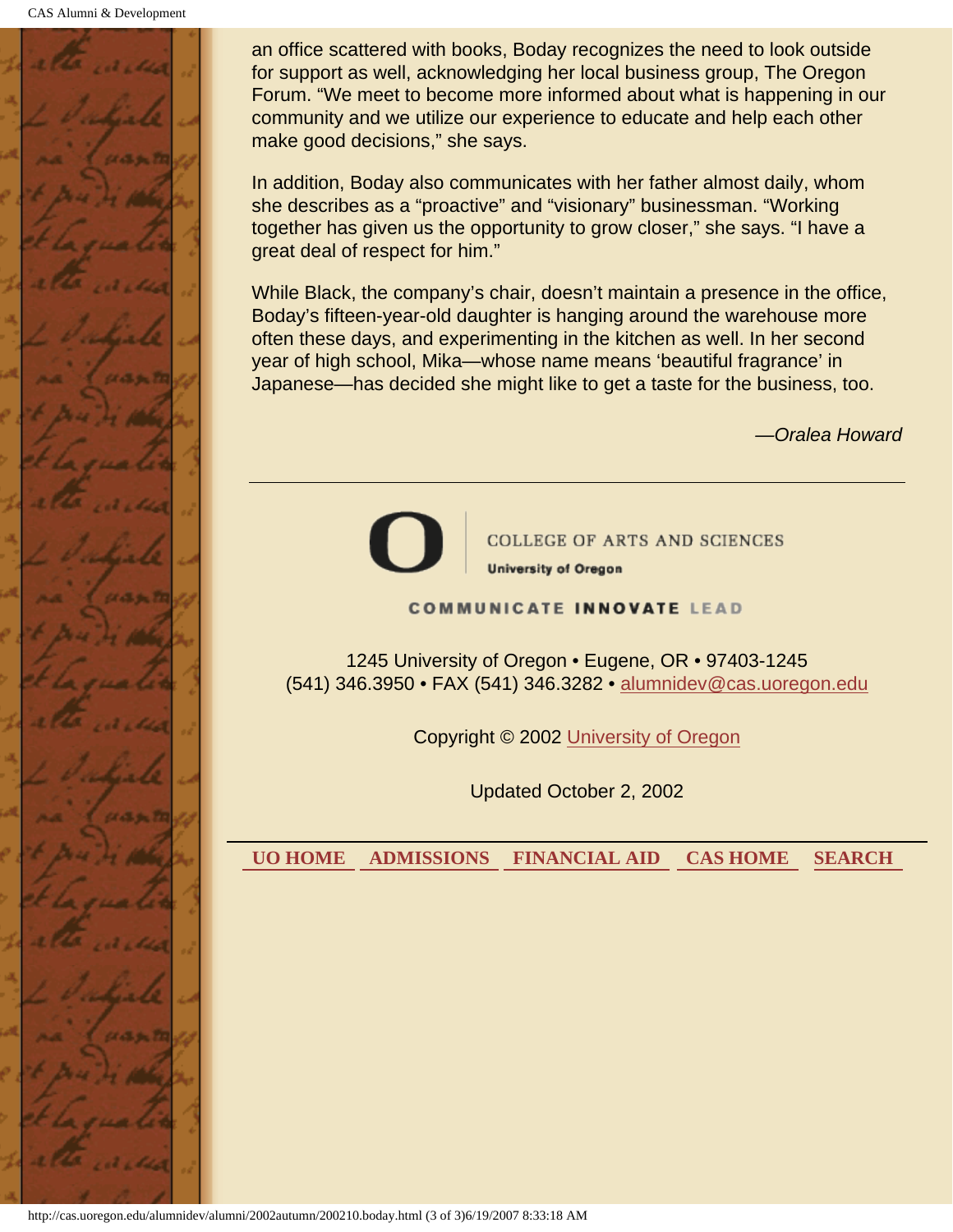CAS Alumni & Development

<span id="page-61-0"></span>

## ALUMNI & DEVELOPMENT UNIVERSITY OF OREGON<br>COLLEGE OF ARTS & SCIENCES

## **ALUMNI**

### **The Class of 1952**

Class Photo • [1952 Currents](#page-63-0) • [Letter to the Editor](#page-64-0)



**ROW 1:** Jane Weber Bachman, Donna Buse McLeod, Marilyn Thompson Templeton, Susan Bachelder Stewart, Marilyn Rayfield Talbott, Barbara Williams Thompson, Catherine Fletcher Floyd, Colleen Rappe Lance, Mary Moser Thomas, Luella Crow, Jeanne Hoffman Griffth, Karla Van Loan Boyd, Jack Smith

**ROW 2:** Don Dewey, Shirley Hillard Korpela, Meredith Burch, Dorothy Withington Farmer, Gretchen Grondall Edgren, Kathleen Stryker Thompson, Jean Burgess Durkee, Sally Beckett Wilson, Gordon Osborne, Barbara Burke Smith

**ROW 3:** Ron Clark, Shirley Weitzel Langer, Shirley Williams Freeman, Merv Hampton, Margery Howie, Nancy Pollard Persell, Starly Sparks Hodges, Joyce Bailey, Laura Person Erickson, Rodger Eddy, Les Simons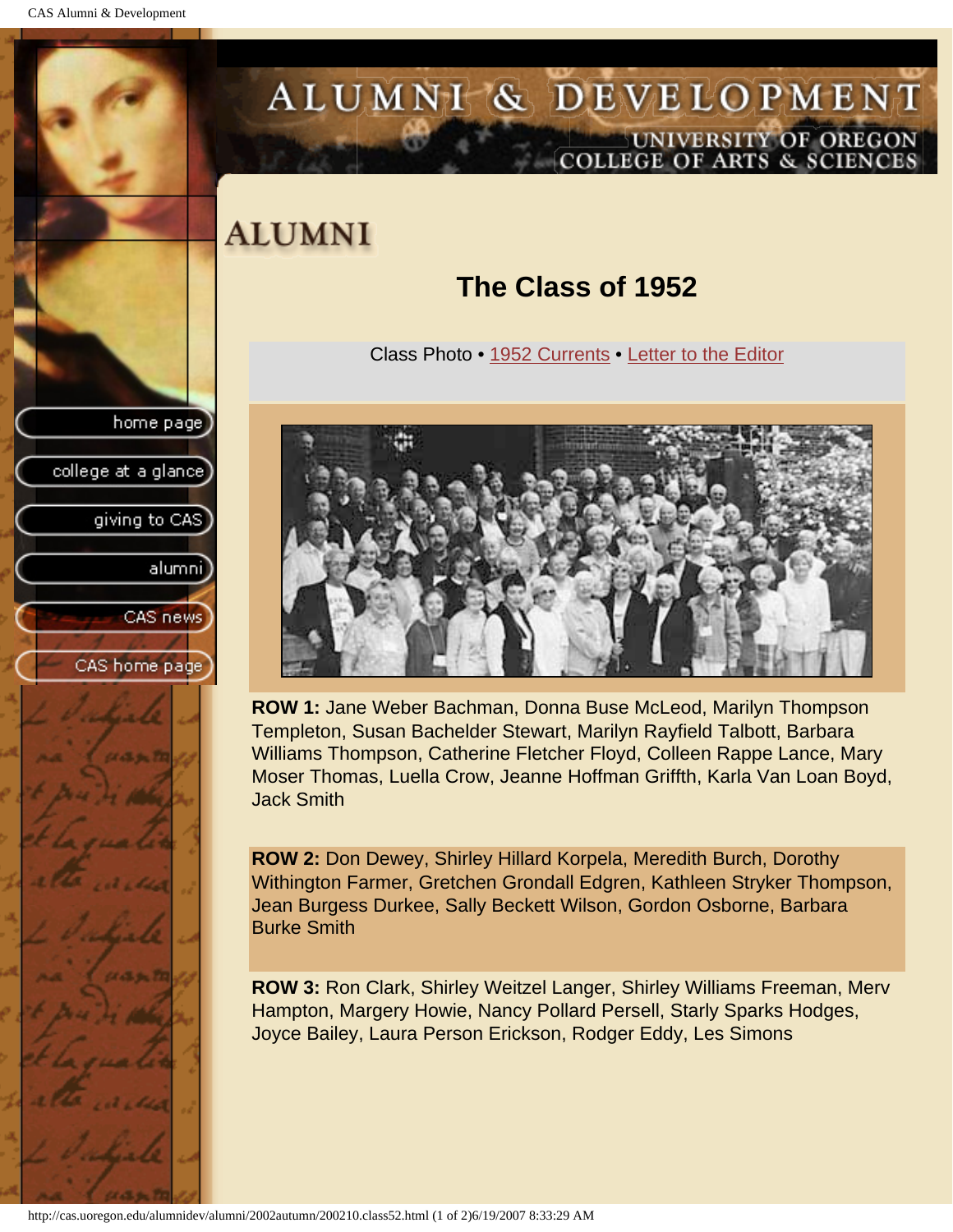

**ROW 4:** Bob DeArmond, Don Furtick, Don Dunn, James Cecil , Dale Smith Forrest, Ann Thompson Neuman, Ron Anderson, Dottie Billington, Jim Gustafson, Belle Russell Johnson, David Hobbs

**ROW 5:** Phil Bettens, Clay Foster, Norman Peterson, Bill Korpela, Robert Funk, Martin Meadows, Norman Hanson, Ron Symons, Sally Olson, Art **Moshofsky** 

**ROW 6:** Coralie Duval, Richard D. Barber, John Hutchins, Maury Hudson, Margaret Hopkins, John Gram, Bud Boyd, Gordon Gettetsen

**ROW 7:** Lew Langer, Dick McLaughlin, Bob Craig, Lowell Aplet, JoAnne Hewitt Aplet, Richard Thompson, Clarence Hultgren, Gerry Moshofsky, Joe **Hopkins** 

**ROW 8:** Gerald Berreman, Thorvald Jensen, Estelle Jensen



COLLEGE OF ARTS AND SCIENCES **University of Oregon** 

**COMMUNICATE INNOVATE LEAD** 

1245 University of Oregon • Eugene, OR • 97403-1245 (541) 346.3950 • FAX (541) 346.3282 • alumnidev@cas.uoregon.edu

Copyright © 2002 University of Oregon

Updated October 2, 2002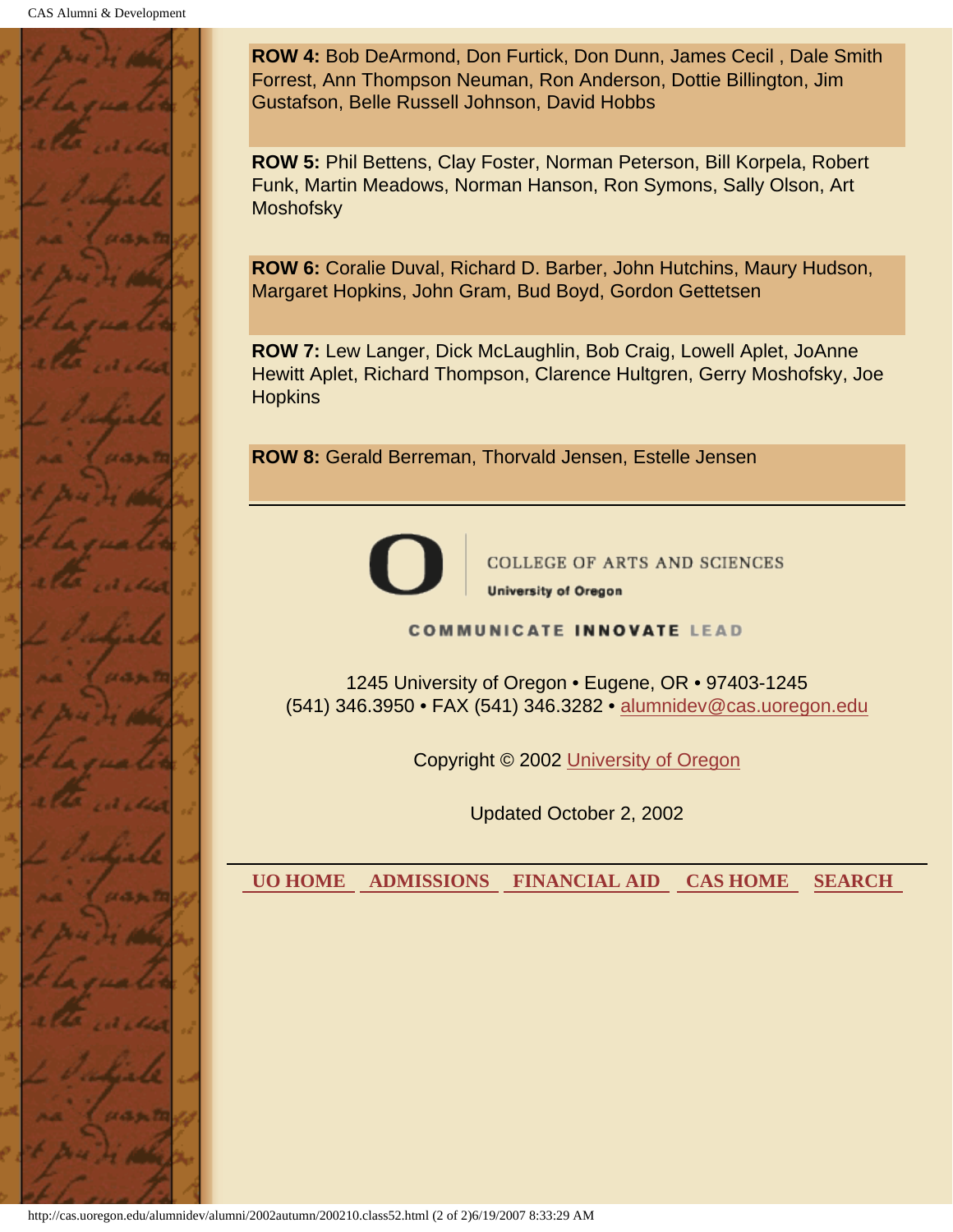<span id="page-63-0"></span>CAS Alumni & Development

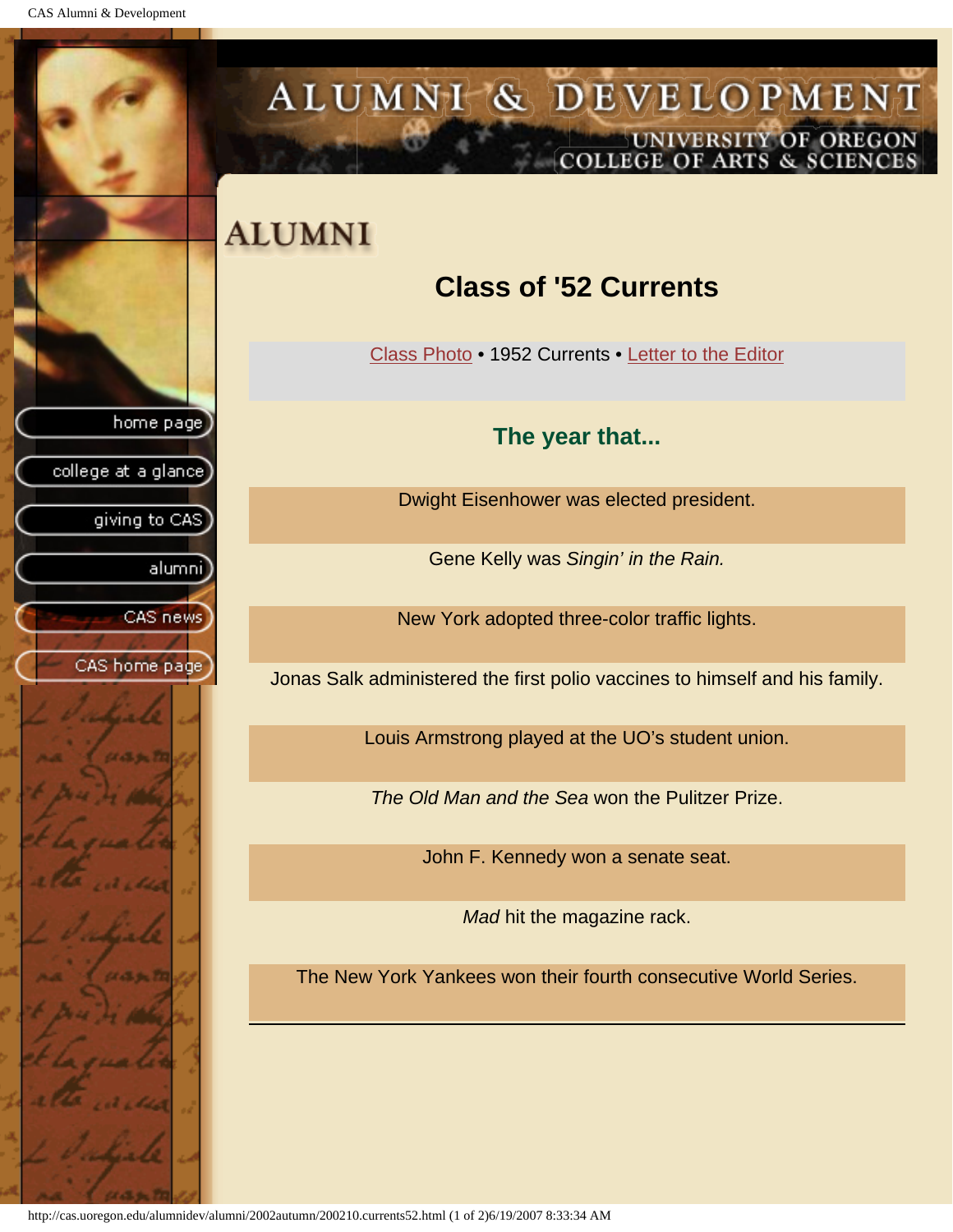college at a glance

giving to CAS

alumnil

CAS news

CAS home page

# <span id="page-64-0"></span>ALUMNI & DEVELOPMENT UNIVERSITY OF OREGON<br>COLLEGE OF ARTS & SCIENCES

## **ALUMNI**

### **A Letter to the Editor**

[Class Photo](#page-61-0) • [1952 Currents](#page-63-0) • Letter to the Editor

One of the pleasures of editing an alumni newsletter, and working with alumni in general, is receiving correspondence such as the one that I received from Martin Meadows last June. Martin and I had met at the 50th reunion of the Class of '52, and he was following up on my interest in reading one of the issues of his daily dorm "newspaper," *The Daily Finger.*



The one-page *Finger,* perhaps named for its finger-pointing journalistic style, was typed twice a day to get its circulation of, well, two. Posted on the bulletin boards of Stan Ray Hall in Vets Dorm I (which was located adjacent to the cemetery), this new competition reportedly left the *Emerald* staff "quaking in their editorial boots," especially given rumors of a mimeograph machine and an all-out circulation war.

Fifty years later, a machine at Staples has digitally enhanced my copies—though Meadow's letter was typed on the same Hermes Baby typewriter he's used since his undergraduate days.

To give you a glimpse into the package that made my Friday afternoon, and perhaps, a glimpse into the class of '52, this 1951 volume of the *Finger* includes: reports on an "injury-riddled" Ducks football squad who were determined to give radio listeners a thrill by upsetting Idaho, or at least by suiting up Coach Len Casanova; columns which reported fictitious thefts—a complete set of the *Encyclopedia Brittanica* anyone?—and reviewed fictitious books; a dorm glossary, i.e. "Conscience: that which hurts when everything else feels good"; classified "odds," such as the one announcing the loss of an accounting textbook ("If found, keep it as a reward"); and of course, the limericks, which (sorry Martin) I am unable to print.

It also contains mock-historical reflections about classes not being cancelled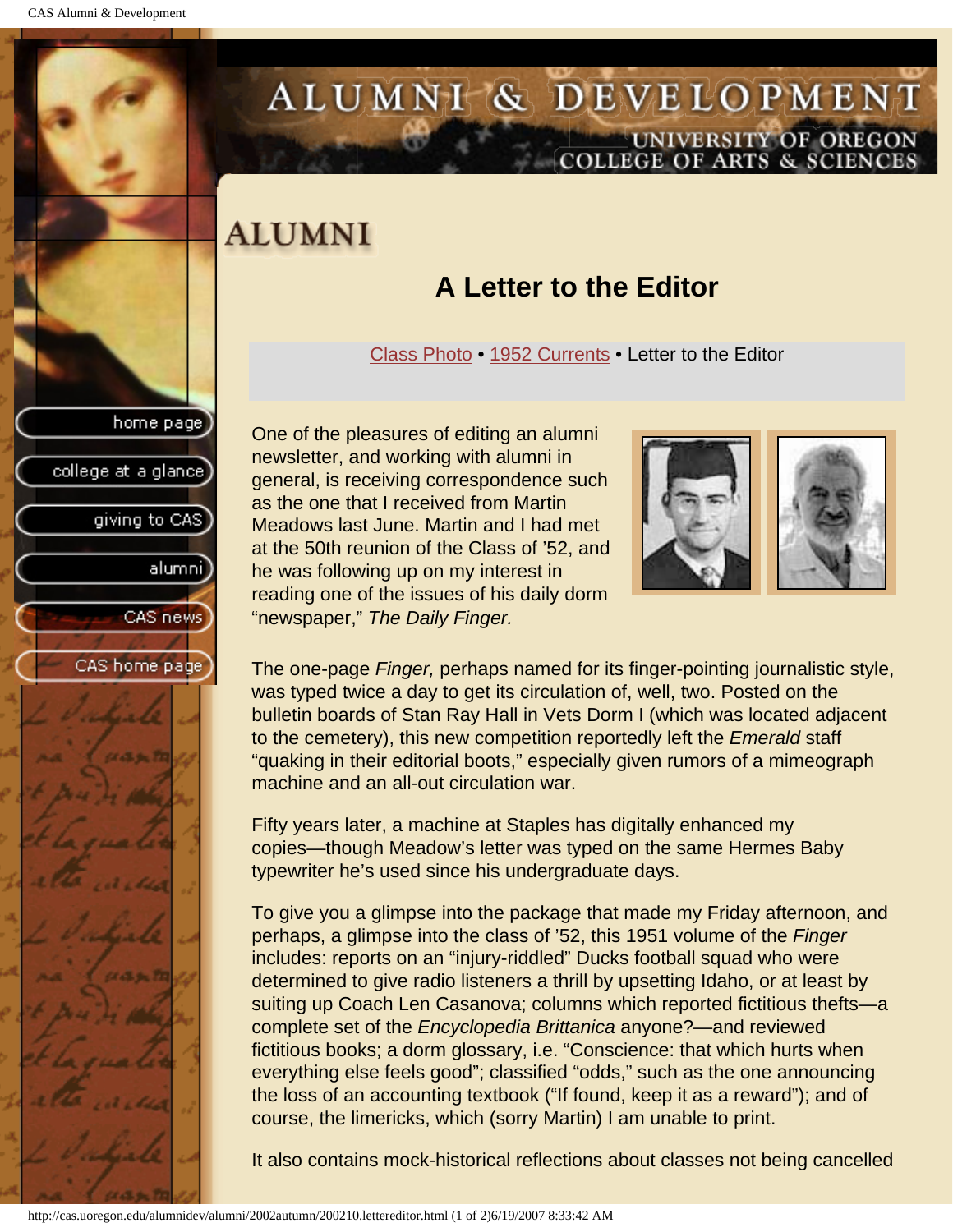CAS Alumni & Development



in celebration of the university's 47th anniversary. And, while it is not exactly a *historical* glimpse into university life, it did give me the idea to celebrate, as the 125th anniversary comes to a close, the one aspect of campus life that hasn't yet been addressed: fun.

This rare letter to (and from) the editor reminded me that, sometimes, the most memorable alumni experiences have to do with taking off your shoes to dance in Mac Court or being woken up by your dorm mate's paper route. Thanks, Martin. The *Finger,* however unintentionally, has made a good point.

> *Jill Leininger Cascade Editor*

*Is the UO becoming a family tradition? If you belong to a multi-generational family of Ducks, we'd like to hear your story. Please email or call the Cascade editor, Jill Leininger, at alumnidev@cas.uoregon.edu or 541-346- 3950.*



**COLLEGE OF ARTS AND SCIENCES** 

**University of Oregon** 

#### **COMMUNICATE INNOVATE LEAD**

1245 University of Oregon • Eugene, OR • 97403-1245 (541) 346.3950 • FAX (541) 346.3282 • alumnidev@cas.uoregon.edu

Copyright © 2002 University of Oregon

Updated October 2, 2002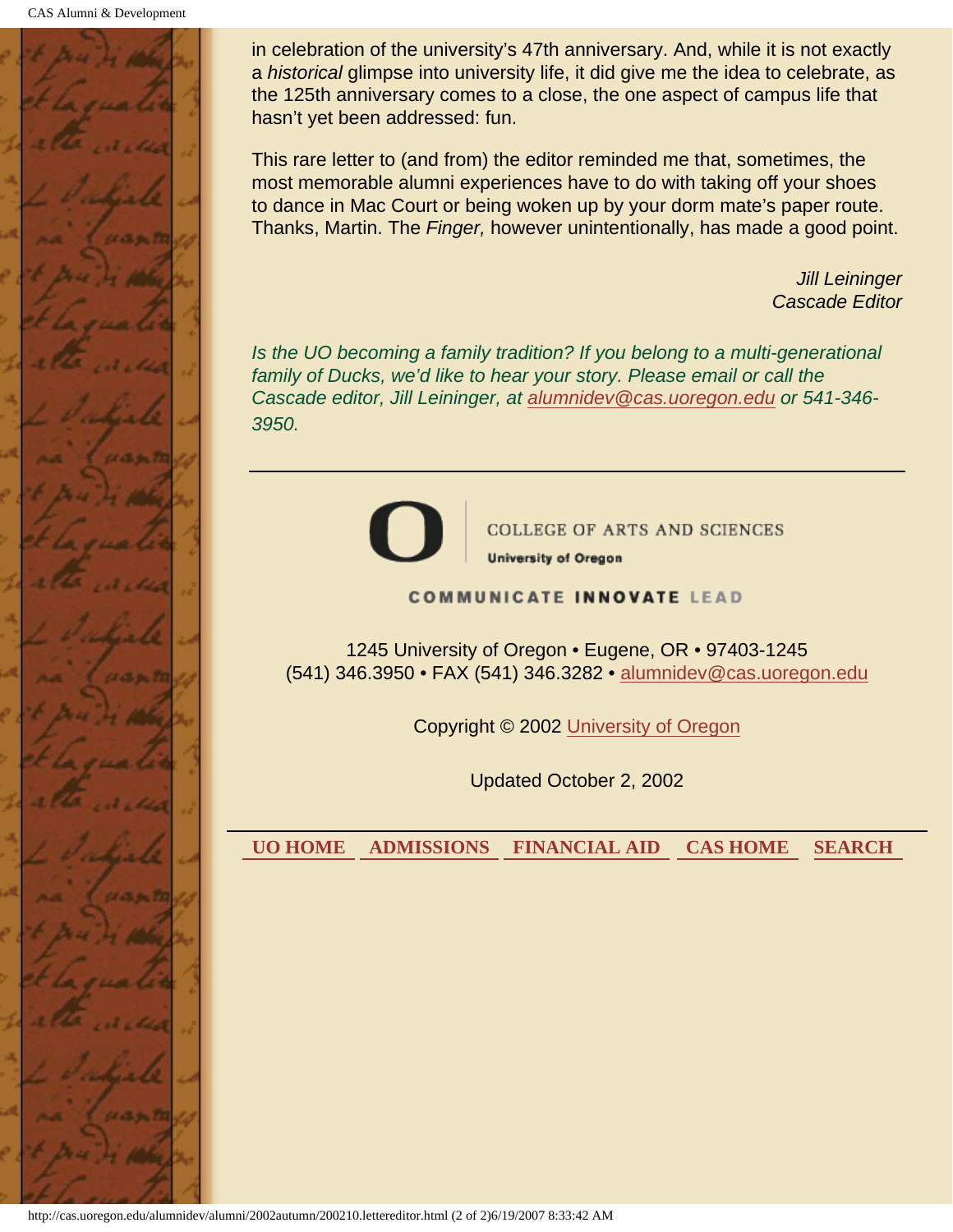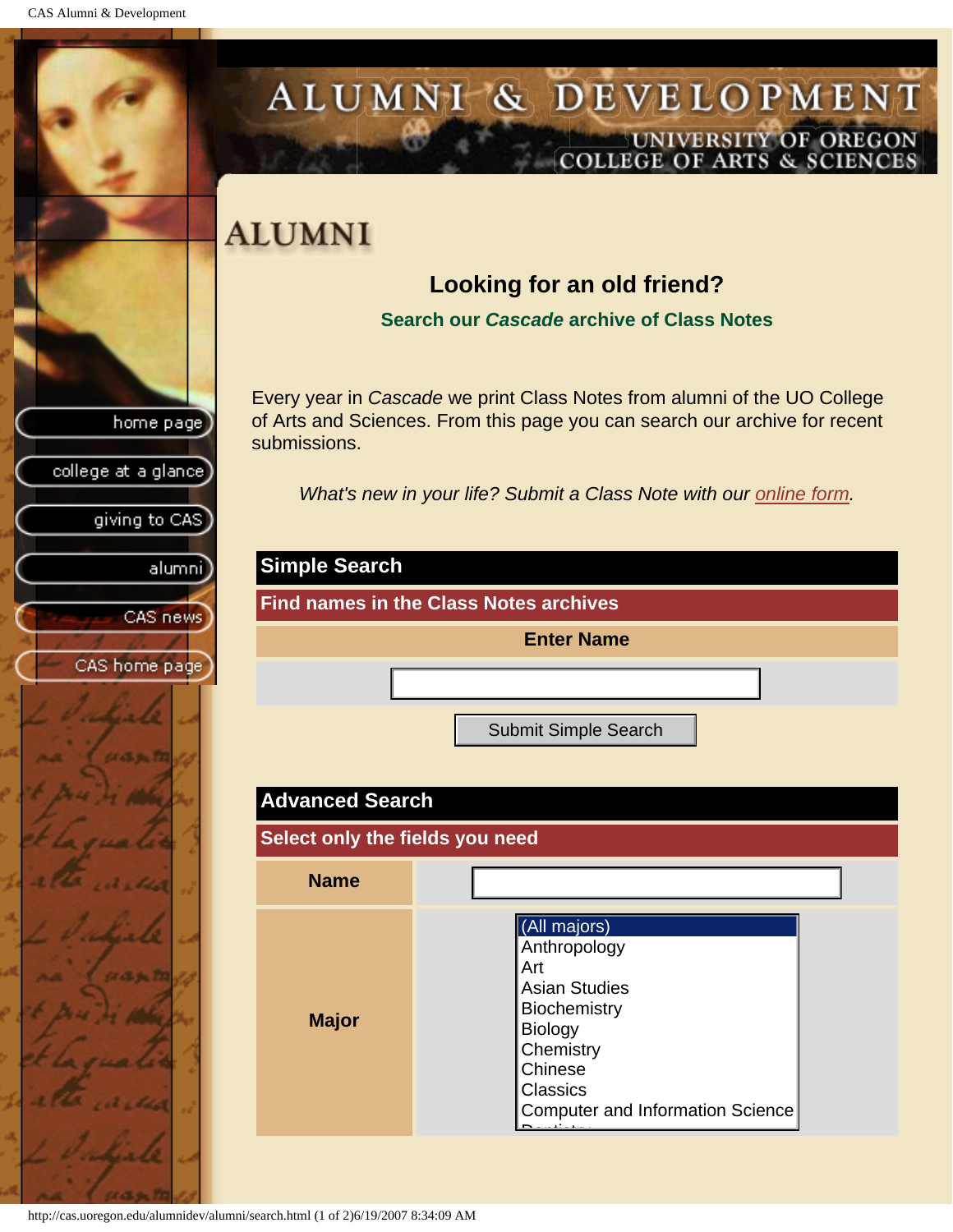|              | <b>Class Year</b><br>(by decade)                                                                                       | (All years)                                                         |  |
|--------------|------------------------------------------------------------------------------------------------------------------------|---------------------------------------------------------------------|--|
|              | <b>Cascade</b><br><b>Issue</b>                                                                                         | (All issues)                                                        |  |
|              |                                                                                                                        | <b>Submit Advanced Search</b>                                       |  |
| 5570         |                                                                                                                        |                                                                     |  |
|              |                                                                                                                        | <b>COLLEGE OF ARTS AND SCIENCES</b><br><b>University of Oregon</b>  |  |
|              |                                                                                                                        | <b>COMMUNICATE INNOVATE LEAD</b>                                    |  |
|              | 1245 University of Oregon . Eugene, OR . 97403-1245<br>(541) 346.3950 • FAX (541) 346.3282 • alumnidev@cas.uoregon.edu |                                                                     |  |
|              | <b>Copyright © University of Oregon</b>                                                                                |                                                                     |  |
|              | <b>UO HOME</b>                                                                                                         | <b>ADMISSIONS</b><br><b>FINANCIAL AID CAS HOME</b><br><b>SEARCH</b> |  |
|              |                                                                                                                        |                                                                     |  |
| 6. September |                                                                                                                        |                                                                     |  |
|              |                                                                                                                        |                                                                     |  |
|              |                                                                                                                        |                                                                     |  |
|              |                                                                                                                        |                                                                     |  |
|              |                                                                                                                        |                                                                     |  |
|              |                                                                                                                        |                                                                     |  |
|              |                                                                                                                        |                                                                     |  |
|              |                                                                                                                        |                                                                     |  |
|              |                                                                                                                        |                                                                     |  |
|              | http://cas.uoregon.edu/alumnidev/alumni/search.html (2 of 2)6/19/2007 8:34:09 AM                                       |                                                                     |  |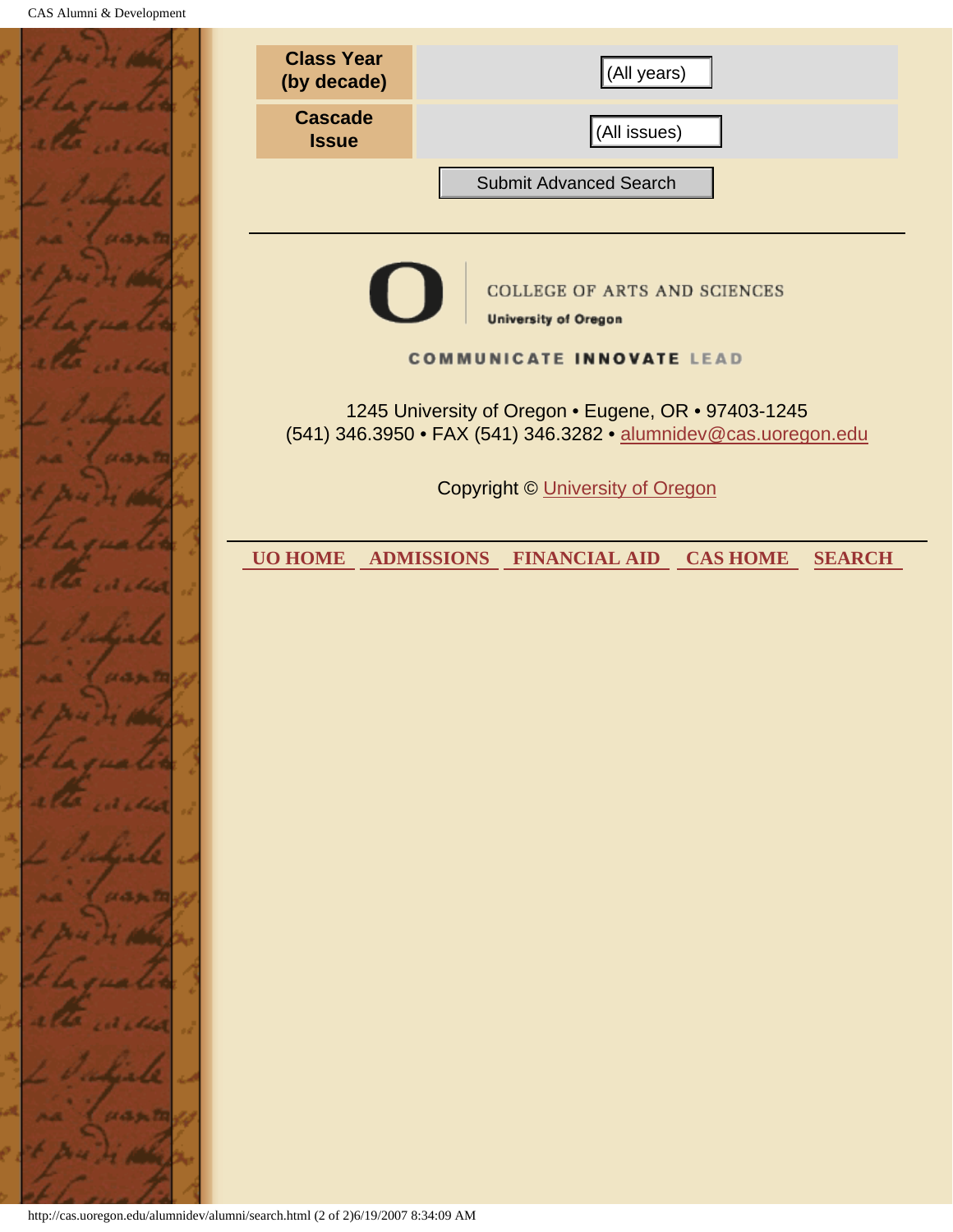CAS Alumni & Development

home page

college at a glance

giving to CAS

alumni

CAS news

CAS home page

### ALUMNI & DEVELOPMENT UNIVERSITY OF OREGON OLLEGE OF ARTS & SCIENCE

### **GIVING TO CAS**

## **Your Gifts, Our Thanks**

**July 1, 2001 – June 30, 2002**



Private contributions provide the College of Arts and Sciences with the means to make a substantial impact on the educational opportunities offered by its forty-four departments and programs. Gifts from individuals continue to comprise the majority of our private funding, accounting for 59% of the total dollars this year.

Space constraints limit public acknowledgment to those who made gifts of \$100 or more during the past academic year. Nonetheless, we want all of our donors to know that your gifts to the college are exceptionally important. Articles throughout the giving section in *Cascade* underscore the value and impact of your annual gifts.

We thank you for your continued interest and good friendship.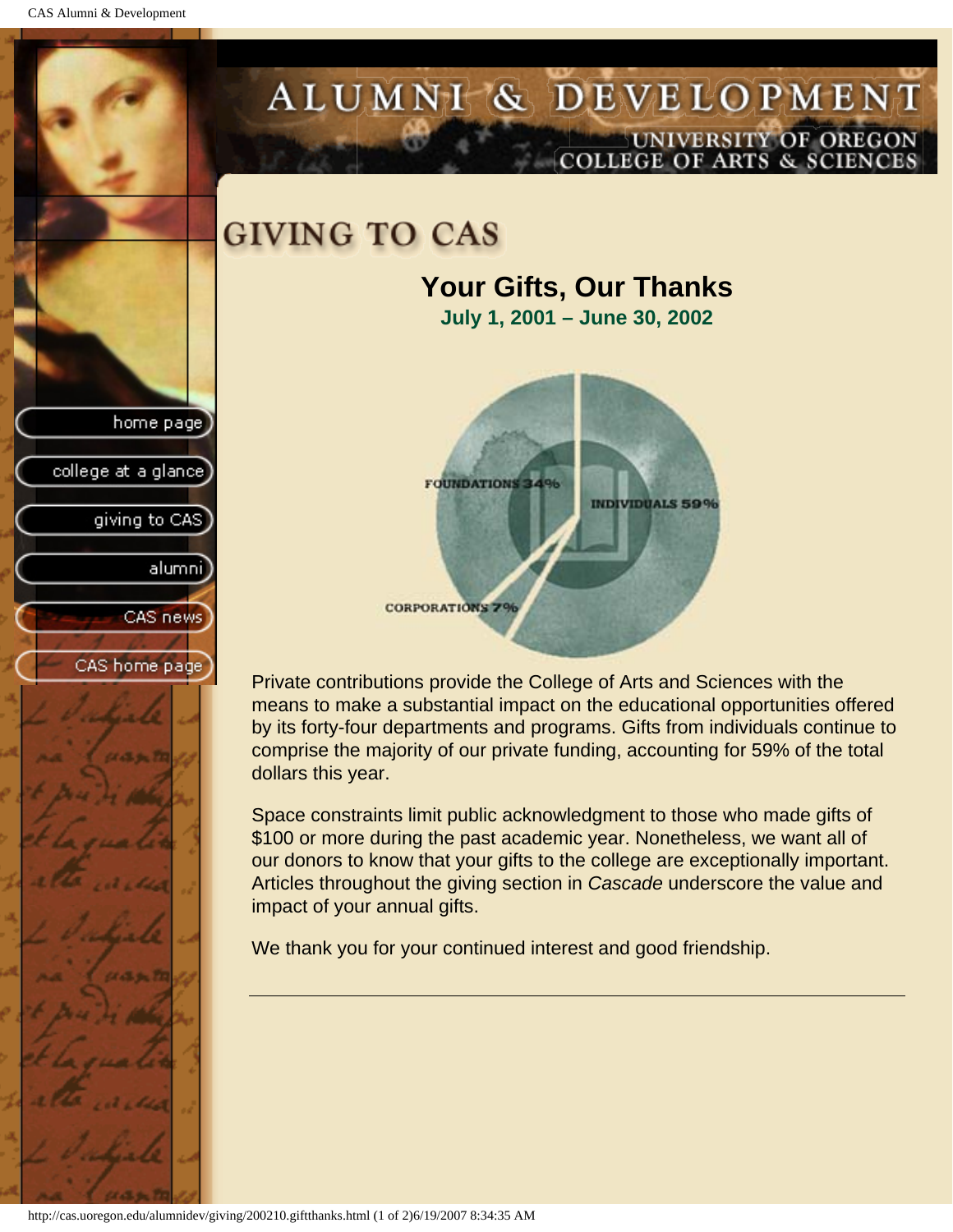college at a glance

giving to CAS

alumni

CAS news

CAS home page

### ALUMNI & DEVELOPMENT UNIVERSITY OF OREGON OLLEGE OF ARTS & SCIENCE

## **CAS NEWS**

### **2002 Scholarship Awards**



**Laura Melling** Mathematics and Physics **The Mildred Braaten Archibald Scholarship in Science and Mathematics**

*"In class, she is refreshingly demanding, asking many of her own questions and answering most of mine."* —Steve Kevan, Department of Physics



#### **Stefanie Simpson Psychology The Mary Chambers Brockelbank Endowed Assistance Fund**

*"Stefanie is disciplined, hardworking and motivated; she is facing the considerable challenge of being both a fulltime parent and full-time student with grace and great success."*

—Gina Psaki, Department of Romance Languages



#### **Michael Pluth**

Biochemistry and Applied Mathematics **The College of Arts and Sciences Scholarship**

*"Mike is a productive researcher and his studies have led to some fascinating results that we are currently writing up for publication. In addition, we hope to file for a patent on the discovery."*

—David Tyler, Department of Chemistry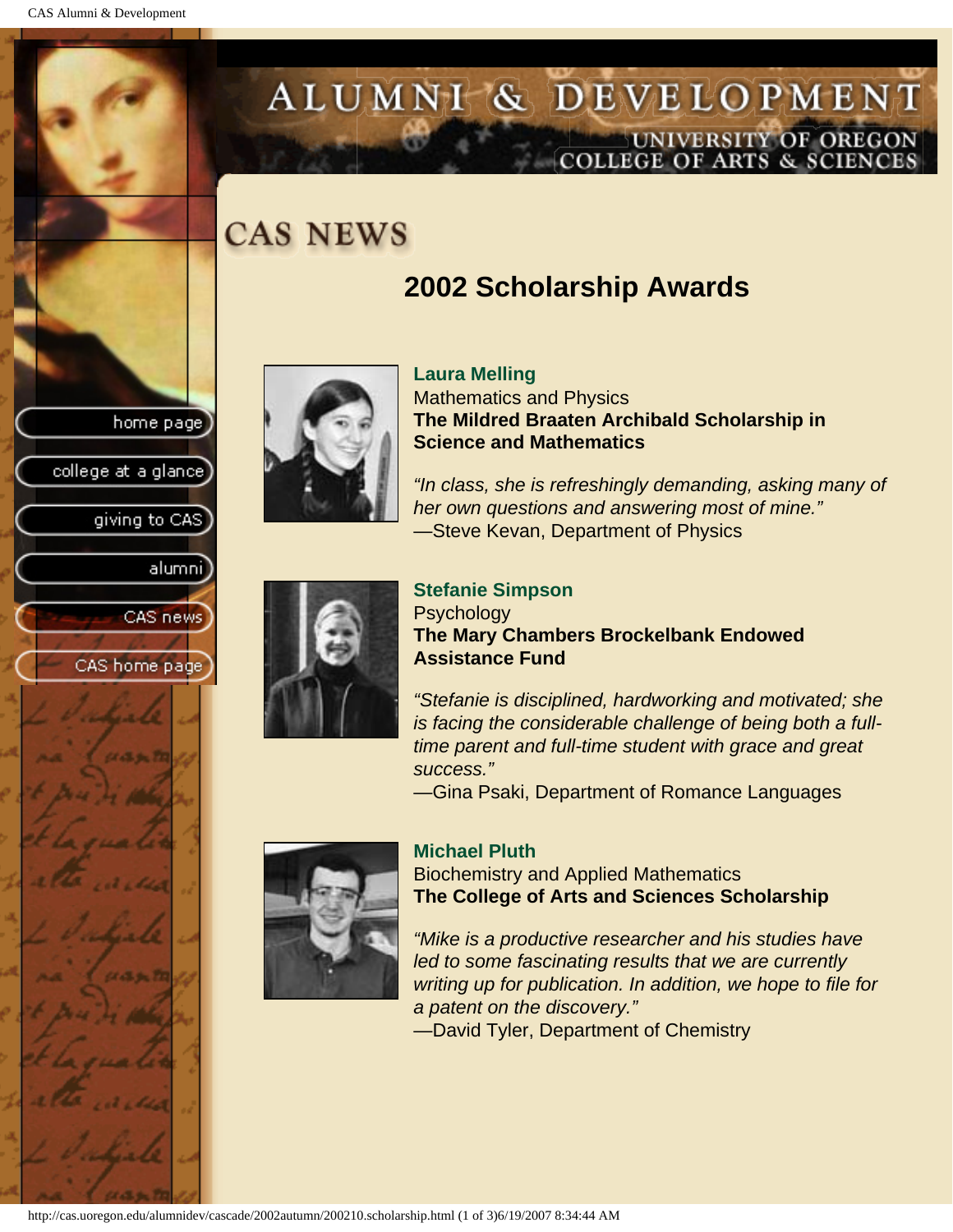

#### **Dana Ponte** Russian **The College of Arts and Sciences Scholarship**

*"Dana is the first undergraduate I've had in six years of teaching to tackle historical research in Russian. Her energy and professionalism have been a pleasure to observe."*

—Julie Hessler, Department of History



#### **MacKenzie Keith** German and Philosophy **The Dorothy Jane and William Joseph Green Foreign Languages Scholarship**

*"Mac is a thinker. His contributions to class discussions and his written work were creative and perceptive, drawing connections between specific literary texts and broader philosophical questions."* —Susan Anderson, Germanic Languages and Literature



#### **Stephanie Schwenger**

German and History **The Dorothy Jane and William Joseph Green Foreign Languages Scholarship**

*"Her idea to explore the German Dadaist movement will*  lead to a fascinating interdisciplinary project which will *link her interests in experimental poetry to politics and art history. Discussions about these topics with German scholars and the possibility to use the resources of the German library system will be very rewarding for her."* —Dorothee Ostmeier, Germanic Languages and **Literature** 



#### **Stacy Hunter**

Pre-Business Administration and Math **The Susan A. Winn Memorial Scholarship**

*"I am impressed by the breadth of Stacy's interests. Aside from mathematics, she is pursuing courses in Business and Economics, as well as playing piano."* —Greg Landweber, Department of Mathematics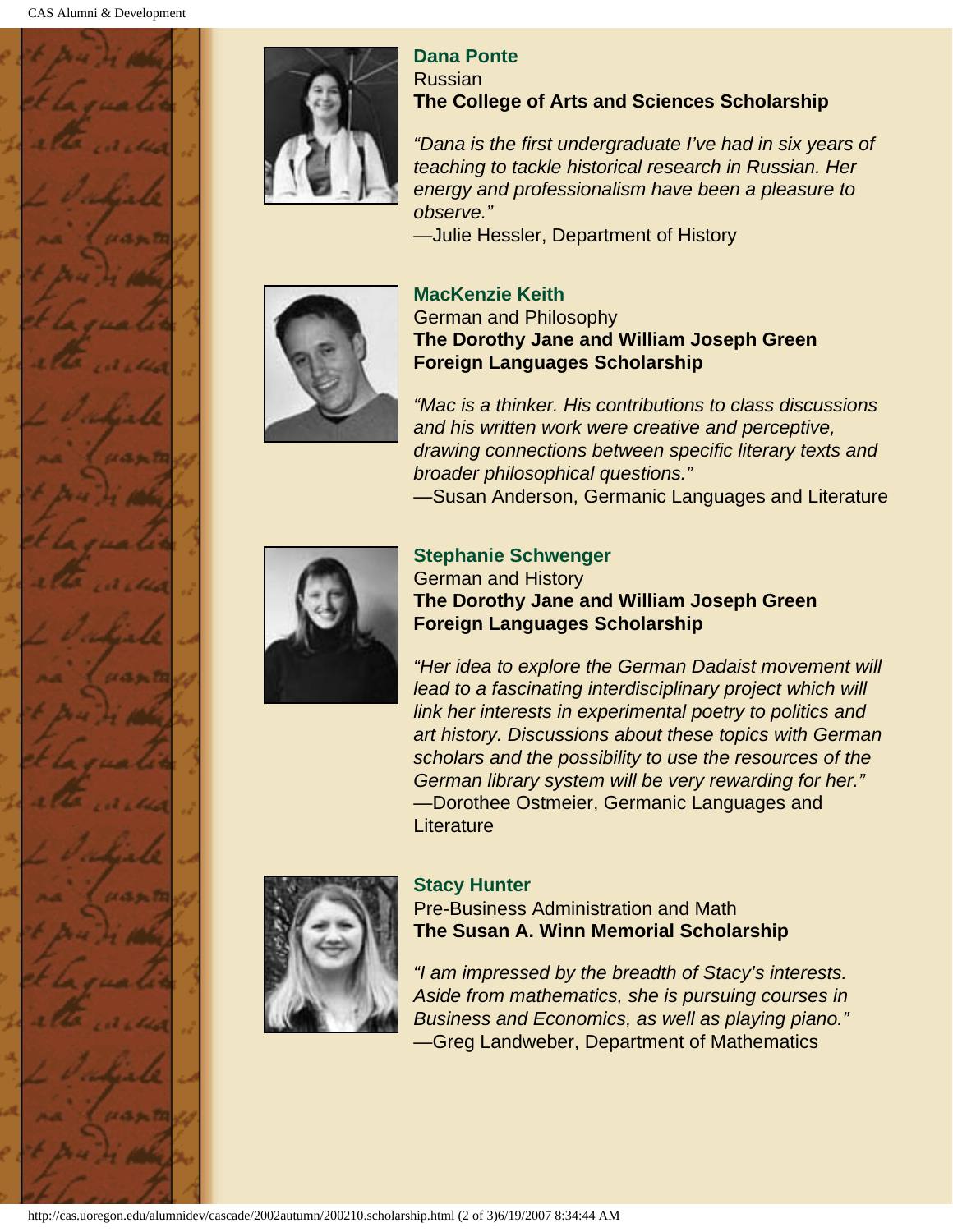

**Mark Chilton English The John L. and Naomi Luvaas Graduate Fellowship**

*"Mark's wide reading and thorough research are legendary in the department, and his dissertation project is unusually fresh and promising. He has the potential to have a palpable impact on his field."* —Karen Ford, Department of English



#### **Robin Jacobson** Political Science **The Risa Palm Graduate Fellowship**

*"Robin is a careful, analytical thinker with an excellent grasp of social theory. But she is also a creative and dogged researcher. Her qualifying paper not only made a significant contribution to social movement and race formation theory, it presented new evidence on the puzzling success of California's initiative limiting social services to immigrants."*

—Gerald Berk, Department of Political Science



**COLLEGE OF ARTS AND SCIENCES University of Oregon** 

**COMMUNICATE INNOVATE LEAD** 

1245 University of Oregon • Eugene, OR • 97403-1245 (541) 346.3950 • FAX (541) 346.3282 • alumnidev@cas.uoregon.edu

Copyright © 2002 University of Oregon

Updated October 2, 2002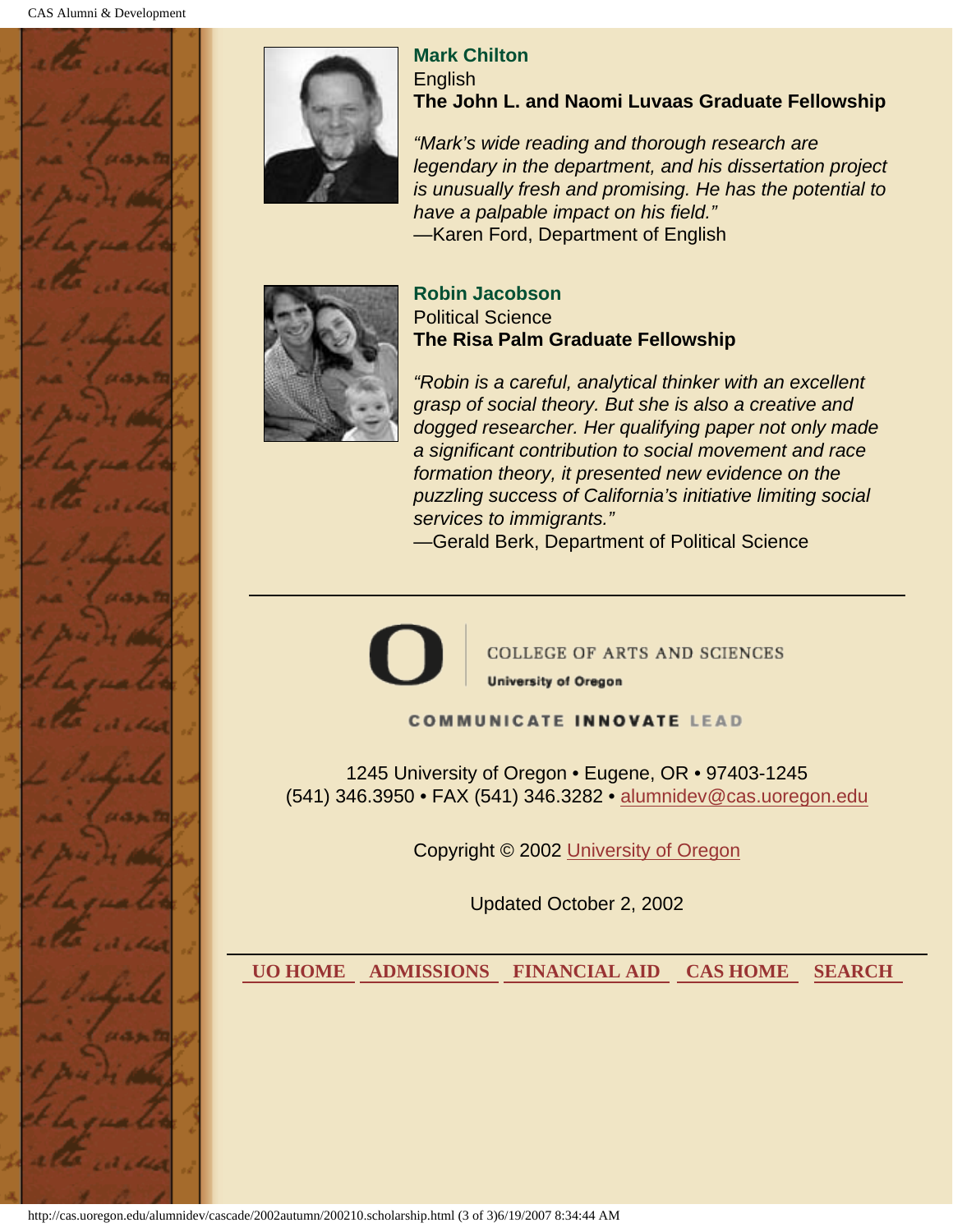CAS Alumni & Development

<span id="page-72-1"></span><span id="page-72-0"></span>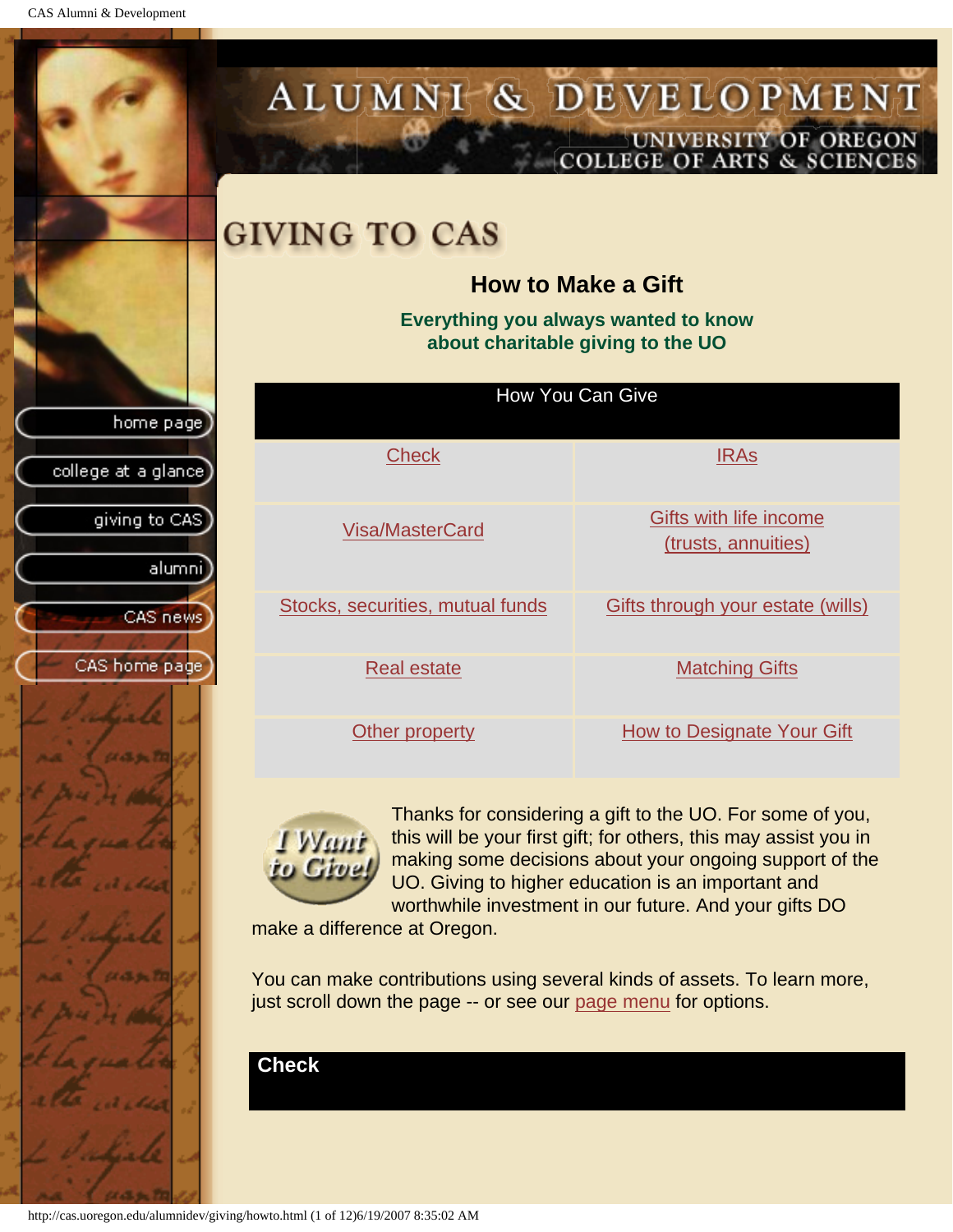

This is the easiest and quickest way to contribute. Simply make your check payable to the UO Foundation, and mail it to:

> **UO Foundation** PO Box 3346 Eugene, OR 97403-0346

You may give to the CAS Dean's Fund, any CAS department or program, or a variety of programs at the UO. [\(Click here](#page-80-1) for some ideas about funding needs in the College of Arts and Sciences.) Either send a note with your check, or put the information on the "memo" line of your check. Example:

| UO Foundation<br>BM TOTHE | 190           |
|---------------------------|---------------|
| CAS Dean's Fund           | <b>Dollar</b> |

or

"Dear UO Foundation, Please use my gift for the highest priorities in Arts and Sciences. (signed) Pat Alum"

▲ [Return to page menu](#page-72-1)

# **Why I Give**

I have had the pleasure of meeting with a number of the students and know the James T. Wetzel Scholarship is an important contribution to the accomplishment of their goals.

> **Mary Alice Wetzel '53** James T. Wetzel Memorial Scholarship Fund

#### **Visa/MasterCard**

<span id="page-73-0"></span>http://cas.uoregon.edu/alumnidev/giving/howto.html (2 of 12)6/19/2007 8:35:02 AM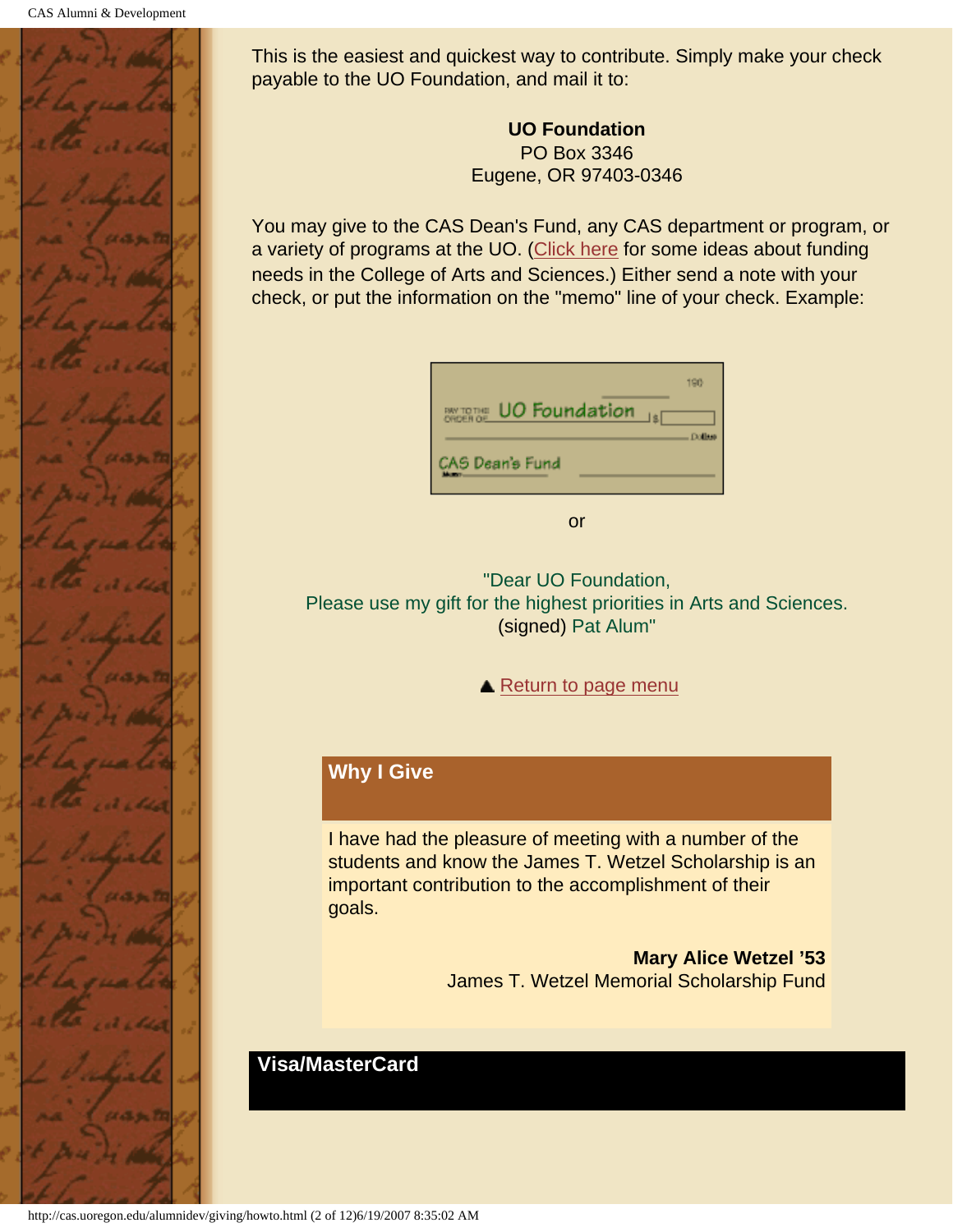

Yes, we take plastic! So, call the University of Oregon Annual Giving Program at **(800) 289-2354** and make your credit card transaction with a live person. Or click the Give button and be linked to the UO's online pledge form.



Don't forget: your gift is tax deductible. You may deduct your cash gift for up to 50% of your adjusted gross income. If you can't use the entire deduction in the year you make the gift, you can carry it over for up to five (5) successive years.

Again, you can designate how you want your gift to be used -- [click here](#page-80-1) for a list of options.

▲ [Return to page menu](#page-72-1)

# **Why I Give**

The economics education I obtained at the UO has played an important role in my business life. I'm pleased to be in a position to help enhance the experience for today's econ students.

> **George Slape '76** Slape Visiting Speaker Fund in Economics

#### <span id="page-74-0"></span>**Stock, securities, bonds, mutual funds**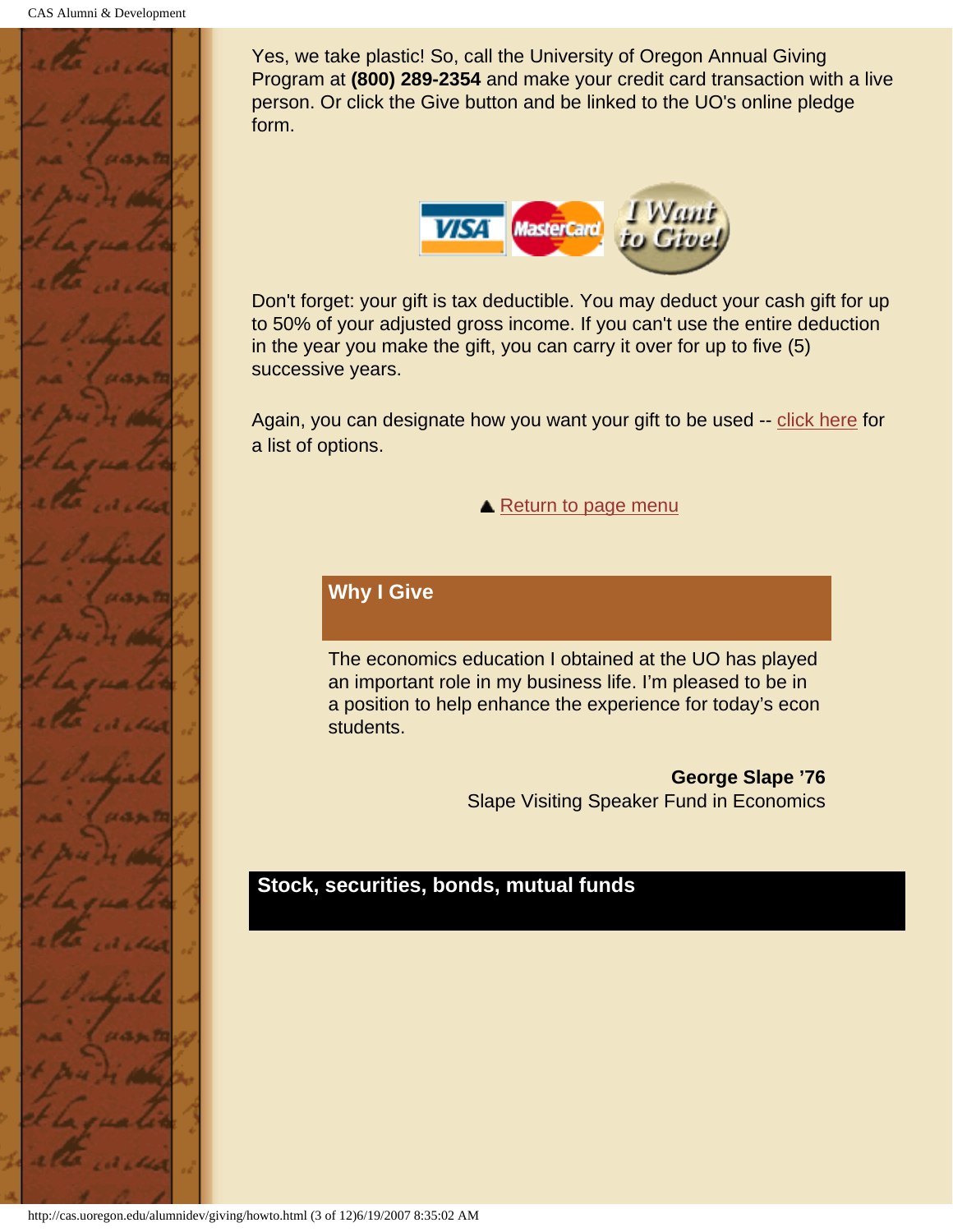



Easy to do, and the tax savings potential could be very high, depending on how much the assets have grown since you acquired them. By making your gift using appreciated stock, you get two benefits:

1) you get an income tax deduction for the full fair-market value of the securities at the time you give them;

2) you do not pay capital gain tax on the increased value of the stock. Here's an example:

You own 1,000 shares of Giftco stock which you purchased in 1985 for \$10 a share. Its current market value is \$25 a share. If you sell the stock, you will face capital gains tax on the amount by which the stock grew since you bought it -- \$14 a share. At 20% (the current long-term gain tax percentage), you will face a tax bill of \$2,800 on the sale.

However, you choose to give the UO this part of your stock portfolio. Your gift is worth \$25,000. You can deduct the full fair-market value of this gift up to 30% of your adjusted gross income (AGI).

The UO gets \$25,000 to use for a priority program or project, you get a handsome tax deduction, and the cost incurred by you on your gift to the UO is a small fraction of its actual value. Best of all, you have made a significant impact on sustaining and improving the quality of education and research at the UO.

For gifts of stock worth \$100,000 and more, you might want to consider a gift with life income ([click here](#page-79-0) for information on trusts).

If you are interested in making a gift of stock, or have questions about how to make one, please call **(541) 346-3950** and ask either for the CAS Development Office or for someone to assist you with a stock transfer gift.

**A** [Return to page menu](#page-72-1)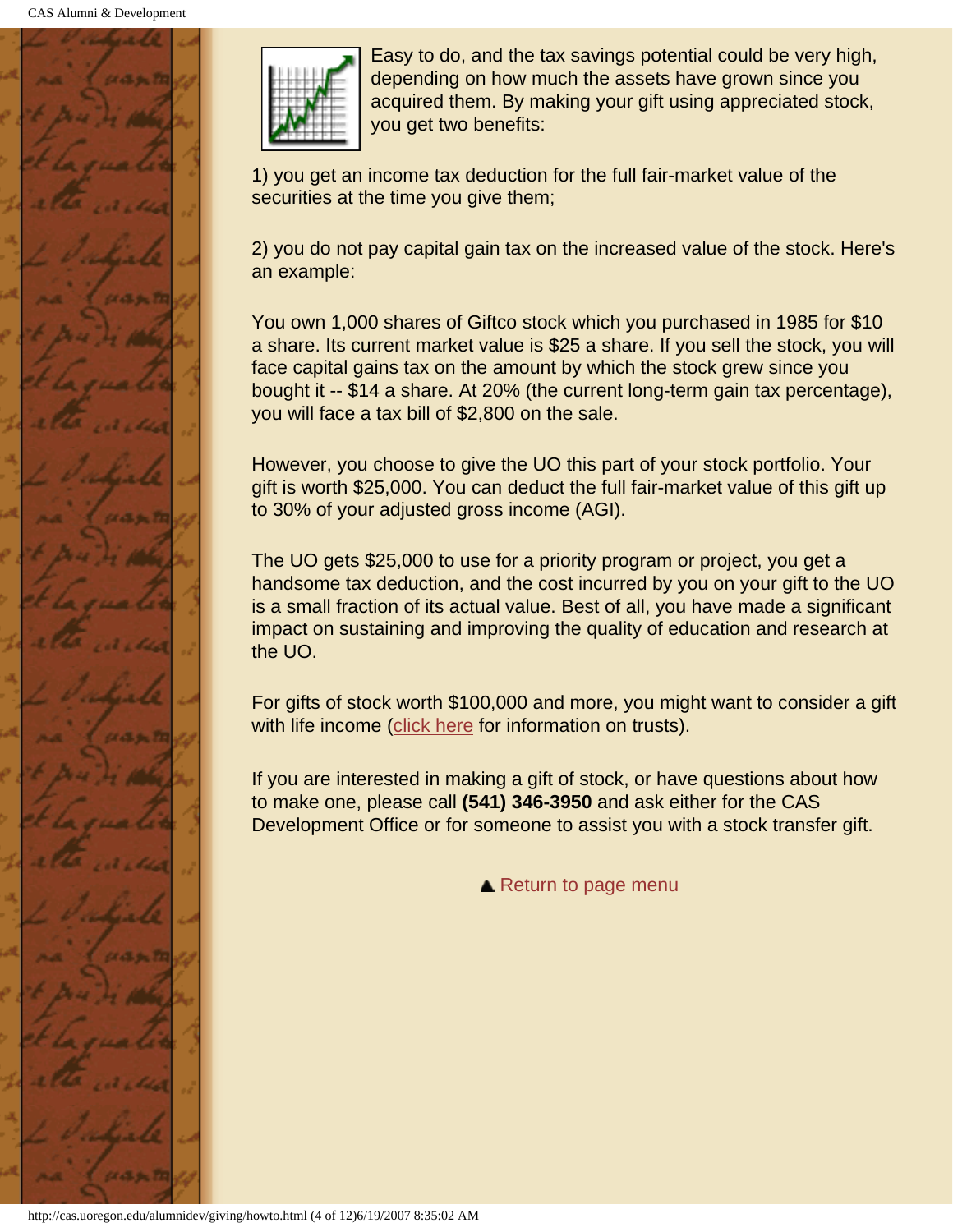

# **Why I Give**

My husband's and my life experiences have demonstrated the need for broad training in the liberal arts and sciences. My own education included study of the classics as well as the sciences and I want others to have access to the same rich experience.

> **Phyllis Hart '48** College of Arts and Sciences Scholarship Fund

#### <span id="page-76-0"></span>**Real Estate**



This has become a popular vehicle for making a gift (either outright or with life income). Its formula works pretty much the same way it does for giving securities. You get an income tax deduction based upon fair market value, as determined

by a qualified appraisal, and you do not pay capital gains tax if the property has increased in value since you acquired it.

The tax rules differ relative to the kind of real estate. If you sell your primary residence, you may not face capital gains taxes. However, for vacation homes, unimproved property, or rental property, the capital gains tax on appreciation will apply to the sale. However, if you make a gift of appreciated property, you will avoid the capital gains tax. Example:

In 1980, you paid \$25,000 for a beach house in Florence. Its current market value is \$125,000. If you sold it, you would owe \$20,000 in capital gains tax (\$100,000 long-term gain @ 20%). Instead, you give it to the UO. Your gift is worth \$125,000 in tax deduction up to 30% of your AGI. If you cannot use all of this deduction in the year you make the gift, you can carry the remainder for up to an additional five (5) years.

For gifts of this magnitude and more, you might want to consider a gift with life income ([click here](#page-79-0) for information on trusts).

Now, you don't have to give the entire piece of property -- whether it's your home, a rental, a vacation home, or a vacant lot. You can give a part of the property, and get the same gift and tax benefits on the part or percentage of the property you give. This is called an "undivided fractional interest" in the property. You and the UO, as partners, will sell the property, and you will face capital gains tax only on the part you still own. This plan provides you with some cash as well as a substantial tax deduction.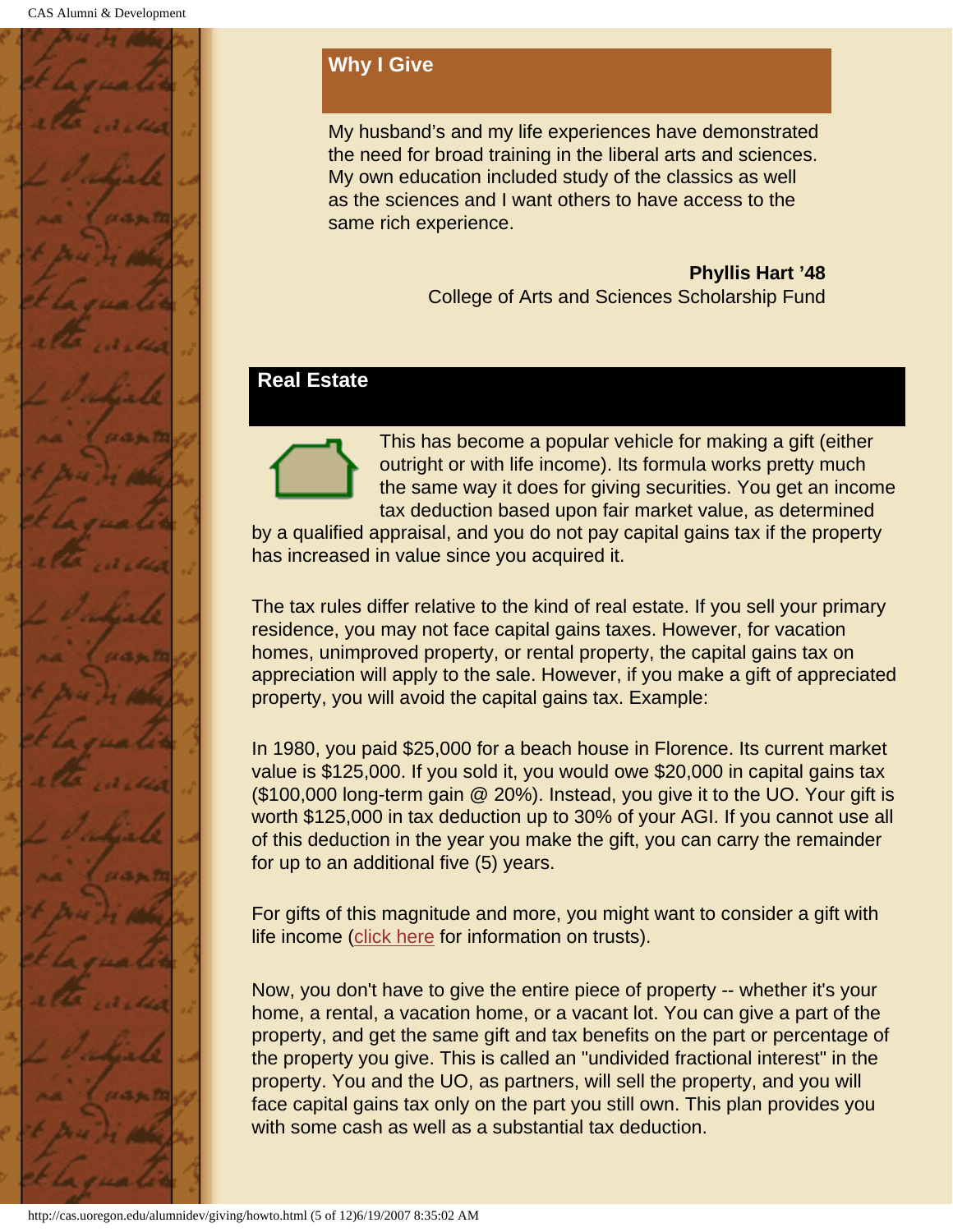

For more information, please call **(541) 346-3950** and ask either for the CAS Development Office, or for someone to assist you with a gift of real estate.

**A** [Return to page menu](#page-72-1)

#### **Why I Give**

With a gift to the university, the return on investment is the knowledge that it helps the institution change lives. It's transformational—and, for me, it's a form of psychic income.

> **John Natt '64** Natt Endowment in the Arts and Sciences

# <span id="page-77-0"></span>**Other kinds of property**

(Art, rare books, boats, cars, etc.)



Planes, trains, and automobiles? Almost. You can make a gift using a variety of kinds of property. As with both stocks and real estate, you get a tax deduction and you do not have to pay capital gains taxes if the asset has appreciated in value since you acquired it.

With this category of "other kinds of property," your income tax deduction will depend on the "related use" clause. This means that if your gift is used for the educational mission of the university -- rare books for the library or fossils for the geology department -- then you can deduct the full fair-market value of the property. However, if you give your stamp collection to the Philosophy department to sell and establish a lecture series, you can only deduct your cost basis in the collection.

This can be a bit complicated, so if you're thinking of using some kind of asset other than stocks or real estate, please call the CAS Development Office to discuss your ideas. You can reach it at **(541) 346-3950.**

Again, for gifts of \$100,000 or more, you might want to consider a gift with life income ([click here](#page-79-0) for information on trusts).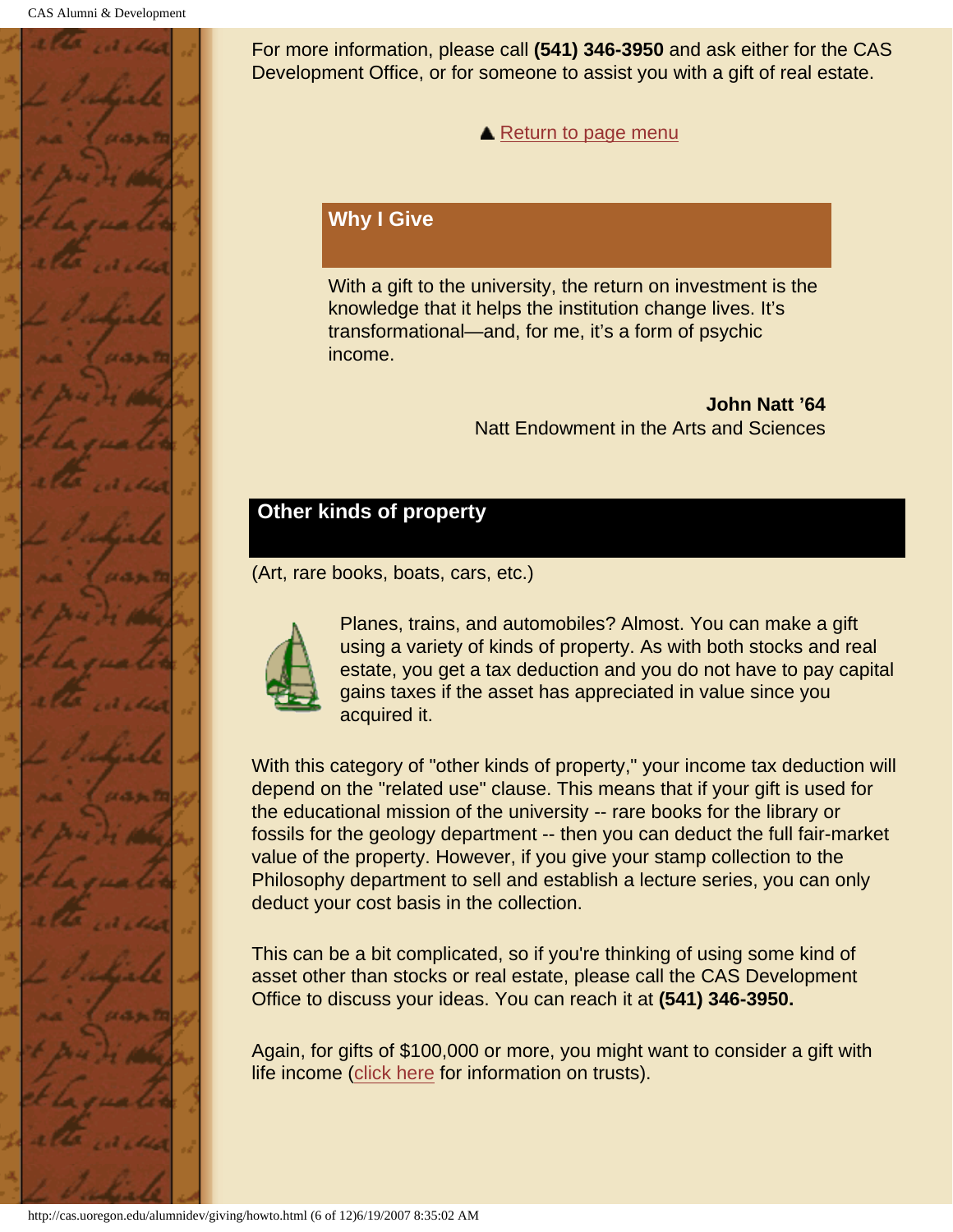

#### **▲ [Return to page menu](#page-72-1)**

#### **Why I Give**

Professor Ken DeBevoise tapped into a passion my son never realized he had. I knew he would use the money well and for the right purpose: getting students excited about the process of learning.

> **Shipley Jenkins**, parent Political Science Fund

#### <span id="page-78-0"></span>**IRAs**

What a marvelous invention! Sit back and watch them grow. Unlike other types of investments, IRAs carry a couple of longer term challenges. First, once you reach age 70-1/2, you MUST take distributions from your IRAs. Second, IRAs grow tax deferred, so all your distributions are subject to your regular tax rate. Finally, unlike other assets, you can't give your IRAs away during your lifetime without first taking distribution and paying tax on it.

However, using your IRA to make charitable gifts during your lifetime and/or through your estate each have advantages.

After taking an IRA distribution, you can use the cash to make a charitable gift. You may deduct your cash gift for up to 50% of your adjusted gross income. If you can't use the entire deduction in the year you make the gift, you can carry it over for up to five (5) successive years. This may have a highly mitigating effect on the tax burden you face from taking the IRA distribution. You will want to discuss this with your tax or financial advisor(s) before you choose this route. For additional discussion and examples about gifts of IRAs, read "Gift Rap" (*Cascade*, Fall 2000).

Note: recently, a donor to CAS used IRA assets to make a gift of \$1 million. With careful planning, and with very astute financial advice, his gift offset his tax burden almost completely!

You may also wish to consider using your IRA assets to make a gift through your estate. [Click here](#page-80-0) for information on estate gifts.

For additional discussion about using IRAs for charitable contributions,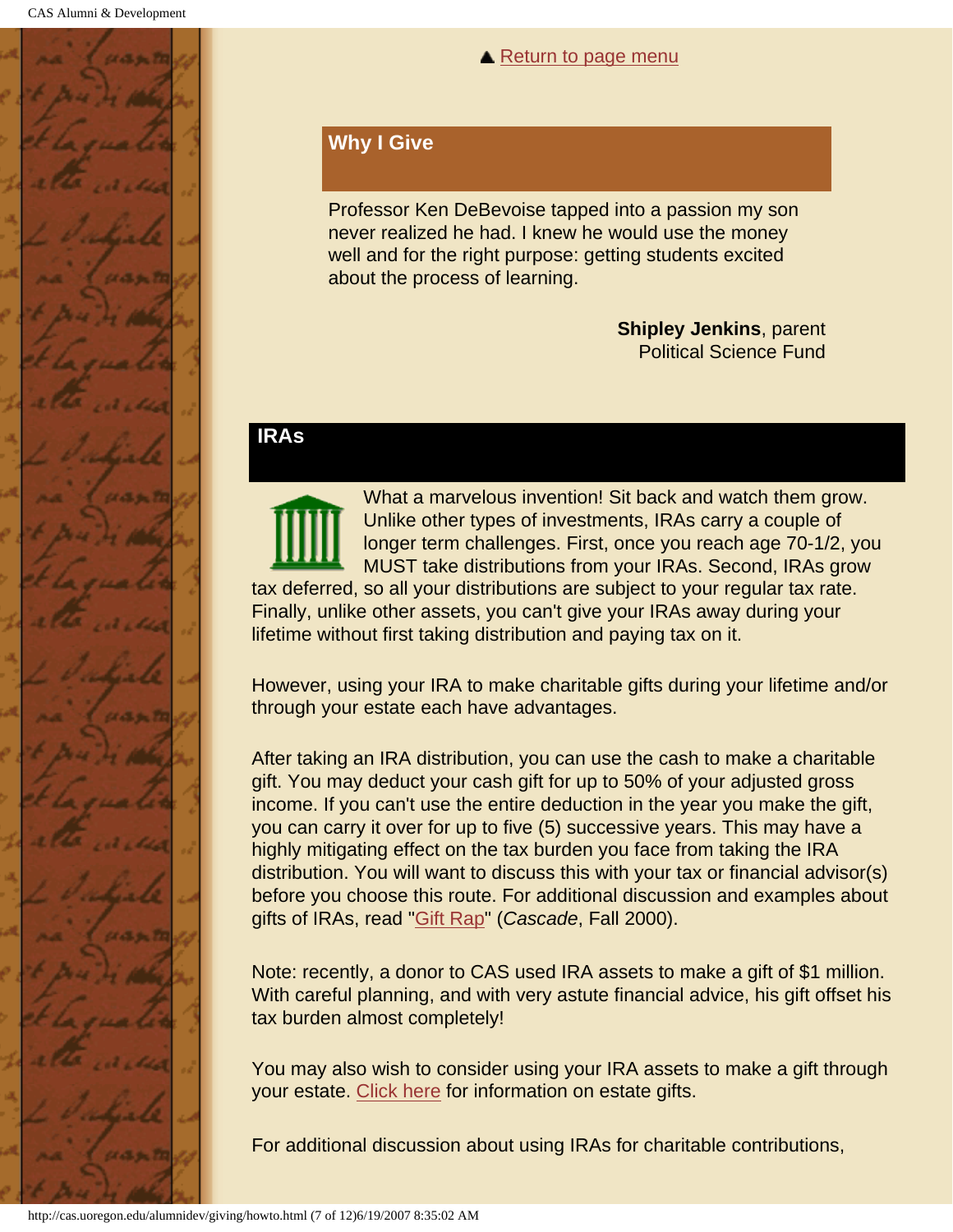<span id="page-79-0"></span>

please call the CAS Development Office at **(541) 346-3950.**

**A** [Return to page menu](#page-72-1)

#### **Gifts that pay you income for life**



OK. So you've got a TON of stock that you're saving for retirement. As you need the money, you will sell off the low basis stock and live well, for many years. However, the stock has appreciated greatly. As you sell it, you will face significant capital gains tax payments. Whatever

shall you do?

You could transfer the stock to the University of Oregon Foundation (UOF) and establish a charitable remainder trust. The UOF will convert your stock to a fund that will pay you income for the rest of your life. By giving the stock to the UOF, you will avoid paying the gains taxes. You will have to pay regular income tax on the distributions you get from the trust. However, you will be able to arrange for considerable control over the flow of that income. Also, you will get a tax deduction in the year you establish the charitable trust.

Perhaps you have a large pool of dividend producing securities with a high market value, but the dividends are low. You may actually be able to increase your income through a charitable remainder trust.

And you can choose fixed amount trust payments, or variable payments that will be tied to the performance of the trust investments. You have the choice of a predictable payment, or the possibility of continued growth of your trust.

Perhaps you own rental property and you're tired of being a landlord. Or maybe you have a vacation home that does not pay for itself. These kinds of assets can also be converted to charitable remainder trusts, and could pay you considerably over the years of your retirement.

There are many ways to make your assets serve you and your favorite charities. For more information on life income gifts, please contact either the CAS Development Office at **(541) 346-3950** or a staff member in the UO Gift Planning Office at **(800) 289-2354.**

**▲ [Return to page menu](#page-72-1)**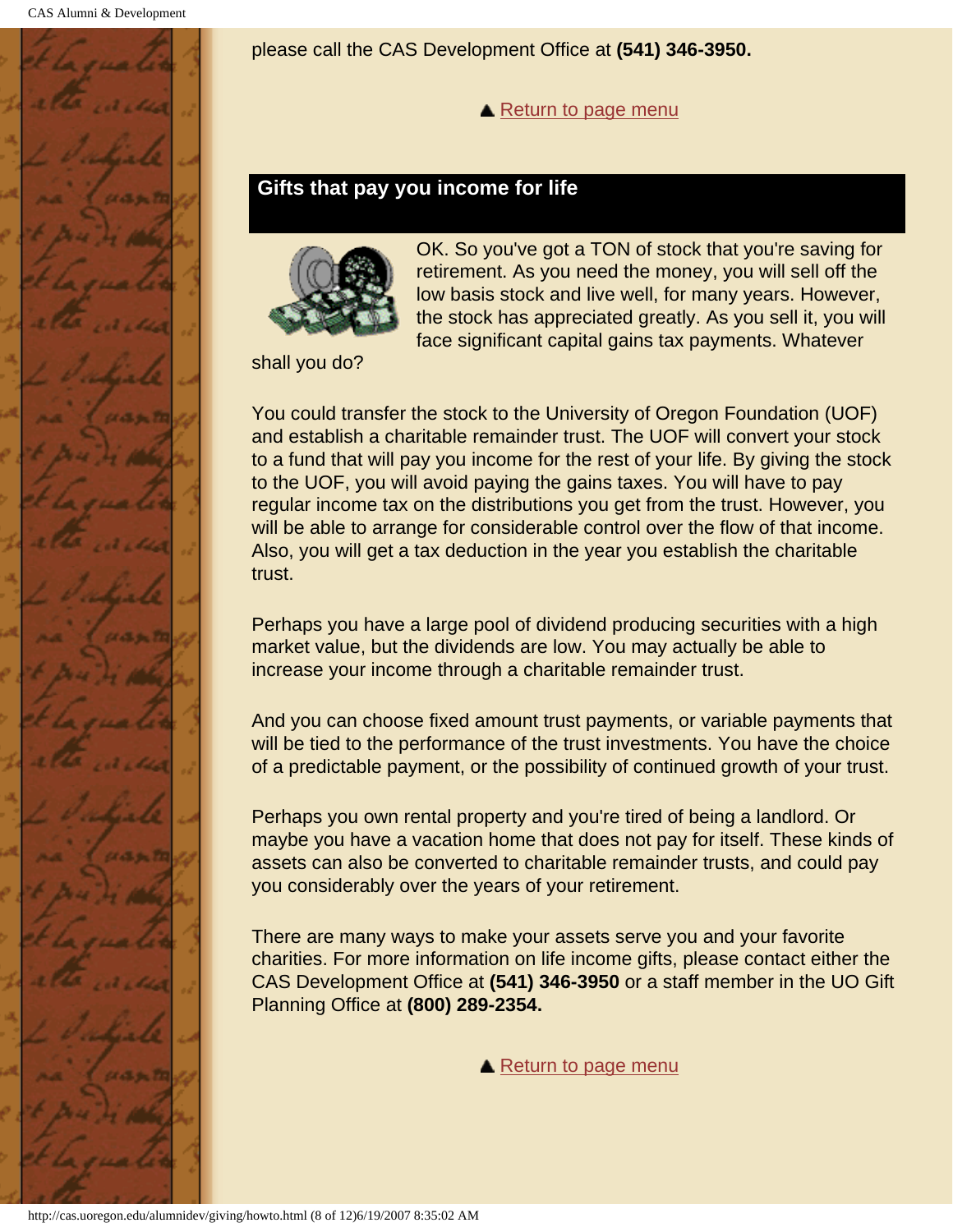# <span id="page-80-0"></span>**Gifts through your estate (wills)**



It's surprising to some people that, despite our best efforts, wealth does sometimes accumulate beyond our intention or time to spend it. If you wish to leave some (or all) of your remaining assets to the UO for use after your death, you will need a properly written and executed Will. This is called "an

estate gift," and your Will will document your intentions. Your Will should state:

"I hereby give, devise, and bequeath to the University of Oregon Foundation, a corporation existing under the laws of the State of Oregon, the following described property (or amount):"

If you decide to include the UO in your Will, please let us know so we can thank you. It will also be useful for us to review the document as it pertains to the UO, so please send us a copy of that portion along with the completed and executed signature page.

Don't forget, you can designate your estate gift for a particular interest in the College of Arts and Sciences. However, as the UO's needs change over time, it will be a good idea to discuss your intentions with someone from our Development Office to be sure that your interests and the UO's are met for the longer term. ([Click here](#page-80-1) for gift priorities.)

Please contact either the CAS Development Office at **(541) 346-3950** or a staff member in the UO Gift Planning Office at **(800) 289-2354.**

**▲ [Return to page menu](#page-72-1)** 

# <span id="page-80-1"></span>**Funding Options**



Use our secure online pledge form!

# **CAS Dean's Fund.**

Provides high utility unrestricted funds for CAS priorities, special projects, seed money for new curriculum or research initiatives, supplemental dollars for otherwise underfunded areas.

# **CAS Scholarships and Fellowships.**

The CAS Scholarship Fund gives annual awards for the "best and the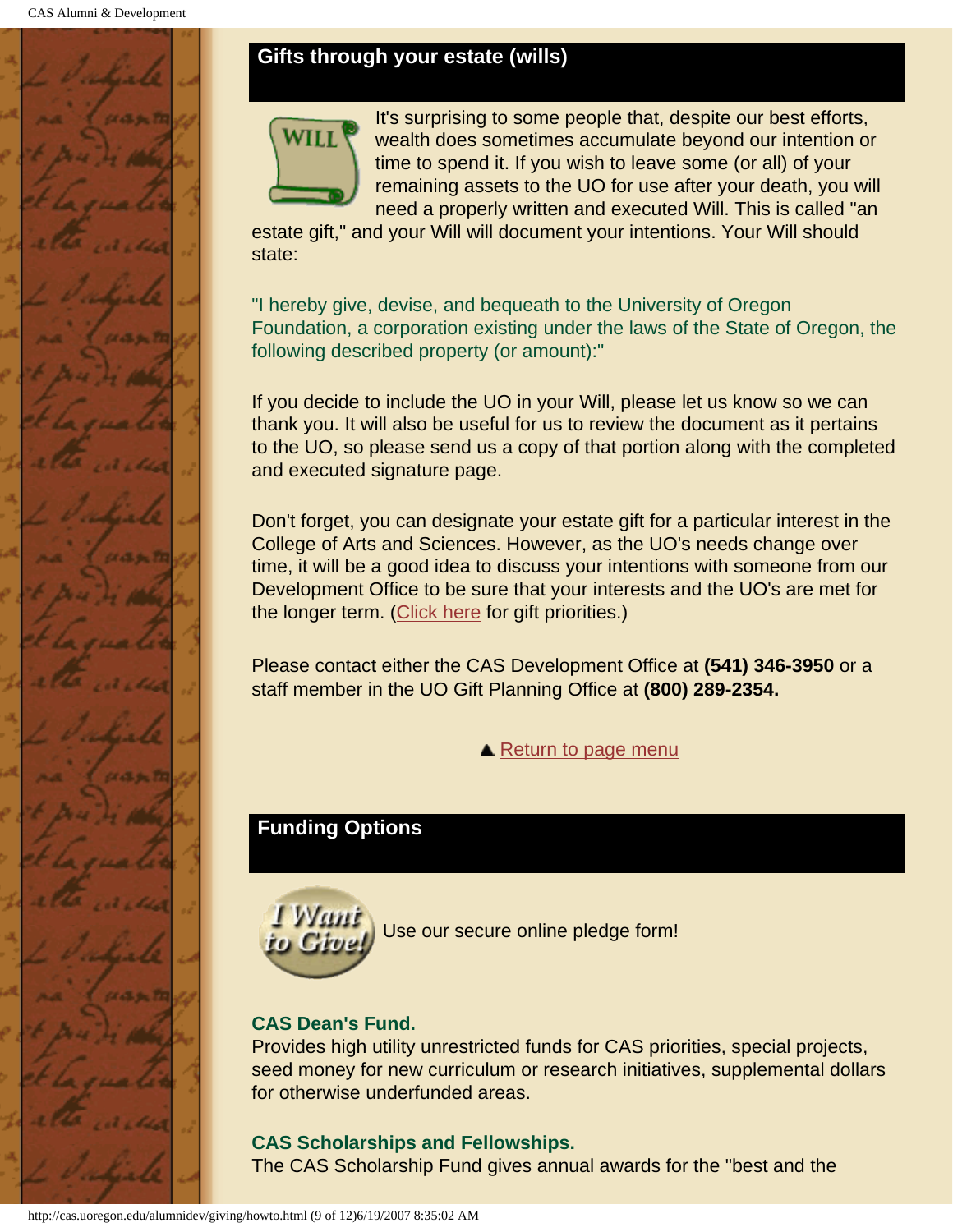

brightest" undergraduate students in Arts and Sciences. CAS Alumni Scholarships program, established in 2000, give bright need-based Oregon residents who plan to major in the College of Arts & Sciences an opportunity to attend the UO. Fellowships, such as the Risa Palm Graduate Fellowship, provide an annual award for Masters and Ph.D. level students of particular distinction.

# **Faculty support to recruit and retain the best faculty.**

Support assists in faculty teaching and research activities.

#### **Facilities.**

Support provides matching dollars for building renovations needed to improve the quality of teaching and research for students and faculty.

#### **Department or Program fund.**

For larger gifts to endow faculty positions, named scholarship funds, equipment funds, buildings, and other ideas you might have, please contact either Jane Gary in the CAS Development Office at **(541) 346-3950** or Hal Abrams in the UO Gift Planning Office at **(800) 289-2354**, **giftplan@uoregon.edu**.

**▲ [Return to page menu](#page-72-1)** 

# <span id="page-81-0"></span>**Ten Ways to Give to Programs that Give Back**

*For more information, call the CAS Development Office at (541) 346-3950.*

# **Community Classics.**

Bring the tragedy and comedy of ancient Greece to the UO stage. Support the performance and study of classical drama through regular performances lectures, and courses combining the classics and theatre arts disciplines. *\$2,500.*

# **Social Function.**

Help provide a forum for the discussion of political, social, economic, and environmental issues, and broaden student access to internships and research opportunities through the establishment of a Center for the Social Sciences. *\$2.5-3 million.*

#### **Regional Roundtable.**

Help connect business, government, community, and university leaders with UO economists to consider the important economic questions facing Oregon and the United States at large. *\$25,000 per year.*

# **Archiving the Northwest.**

Support a full time archivist to preserve the Randall V. Mills Archive of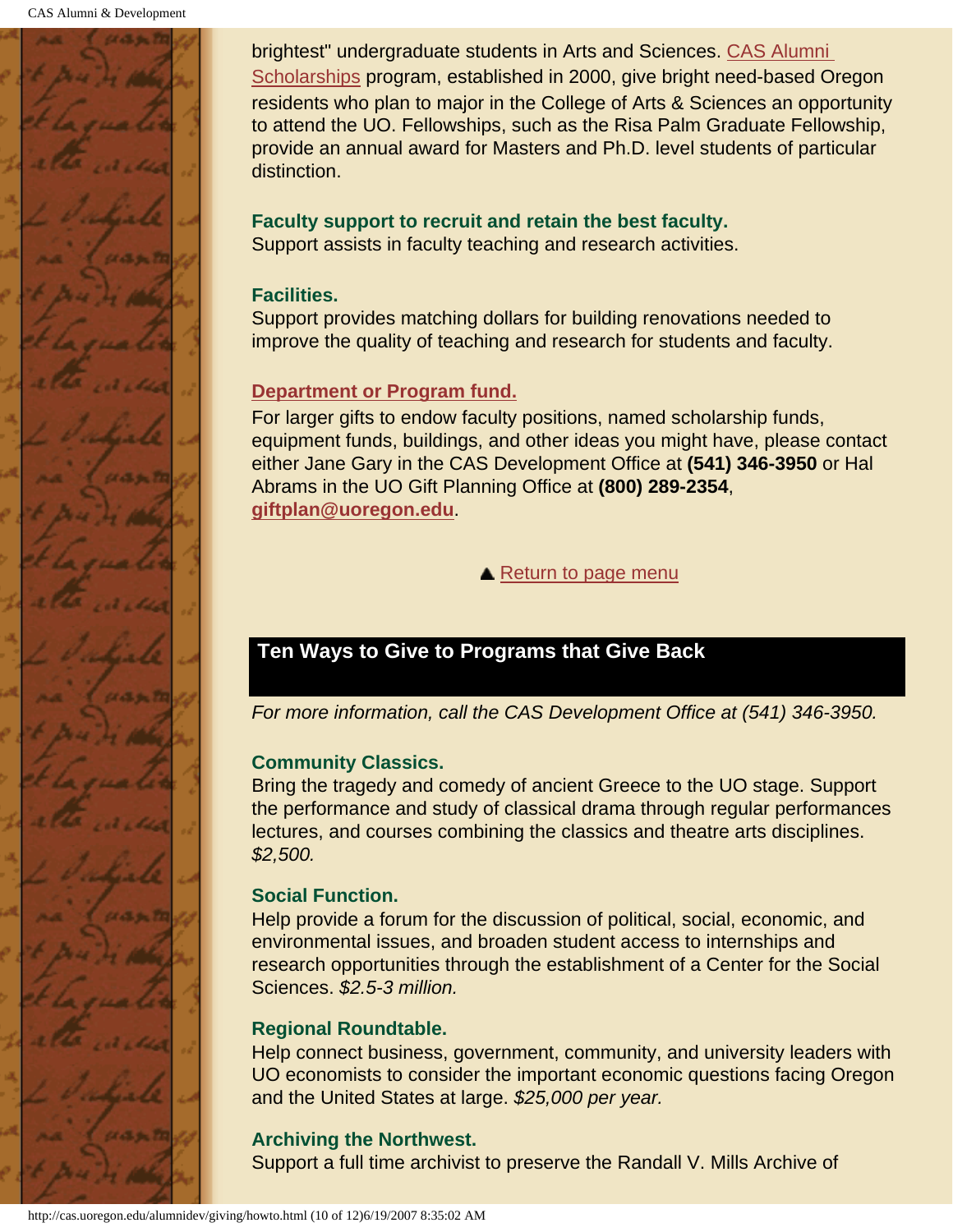

Northwest Folklore, the largest collection of archival documents from the people of Oregon and the Northwest. *\$1 million.*

#### **Legal Lessons.**

Give undergraduates the opportunity to learn about the civic, political, social, and cultural functions of law here and abroad. *\$9,000 per course.*

#### **Rational Counsel.**

Establish a pilot program for a consulting center to provide low-cost advice and analysis of ethical and planning problems to individuals, groups, institutions, and businesses. *\$250,000.*

#### **Service Orientations.**

Help shed light on the essential role of public service in American history and provide students with balanced view of the benefits of public policy and service. Two core courses would help students gain a better understanding of public policy's role in American aspirations. *\$3.3 million.*

#### **Europe Online.**

Provide students with interactive ways of observing the dynamics of change in European history and culture through the Darkwing Atlas Project's combination of history and "new media." A series of online animated historical maps of Europe illuminate some of the most crucial conflicts and problems in the history of Europe. *\$50,000.*

#### **Watch Words.**

It's predicted that 50 to 90 percent of languages currently spoken will die out by the end of the 21st Century. Help graduate students in linguistics preserve and revitalize endangered languages. *\$750,000.*

#### **Medically Minded.**

Help establish the Center for Biomedical Research and Health Assessment and support medical research on aging, obesity, Parkinson's disease, and hypertension. *\$400,000.*

[Return to page menu](#page-72-1)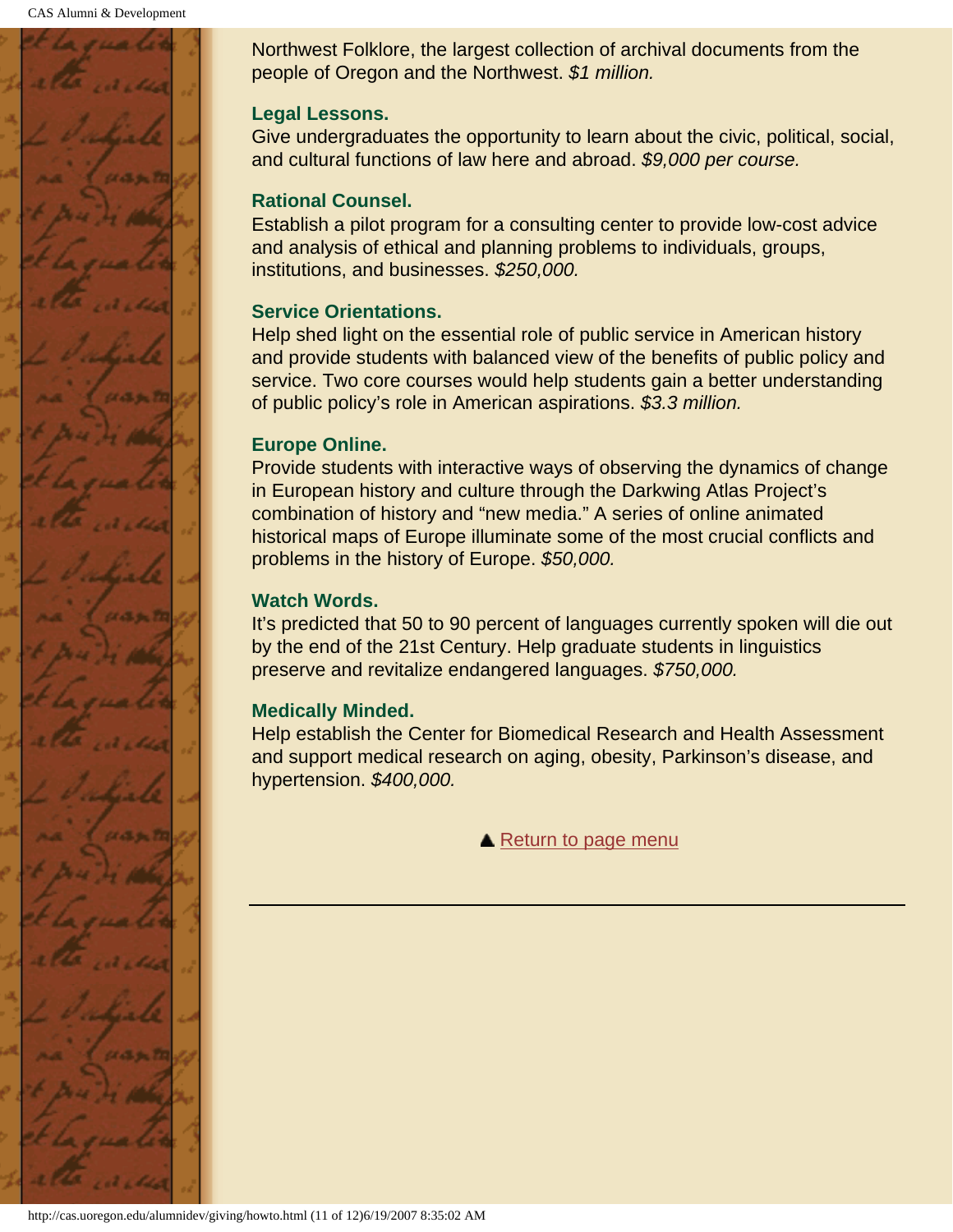

# ALUMNI & DEVELOPMENT UNIVERSITY OF OREGON<br>COLLEGE OF ARTS & SCIENCES

# **ALUMNI**

# **Telling Our Oregon Stories, Paying Our Debts By Mike Couch**

My love affair with the state of Oregon began in the 1950's when my grandmother and I took a trip in her 1948 black four-door Ford to the McKenzie River. I remember being moved by a sense of place: the lush greens of the forest, the deep blue water…. My grandmother planted a seed: "You should go to college in Oregon."



Mike Couch, Advisory Council Chair

When my father and I took a tour of the University of Oregon campus in the 1960's, all the strong emotions I had felt a decade earlier came bubbling to the surface again and four years in Eugene only compounded those feelings.

I felt I belonged at Oregon, and I had the sense that my fellow students felt the same way. And there's no doubt that the Oregon landscape is and was a part of that experience.

But it's reciprocal. Not only does Oregon make the UO what it is, but the University of Oregon has also been a major contributor to making Oregon a vibrant and unique place.

Our education and experiences at Oregon created and molded our beliefs. The college years were formative years and will always be part of who we are. They have set the foundation for our adult life, preparing us for our professional lives and, perhaps, inspiring us to community service. To give something back.

It is our duty to help preserve and improve the educational institution, which was so instrumental in formulating our lives. We have the responsibility to give and payback by any and all means available to us. The University of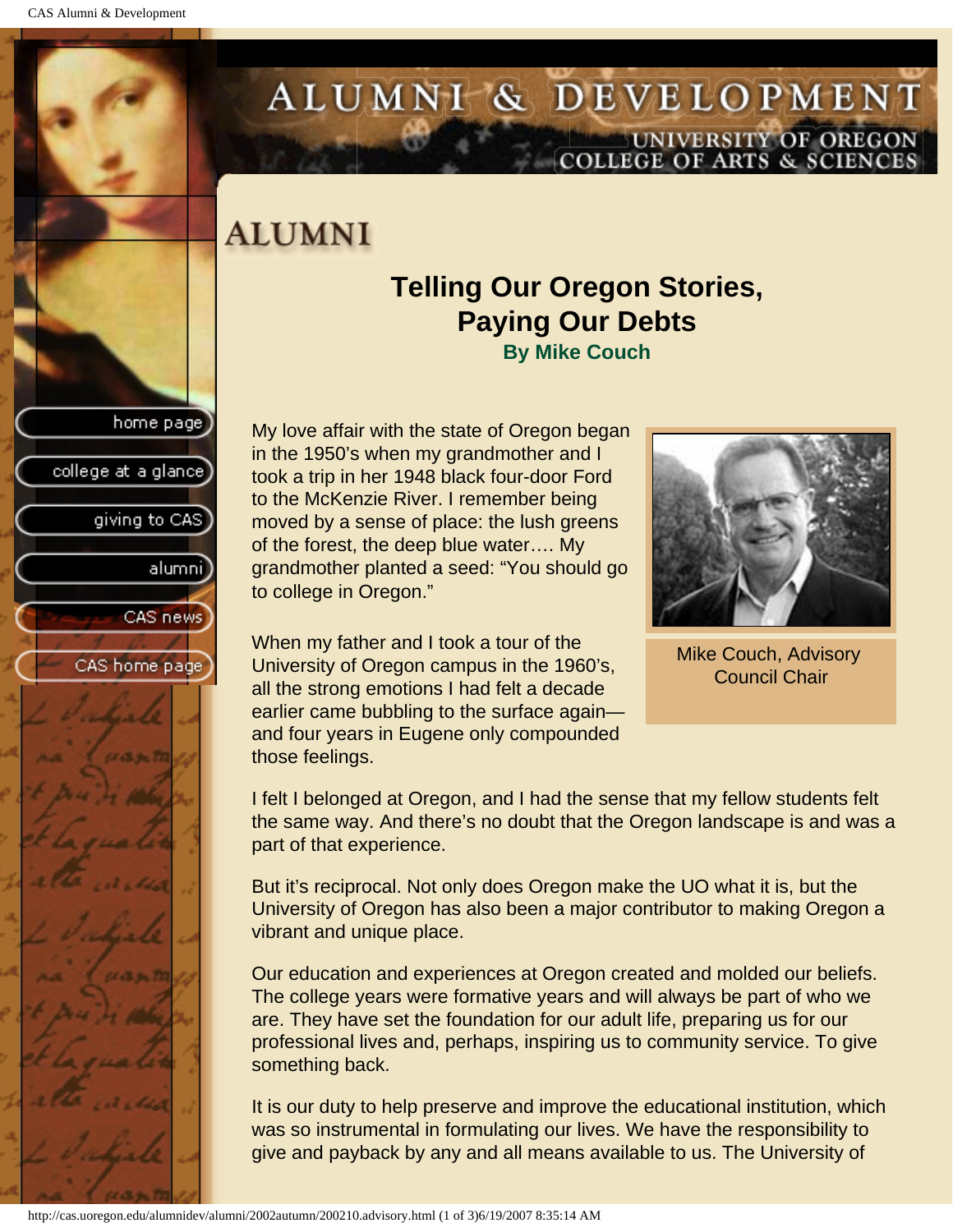CAS Alumni & Development



Oregon, being a state university, has been slow in cultivating the philosophy of giving. This was for good reason. Until recently, the state government valued, treasured, and funded state institutions of higher learning and provided funding to support the institution.

There are a number of reasons for the change in state funding priorities and this is not unique to the state of Oregon. The American public fails to place a high precedence on funding education at any level, whether elementary schools or universities. Given the political reality of state funding priorities it is incumbent upon us to give back to our university. We must all get involved. We must place a high personal priority through our giving whether it be through small annual gifts, a one-time designated gift, or through our estates. This will insure that future generations— our children, grandchildren, and great-grandchildren —will have the same opportunities to have a world-class university education.

The only way this can happen is if each of us becomes an advocate for the University of Oregon. There are many opportunities to become involved: by fundraising, legislative lobbying, marketing, student mentoring, or hosting events. Getting more and more people actively involved will be the major thrust of our council this year.

I'm sure each of you has an idea for how we can grow the support of the university. I plan to talk and meet with as many of you as I can.

Alumni are important ambassadors for their universities —with the legislature as well as among our own friends and colleagues. I hope you'll join me this year in giving back to the university that has given so much to us. We can begin to create the culture of giving by giving in accordance with our means. We can also show our support of the institution by continuing to tell our Oregon stories, acknowledging the debt we owe to the vitality and influence of this great place.

*You may send your thoughts to Mike Couch directly at advcncl@cas. uoregon.edu.*



**COLLEGE OF ARTS AND SCIENCES University of Oregon** 

#### **COMMUNICATE INNOVATE LEAD**

1245 University of Oregon • Eugene, OR • 97403-1245 (541) 346.3950 • FAX (541) 346.3282 • alumnidev@cas.uoregon.edu

Copyright © 2002 University of Oregon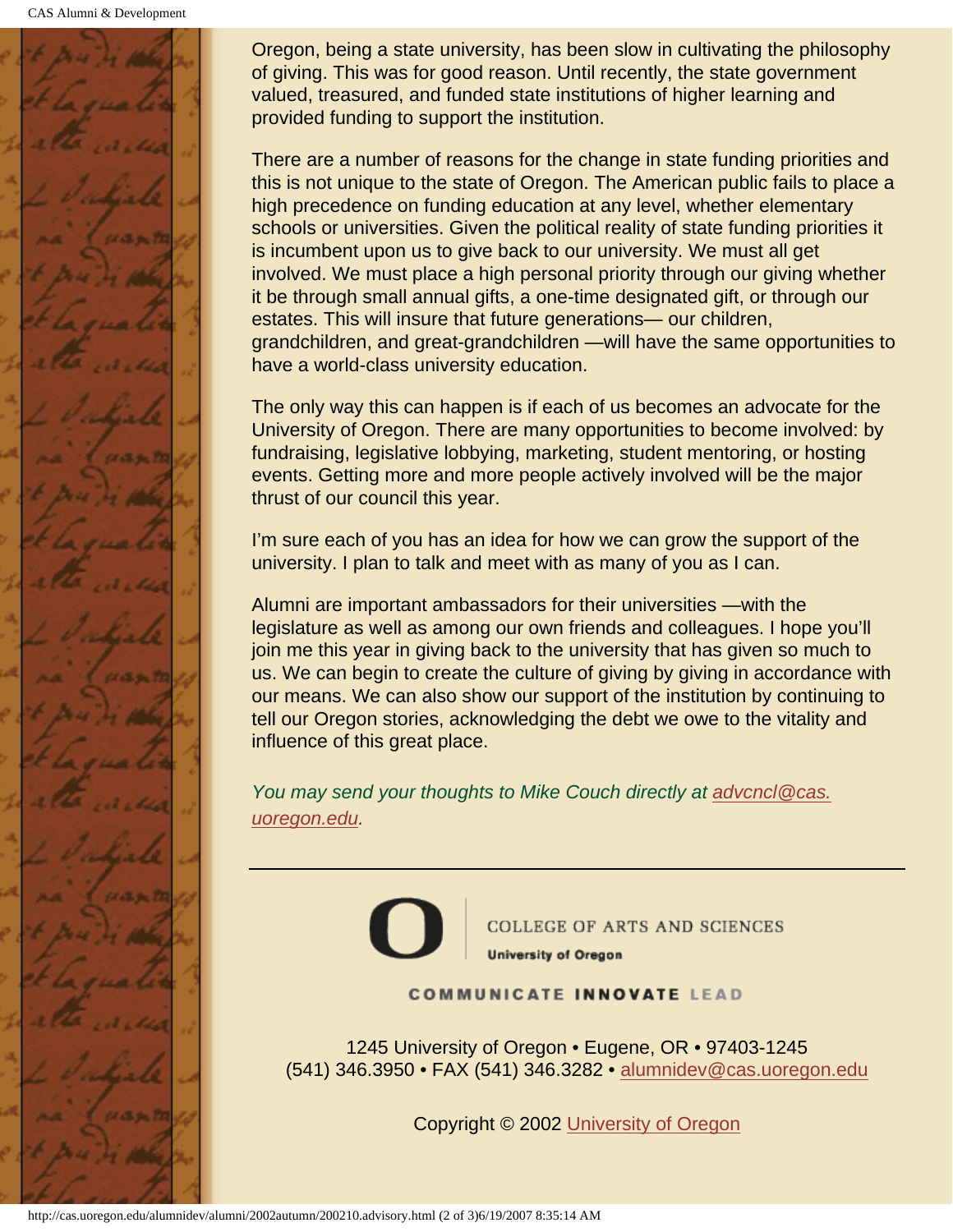CAS Alumni & Development

home page

college at a glance

giving to CAS

alumnil

CAS news

CAS home page

# ALUMNI & DEVELOPMENT UNIVERSITY OF OREGON OLLEGE OF ARTS & SCIENCE

# **GIVING TO CAS**

# **Gift Rap™**

**Questions and Answers about Charitable Giving**



Welcome to Gift Rap, the CAS column about gifts and ways to give them. Gift Rap is for people who wish to make charitable contributions, but need some ideas about the mechanics about giving. If you have a special question or idea for converting an asset to a gift, please send it to

alumnidev@cas.uoregon.edu.

**Please remember:** CAS development staff members are officers of the University of Oregon. We can offer answers to your questions, but we cannot serve as your personal consultants or advisors. If you are thinking about making a charitable gift, please be sure to obtain independent, professional assistance from an accountant or attorney before making any agreements or signing contracts regarding the transfer of your assets, whether they be in the form of cash, stocks, bonds, real estate, or other property.

**Contents**

**The Best Laid Plans…** (Autumn 2003)

**The Importance of Annual Gifts** (Autumn 2002)

**Appreciated Stocks** (Spring 2002)

**Estate Tax Phase Out** (Fall 2001)

**Got IRAs?** (Fall 2000)

http://cas.uoregon.edu/alumnidev/giving/giftrap.html (1 of 10)6/19/2007 8:35:23 AM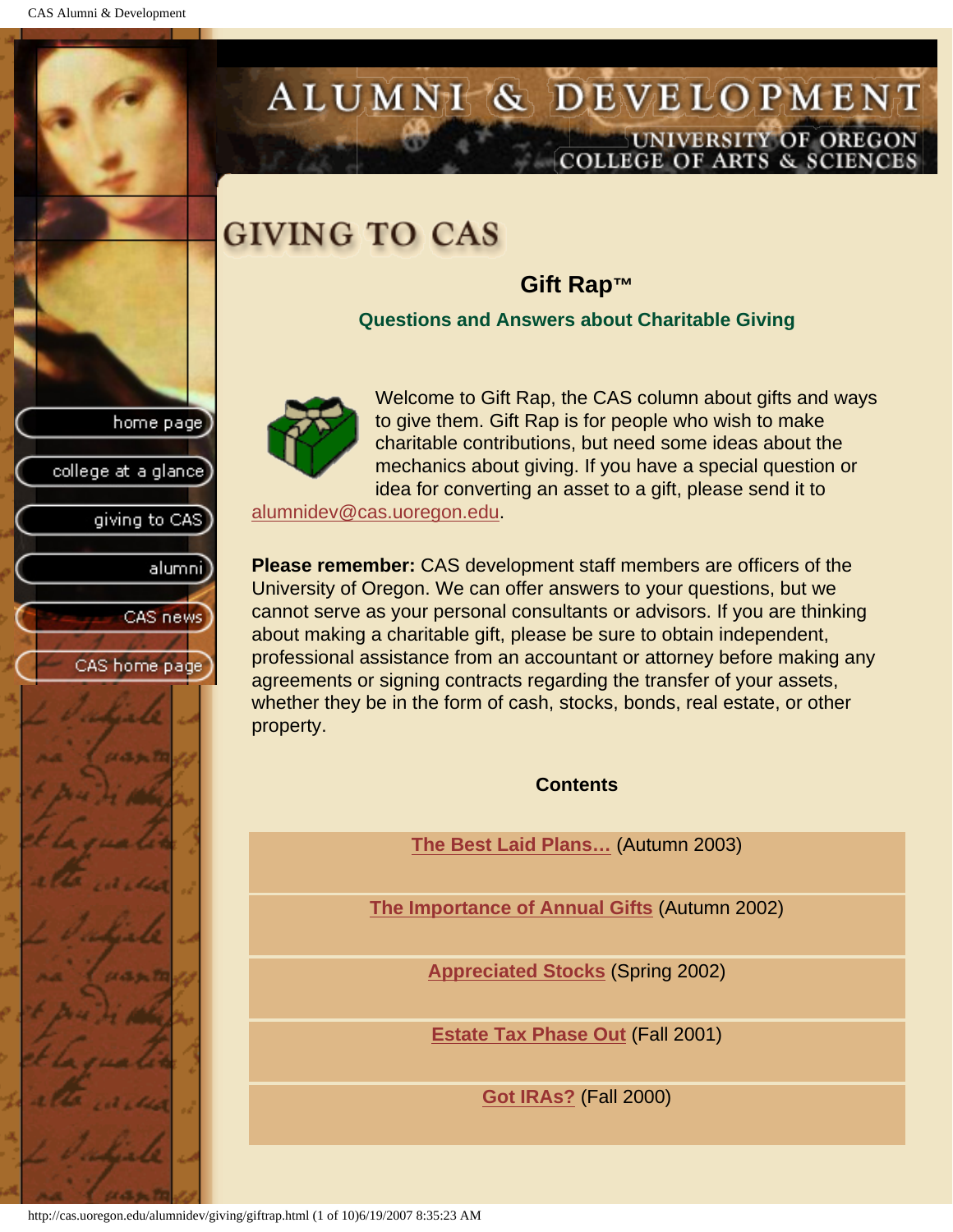

**The Best Laid Plans…** *("Gift Rap," Cascade, Autumn 2003)*

Typically, the phrase "best laid plans" is followed by tales of mishap or woe. Often, however, the best plans produce the best results. That's particularly the case when people make plans to make charitable gifts.

According to Webster's, a plan is "an orderly arrangement of parts of an overall design or objective." For an increasing number of UO alumni, philanthropy planning has become an important part of either managing an asset base or arranging for future giving—for many, it's a combination of the two. Here are a couple of examples of vehicles for making "planned gifts."

# **WILLS**

Everyone knows about Wills. In your "Last Will and Testament," you record what assets or amounts you intend others to have after you die. In your Will you state your intention to transfer something from your estate to someone else or to charity.

**Benefits:** Wills can be written fairly easily and can be changed with a good degree of ease. The documentation can be as simple as filling out a form obtained online, at a library, or from the local stationer. When you notify a charity of your bequest intentions, you may be eligible for various donor benefits related to publications, event invitations, seminars, etc. And, of course, the charity will gratefully acknowledge your intended generosity.

**Considerations**: Wills may contain a variety of complex provisions for which you might seek the professional help of an attorney. Wills should be completed within the state and/or county of residence, and signed and witnessed in the presence of a notary. Writing and filing a Will won't give you any tax benefits related to charitable giving.

# **CHARITABLE TRUSTS**

A charitable trust is a vehicle used to orchestrate your gift of assets to a charity or charities. In creating a Trust, you transfer assets you own to an entity charged with management of those assets during your lifetime or beyond with distribution of the assets at your death or at the end of the term of the Trust.

**Benefits:** Creating a charitable trust carries a tax benefit for you in the year you fund it. The amount of the benefit depends upon such factors as what types of assets you use to fund the Trust, the amount you put into it, your age, what you get in return (in the form of life income or interest), and the length of the term of the Trust. You may instruct the Trust to pay benefits to your survivors for a specified term as well. You may still control these assets if you're the Trustee, although the Trust will own them. A properly prepared Trust, along with your Will, provides documentation for the final distribution of your assets after you die. Additionally, you become a recognized donor to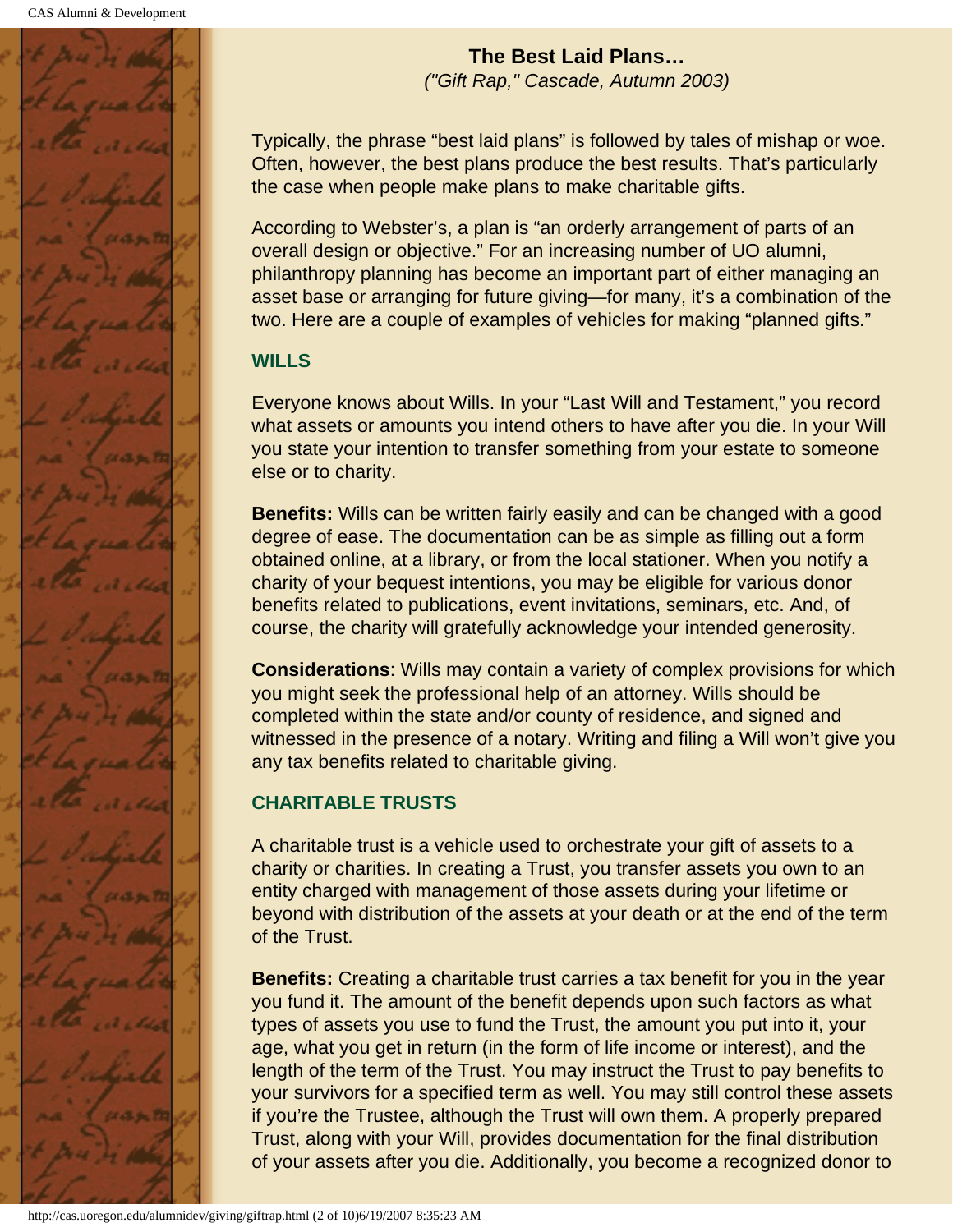

the charities named as beneficiaries.

**Considerations:** You may change your mind about which charities get how much, but, once you establish the Trust, you create an irrevocable commitment to give away your money. It's important to inform the charities of their future benefit, and what you have in mind for the terms of the gift. You'll want to be sure your desires are compatible with the mission of the institution you hope to benefit.

—*DB*

#### **Wise But Not Wealthy**

The Importance of Annual Gifts *("Gift Rap," Cascade, Autumn 2002)*

**Dear Gift Rap:** Every time I read your column, you talk about gifts of stock or real estate—big gifts that, frankly, I'm in no position to make. Nevertheless, I'm a loyal alum who'd like to give something back to my alma mater. How can my gifts of \$250, or even \$500, have the greatest impact?

#### **Interested but Not Wealthy**

**Dear Interested:** You've made my day! Your intentions are both generous and extremely valued. Let me explain.

Every year through our Annual Giving Program, alumni like you give something on the order of \$300,000 to the various departments, programs, and special projects under the CAS umbrella. In academic year 2001-02, over 3,200 contributed.

Annual gift donors play an important role in providing our forty-four departments and programs with directed or discretionary dollars to help support teaching and research in focused ways. As direct funding from the state continues to decrease, your gifts assist our students and faculty in carrying out the important business of higher education. For example, the Economics department uses annual gifts to bring visiting professors to campus; Romance Languages augment several smaller scholarship funds with gift dollars; Chemistry helps support peer tutors and undergraduate poster sessions at which students present their research. Our academic community is sustained in myriad ways through your generosity.

In addition to department and program giving, many of our CAS alumni designate their gifts for the highest priorities of the liberal arts and sciences. The dean of the college uses these contributions to underpin the broader instructional and research agenda and also to help promote additional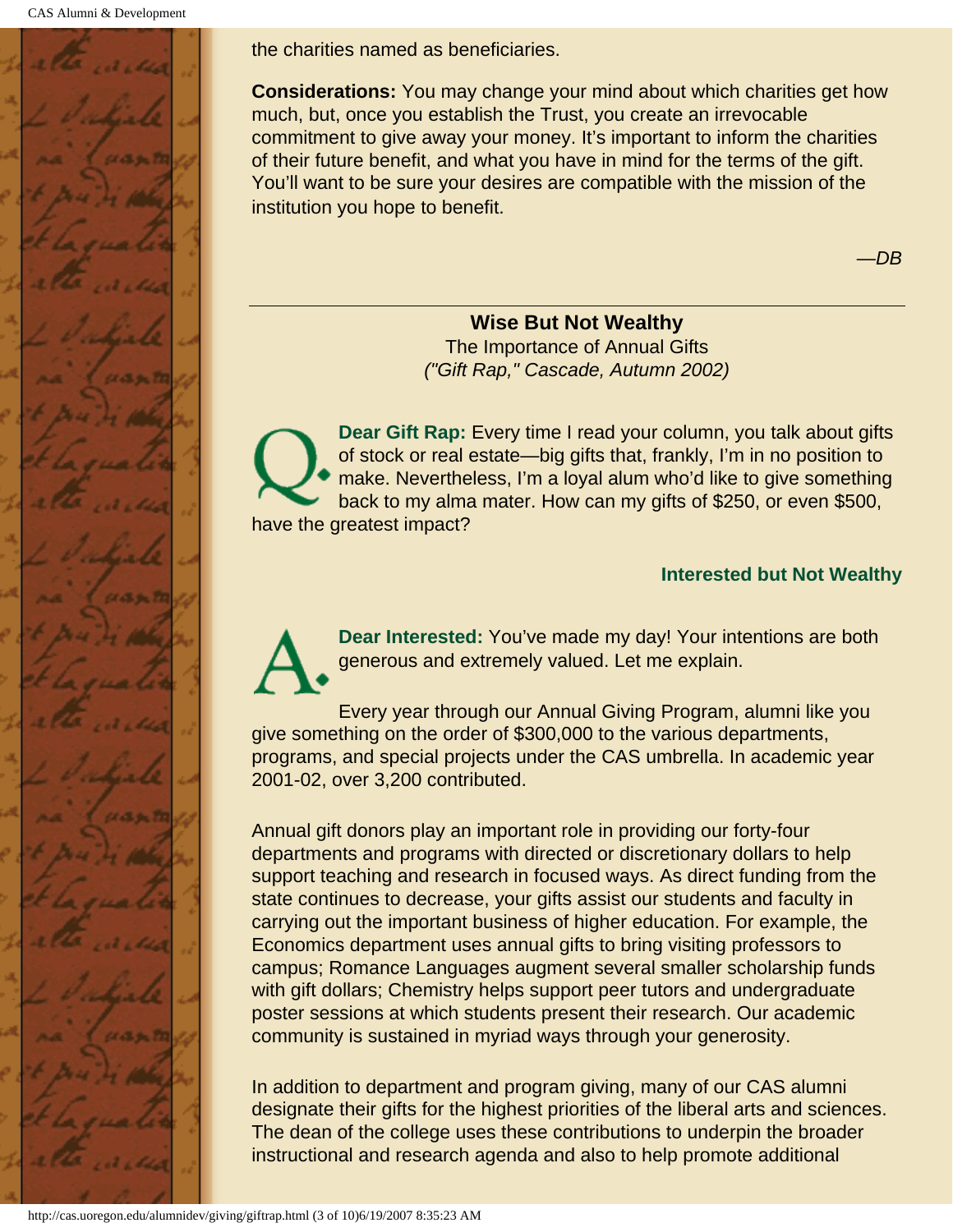

participation by alumni. For the past several years, unrestricted gifts have been used to launch innovative curriculum across the college, such as the Professional Distinctions Program that began just last year.

Aggregate annual support of CAS is an essential component in building a funding package for all the parts of our academic unit. You can't have the aggregate without the individuals who make up the whole. Please know that we're very grateful for the assistance.

> For more ideas about making annual gifts, please see **[10 Ways to Make a Difference](#page-81-0)**.

**Appreciated Stocks** How Can I Be So Rich and Feel So Poor? *("Gift Rap," Cascade, Spring 2002)*

**Dear Gift Rap:** In calendar 2000, I made charitable gifts using some highly appreciated tech stocks. Since then, many of those stocks have tanked! While I have maintained a relatively diversified portfolio, the overall loss of value to it has been significant. I still want to make charitable contributions to the UO, but don't know if stock is still the gift vehicle of choice anymore. What are you hearing from other people?

#### **Depreciated in Drain**

**Dear Drain:** First, thank you for your prior giving and for your intention to continue as a donor. You represent that solid gold cohort of alumni and friends whose annual gifts help us to maintain the quality of teaching and research we have come to expect at the UO.

Second, let's address your concern about using stocks to make gifts. One of the folks on campus who keeps track of stock gift transactions has confirmed that such gifts in aggregate were down for the busy season between September and the end of December. This has clearly been the case across the charitable giving sector.

However, there are still many people taking advantage of this very efficient way to make charitable gifts. Indeed, among the stock brokers with whom we typically do business, most made their charitable gifts using appreciated stock again in 2001. And they encourage their clients who have gift intentions to do the same.

Although the markets are down, many people purchased stock several years ago and have seen significant appreciation in individual stocks from the time they bought them. Many stocks soared during the boom years, and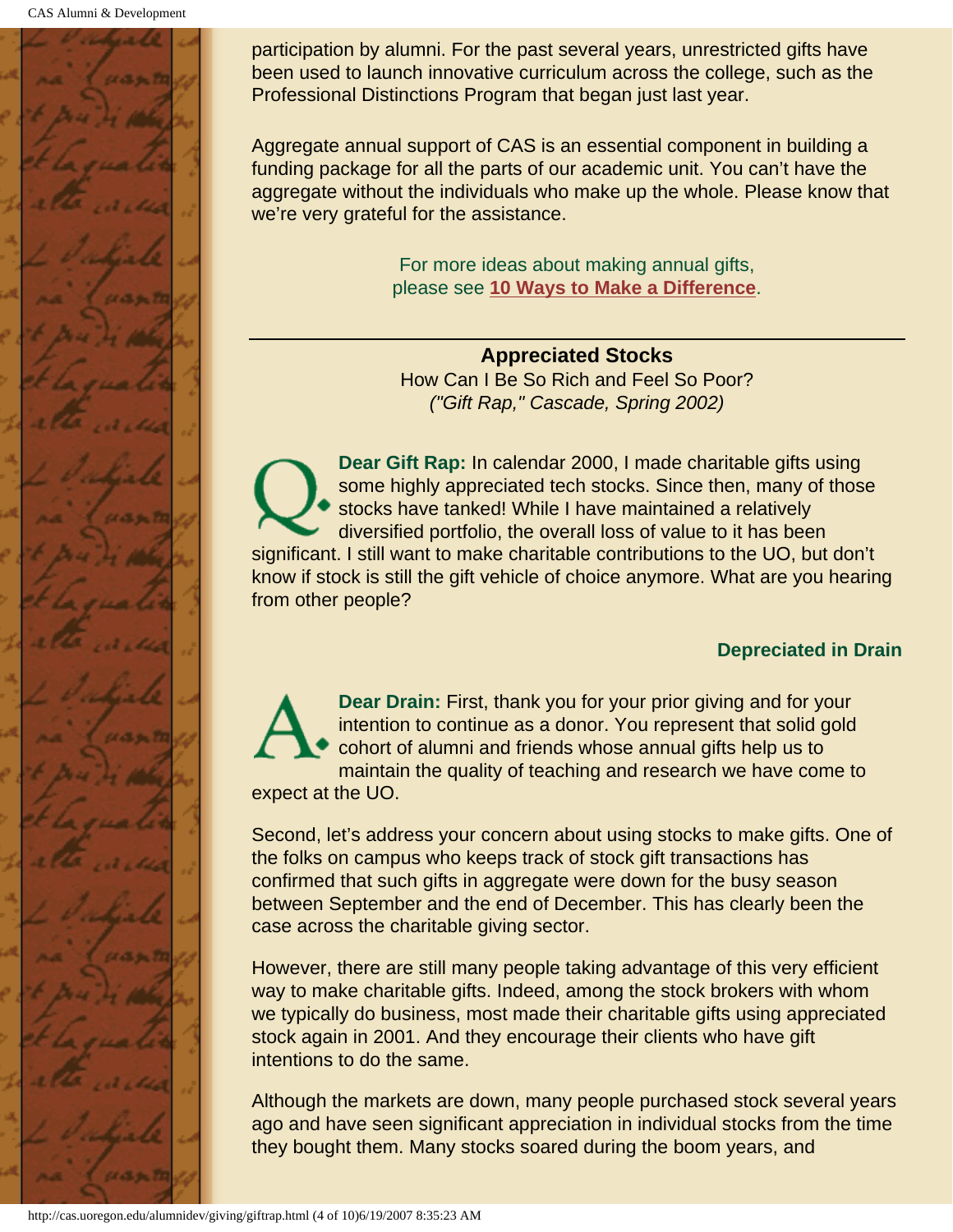CAS Alumni & Development



subsequently fell back from their high points. Nevertheless, a lot of these same stocks have a far greater value than their original purchase price.

Here's an illustration: you bought ZipCo stock for \$10 a share in 1985. By 2000, it had split twice and was selling at \$85. But, its value dropped precipitously during 2001; it's now selling at \$50. But look: you now have perhaps 4 times the number of shares that you started with, and each one is worth \$40 more than what you paid for it! You have been thinking of starting a scholarship fund or a faculty retention fund at the UO, and were going to do so with a gift of \$25,000. If you sold your ZipCo stock to create the cash for such a gift, you'd have to pay tax on the difference between what you paid for the stock and it's current sale price (500 shares x \$40 per share x 20% long term capital gain  $= $4,000$ ). By transferring the shares to the UO Foundation, you would get a tax deduction for the fair market value of the stock and you pay no capital gain tax on the transaction.

It's not too early to begin planning your charitable gifts for 2002, and to consider what kind of assets you will use to make your gifts. For many people, a direct transfer of appreciated stock or mutual fund shares is still a very efficient way to make charitable gifts. But the key word here is planning. You may want to evaluate your portfolio and discuss your intentions with your broker, financial advisor, or accountant.

**Dear Gift Rap:** The formerly amazing stock markets of not long ago gave me a great tool for making gifts to my favorite charities, the UO being top of my list. I had created a special portfolio of stocks to give me some extra income and to build a nice equipment fund for the UO's biology department. Ultimately, the UO will get the remainder of the portfolio when I die. At present, it's worth about \$250,000.

Since the markets have stopped soaring, I'm wondering if you have some ideas about how I can use my "UO Stock Fund" over time to make my gifts, get some income, and perhaps keep the principal from eroding too much.

# **Pondering in Pendleton**

**Dear Pondering:** The preceding illustration offered a great opportunity to suggest planning an annual strategy for making charitable gifts. You have taken this notion several steps further by developing a long term gift plan. In executing the plan you have already benefited the UO, and for this we are very grateful. However, it sounds like you're wondering what you can do to continue the plan given a downturn in the market that might have an adverse impact on your ultimate gift to the UO.

A charitable trust, established with the University of Oregon Foundation (UOF), could be the way to continue with your plan in full measure. The UOF will convert your stock to a fund that will pay you income for the rest of your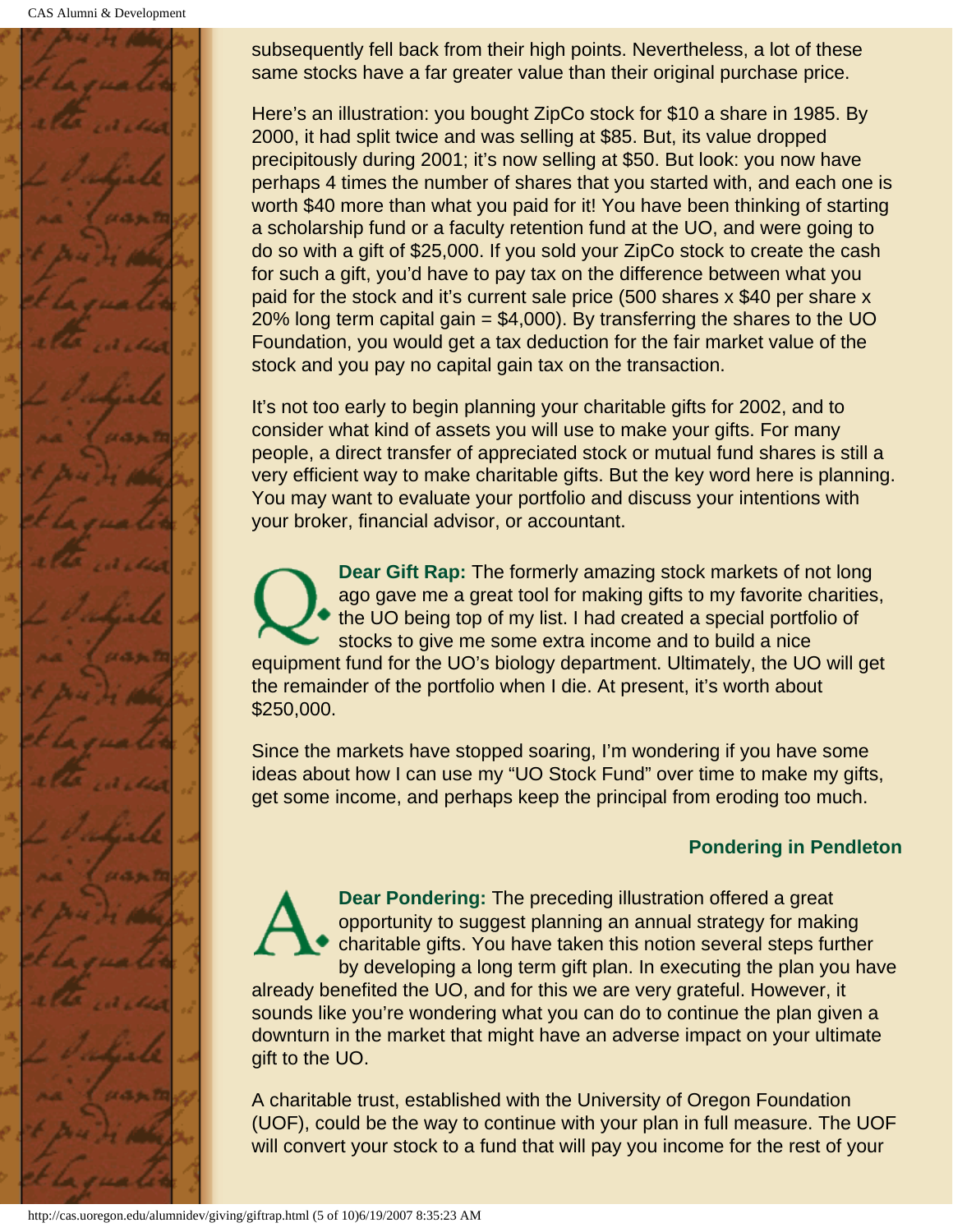

life. By giving the stock to the UOF, you will avoid paying the gains taxes you would have incurred had you sold the stocks yourself. While you will have to pay regular income tax on the distributions you get from the trust, you may well mitigate these by making your annual gifts to the biology department.

There are additional benefits as well

• you will get a tax deduction in the year you establish the charitable trust

• you can choose fixed amount trust payments, or variable payments that will be tied to the performance of the trust investments

• the final distribution to benefit the biology department may well exceed your original intentions

It's important to note that the formula for figuring income and tax deduction is dependent upon your age and a few other criteria. As with any such vehicle, it's always important to consult with your own financial advisors before signing away your assets.

#### **Estate Tax Phase Out**

By Terri Krumm, Director, UO Office of Gift Planning *("Gift Rap," Cascade, Fall 2001)*

**Dear Gift Rap:** I'm 58 and my wife is 56. Over the past several years, we have enjoyed sharing our good fortune with our alma mater, the UO, and would like to continue doing so. Our goal is to make a lasting difference for the Department of Geography. We were planning to do this via our wills. Does that still make sense with the estate tax phase out and repeal? Is estate planning a thing of the past? What should we be concerned with now?

#### **Planning in Portland**

**Dear Planning:** You raise some good questions. Even with a repeal of the estate tax, estate planning will still be necessary because, under the new law, the tax burden will be shifted from the estate to the heirs. Congress has legislated for the repeal of

the estate tax three times in the past, yet those laws were defeated before they could be enacted. The estate tax repeal provision calls for a phase-out of the estate tax during the years 2002 to 2010. In 2010, Congress must reenact the law for it to continue to be effective.

*Here is a chart of the phase-out schedule:*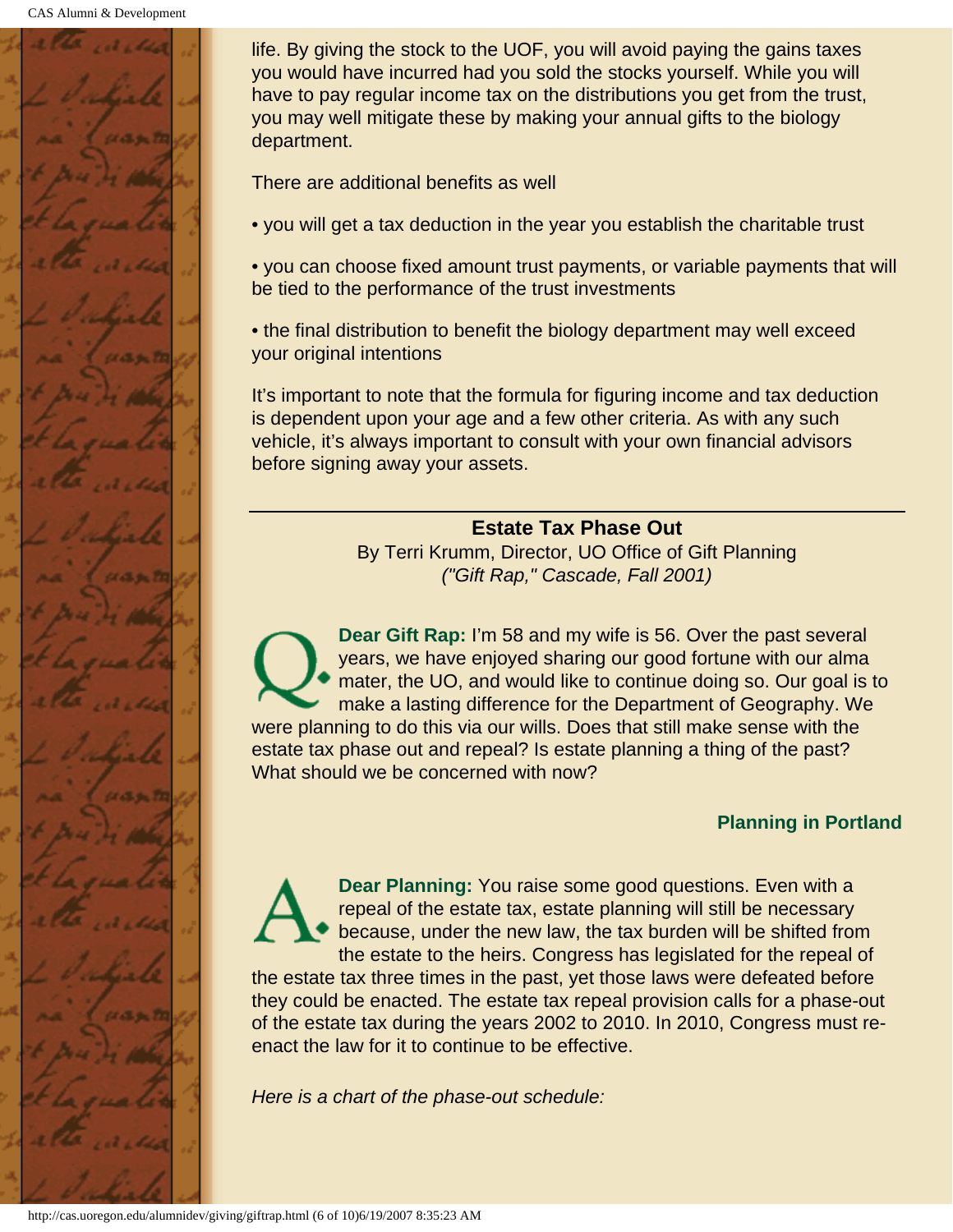

#### **ESTATE TAX PHASE-OUT SCHEDULE**

| Year | <b>Exempt Amount</b> | <b>Maximum</b><br><b>Rate</b> |
|------|----------------------|-------------------------------|
| 2002 | \$1,000,000          | 50%                           |
| 2003 | 1,000,000            | 49%                           |
| 2004 | 1,500,000            | 48%                           |
| 2005 | 1,500,000            | 47%                           |
| 2006 | 2,000,000            | 46%                           |
| 2007 | 2,000,000            | 45%                           |
| 2008 | 2,000,000            | 45%                           |
| 2009 | 3,500,000            | 45%                           |
| 2010 | <b>Tax Repealed</b>  | 0%                            |

#### *The effect of the repeal of the estate tax:*

In the year 2010, property inherited by heirs in excess of the exemption amounts will be subject to capital gains tax when it is sold. Under the previous law, the heirs received the assets on a "stepped-up" basis, and the estate paid taxes on the appreciation of the property. With the repeal of the estate tax, the estate will no longer pay tax; however, the heirs will. Under this scenario, the heirs will not receive a "stepped-up" basis on the assets. Instead, they will receive the assets at "carryover" basis, which is *the value of the original basis.* The effect of this will be that if the heirs liquidate the asset, they will have to pay capital gains tax, currently at a rate of 20%, on all appreciation of the asset from the original date of acquisition. But remember, the repeal is slated for 2010. A lot could happen between now and then.

Also even under the new law, retirement plan assets (and IRAs) will still be subject to income tax of up to 35%-38.6% by the recipient. So, these are good assets to give to the College of Arts and Sciences, because the University of Oregon Foundation is a nonprofit corporation, and will not have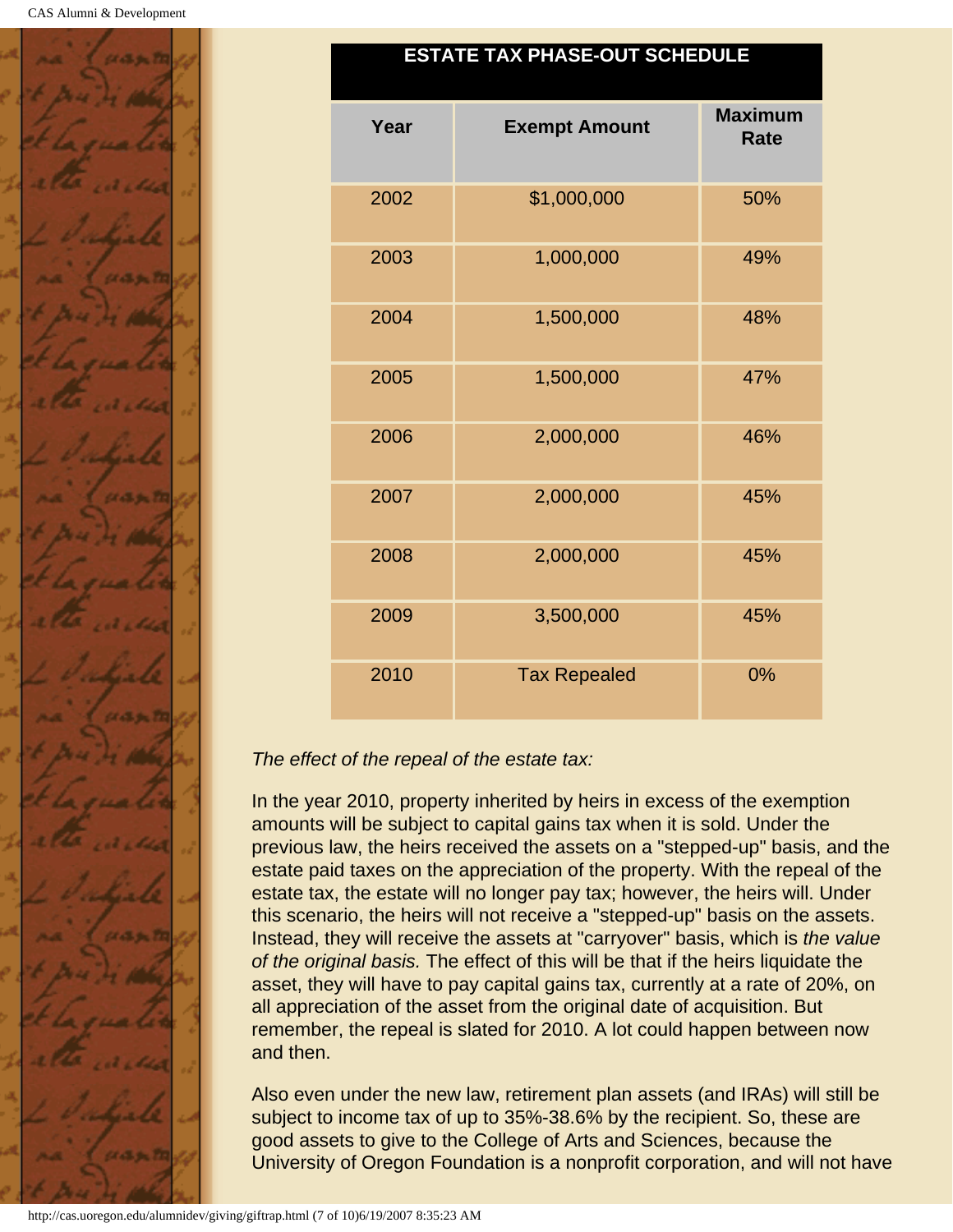CAS Alumni & Development



to pay income taxes on these tax-deferred assets, like an heir would. In fact, IRAs are still one of the best assets to give to charities, because the taxes incurred on them before they reach the heirs would amount to the heirs receiving twenty-five cents on the dollar, until 2010, at least.

Planning your estate is a journey that involves a look into your future and what you would like to accomplish in your life. First, consider your needs. What portion of your wealth are you going to need now and in retirement to assure financial independence? Second, after providing for your financial independence, what do you want to provide for your family? What values could you pass on to them? Third, what legacy do you want to leave that reaches beyond your family, to your community? This legacy can also communicate your values and create a legacy for future generations. One way you could establish an enduring legacy is by supporting the College of Arts and Sciences through a gift to the University of Oregon Foundation.

Many people think that estate planning involves attorneys, accountants, and other advisers. Actually, the process begins with you. So, take an active role in planning your future and deciding what kind of difference you would like to make in your lives, the lives of family members, and your community. The College of Arts and Sciences development staff will be happy to discuss your estate plans with you and give you ideas.

> **Got IRAs?** *("Gift Rap," Cascade, Fall 2000)*

**Dear Gift Rap:** I'll be 68 next year, and my husband turns 70 in December. We're both working, although I plan to retire soon. Our long-term financial picture looks good: we have pensions, a solid stock portfolio and significant assets in IRAs. We started opening IRAs twenty years ago, so the funds have accumulated quite a bit. We want to share our good fortune with the UO and would like to establish a fund for faculty in the Department of Philosophy.

Originally we were going to transfer some of our IRA assets to the UO, thinking they worked like stock. However, I was told that we cannot simply transfer the IRAs to the UO Foundation—that first we must take distributions as regular income, pay the tax, and then give away cash. Is this correct? We were thinking of using the IRAs for charities and passing some along to our kids. What are our options?

**Lottsa IRAs in Bend**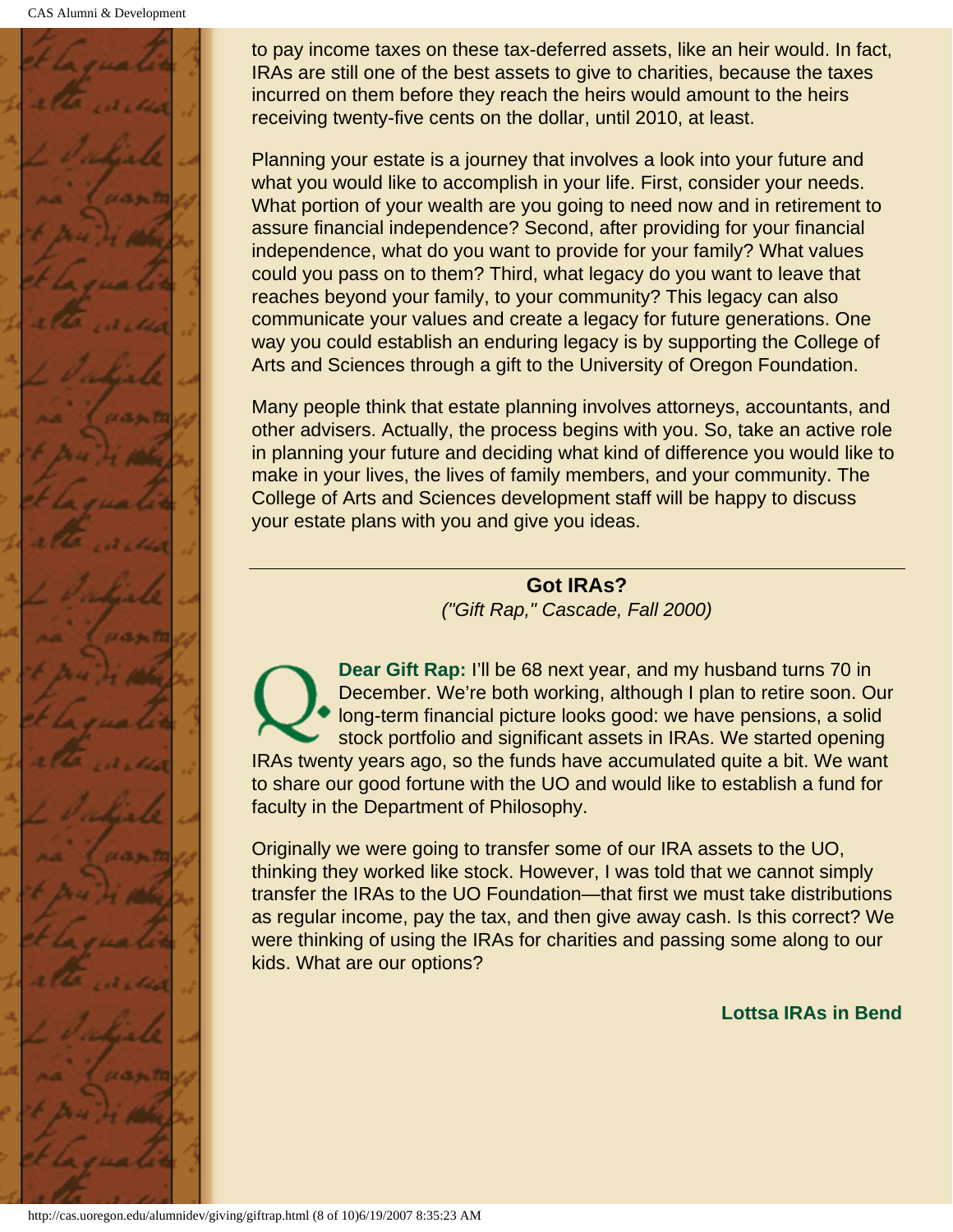

**Dear Bend:** Thanks for your question. Your desire to increase your charitable giving is admirable. Making such an investment at the UO will have an important impact. Any of our staff would be pleased to discuss gift options with you.

Regarding your Individual Retirement Annuity (IRA) dilemma, many folks find themselves in a similar situation. You are correct about how you may use your IRA to make a charitable gift: at present, you cannot simply transfer IRA assets to a charity, but first must take the distribution and then make a cash gift. Also, beginning at age 701/2, you must take minimum IRA distributions, and these are treated as regular income with concomitant income tax liabilities.

Additionally, IRAs are opened with after-tax dollars, and the tax on the growth is deferred until you start taking distributions. The hitch is that whatever you do not use during your lifetime is subject to significant taxation upon your death. Under the current rules, if you leave a large portfolio of IRAs, there's a very high probability that a huge percentage of your remaining IRA assets will go to pay the taxes on the accumulated growth. It's not uncommon to have as much as 80 percent of the remainder go to taxes, leaving little of the IRAs for either a bequest or inheritance.

In most cases, you do have some recourse. Depending on the limitations of the individual account, you can make a charitable organization, like the UO Foundation, beneficiary of your IRAs. This may reduce your estate's tax liability relative to the IRAs. Second, and in the near term, you can use the IRA distribution to make a cash gift. Because it's cash, you can claim a charitable deduction of up to 50 percent of your adjusted gross income (AGI) in the year you make the gift. If you can't use the entire deduction that year, you can carry it forward for five more years. The deduction for appreciated property (stock, real estate) is 30 percent (and you avoid the capital gain tax). Many people find that they can make a pretty substantial gift using IRA funds and limit—if not mitigate entirely—the tax on the IRA distribution.

# **Here's an example:**

Your AGI of \$150,000 includes an IRA distribution of \$50,000. You give \$50,000 in cash to the UO Foundation to establish a faculty fund in philosophy. You can deduct the entire \$50,000, thereby reducing your taxable income to \$100,000.

But please consider consulting with your accountant or tax advisor if you have not already done so. It is very important to review IRAs and the contracts that stipulate the terms of distributions. It also will be useful to get a head start on your tax planning for this year, especially if you're contemplating a pretty big change in your income picture. You'll want to give yourselves plenty of time for filing the necessary paperwork for IRA distributions. It can sometimes be a lengthy process. Don't wait until November to start the process.